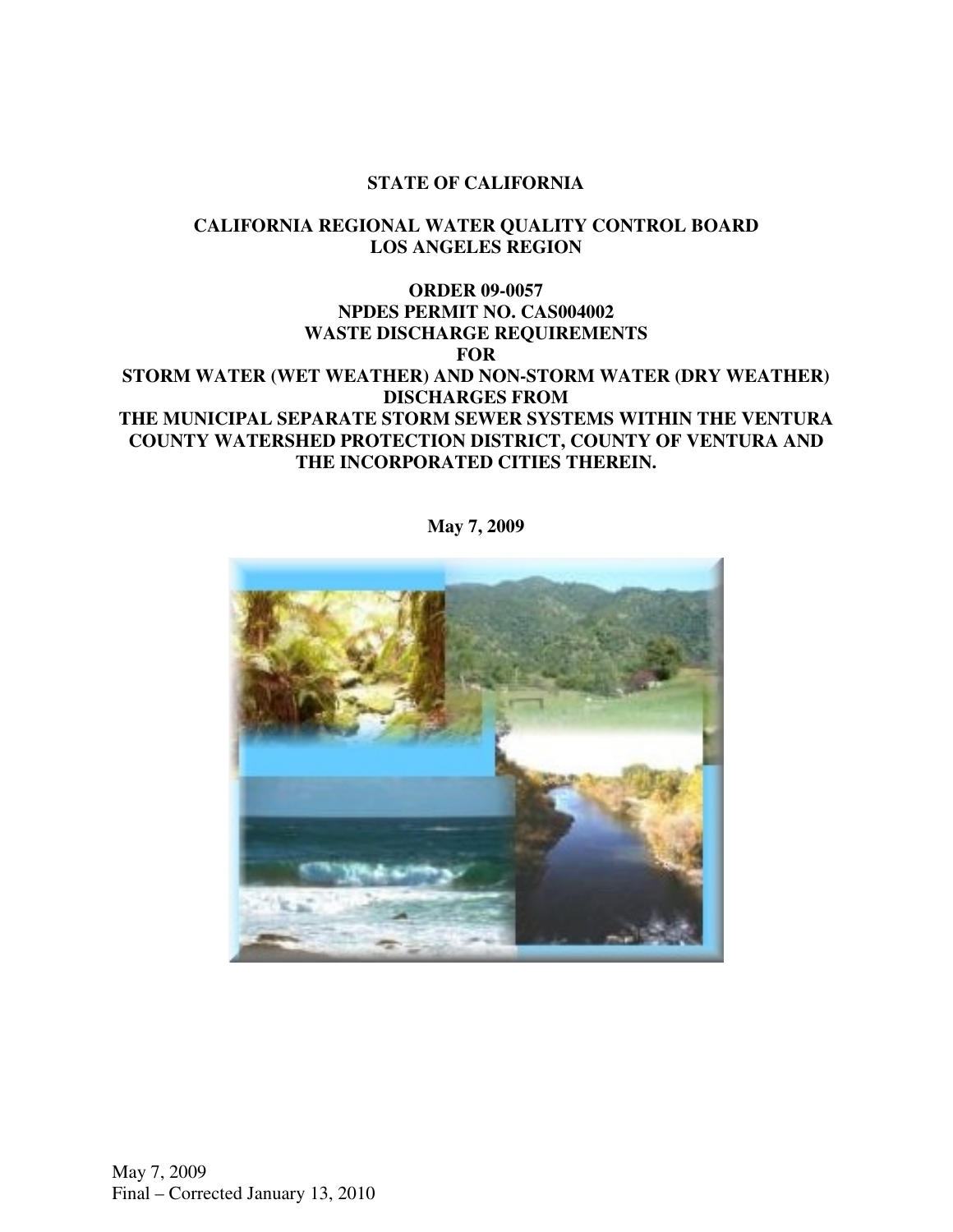# **TABLE OF CONTENTS**

### **WASTE DISCHARGE REQUIREMENTS**

|                   |                                                                                     | Page No. |
|-------------------|-------------------------------------------------------------------------------------|----------|
| <b>FINDINGS</b>   |                                                                                     |          |
|                   |                                                                                     |          |
|                   |                                                                                     |          |
|                   |                                                                                     |          |
|                   |                                                                                     |          |
|                   |                                                                                     |          |
|                   |                                                                                     |          |
|                   |                                                                                     |          |
| PART <sub>1</sub> |                                                                                     |          |
|                   | A. Prohibitions - Non-Storm Water Discharges ----------------------------------- 28 |          |
| PART <sub>2</sub> |                                                                                     |          |
| PART <sub>3</sub> | STORM WATER QUALITY MANAGEMENT PROGRAM                                              |          |
|                   |                                                                                     |          |
|                   |                                                                                     |          |
|                   |                                                                                     |          |
|                   |                                                                                     |          |
|                   |                                                                                     |          |
|                   | E. Designation and Responsibilities of the Principal Permittee------------------ 36 |          |
|                   |                                                                                     |          |
| PART <sub>4</sub> |                                                                                     |          |
|                   |                                                                                     |          |
|                   |                                                                                     |          |
|                   | C. Public Information and Participation Program -------------------------------- 38 |          |
|                   | D. Industrial/ Commercial Businesses Program ----------------------------------- 41 |          |
|                   |                                                                                     |          |
|                   |                                                                                     |          |
|                   |                                                                                     |          |
|                   | H. Illicit Connections and Illicit Discharges Elimination Program -------------- 80 |          |
|                   |                                                                                     |          |
|                   |                                                                                     |          |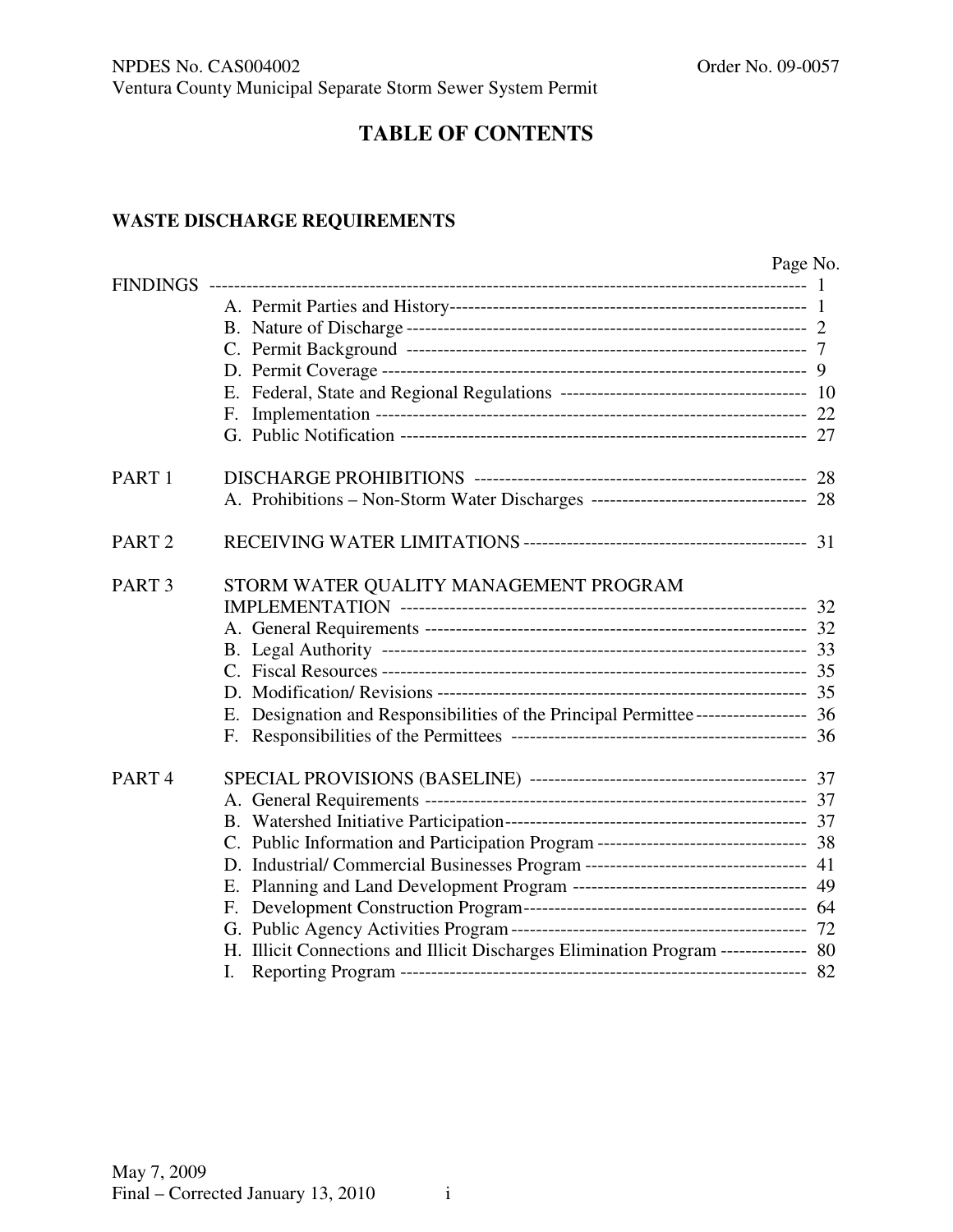Table of Contents Waste Discharge Requirements

|        |                                                                                     | Page No. |
|--------|-------------------------------------------------------------------------------------|----------|
| PART 5 |                                                                                     |          |
| PART 6 |                                                                                     |          |
| PART 7 |                                                                                     |          |
|        |                                                                                     |          |
|        |                                                                                     |          |
|        |                                                                                     |          |
|        |                                                                                     |          |
|        |                                                                                     |          |
|        |                                                                                     |          |
|        |                                                                                     |          |
|        |                                                                                     |          |
|        |                                                                                     |          |
|        | J.                                                                                  |          |
|        |                                                                                     |          |
|        |                                                                                     |          |
|        |                                                                                     |          |
|        |                                                                                     |          |
|        |                                                                                     |          |
|        |                                                                                     |          |
|        | Q. Need to Halt or Reduce Activity not a Defense ------------------------------ 119 |          |
|        |                                                                                     |          |
|        |                                                                                     |          |
|        |                                                                                     |          |
|        |                                                                                     |          |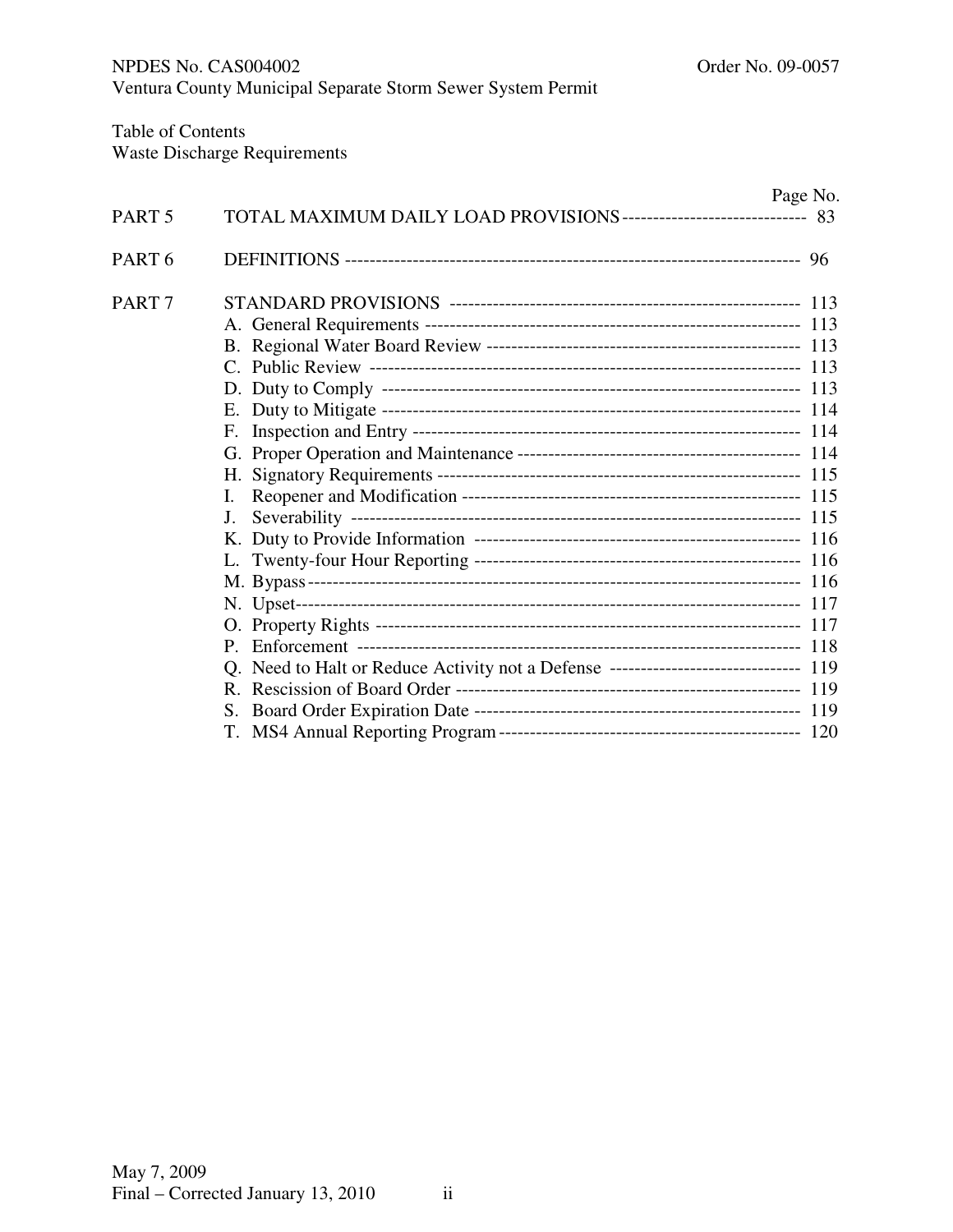Table of Contents

Waste Discharge Requirements

Page No.

| <b>TABLES</b> |                                                                                           |  |
|---------------|-------------------------------------------------------------------------------------------|--|
| Table 1       | Required Conditions for Non-Storm Water Discharges ------------------------------ 29      |  |
| Table 2       |                                                                                           |  |
| Table 3       |                                                                                           |  |
| Table 4       |                                                                                           |  |
| Table 5       |                                                                                           |  |
| Table 6       |                                                                                           |  |
| Table 7       | BMPs at Construction sites 1 acre or greater but less than 5 acres-------------------- 65 |  |
| Table 8       |                                                                                           |  |
| Table 9       |                                                                                           |  |
| Table 10      | BMPs at Vehicle Maintenance/ Material Storage Facilities/ Corporation Yards--- 73         |  |
| Table 11      | Discharge Limitations for Dewatering Treatment BMPs ---------------------------- 78       |  |
| Table 12      |                                                                                           |  |
| Table 13      | Interim WLAs for Copper, Nickel and Selenium (ug/L)------------------------------ 89      |  |
| Table 14      | Mass-based WLAs for Copper, Nickel and Selenium -------------------------------- 90       |  |
| Table 15      |                                                                                           |  |
| Table 16      | Interim Dry Weather WLAs for Permitted Stormwater Dischargers ----------------- 93        |  |
| Table 17      | Final Dry Weather WLAs for Permitted Stormwater Dischargers -------------------- 93       |  |
| Table 18      | Interim WLAs for Single Sample Exceedance Days ---------------------------------- 95      |  |
| Table 19      |                                                                                           |  |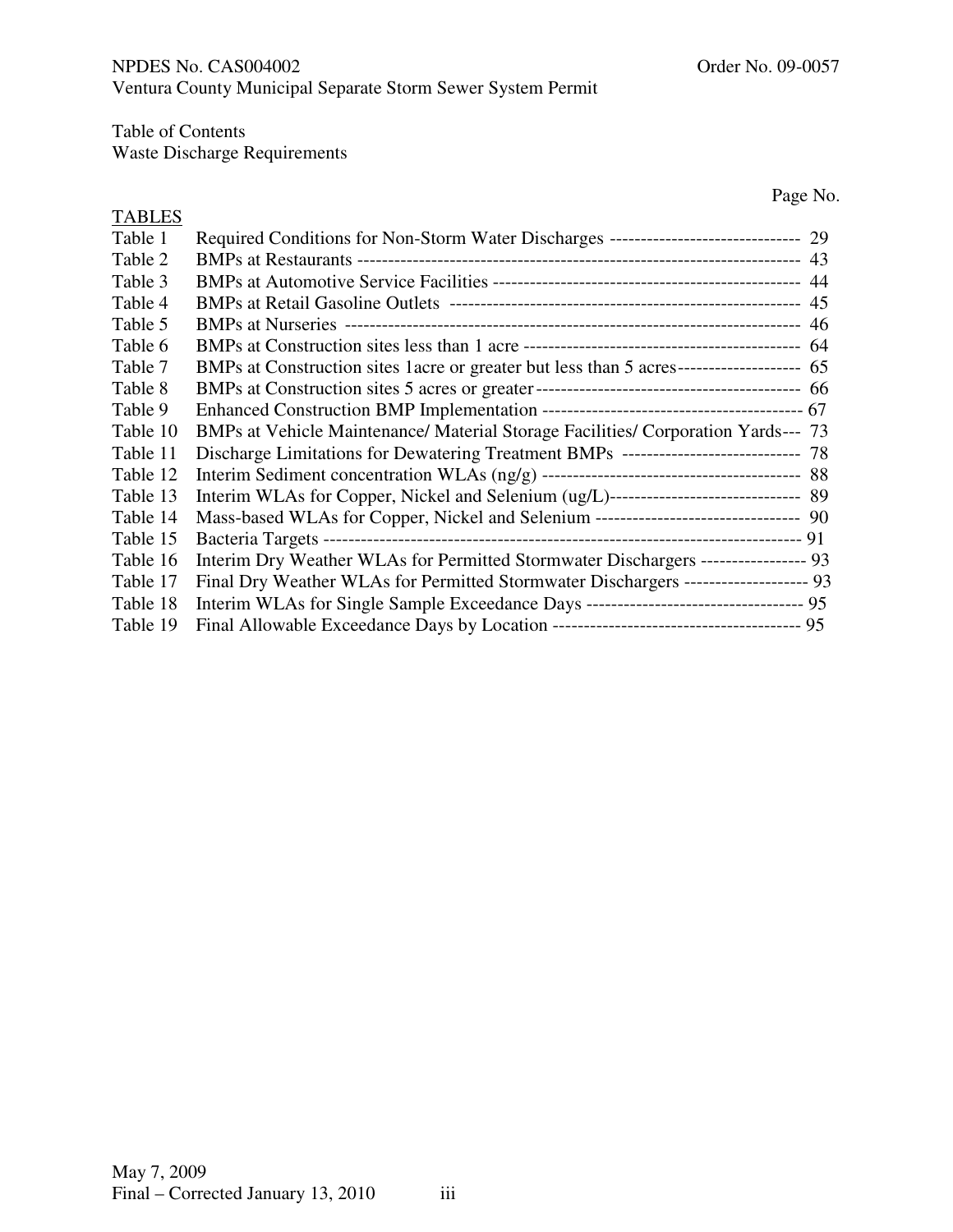| Ventura County Municipal Separate Storm Sewer System Permit |
|-------------------------------------------------------------|
| Table of Contents<br><b>Waste Discharge Requirements</b>    |
| Page No.                                                    |
| <b>FIGURE</b><br>Figure 1                                   |
| <b>ATTACHMENT A</b>                                         |
| <b>ATTACHMENT B</b>                                         |
| <b>ATTACHMENT C</b>                                         |
| <b>ATTACHMENT D</b>                                         |
| <b>ATTACHMENT E</b>                                         |

NPDES No. CAS004002 Order No. 09-0057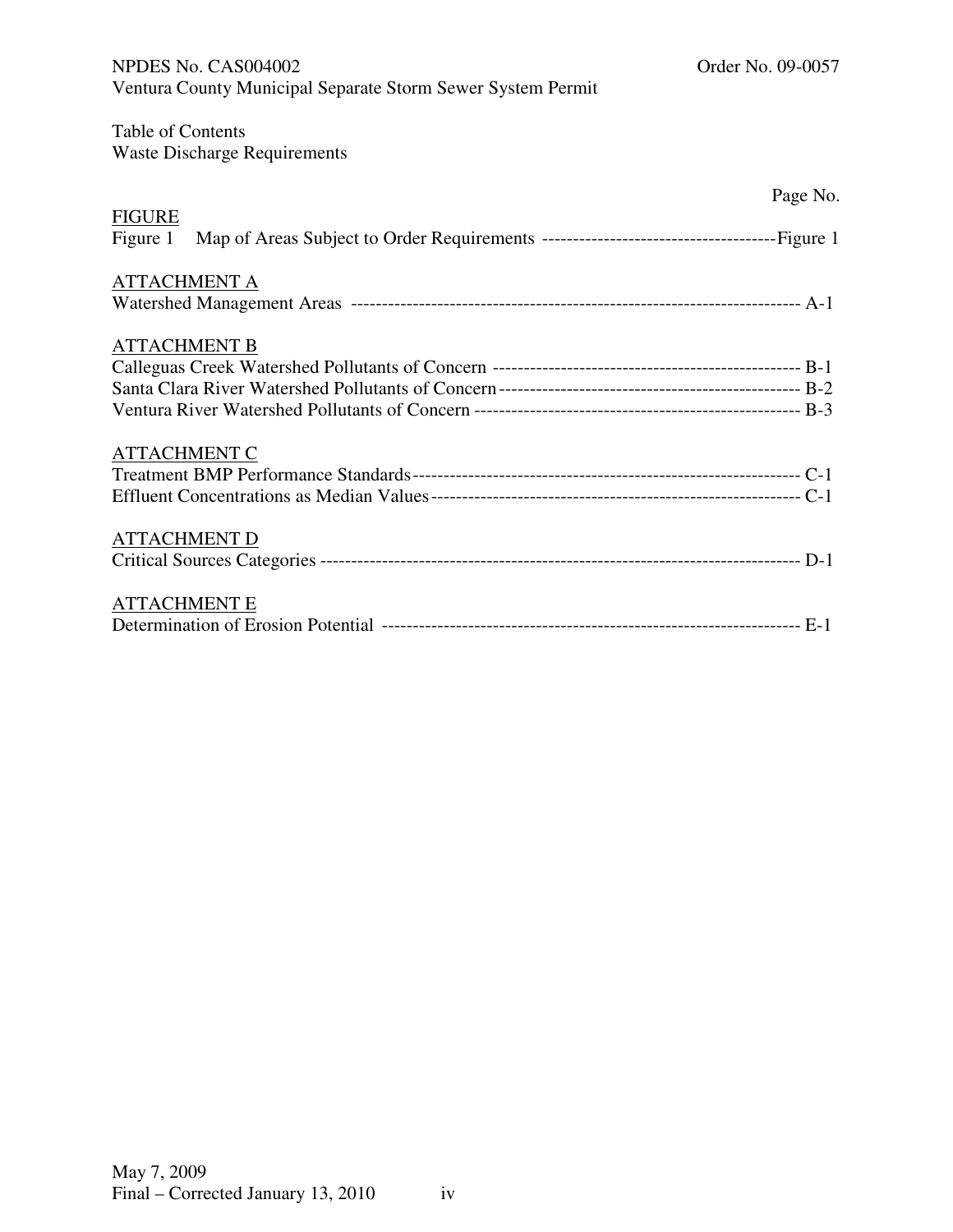Table of Contents

Waste Discharge Requirements

Page No.

# ATTACHMENT F - Monitoring Program

| $\mathbf{I}$ . |  |
|----------------|--|
|                |  |
|                |  |
|                |  |
|                |  |

# ATTACHMENT G

| Storm Water Monitoring Program's Constituents with Associated Minimum Levels --------- G-1 |  |  |
|--------------------------------------------------------------------------------------------|--|--|
|--------------------------------------------------------------------------------------------|--|--|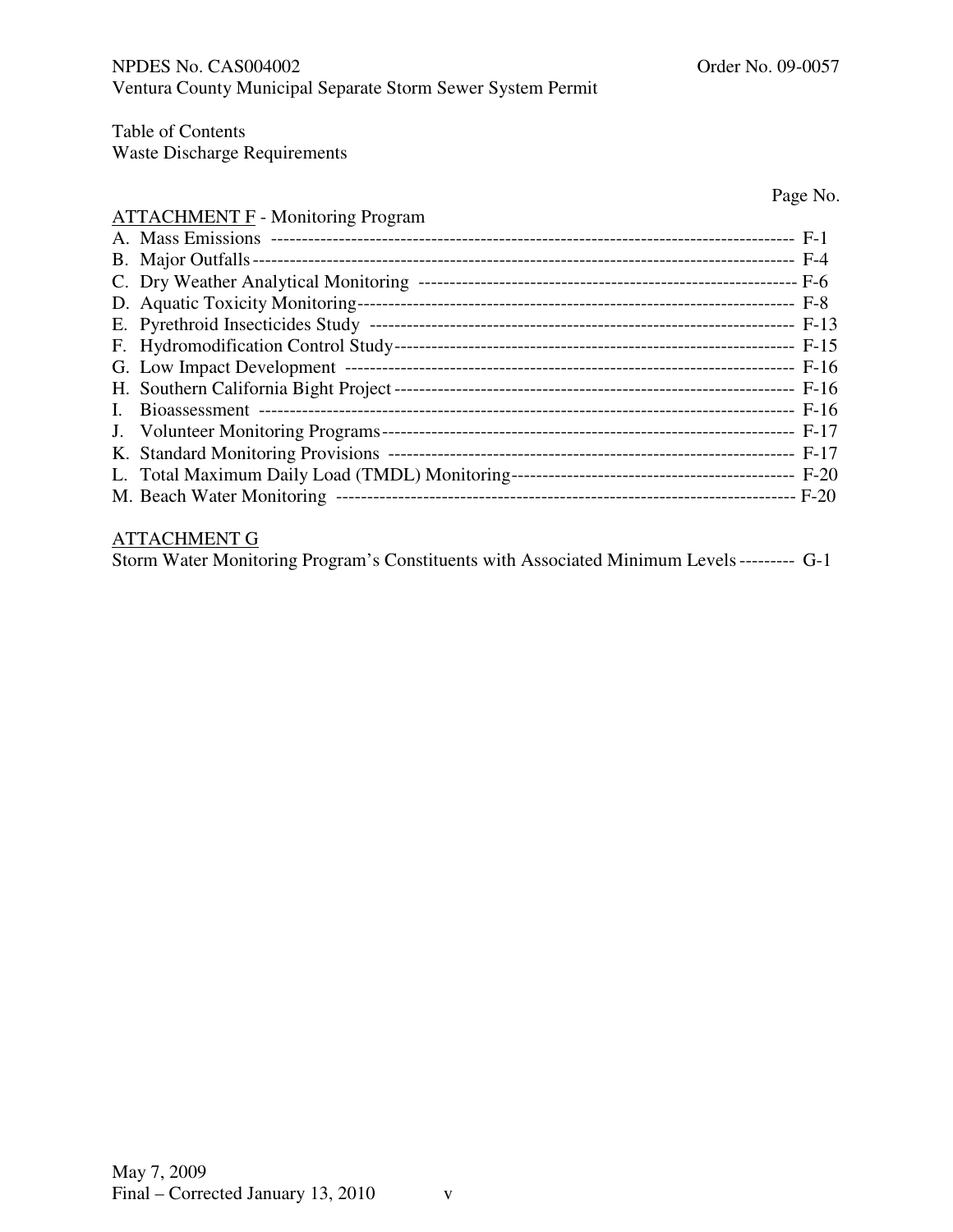Table of Contents

Waste Discharge Requirements

|                                                             | Page No. |
|-------------------------------------------------------------|----------|
| <b>ATTACHMENT H</b> - Reporting Program Requirements        |          |
| Part 1                                                      |          |
|                                                             |          |
| 1.                                                          |          |
|                                                             |          |
| 3.                                                          |          |
|                                                             |          |
| 1.                                                          |          |
|                                                             |          |
| 3.                                                          |          |
| 4.                                                          |          |
| 5.                                                          |          |
| 6.                                                          |          |
|                                                             |          |
| 1.                                                          |          |
| 2.                                                          |          |
| 3.                                                          |          |
| 4.                                                          |          |
| 5.                                                          |          |
|                                                             |          |
| PART <sub>2</sub>                                           |          |
|                                                             |          |
|                                                             |          |
| STORM WATER QUALITY MANAGEMENT PROGRAM<br>PART <sub>3</sub> |          |
|                                                             |          |
|                                                             |          |
|                                                             |          |
|                                                             |          |
|                                                             |          |
|                                                             |          |
|                                                             |          |
| PART <sub>4</sub>                                           |          |
|                                                             |          |
|                                                             |          |
|                                                             |          |
|                                                             |          |
|                                                             |          |
|                                                             |          |
|                                                             |          |
|                                                             |          |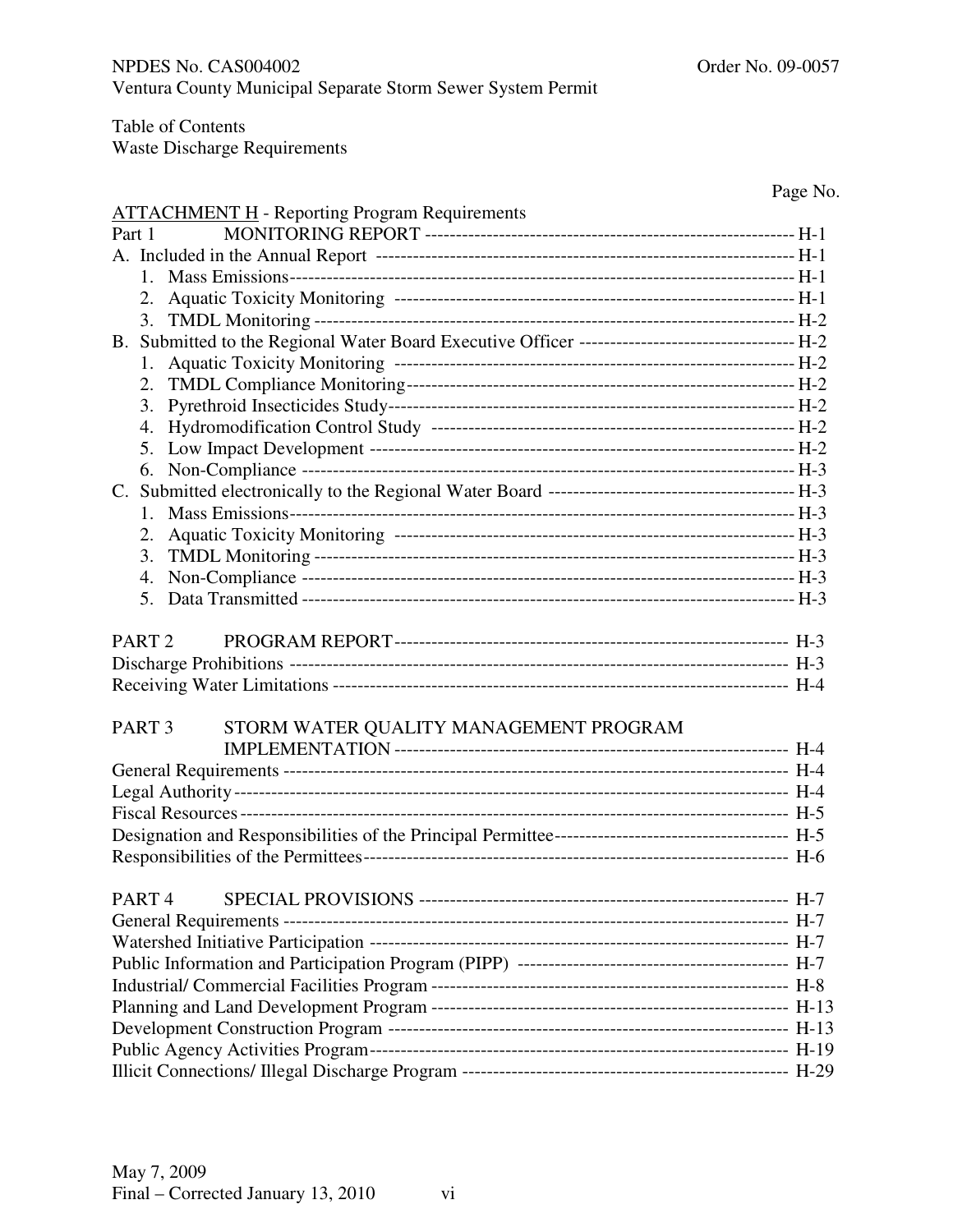Table of Contents Waste Discharge Requirements

# ATTACHMENT I

Storm Water Monitoring Program's Major Outfall Stations --------------------------------------- I-1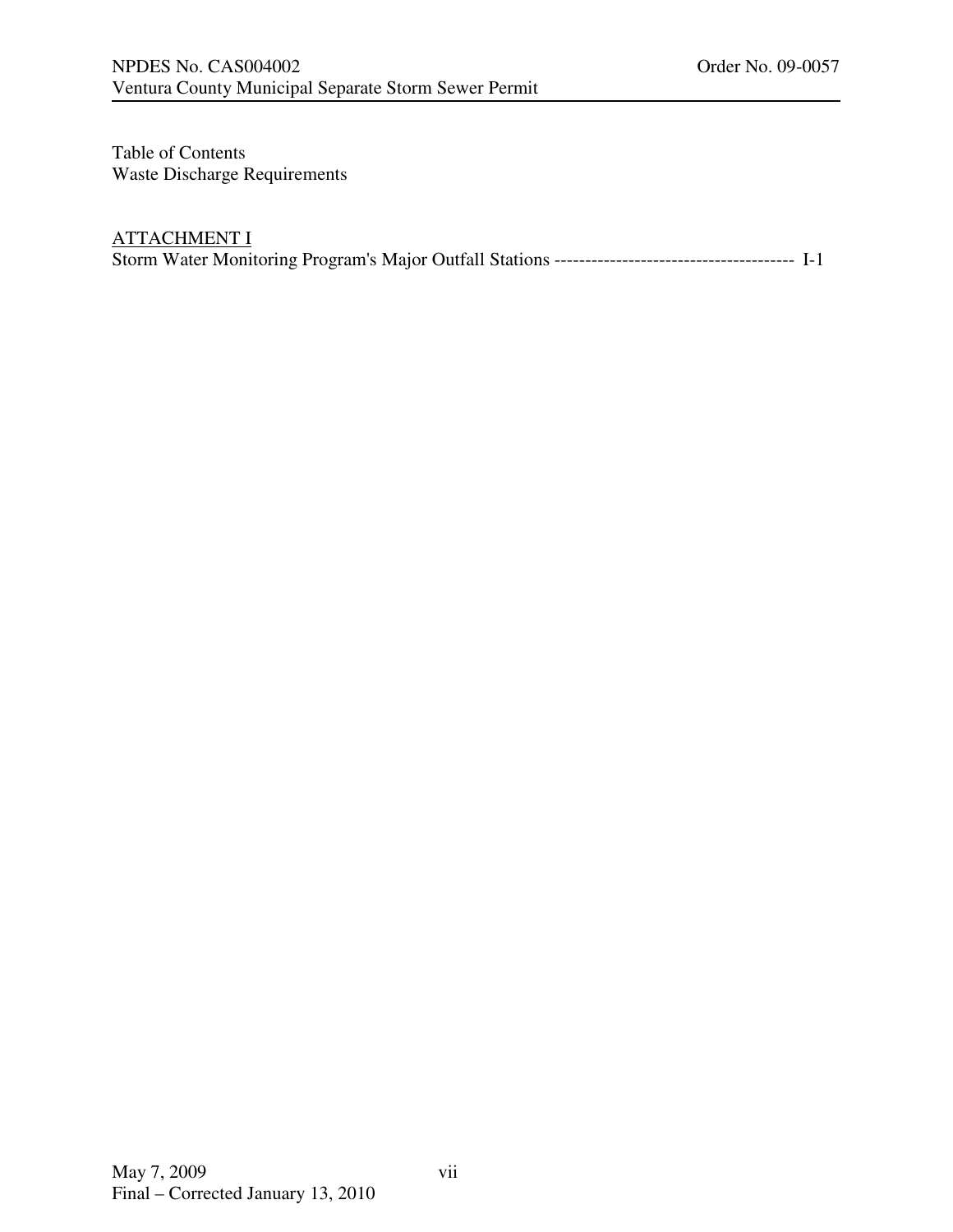## **STATE OF CALIFORNIA**

#### **CALIFORNIA REGIONAL WATER QUALITY CONTROL BOARD LOS ANGELES REGION**

### **ORDER 09-0057 NPDES PERMIT NO. CAS004002 WASTE DISCHARGE REQUIREMENTS FOR STORM WATER DISCHARGES FROM THE MUNICIPAL SEPARATE STORM SEWER SYSTEM WITHIN THE VENTURA COUNTY WATERSHED PROTECTION DISTRICT, COUNTY OF VENTURA AND THE INCORPORATED CITIES THEREIN**

#### **FINDINGS**

The California Regional Water Quality Control Board, Los Angeles Region (hereinafter called Regional Water Board), finds that:

#### **A. Permit Parties and History**

- 1. Ventura County Watershed Protection District (Principal Permittee and Copermittee), County of Ventura, cities of Camarillo, Fillmore, Moorpark, Ojai, Oxnard, Port Hueneme, San Buenaventura (Ventura), Santa Paula, Simi Valley and Thousand Oaks (hereinafter referred to separately as Permittees) have joined together to form the Ventura Countywide Storm Water Quality Management Program to discharge wastes. The Permittees discharge or contribute to discharges of storm water and nonstorm water from municipal separate storm sewer systems (MS4s), also called storm drain systems, into the Watershed Management Areas of Ventura River, Santa Clara River, Calleguas Creek, Malibu Creek and Miscellaneous Ventura Coastal all within Ventura County and Los Angeles County (see Attachment "A").
- 2. Prior to the issuance of this permit, storm water discharges from the Ventura County MS4 were covered under the countywide waste discharge requirements contained in Order No. 00-108, adopted by the Regional Water Board on July 27, 2000, which replaced Order No. 94-082, adopted by the Regional Water Board on August 22, 1994. Order No. 00-108 also served as a National Pollutant Discharge Elimination System (NPDES) permit for the discharge of municipal storm water.
- 3. The Ventura County Board of Supervisors approved the concept of a countywide NPDES permit program and the use of the Flood Management District (presently the Watershed Protection District) benefit assessment authority to finance it on April 14, 1992. On June 30, 1992, the Ventura County Board of Supervisors adopted a benefit assessment levy for storm water and flood management in the unincorporated areas of Ventura County and the cities within the County, to be used in part to finance the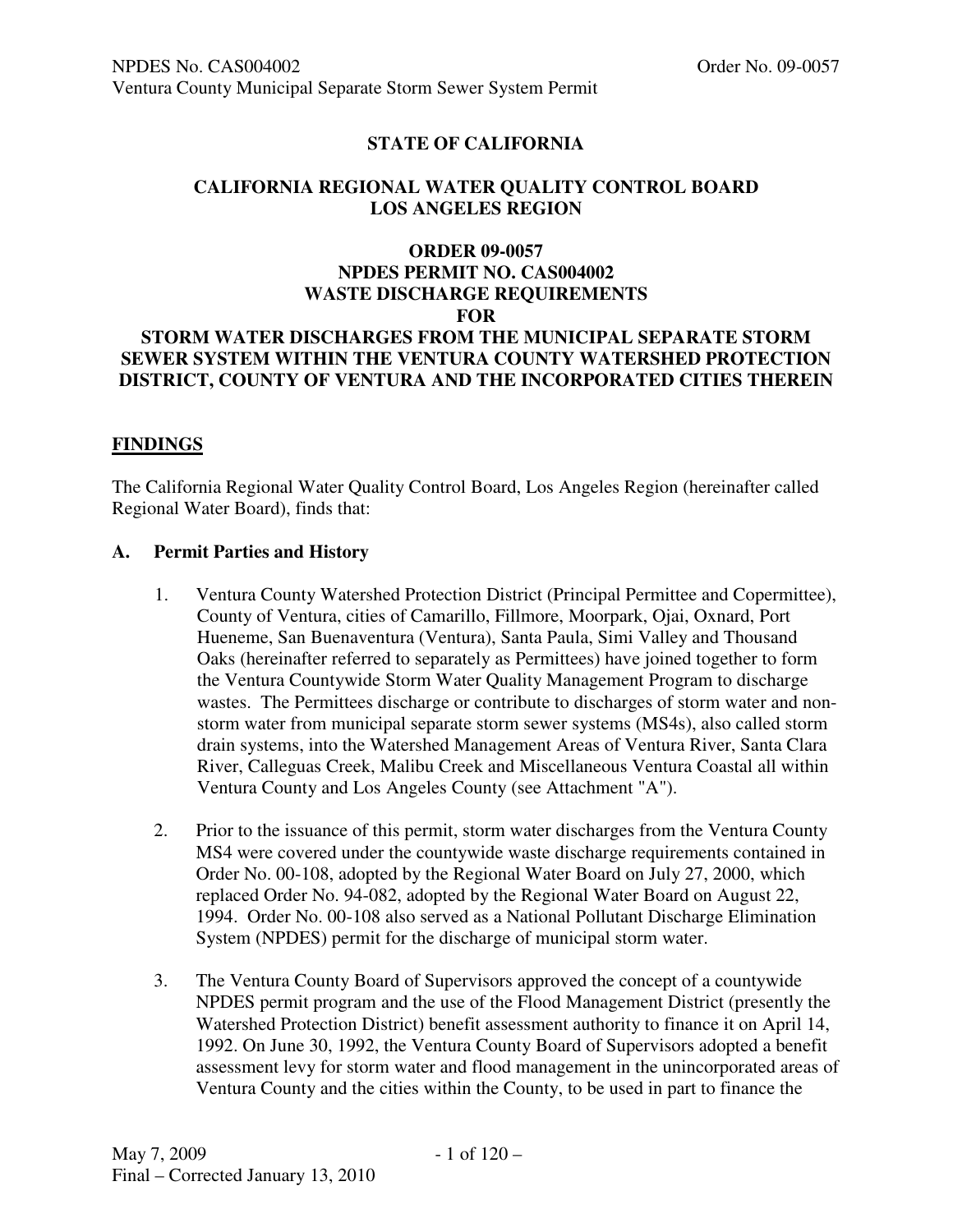implementation of a countywide NPDES municipal storm water permit program. The Ventura County MS4 Permittees have entered into an agreement with the Watershed Protection District to finance the activities related to the Ventura County MS4 Permit for shared and district wide expenses. The Permittees are also given the option to use the Benefit Assessment Program to finance their respective activities related to reducing the discharge of storm water pollutants under the MS4 Permit.

4. The Regional Water Board may require a separate NPDES permit for any entity that discharges storm water into the watersheds of Ventura County. Such an entity can be any State or Federal facility, special district or other public or private party.

#### **B. Nature of Discharge**

1. Storm water discharges consist of surface water runoff generated from various land uses in all the hydrologic drainage basins, which discharge into Waters of the State. The quality of these discharges varies and is affected by geology, land use, season, hydrology, and sequence and duration of hydrologic events. Based on the Ventura Countywide Storm Water Monitoring Program's Water Quality Monitoring Reports which were required under Order No. 00-108, the dry weather and wet weather Pollutants of Concern (POC) in urban stormwater include an anion, bacteria, conventional pollutants, metals, a nutrient, organic compounds, and pesticides. The POC are identified in Attachment "B" of this Order. Many of the POC listed are causing impairments identified on the federal Clean Water Act (CWA) § 303(d) list of impaired waterbodies.

The State Water Board submits a report (a list of water quality limited segments (§ 303[d] list)) on the State's water quality to the U.S. EPA pursuant to § 305(b) of the 1972 CWA, and Title 40, CFR 130.7, every 2 years. The Report provides water quality information to the general public and serves as the basis for the U.S. EPA's National Water Quality Inventory Report to Congress. Section 303(d) requires that all waters that are not attaining standards after the implementation of those controls required by 1977, shall be included on the list. Title 40 CFR 130.7(b)(3) defines "water quality standard applicable to such waters" as "those water quality standards established under § 303 of the Clean Water Act, including numeric criteria, narrative criteria, waterbody uses, and antidegradation requirements."

2. Common pollutants in urban storm water and their respective sources are: bacteria from animal droppings and illegal discharges; Polycyclic Aromatic Hydrocarbons (PAHs) from the products of internal combustion engine operation and parking lot sealants wash off; nitrates from fertilizer application; pesticides from pest mitigating applications and from plant mitigating applications; bis (2-ethylhexyl) phthalate from the break down of plastic products; mercury from atmospheric fallout and improper disposal of mercury switches; lead from fuels, paints and automotive parts; copper from brake pad wear and roofing materials, zinc from tire wear and galvanized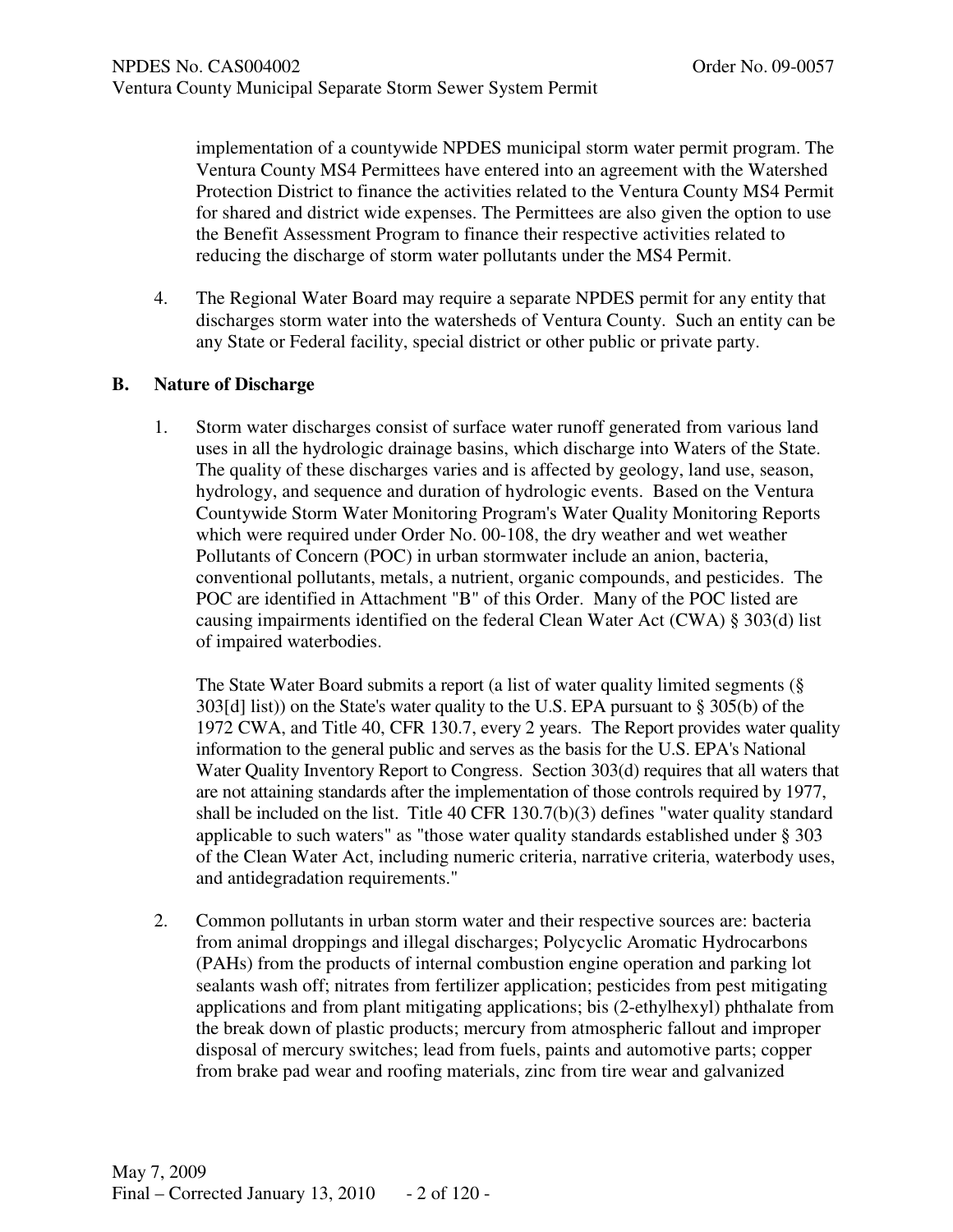sheeting and fencing; sediment from land disturbance and erosion; trash; and dioxins as products of combustion.

- 3. In general, the pollutants that are found in municipal storm water runoff can harm human health and aquatic ecosystems. In addition, the high volumes and high velocities of storm water discharged from MS4s into receiving waters can adversely impact aquatic ecosystems and stream habitat and cause stream bank erosion and physical modifications. These changes are collectively termed hydromodification. Municipal point source discharges of runoff from urbanized areas remain a leading cause of impairment of surface waters in California.
- 4. Ammonia as Nitrogen, and Nitrate plus Nitrite as Nitrogen are biostimulatory substances that can cause or contribute to eutrophic effects such as low dissolved oxygen and algae growth impairing warm freshwater and wildlife habitats. Ammonia is highly toxic to fish and other aquatic life. Excessive ammonia can cause aquatic life toxicity.
- 5. Elevated bacterial indicator densities impair the water contact recreation (REC-1) beneficial use at beaches, creeks, estuaries, lagoons, and marinas. Swimming in waters with elevated bacterial indicator densities has been associated with adverse health effects. Specifically, local and national epidemiological studies indicate that there is a causal relationship between adverse health effects and recreational water quality, as measured by bacterial indicator densities (Pruss, 1998, Review of epidemiological studies on health effects from exposure to recreational waters, International Journal of Epidemiology; Haile et al., 1996, An epidemiological study of possible adverse health effects of swimming in Santa Monica Bay, Santa Monica Bay Restoration Project; and Haile et al., 1999, The health effects of swimming in ocean water contaminated by storm drain runoff, Epidemiology"). Sources of elevated bacteria to marine and fresh waters may also include illegal discharges from improperly maintained standard septic systems, on-site wastewater treatment systems (OWTS) and illicit discharges from private drains.
- 6. Pesticides are substances used to prevent, destroy, repel or mitigate pests such as insects, weeds, and microorganisms. Their effects can be direct (e.g. fish die from exposure to a pesticide entering waterways, or birds do not reproduce after ingesting contaminated fish), or indirect (a hawk becomes sick from eating a mouse dying from pesticide poisoning). Pesticide categories include: Organochlorine, Organophosphorus, Organophosphate, and Pyrethroid.
- 7. Polychlorinated Biphenyls (PCBs) are a subset of the synthetic organic chemicals known as chlorinated hydrocarbons. Concern over PCBs' toxicity, persistence (chemical stability) in the environment and bioconcentration in aquatic organisms has led to prohibitions on PCBs.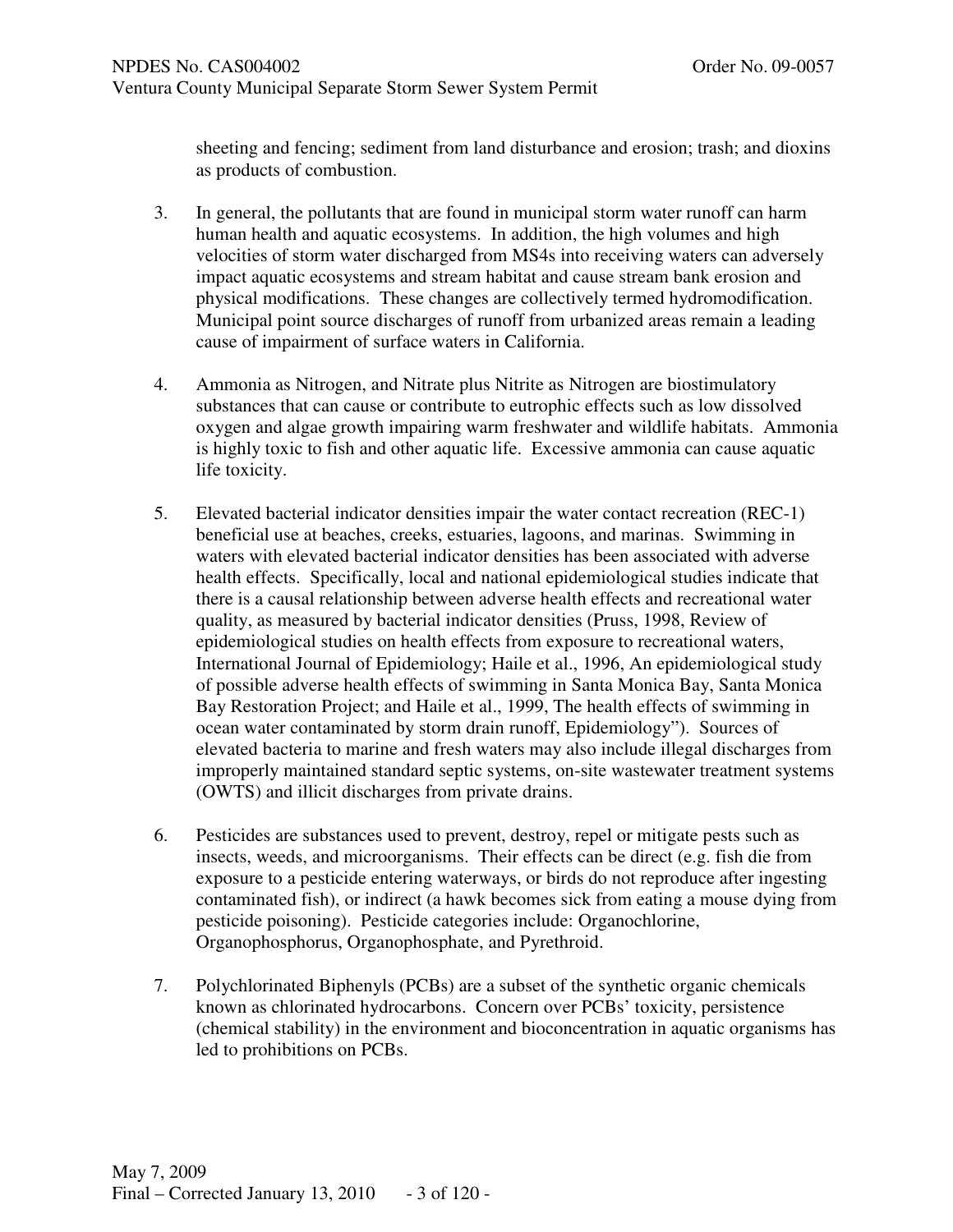#### NPDES No. CAS004002 COMPUTER NO. 09-0057 Ventura County Municipal Separate Storm Sewer System Permit

- 8. Rising groundwater and swimming pool water have been found to be sources of pollutants such as salts (chloride). Salts increase the salinity of otherwise freshwater systems and disrupt physiological processes. The Regional Water Board has waterbodies listed on the CWA  $\S$  303(d) list for impairment due to salts and has adopted Basin Plan amendments to include Total Maximum Daily Loads (TMDLs) for salts. This Order includes provisions to control the discharges from these activities in order to directly or indirectly reduce or eliminate the discharge of salts to fresh water systems where salts may impair water quality and beneficial uses.
- 9. Trash and debris are pervasive pollutants which accumulate in streams, rivers, bays, and ocean beaches throughout Southern California. They pose a serious threat to our oceans and coasts, navigation, biological resources, recreation, human health and safety, aesthetics, and economies.
- 10. Municipal storm water (wet weather) and non-storm water (dry weather) discharges may contain pollutants that cause or threaten to cause an exceedance of the water quality standards, as outlined in the Los Angeles Region's Basin Plan. Wet weather and dry weather discharges from the MS4 are subject to conditions and requirements established in the Basin Plan for point source discharges. Discharges from the MS4 may not cause or contribute to exceedances of water quality standards.
- 11. Biological communities act to integrate the effects of water quality conditions in a stream by responding with changes in their population abundances and species composition over time. These populations are sensitive to multiple aspects of water and habitat quality, and provide expressions of ecological health easier to understand than the results of chemical and toxicity tests. Biological assessments and criteria address the cumulative impacts of all stressors, especially habitat degradation, and chemical contamination, which result in a loss of biological diversity. Biological information can help provide an ecologically based assessment of the status of a waterbody. Bioassessment is a cost-effective tool and protocol for assessing the biological and physical habitat conditions of streams and rivers for evaluation of the overall health of a watershed. The Principal Permittee consents to participate in the Southern California Storm Water Monitoring Coalition (SMC) Southern California Regional Bioassessment Monitoring Program.
- 12. The increased volume, increased velocity, and discharge duration of storm water runoff from developed areas has the potential to accelerate downstream erosion and impair stream habitat in natural drainages. Studies have demonstrated a direct correlation between the degree of imperviousness of an area and the degradation of its receiving waters *(Managing Runoff to Protect Natural Streams: The Latest Development on Investigation and Management of Hydromodification in California; Stein, E. et al, December 2005*; *Effect of Increase in Peak Flows and Imperviousness on the Morphology of Southern California Streams; Coleman, D., April 2005)*. Significant declines in the biological integrity and physical habitat of streams and other receiving waters have been found to occur with as little as 3-10 percent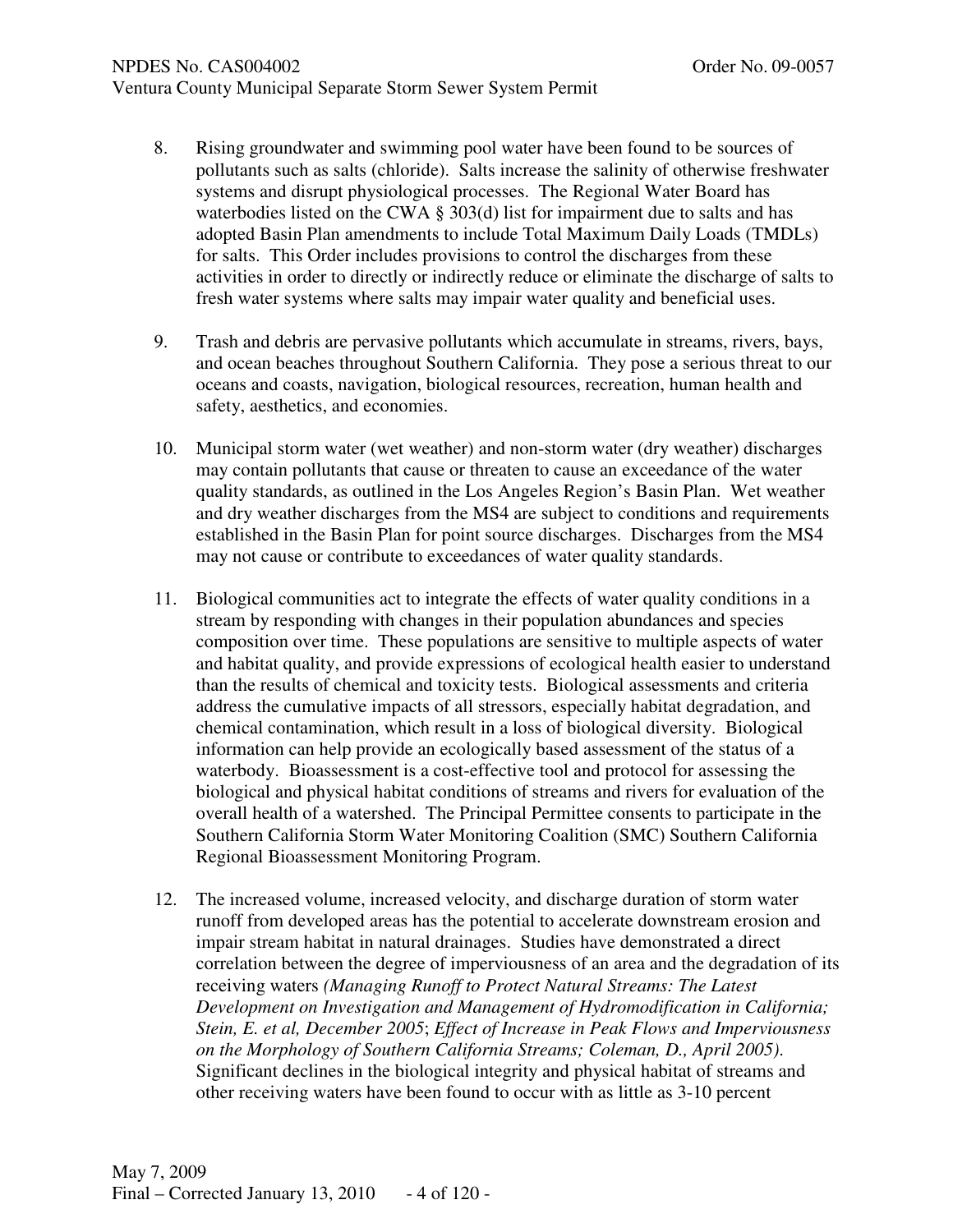conversion from natural to impervious surfaces in a subwatershed. Percentage impervious cover is a one indicator and predictor of potential water quality degradation expected from new development.

- 13. Studies indicate that facilities with paved surfaces subject to frequent motor vehicular traffic (such as: strip malls, parking lots, commercial business parks, and fast food restaurants), or facilities that perform vehicle repair, maintenance, or fueling (automotive service facilities) are potential sources of POC in storm water (*California Stormwater Quality Association, Stormwater Best Management Practice Handbook, Municipal, January 2003)*.
- 14. Retail Gasoline Outlets (RGOs) are points of convergence for vehicular traffic and are similar to parking lots and urban roads. Studies indicate that storm water discharges from RGOs have high concentrations of hydrocarbons and heavy metals (*California Stormwater Quality Association, Stormwater Best Management Practice Handbook, Municipal, January 2003)*.
- 15. The industries and businesses listed in this Order that are to be inspected by Permittees have the potential to discharge contaminated storm water into the MS4. This storm water is an environmental threat because it can adversely impact public health and safety, and the quality of receiving waters. For example, pretreatment program compliance inspections and audits performed in the Los Angeles and Ventura Counties indicate that automotive service and food service facilities sometimes discharge polluted storm water to the MS4s. The POC in such wash waters include oil and grease, toxic chemicals, and food waste. Spills from clogged sanitary sewer lines have a high likelihood to reach the receiving waters via MS4s. Overall, the most common POC identified in storm water discharge to the MS4s are: (i) heavy metals, (ii) oil and grease/ PAHs, (iii) sediments, (iv) oxygen demanding substances, (v) litter/ trash/ debris, (vi) nutrients, (vii) other toxic materials, such as pesticides. Municipal storm water monitoring data and industrial storm water monitoring data indicate that industrial and commercial sites continue to contribute significant quantities of pollutants in storm water runoff.
- 16. Development and urbanization increase pollutant loads, volume, and discharge velocity. First, natural vegetated pervious ground cover is converted to impervious surfaces (paved) such as highways, streets, rooftops and parking lots. Natural vegetated soil can both absorb rainwater and remove pollutants providing an effective natural purification process. In contrast, impervious surfaces (such as pavement and concrete) can neither absorb water nor remove pollutants, and thus the natural purification characteristics are lost. Second, urban development creates new pollution sources as the increased density of human population brings proportionately higher levels of vehicle emissions, vehicle maintenance wastes, municipal sewage waste, pesticides, household hazardous wastes, pet wastes, trash, and other anthropogenic pollutants. Development and urbanization especially threaten environmentally sensitive areas. Such areas have a much lower capacity to withstand pollutant shocks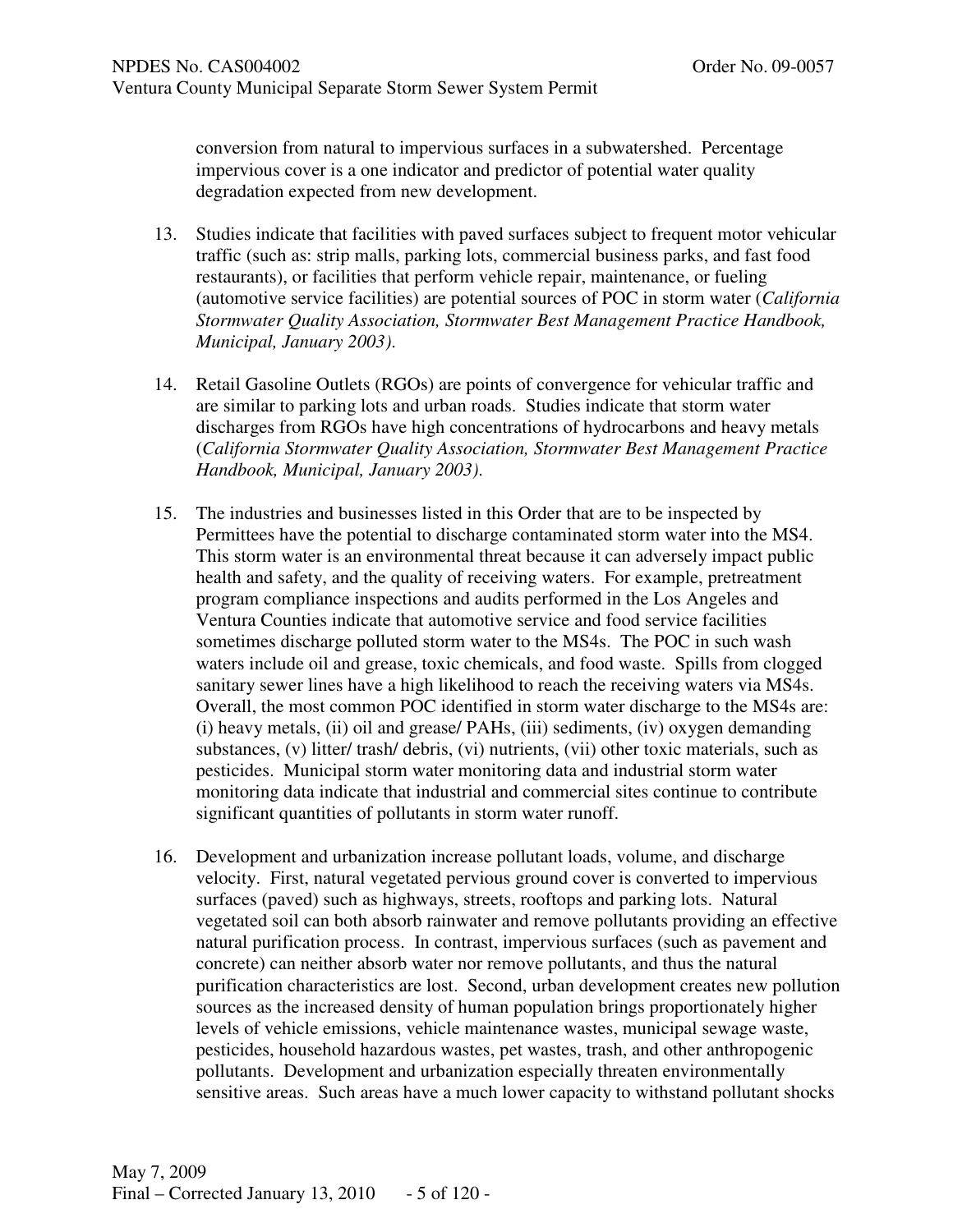than might be acceptable in the general circumstance. In essence, development that is ordinarily insignificant in its impact on the environment may become significant in a particularly sensitive environment. These environmentally sensitive areas (ESAs) designated by the State in the Ventura County watershed are defined in Part 6 (Definitions).

- 17. The implementation of Low Impact Development (LID) techniques across the United States and Canada has demonstrated that the proper implementation of LID techniques not only results in water quality protection benefits and in a reduction of the cost of land development and construction but also bears other positive attributes that go beyond economic benefits such as enhanced property values, improved habitat, aesthetic amenities, and improved quality of life. Reducing Stormwater Costs through Low Impact Development (LID) Strategies and Practices, USEPA Doc No. EPA 841-F-07-006, December 2007. Further, properly implemented LID techniques reduce the volume of runoff leaving a newly developed or re-developed area thereby lowering the peak rate of runoff, and thus minimizing the adverse affects of hydromodification on stream habitat. A Review of Low Impact Development Policies: Removing Institutional Barriers to Adoption, Low Impact Development Center and State of California, State Water Resources Control Board, December 2007. The requirements of this Order facilitate the implementation of LID strategies to protect water quality, reduce runoff volume, and to benefit from these additional enhancements.
- 18. The Regional Water Board adopted a Conditional Waiver of Waste Discharge Requirements for Discharges from Irrigated Lands (Order No. R4-2005-0080) on November 3, 2005. The objective of the program is to monitor runoff from irrigated agriculture facilities in the coastal watersheds of Ventura and Los Angeles Counties. The Basin Plan, which designates beneficial uses and establishes water quality objectives for the Region, recognizes that agricultural activities can generate pollutants such as sediment, pesticides, and nutrients that upon discharge to receiving water can degrade water quality and impair beneficial uses. A category identified by the Conditional Waiver as a source of pollutants is nursery operations. This Order includes requirements for the municipal operator to confirm that nursery operators implement pollutant reduction and control measures with the objective of reducing pollutants in storm water runoff discharges.
- 19. Staff finds there is a growing acceptance by stormwater professionals to integrate LID principles into stormwater management programs and MS4 permits. However, there remains significant controversy regarding the appropriate requirements and metrics for LID. At the heart of this controversy is a dispute regarding the feasibility and effectiveness of requiring a fixed volume of stormwater to be captured and retained on-site for infiltration, reuse, and evapotranspiration, as opposed to permitting a portion of the stormwater to be released off site after it is treated, when it is infeasible to retain the required stormwater on site due to site specific conditions.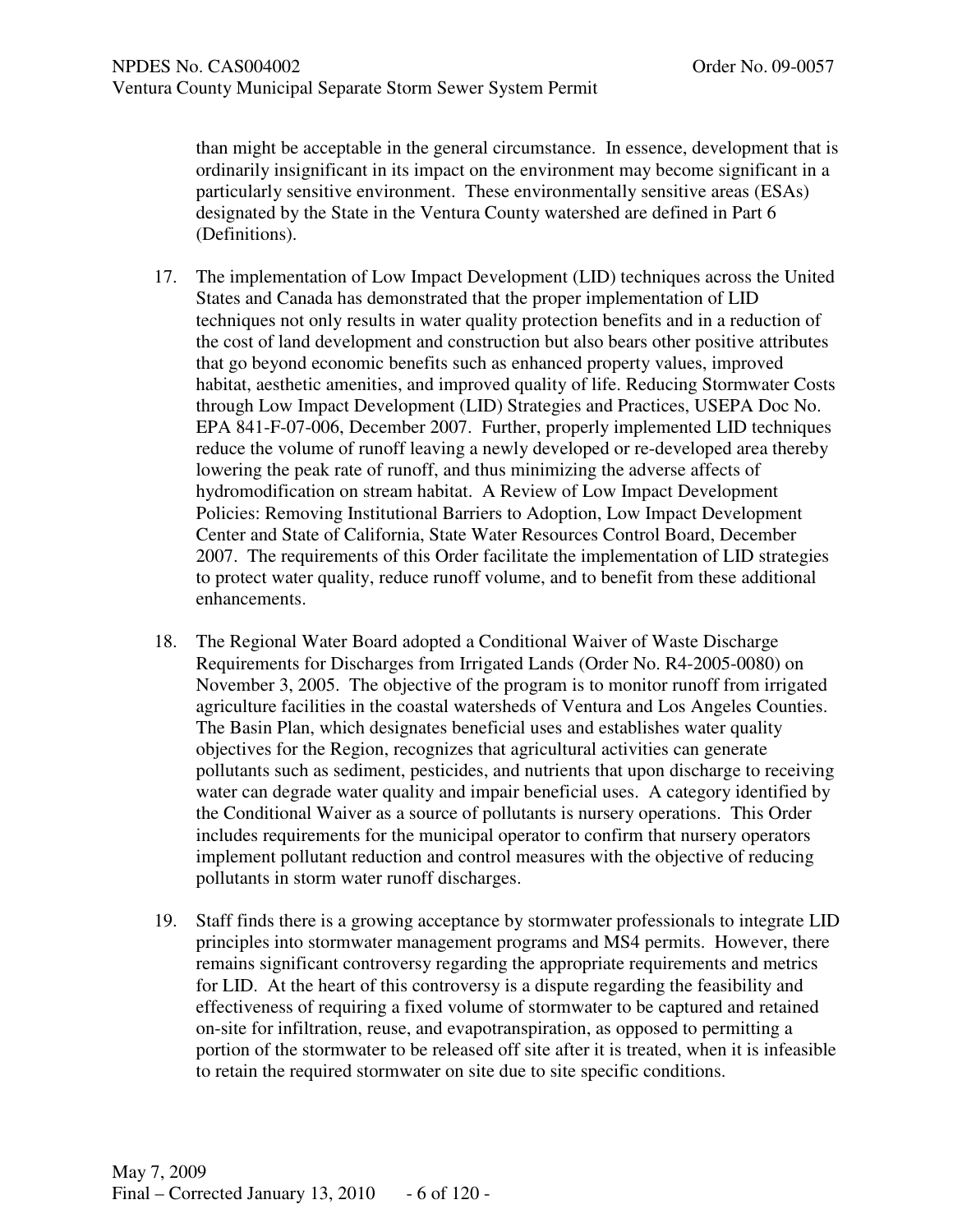Staff has reviewed extensive technical literature regarding this issue (e.g. R. Horner, *Investigation of the Feasibility and Benefits of Low-Impact Site Design Practices ("LID") for Ventura County* (February 2007); E. Strecker, A. Poresky, D. Christsen, *Memorandum: Rainwater Harvesting and Reuse Scenarios and Cost Consideration*, (April, 2009)). Staff finds that there is consensus in the technical community that site conditions and the type of development can limit the feasibility of retaining, infiltrating, and reusing stormwater at sites due to a variety of site specific conditions. Factors that affect the feasibility of a fixed volume capture standard include, but are not limited to: soils infiltration capacity, subsurface pollution, and locations in urban core centers.

Regarding the effects of capturing a fixed stormwater volume on site, Staff finds the fixed volume approach may be ignoring basic hydrological principles that relate the feasible infiltration volume to the infiltration capacity of local soils. Requirements to capture a fixed volume on site could disturb the natural water balance and lead to unintended engineering and hydrologic consequences. For example, a typical hydrological condition in Ventura County is one of successive storms during the winter which may exceed the stormwater capacity that can be retained on site. This may result in ponded water on-site with attendant health and safety risks, saturation of the near surface soils, and reduction of water resources in Regional waterbodies. These effects could damage site structures, increase groundwater pollution by forcing enhanced pollution spreading, or destroy aquatic habitat. Staff finds these reasonably potential effects are not well evaluated scientifically. Finally, staff cannot find that a fixed retention volume versus a standard that attempts to release surface flows at a predevelopment level would result in a greater reduction of stormwater pollution.

20. Research conducted on the contribution of aerial deposition of trace heavy metals in Los Angeles County watersheds indicates that dry indirect deposition may account for a significant load of pollutants into surface waters. Similar patterns of aerial deposition likely occur in Ventura County. Of the atmospherically deposited pollutants on the watersheds, ten to twenty percent may account for the total load for copper, zinc, nickel, lead, and chromium to the waterbodies. Land reservoirs and sequestration may account for the remaining eighty to ninety percent of the atmospherically deposited pollutants on the watersheds. Emissions of semi-volatile organics such as polycyclic aromatic hydrocarbons (PAHs) and pesticides and their subsequent deposition may contribute to the contamination of receiving waters but appear to be less significant. The remaining percentage is stored in land reservoirs and eventually shows up in receiving waters.

### **C. Permit Background**

- 1. The essential components of the Storm Water Management Program, as required by the Code of Federal Regulations (CFR) [40 CFR122.26(d)] are:
	- (a) Adequate Legal Authority.
	- (b) Fiscal Resources.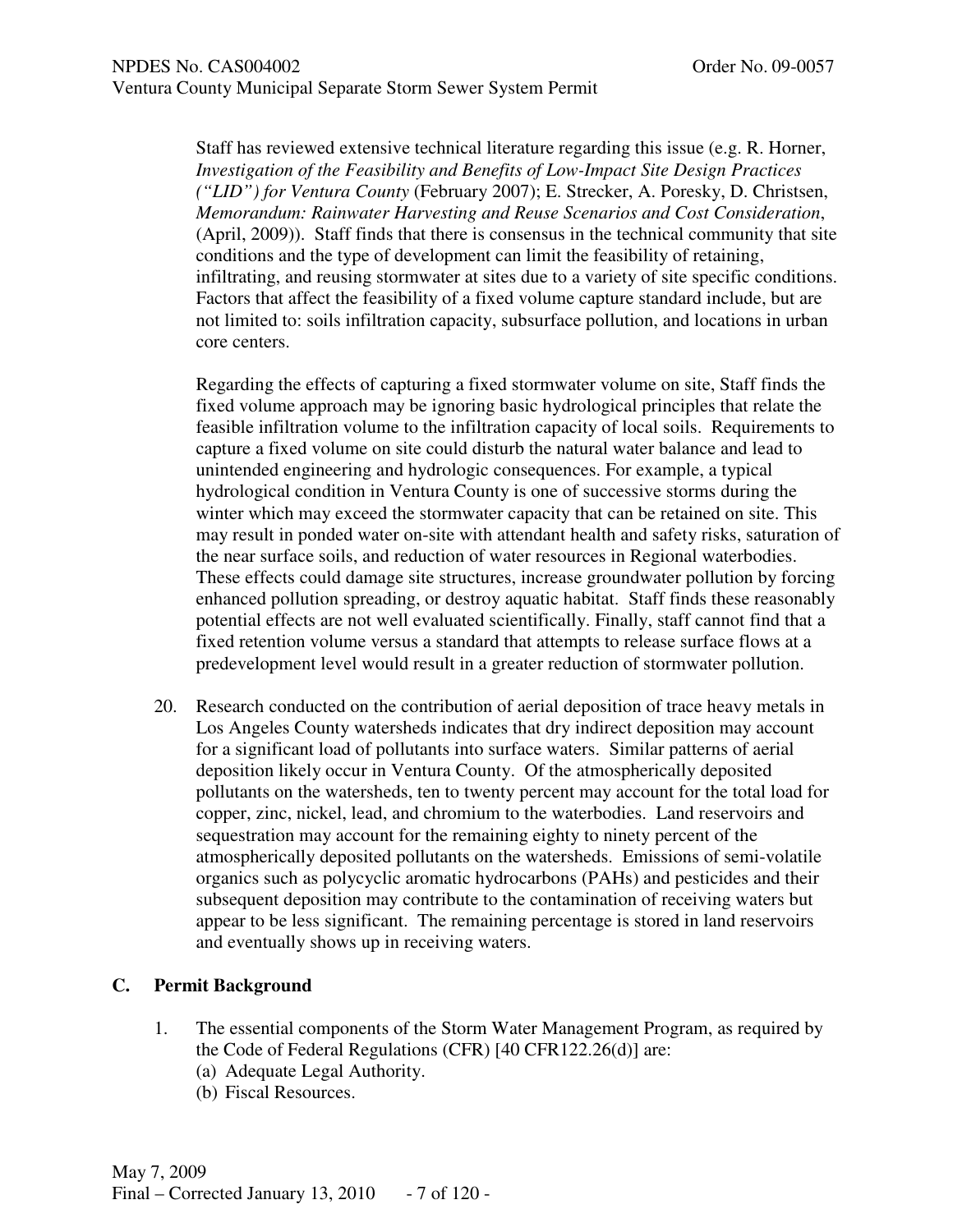- (c) Storm Water Quality Management Program (SMP)
	- (1) Public Information and Participation Program
	- (2) Industrial/ Commercial Facilities Program
	- (3) Planning and Land Development Program
	- (4) Development Construction Program
	- (5) Public Agency Activities Program
	- (6) Illicit Connection and Illicit Discharges Elimination Program
- (d) Reporting Program (Monitoring Report and Program Report)
- 2. The Ventura County SMP, dated November 2001 (revision 2) identifies seven program areas, which are listed below and were previously approved under Board Order No. 00-108. For purposes of consistency, they are titled as follows: (a) Ventura County SMP.
	- (1) Program Management
	- (2) Programs for Residents
	- (3) Programs for Industrial/ Commercial Businesses
	- (4) Programs for Planning and Land Development
	- (5) Programs for Construction Sites
	- (6) Programs for Public Agency Activities
	- (7) Programs for Illicit Connections/ Illegal Discharges
	- (b) For purposes of region-wide consistency, the program titles are revised and consolidated into the six areas listed in the preceding C.1(c). All Permittee storm water documents submitted to the Regional Water Board are to follow the organization enumerated in C.1(c).
- 3. The Permittees filed a Report of Waste Discharge (ROWD), dated January 26, 2005. The Permittees applied for renewal of their waste discharge requirements for a 5-year period, which serves as an NPDES permit to discharge wastes to surface waters.
- 4. The Regional Water Board reviewed the ROWD and determined it to be partially complete under the reapplication policy for MS4s issued by the United States Environmental Protection Agency (U.S. EPA) (61 Fed. Reg. 41697). The Regional Water Board has prepared this Order so that implementation of provisions contained in this Order by Permittees will meet the requirements of the federal NPDES regulations at 40 CFR122.26.
- 5. The Permittees ROWD contained a proposed Storm Water Management Program and a Monitoring Program to be considered by the Regional Water Board for incorporation into an MS4 NPDES Permit as permit conditions and to demonstrate compliance with federal law.
- 6. To-date, the monitoring program has consisted of mass emission, receiving water (tributaries), and land-use monitoring stations, toxicity testing, special studies for bioassessment of the Ventura River and hydrology, identification of ESAs, implementation of the Storm Water Quality Urban Impact Mitigation Plan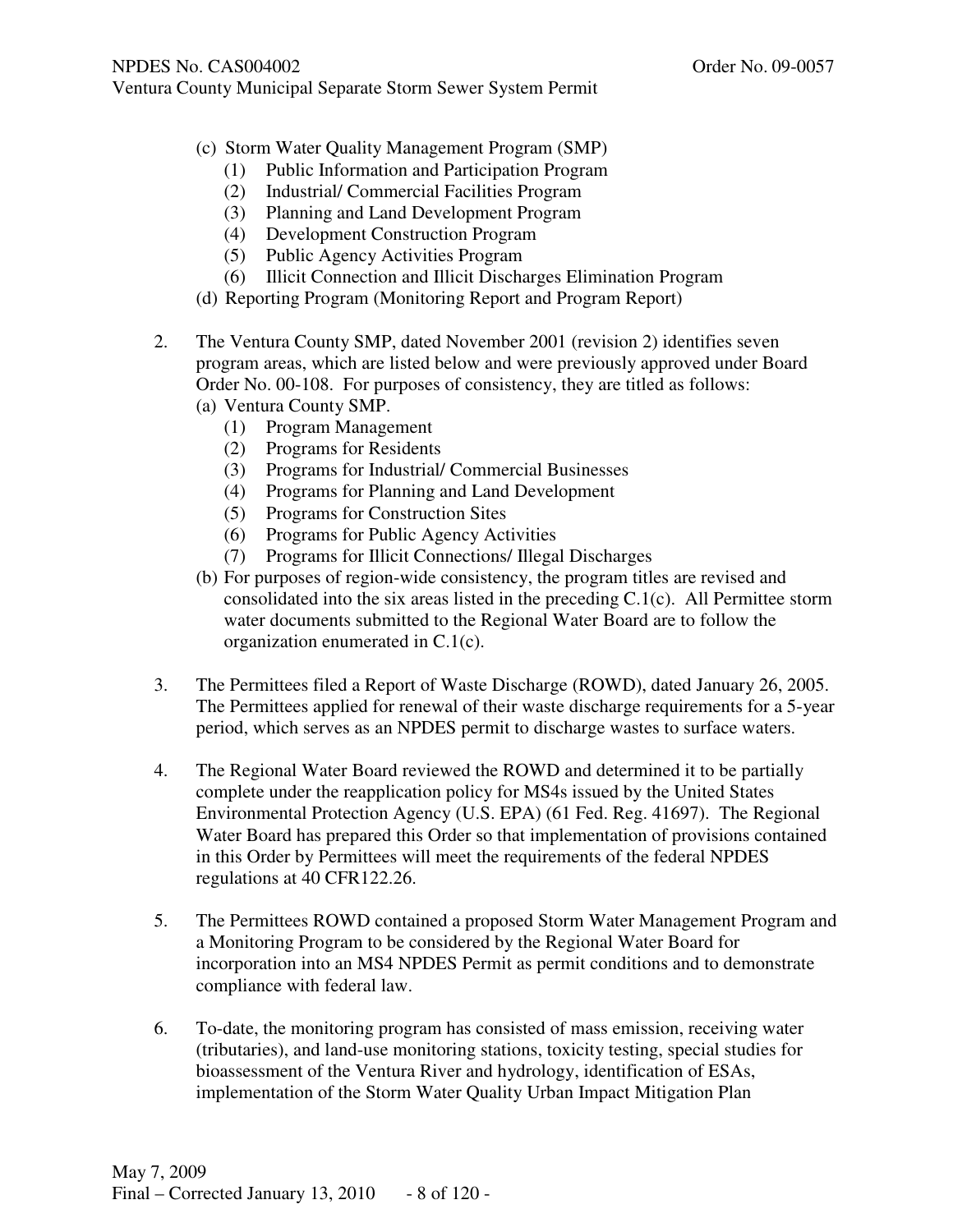(SQUIMP), and has provided support for volunteer monitoring programs. This Order requires a monitoring program consisting of mass emission, toxicity, TMDL storm water (wet weather) MS4 water quality-based effluent limits, TMDL non-storm water (dry weather) MS4 water quality-based effluent limits, Pyrethroid assessment study, continuation of the hydromodification study, low impact development study, and participation in the Southern California Regional Bioassessment Program and Southern California Bight Project (SCBP).

7. The Principal Permittee is a member of the Southern California Coastal Water Research Project (SCCWRP) Commission. The Principal Permittee also participates in the Regional Monitoring Programs and research partnerships, such as the Southern California Storm Water Monitoring Coalition (SMC) and the Bioassessment Working Group.

### **D. Permit Coverage**

- 1. The area covered by this Order includes all areas within Ventura County boundaries and all areas within each co-permittee's boundaries (see Figure 1) that drain into the MS4.
- 2. The Permittees covered under this Order were designated on a system-wide basis under Phase I of the CWA  $\S$  402(p)(3)(B)(i). The action of covering all Ventura County municipalities under a single MS4 permit on a system-wide basis was consistent with the provisions of 40 CFR122.26(a)(3)(iv), which states that one permit application may be submitted for all or a portion of all municipal separate storm sewers within adjacent or interconnected large or medium municipal separate storm sewer systems; and the Regional Water Board may issue one system-wide permit covering all, or a portion of all municipal separate storm sewers in adjacent or interconnected large or medium municipal separate storm sewer systems.
- 3. Federal, State, Regional, or local entities within the Permittees' boundaries or in jurisdictions outside the Ventura County Watershed Protection District, and not currently named in this Order, may operate storm drain facilities and/ or discharge storm water to storm drains and receiving waters covered by this Order. The Permittees may lack legal jurisdiction over these entities under State and Federal constitutions. The Regional Water Board will coordinate with these entities to implement programs that are consistent with the requirements of this Order. The Regional Board may consider such facilities for coverage under its NPDES permitting scheme pursuant to USEPA Phase II storm water regulations. Permittees have expressed their intention to work cooperatively to control the contribution of pollutants from one portion of the MS4 to another portion of the system. Permittees shall make good faith efforts to control the contribution of pollutants to the MS4 from non-permittee dischargers such as Caltrans, the U.S. Department of Defense, and other state and federal facilities.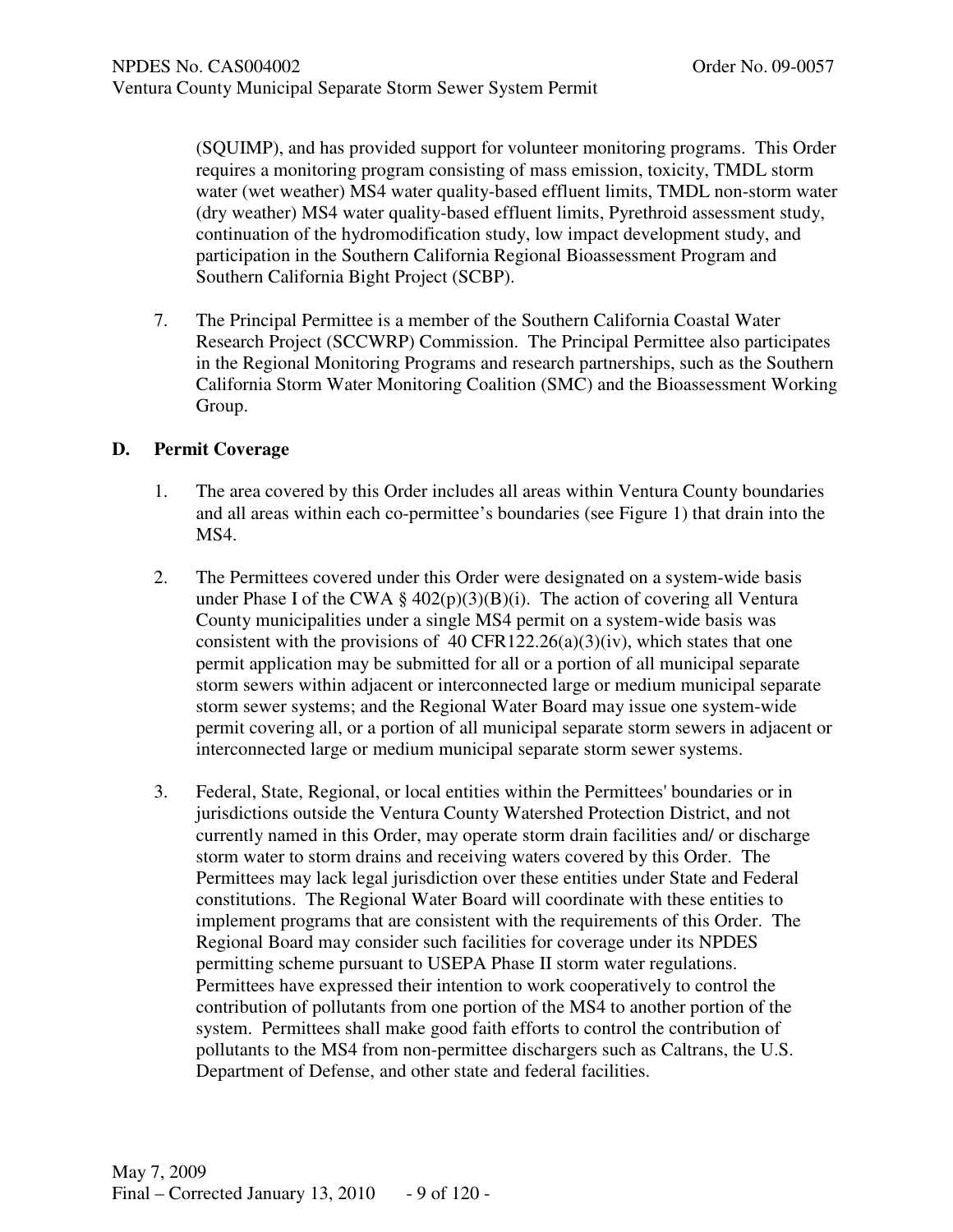- 4. TMDLs are numerical calculations of the maximum amount of a pollutant that a waterbody can receive and still meet water quality standards, and an allocation of that amount to the pollutant's sources. A TMDL is the sum of the allowable loads of a single pollutant from all contributing point sources (Waste Load Allocation (WLA)) and non-point sources (Load Allocation (LA)). Discharges from the MS4s are considered point sources discharges, because the MS4 is a point source.
- 5. This Order incorporates applicable WLAs that have been adopted by the Regional Water Board and have been approved by the Office of Administrative Law and the U.S. EPA. The TMDL WLAs in the Order are expressed as water quality-based effluent limits in a manner consistent with the assumptions and requirements of the TMDL from which they are derived.
- 6. The CWA and the California Water Code contain specific provisions on how wastewater discharges from point sources are to be permitted. Stormwater discharges (both dry weather and wet weather) are considered point source discharges.
- 7. Permittees should work cooperatively to control the contribution of pollutants from one portion of the MS4 to another portion of the system through inter-agency agreements or other formal arrangements.

#### **E. Federal, State and Regional Regulations**

- 1. The Water Quality Act of 1987 added § 402(p) to the CWA (33U.S.C. § 1251-1387). This section requires the U.S. EPA to establish regulations setting forth NPDES requirements for storm water discharges in 2 phases.
	- (a) U.S. EPA Phase I storm water regulations were directed at MS4s serving a population of 100,000 or more, including interconnected systems and storm water discharges associated with industrial activities, including construction activities. The Phase 1 Final Rule was published on November 16, 1990 (55 Fed. Reg. 47990).
	- (b) U.S. EPA Phase II storm water regulations are directed at storm water discharges not covered in Phase I, including small MS4s (population of less than 100,000), small construction projects (less than 5 acres), municipal facilities with delayed coverage under the Intermodal Surface Transportation Efficiency Act of 1991, and other discharges for which the U.S. EPA Administrator or the State determines that the storm water discharge contributes to a violation of a water quality standard, or is a significant contributor of pollutants to waters of the U.S. The Phase II Final Rule was published on December 8, 1999 (64 Fed. Reg. 68722).
- 2. The U.S. EPA published an Interpretative Policy Memorandum on Reapplication Requirements for MS4 permits on August 9, 1996 (61 Fed. Reg. 41697). This policy requires that MS4 reapplication for reissuance for a subsequent five-year permit term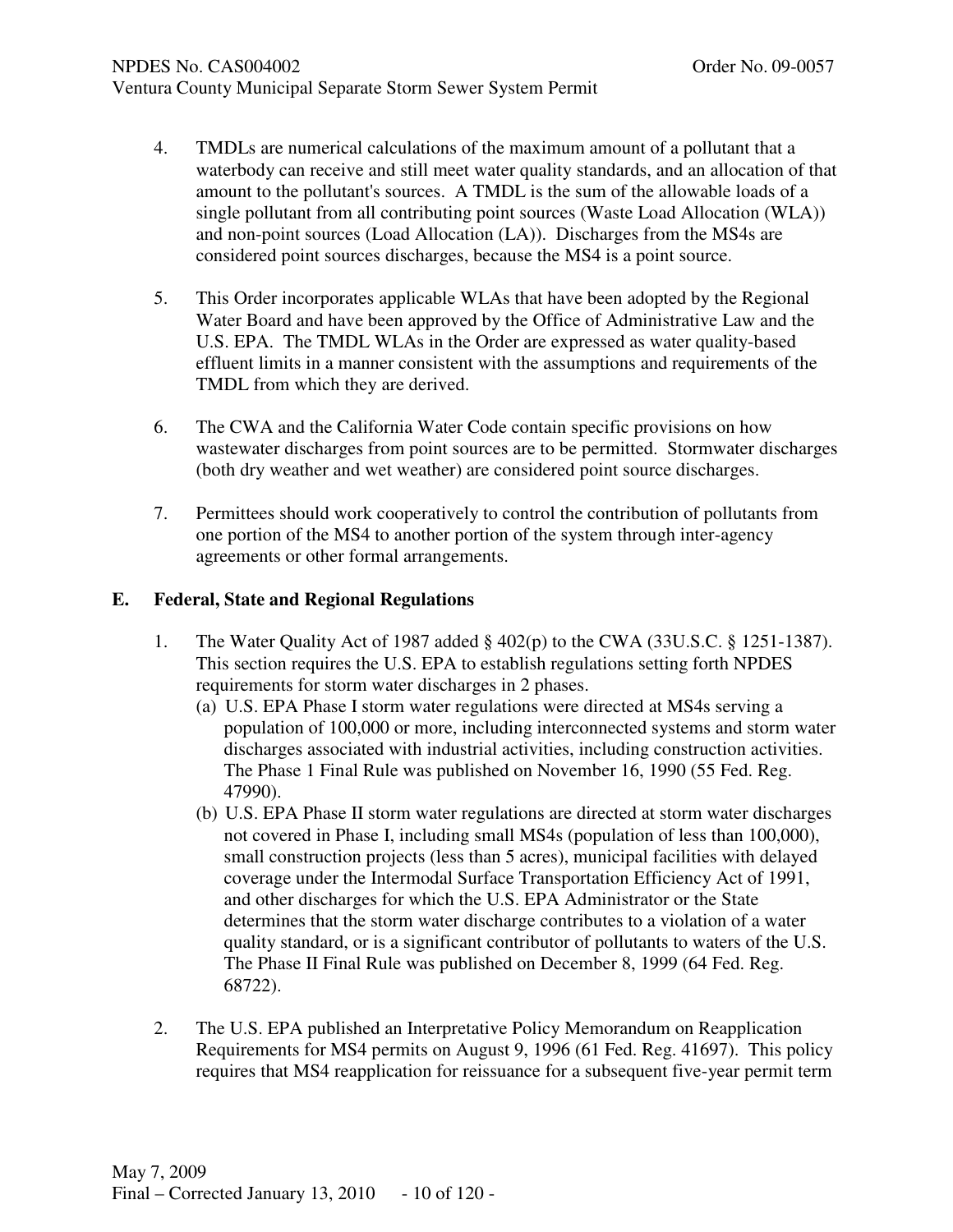contain certain basic information and information for proposed changes and improvements to the storm water management program and monitoring program.

- 3. The U.S. EPA has entered into a Memorandum of Agreement (MOA) with the U.S. Fish and Wildlife Service, and the National Marine Fisheries Service for enhancing coordination regarding the protection of endangered and threatened species under section 7 of the Endangered Species Act, and the CWA's water quality standards and NPDES programs. Among other actions, the MOA establishes a framework for coordination of actions by the U.S. EPA, the Services, and CWA delegated States on CWA permit issuance under § 402 of the CWA [66 Fed. Reg. 11202-11217].
- 4. The CWA allows the U.S. EPA to authorize states with an approved environmental regulatory program to administer the NPDES program in lieu of the U.S. EPA. The State of California is a delegated State. The Porter-Cologne Water Quality Control Act (California Water Code) authorizes the State Water Resources Control Board (State Water Board), through the Regional Water Boards, to regulate and control the discharge of wastes that could affect the quality of waters of the State, including waters of the United States, and tributaries thereto.
- 5. Under CWA § 303(d) of the CWA, States are required to identify a list of impaired water-bodies and develop and implement TMDLs for these waterbodies  $(33 \text{ USC} \text{ } \text{\&} 1313(d)(1))$ . The most recent 303(d) list's U.S. EPA approval date was June 28, 2007. The U.S. EPA entered into a consent decree with the Natural Resources Defense Council (NRDC), Heal the Bay, and the Santa Monica Baykeeper on March 22, 1999, under which the Regional Water Board must adopt all TMDLs for the Los Angeles Region within 13 years from that date. This Order incorporates provisions incorporating approved WLAs for municipal storm water discharges and requires amending the SMP after subsequent pollutant loads have been allocated and approved.
- 6. Collectively, the restrictions contained in the TMDL Provisions for Storm Water (Wet Weather) Discharges and Non-Storm Water (Dry Weather) Discharges of this Order on individual pollutants are no more stringent than required to implement the provisions of the TMDL, which have been adopted and approved in a manner that is consistent with the CWA. Where a TMDL has been approved, NPDES permits must contain effluent limits and conditions consistent with the assumptions and requirements of the available WLAs in TMDLs  $(40 \text{ CFR}122.44(d)(1)(\text{vii})(B)).$
- 7. This Order does not constitute an unfunded local government mandate subject to subvention under Article XIIIB, Section (6) of the California Constitution for several reasons, including, but not limited to, the following. This Order implements federally mandated requirements under CWA § 402, subdivision (p)(3)(B)(33 U.S.C.  $\S 1342(p)(3)(B)$ ) This includes federal requirements to effectively prohibit non-storm water discharges, to reduce the discharge of pollutants to the maximum extent practicable, and to include such other provisions as the Administrator or the State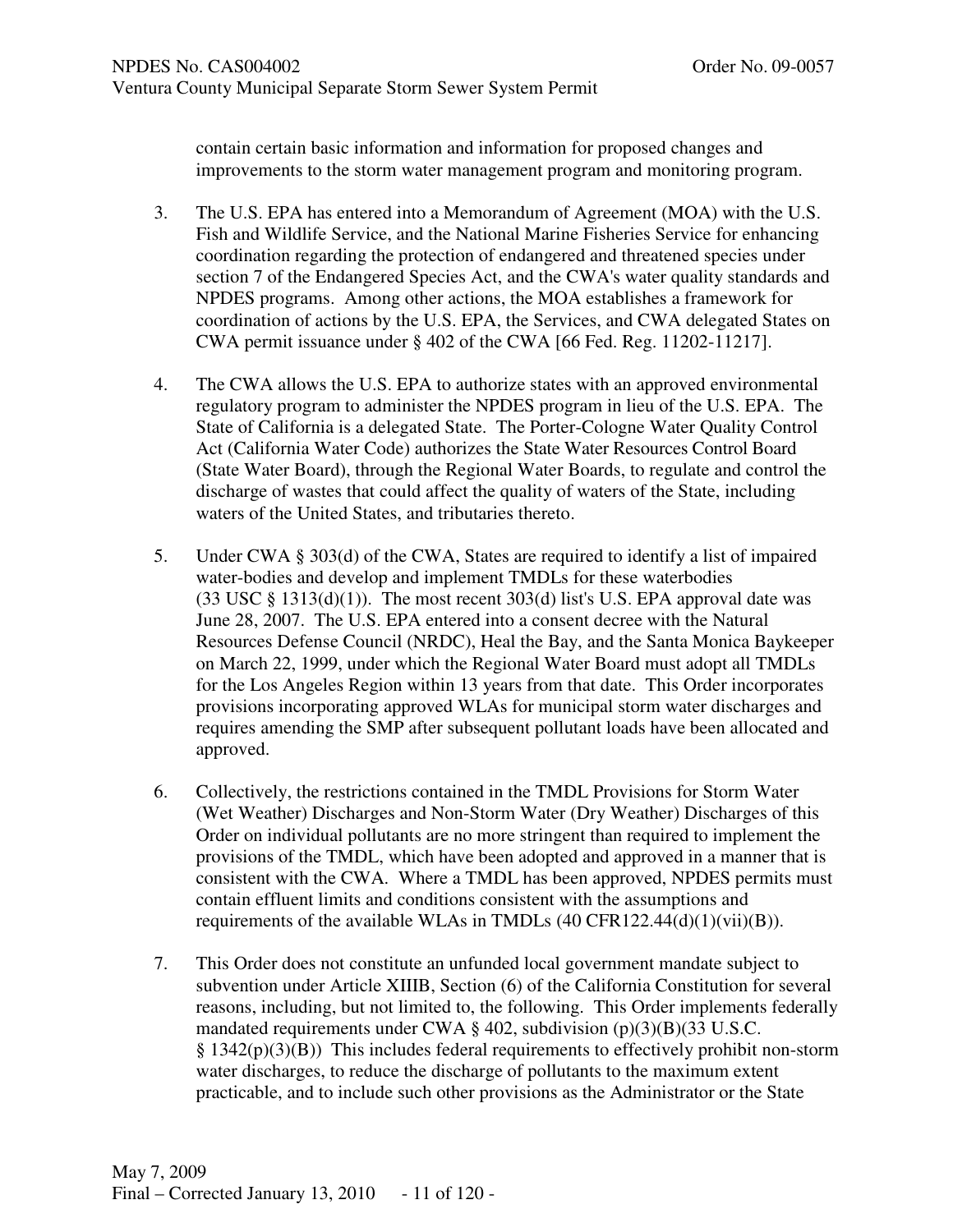determines appropriate for the control of such pollutants. Federal cases have held these provisions require the development of permits and permit provisions on a caseby-case basis to satisfy federal requirements. (Natural Resources Defense Council, Inc. v. U.S. E.P.A. (9th Cir. 1992) 966 F.2d 1292, 1308, fn. 17.) The authority exercised under this Order is not reserved state authority under the Clean Water Act's savings clause (cf. Burbank v. State Water Resources Control Bd. (2005) 35 Cal.4th 613, 627-628 [relying on 33 U.S.C. § 1370, which allows a state to develop requirements which are not "less stringent" than federal requirements]), but instead, is part of a federal mandate to develop pollutant reduction requirements for municipal separate storm sewer systems. To this extent, it is entirely federal authority that forms the legal basis to establish the permit provisions. (See, City of Rancho Cucamonga v. Regional Water Quality Control Bd.-Santa Ana Region (2006) 135 Cal.App.4th 1377, 1389; Building Industry Ass'n of San Diego County v. State Water Resources Control Bd. (2004) 124 Cal.App.4th 866, 882-883.)

Likewise, the provisions of this Order to implement TMDLs are federal mandates. The CWA requires TMDLs to be developed for waterbodies that do not meet federal water quality standards (33 U.S.C. § 1313(d)). Once the U.S. EPA or a state develops a TMDL, federal law requires that permits must contain effluent limitations consistent with the assumptions of any applicable wasteload allocation. (40 CFR 122.44(d)(1)(vii)(B)).

Second, the local agency Permittees' obligations under this Order are similar to, and in many respects less stringent than, the obligations of non-governmental dischargers who are issued NPDES permits for storm water discharges. With a few inapplicable exceptions, the Clean Water Act regulates the discharge of pollutants from point sources (33 U.S.C. § 1342) and the Porter-Cologne regulates the discharge of waste (Wat. Code, § 13263), both without regard to the source of the pollutant or waste. As a result, the "costs incurred by local agencies" to protect water quality reflect an overarching regulatory scheme that places similar requirements on governmental and nongovernmental dischargers. (See *County of Los Angeles v. State of California* (1987) 43 Cal.3d 46, 57-58 [finding comprehensive workers compensation scheme did not create a cost for local agencies that was subject to state subvention].)

The Clean Water Act and the Porter-Cologne Water Quality Control Act largely regulate storm water with an even hand, but to the extent there is any relaxation of this even-handed regulation, it is in favor of the local agencies. Except for municipal separate storm sewer systems, the Clean Water Act requires point source dischargers, including discharges of storm water associated with industrial or construction activity, to comply strictly with water quality standards.  $(33 \text{ U.S.C.} \S 1311(b)(1)(C)),$ *Defenders of Wildlife v. Browner* (1999) 191 F.3d 1159, 1164-1165 [noting that industrial storm water discharges must strictly comply with water quality standards].) As discussed in prior State Water Resources Control Board decisions, in many respects this Order does not require strict compliance with water quality standards. (SWRCB Order No. WQ 2001-15, p. 7.) The Order, therefore, regulates the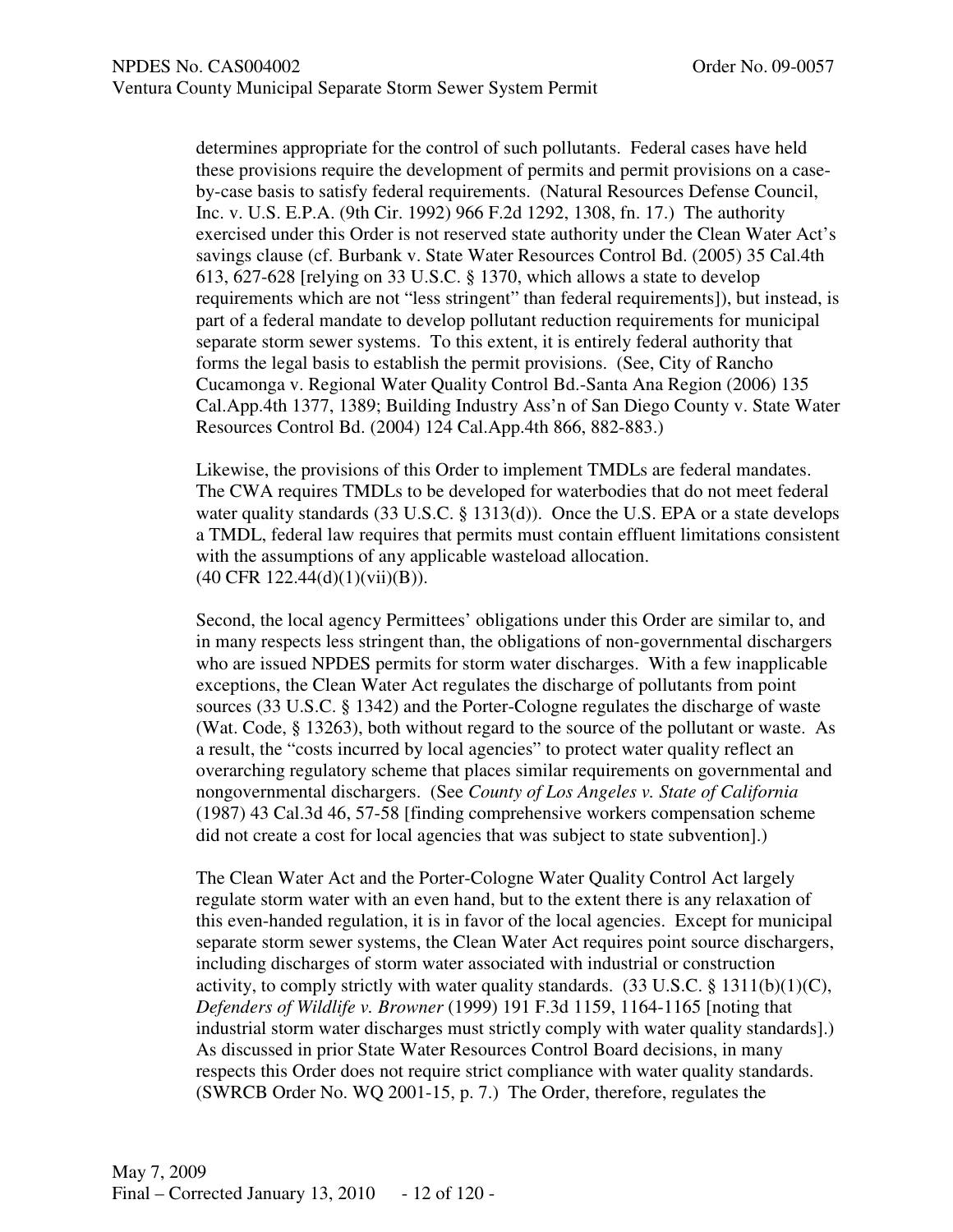discharge of waste in municipal storm water more leniently than the discharge of waste from non-governmental sources.

Third, the local agency Permittees have the authority to levy service charges, fees, or assessments sufficient to pay for compliance with this Order subject to certain voting requirements contained in the California Constitution. (See California Constitution XIII D, section 6, subdivision (c); see also *Howard Jarvis Taxpayers Association v. City of Salinas* (2002) 98 Cal. App. 4<sup>th</sup> 1351, 1358-1359.). The fact sheet demonstrates that numerous activities contribute to the pollutant loading in the municipal separate storm sewer system. Local agencies can levy service charges, fees, or assessments on these activities, independent of real property ownership. (See, e.g., *Apartment Ass'n of Los Angeles County, Inc. v. City of Los Angeles* (2001) 24 Cal.4th 830, 842 [upholding inspection fees associated with renting property].) The ability of a local agency to defray the cost of a program without raising taxes indicates that a program does not entail a cost subject to subvention. (*County of Fresno v. State of California* (1991) 53 Cal.3d 482, 487-488.)

Fourth, the Permittees have requested permit coverage in lieu of compliance with the complete prohibition against the discharge of pollutants contained in federal Clean Water Act section 301, subdivision (a) (33 U.S.C. § 1311(a)) and in lieu of numeric restrictions on their discharges. (See finding C.5., supra.) To the extent that the local agencies have voluntarily availed themselves of the permit, the program is not a state mandate. (Accord *County of San Diego v. State of California* (1997) 15 Cal.4th 68, 107-108.) Likewise, where MS4 Permittees are regulated under a Best Management Practices (BMP) based storm water management program rather than end-of-pipe numeric limits, there exists no compulsion of a specific regulatory scheme that would violate the 10<sup>th</sup> Amendment to the United States Constitution. (See *City of Abilene v*. *U.S. E.P.A.* (5th Cir. 2003) 325 F.3d 657, 662-663 [noting that municipalities can choose between a management permit or a permit with numeric limits].) The local agencies' voluntary decision to file a report of waste discharge proposing a programbased permit is a voluntary decision not subject to subvention. (See *Environmental Defense Center v. USEPA* (9th Cir. 2003) 344 F.3d 832, 845-848.)

Fifth, the local agencies' responsibility for preventing discharges of waste that can create conditions of pollution or nuisance from conveyances that are within their ownership or control under state law predates the enactment of Article XIIIB, Section (6) of the California Constitution.

8. Under  $\S 6217(g)$  of the Coastal Zone Act Reauthorization Amendments of 1990 (CZARA), Coastal States with approved coastal zone management programs are required to address non-point pollution impacting or threatening coastal water quality. CZARA addresses five sources of non-point pollution: 1) agriculture; 2) silviculture; 3) urban; 4) marinas; and 5) hydromodification. This Waste Discharge Requirement addresses the management measures required for the urban category and the hydromodification category, with the exception of septic systems.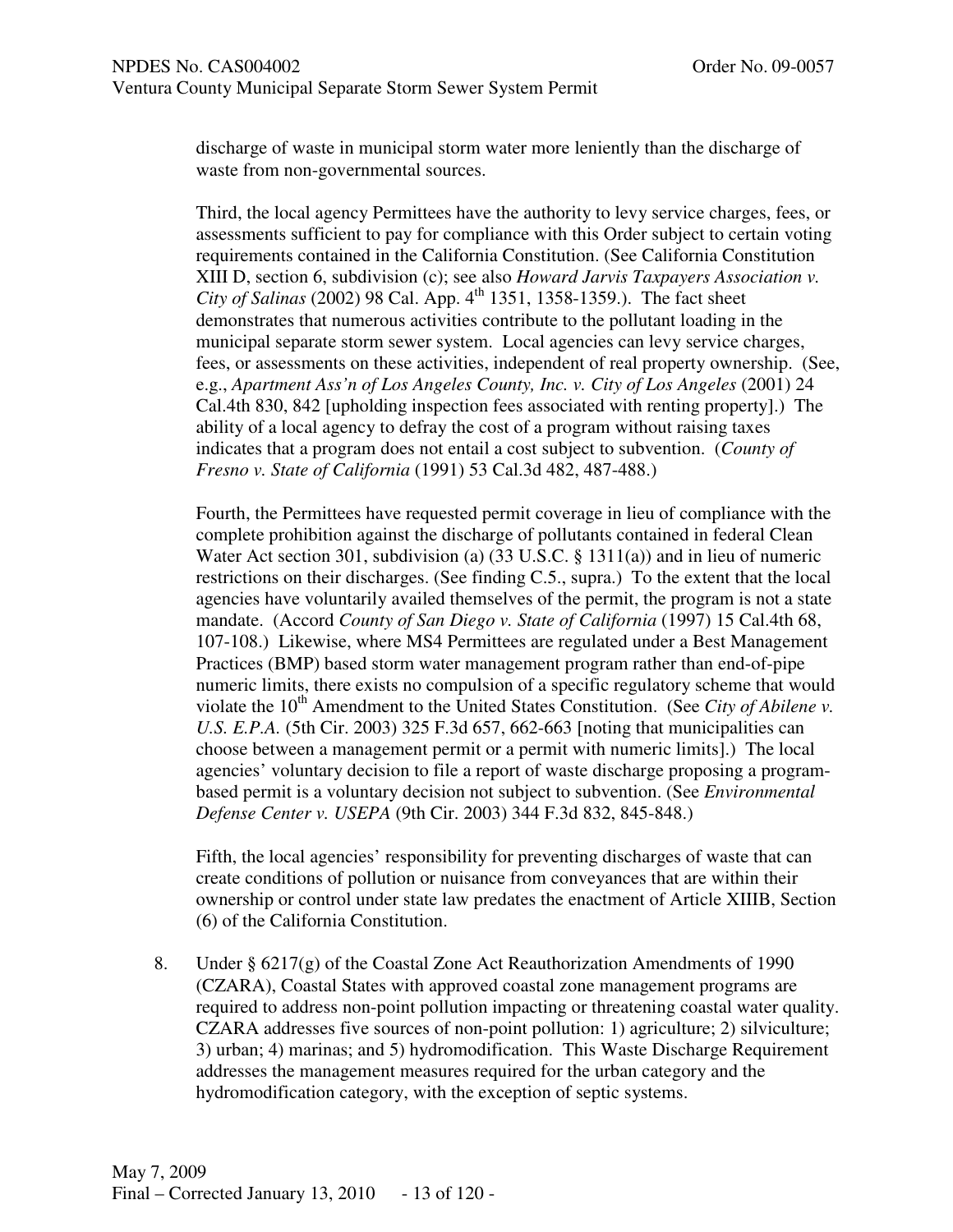#### NPDES No. CAS004002 **Order No. 09-0057**

- 9. The Regional Water Board addresses septic systems through the administration of non-Chapter 15 regulatory programs and the implementation of Regional Water Board Order No.R4-2004-0146. Septic systems are also addressed under State Assembly Bill (AB) 885 (2000). The Regional Water Board will implement and enforce regulations issued by the State Board pursuant to AB 885. Taken together, these State and Local agency requirements when imposed on septic system operators are expected to reduce the bacterial contamination of storm water from improperly maintained septic systems.
- 10. The State Water Board has issued waste discharge requirements for discharges from utility vaults (CAG990002). The Regional Water Board has issued waste discharge requirements for discharges from well heads and hydrostatic pipe testing (CAG674001). These discharges to the MS4 shall be conducted under coverage of a separate NPDES permit specific to that activity.
- 11. On May 18, 2000, the U.S. EPA established numeric criteria for priority toxic pollutants for the State of California (California Toxics Rule (CTR) 65 Fed. Reg. 31682 (40 CFR131.38)) for the protection of human health and aquatic life. These apply as ambient water quality criteria for inland surface waters, enclosed bays and estuaries.
- 12. The State Water Board adopted a revised Water Quality Control Plan for Ocean Waters of California (Ocean Plan) in 2005. The California Ocean Plan establishes water quality objectives for California's ocean waters and provides the basis for regulation of wastes discharged into the State's coastal waters. It applies to point and nonpoint source discharges. The Ocean Plan identifies the applicable beneficial uses of marine waters that include preservation and enhancement of designated Areas of Special Biological Significance (ASBS) (now called "State Water Quality Protection Areas") and establishes a set of narrative and numerical water quality objectives designed to protect beneficial uses. The SWRCB adopted the California Ocean Plan, and both the SWRCB and the six coastal Regional Water Quality Control Boards (RWQCBs) implement and interpret the California Ocean Plan.
- 13. This Regional Water Board adopted a revised Water Quality Control Plan (Basin Plan) for the Los Angeles Region on June 13, 1994. The Basin Plan specifies the beneficial uses of Ventura County waterbodies and their tributary streams, and contains both narrative and numerical water quality objectives for these receiving waters. The following beneficial uses identified in the Basin Plan apply to all or portions of each watershed covered by this Order:
	- (a) Municipal and domestic supply
	- (b) Agricultural supply
	- (c) Industrial service supply
	- (d) Industrial process supply
	- (e) Ground water recharge
	- (f) Freshwater replenishment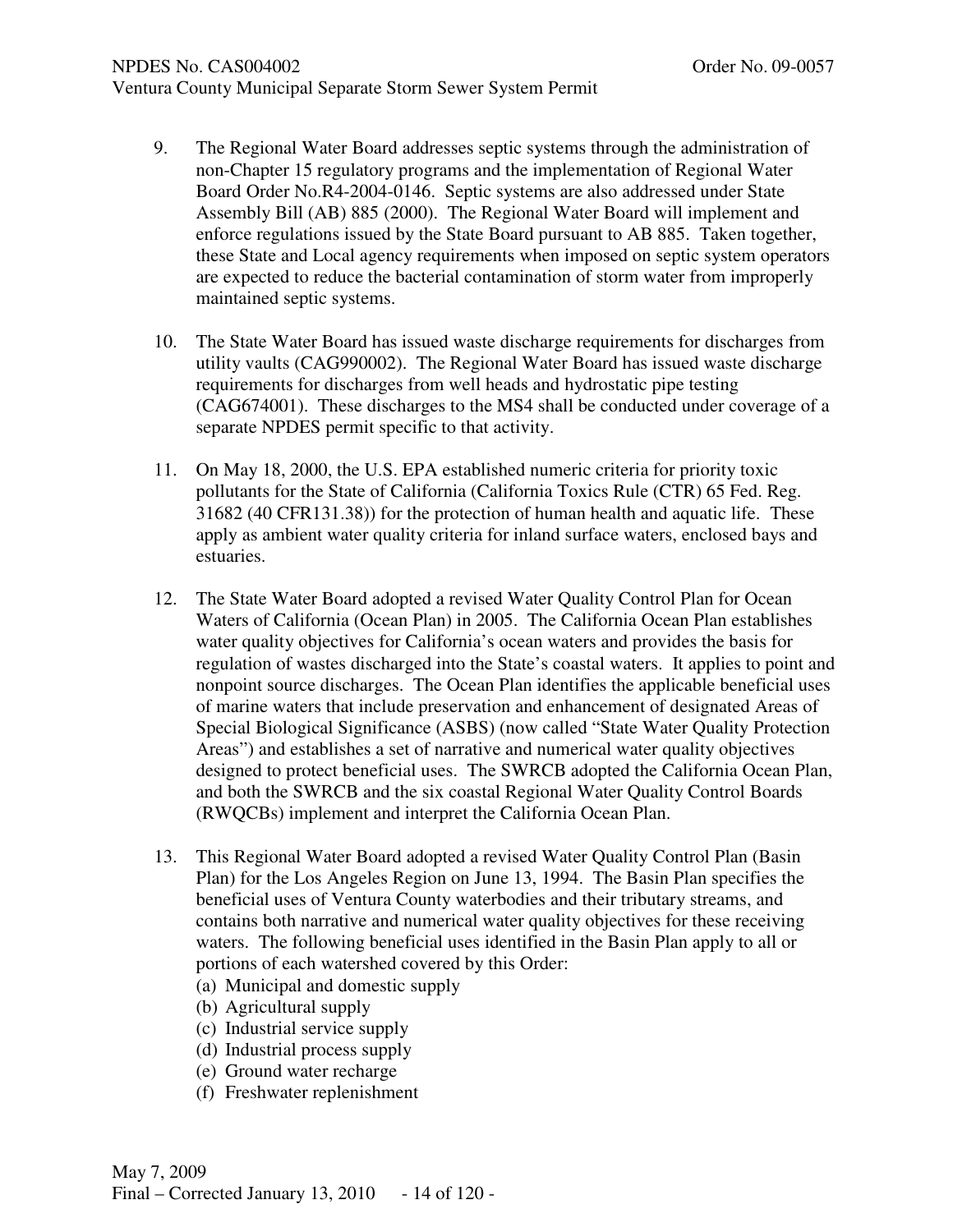- (g) Navigation
- (h) Hydropower generation
- (i) Water contact recreation
- (j) Non-contact water recreation
- (k) Ocean commercial and sport fishing
- (l) Warm freshwater habitat
- (m)Cold freshwater habitat
- (n) Preservation of Areas of Special Biological Significance
- (o) Saline water habitat
- (p) Wildlife habitat
- (q) Preservation of rare and endangered species
- (r) Marine habitat
- (s) Fish migration
- (t) Fish spawning
- (u) Shellfish harvesting
- 14. On March 22, 1999 the Consent Decree in Heal the Bay, Inc.; Santa Monica Baykeeper, Inc. v. Browner, Case No. 98-4825 SBA was approved. Under Establishment of TMDLs- The parties understand that California has the initial opportunity pursuant to § 303(d) of the CWA to adopt and submit to U.S. EPA for approval TMDLs to be established under this Consent Decree. TMDLs developed by Regional Water Boards are generally adopted through Basin Plan amendments. Basin plan amendments adopted by the State Board pursuant to Water Code section 13246, and the regulatory portions must be approved by the Office of Administrative Law pursuant to Government Code section 11353(b). TMDLs established pursuant to CWA section 303(d)(1) must be submitted to U.S. EPA for approval pursuant to section 303(d)(2), and incorporated into the state's water quality management plan
- 15. The Regional Water Board has adopted amendments to the Basin Plan, to incorporate TMDLs for the following:
	- (a) The following TMDLs have been or will be incorporated into the Basin Plan within the term of the Order.
		- (1) Santa Clara River Nitrogen Compounds
			- (A) Regional Water Board Resolution No. 2003-011
			- (B) State Water Board Resolution No. 2003-0073
			- (C) OAL file No. 04-0123-35
			- (D) U.S. EPA approval date March 18, 2004
			- (E) Final fee exemption date March 23, 2004 (effective date).
			- (F) Compliance is 1 year after effective date (March 23, 2005)
		- (2) Malibu Creek and Lagoon Bacteria.
			- (A) Regional Water Board Resolution No. 2004-019
			- (B) State Water Board Resolution No. 2005-0072
			- (C) OAL file No. 05-1018-03 S
			- (D) U.S. EPA approval date January 10, 2006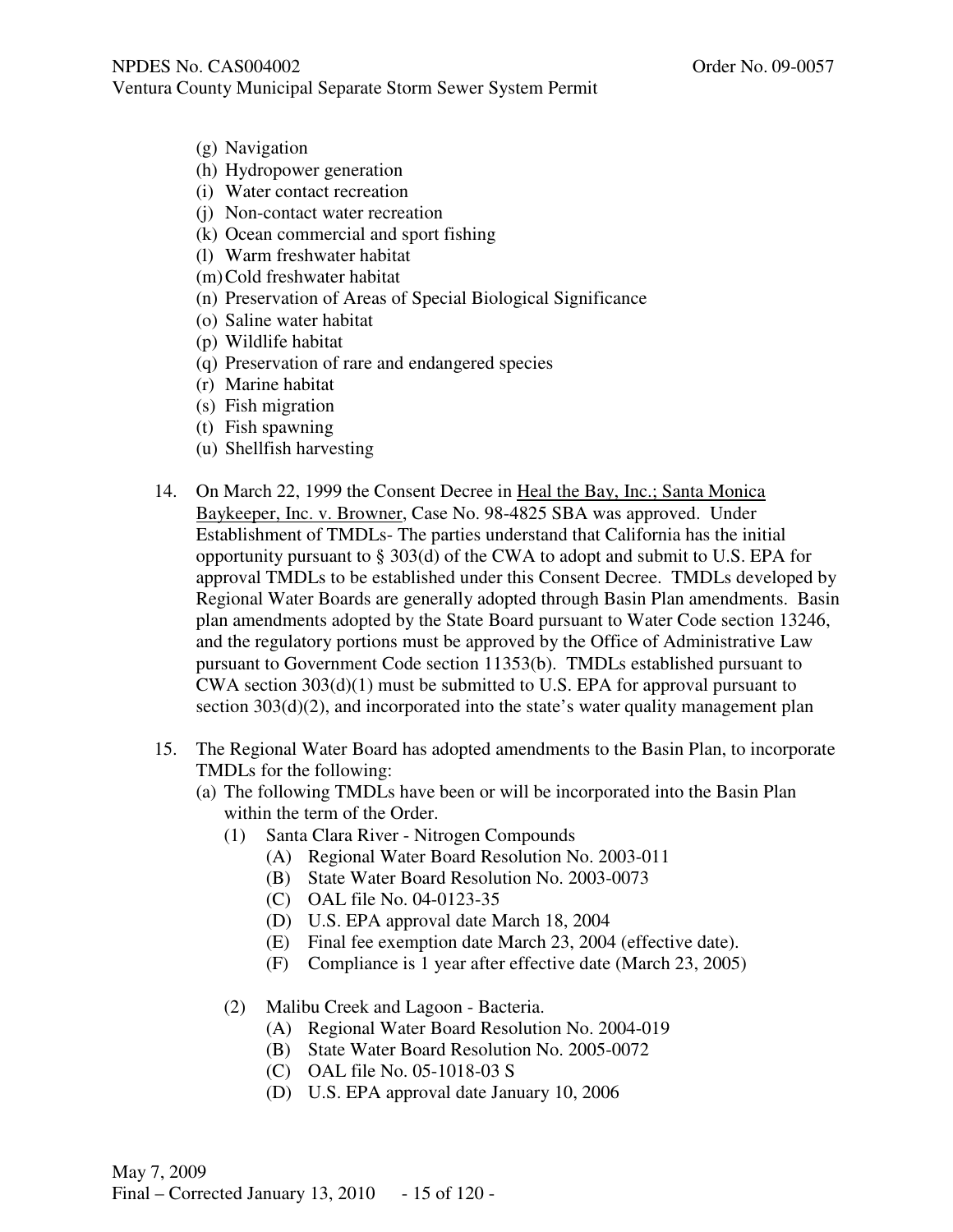- (E) Final fee exemption date January 24, 2006 (effective date)
- (F) Compliance for Summer Dry is 3 years after effective date (January 24, 2009)
- (G) Compliance for Winter Dry is 6 years after effective date (January 24, 2012)
- (H) Compliance for Wet Weather is 10 years after effective date (January 24, 2016), which is beyond the term of this Order
- (3) Toxicity, Chlorpyrifos and Diazinon in the Calleguas Creek, Its Tributaries and Mugu Lagoon.
	- (A) Regional Water Board Resolution No. 2005-009
	- (B) State Water Board Resolution No. 2005-0067
	- (C) OAL file No. 05-1110-02 S
	- (D) U.S. EPA approval date March 14, 2006
	- (E) Final fee exemption date March 24, 2006 (effective date)
	- (F) Compliance for Toxicity and Interim WLA is effective date (March 24, 2006)
	- (G) Compliance for Final WLA is 2 years after effective date (March 24, 2008)
- (4) Organochlorine (OC) Pesticides, Polychlorinated Biphenyls (PCBs), and Siltation in Calleguas Creek, Its Tributaries and Mugu Lagoon.
	- (A) Regional Water Board Resolution No. 2005-010
	- (B) State Water Board Resolution No. 2005-0068
	- (C) OAL file No. 05-1206-03 S
	- (D) U.S. EPA approval date March 14, 2006
	- (E) Final fee exemption date March 24, 2006 (effective date)
	- (F) Compliance for Interim WLA is effective date (March 24, 2006)
	- (G) Compliance for Final WLA is 20 years after effective date (March 24, 2026), which is beyond the term of this Order
- (5) Calleguas Creek Watershed Metals
	- (A) Regional Water Board Resolution No. 2006-012
	- (B) State Water Board Resolution No. 2006-0078
	- (C) OAL file No. 06-1222-015 S
	- (D) U.S. EPA approval date March 26, 2007
	- (E) Final fee exemption date March 27, 2007 (effective date)
	- (F) Compliance for Interim WLA is effective date (March 27, 2007)
	- (G) Compliance for Final WLA is Within 15 years after the effective date (March 27, 2022), which is beyond the term of this Order
- (6) Revolon Slough & Beardsley Wash Trash TMDL
	- (A) Regional Water Board Resolution No. 2007-007
	- (B) State Water Board Resolution No 2007-0076
	- (C) OAL file No 2007-1227-05 S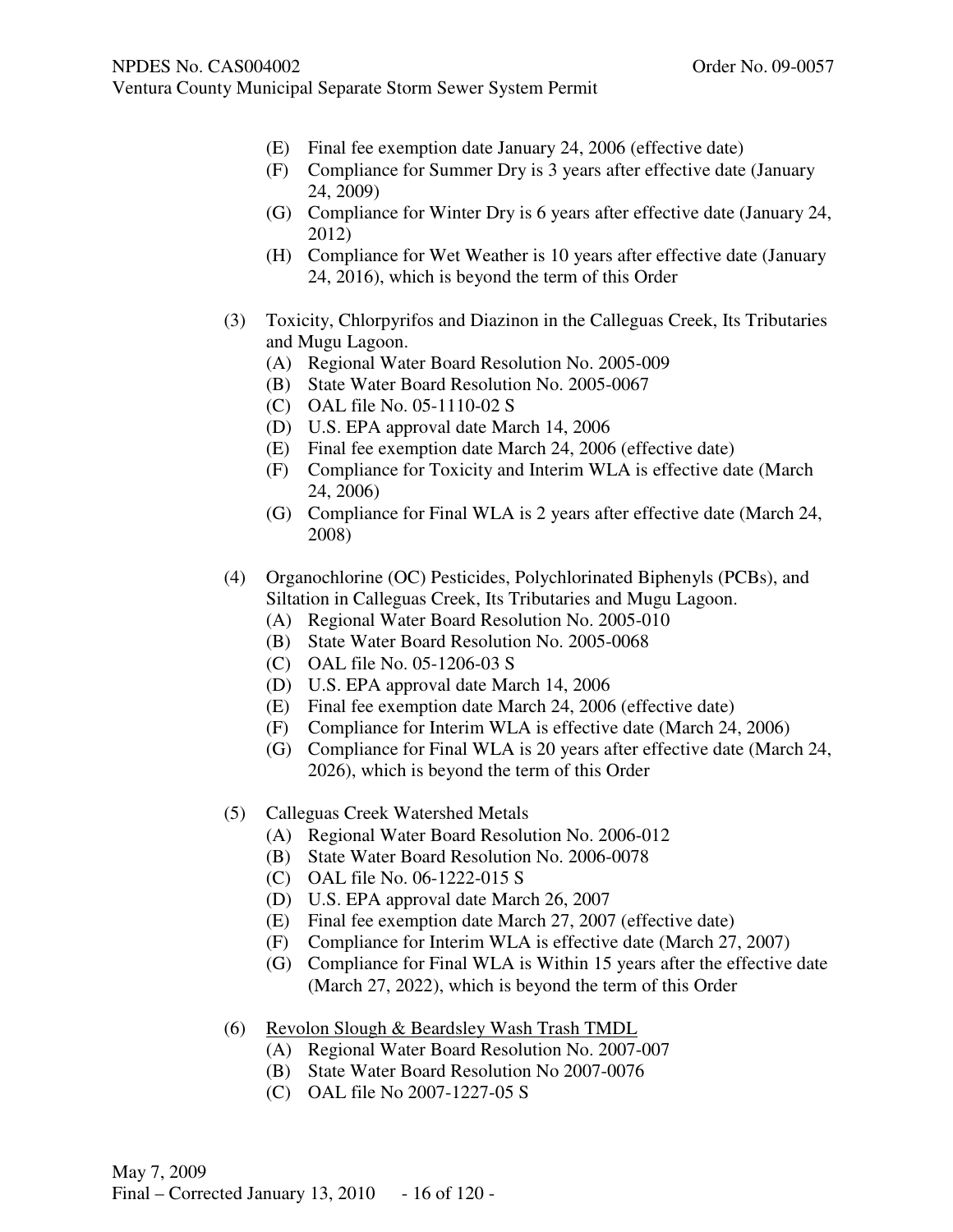- (D) U.S. EPA approval date February 27, 2008
- (E) Final fee exemption date March 6, 2008 (effective date)
- (F) Compliance for Trash Monitoring & Reporting Plan Submittal is 6 months from effective date (September 6, 2008)
- (G) Compliance for Final WLA is 8 years from effective date (March 6, 2016)
- (7) Ventura River Estuary Trash TMDL
	- (A) Regional Water Board Resolution No. 2007-008
	- (B) State Water Board Resolution No 2007-0072
	- (C) OAL file No 2007-1227-01 S
	- (D) U.S. EPA approval date February 27, 2008
	- (E) Final fee exemption date March 6, 2008 (effective date)
	- (F) Compliance for Trash Monitoring & Reporting Plan Submittal is 6 months from effective date (September 6, 2008)
	- (G) Compliance for Final WLA is 8 years from effective date (March 6, 2016)
- (8) Harbor Beaches of Ventura County Bacteria TMDL
	- (A) Regional Water Board Resolution No. 2007-017
	- (B) State Water Board Resolution No 2008-0072
	- (C) OAL file No 2007-1023-01 S
	- (D) U.S. EPA approval date December 18, 2008
	- (E) Final fee exemption date January 17, 2009 (effective date)
- 16. The Regional Water Board adopted and approved requirements for new development and significant redevelopment projects in Ventura County to control the discharge of storm water pollutants in post-construction storm water, on January 26, 2000, in Board Resolution No. R-00-02. The Regional Water Board Executive Officer issued the approved Standard Urban Storm Water Mitigation Plans (SUSMPs) on March 8, 2000 for Los Angles County and the Cities in Los Angeles County. Since 2000, new development and redevelopment water quality criteria have been implemented by the Permittees to be consistent with SUSMP. The State Board affirmed the Regional Water Board action and SUSMPs in State Board Order No. WQ 2000-11, issued on October 5, 2000.
	- (a) A statewide policy memorandum (dated December 26, 2000), which interprets the Order to provide broad discretion to Regional Water Boards and identifies potential future areas for inclusion in SUSMPs and the types of evidence and findings necessary. Such areas include ministerial projects, projects in environmentally sensitive areas, and water quality design criteria for Retail Gasoline Outlets (RGOs, see Part 6 for definition). The Regional Water Board properly justified the extensions of SUSMPs and water quality criteria to ministerial projects, projects in environmentally sensitive areas, and RGOs, during the adoption of Regional Water Board Order 01-182. The Regional Water Board's action was upheld by the County of Los Angeles Superior Court (In Re: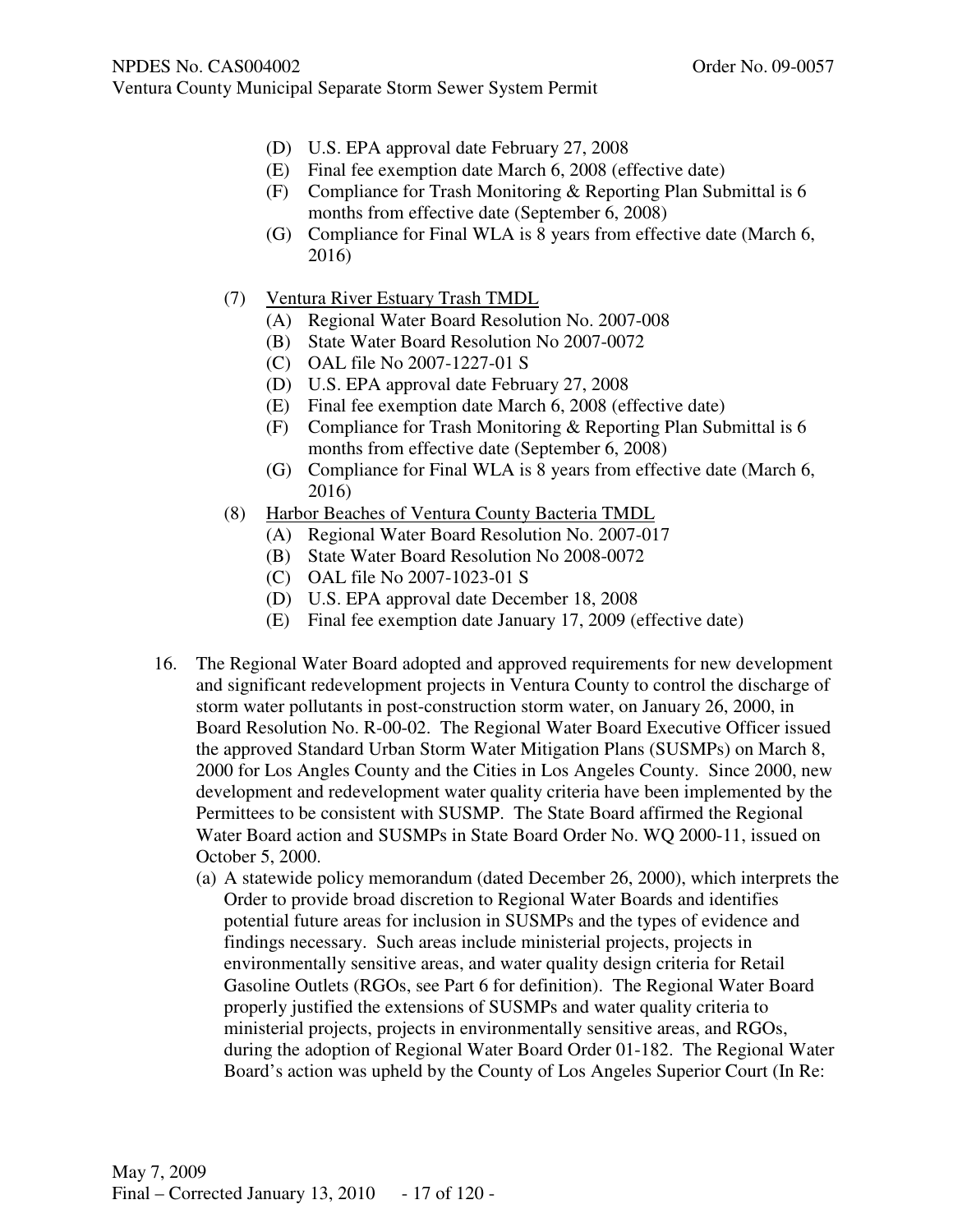*County of Los Angeles v. State Water Resources Control Board* (2006) 143 Cal.App. $4^{th}$  985).

- (b) The State Water Board's Chief Counsel interpreted the Order to encourage regional solutions and endorsed a mitigation fund or "bank" as alternatives for new development and significant redevelopment. The Regional Water Board has included provisions for regional solutions and the establishment of a mitigation bank in this Order.
- 17. The Regional Water Board supports Watershed Management planning to address water quality protection in the region. The objective of the Watershed Management planning is to provide a comprehensive and integrated strategy towards water resource protection, enhancement, and restoration while balancing economic and environmental impacts within a hydrologically defined drainage basin or watershed. It emphasizes cooperative relationships between regulatory agencies, the regulated community, environmental groups, and other stakeholders in the watershed to achieve the greatest environmental improvements with available resources.
- 18. To facilitate compliance with federal regulations, the State Water Board has issued the following 4 Statewide General NPDES Permits associated with storm water:
	- (a) Industrial General Permit (IASGP- Industrial Activities Storm Water General Permit), NPDES No. CAS000001, issued on November 19, 1991, reissued on September 17, 1992 and April 17, 1997, currently under review for reissuance.
	- (b) Construction General Permit (CASGP- Construction Activities Storm Water General Permit), NPDES No. CAS000002, issued on August 20, 1992, reissued August 19, 1999, currently under review for reissuance.
	- (c) Small Linear Underground/ Overhead Construction Projects General Permit (small LUPs), NPDES No. CAS000005, issued on June 18, 2003.
	- (d) Small MS4 Permit WQ Order No. 2003-0005-DWQ, NPDES No. CAS000004, adopted on April 30, 2003.
- 19. Facilities discharging storm water associated with industrial activities, construction projects that disturb one or more acres of soil, or construction projects that disturb less than one acre but are part of a larger common plan of development or sale that in total disturbs 1 or more acres, and construction activities associated with small linear underground/ overhead projects that result in land disturbances greater than one acre, but less than five acres (small LUPs), are all required to obtain individual NPDES permits for storm water discharges, or be covered by the statewide General Permits by completing and filing a Notice of Intent (NOI) with the State Board. The U.S. EPA guidance anticipates coordination of the state-administered programs for industrial and construction activities with the local agency program to reduce pollutants in storm water discharges to the MS4.
- 20. State Water Board Resolution No. 68-16 contains the state Antidegradation Policy, titled "Statement of Policy with Respect to Maintaining High Quality Waters in California" (Resolution 68-16), which applies to all waters of the state, including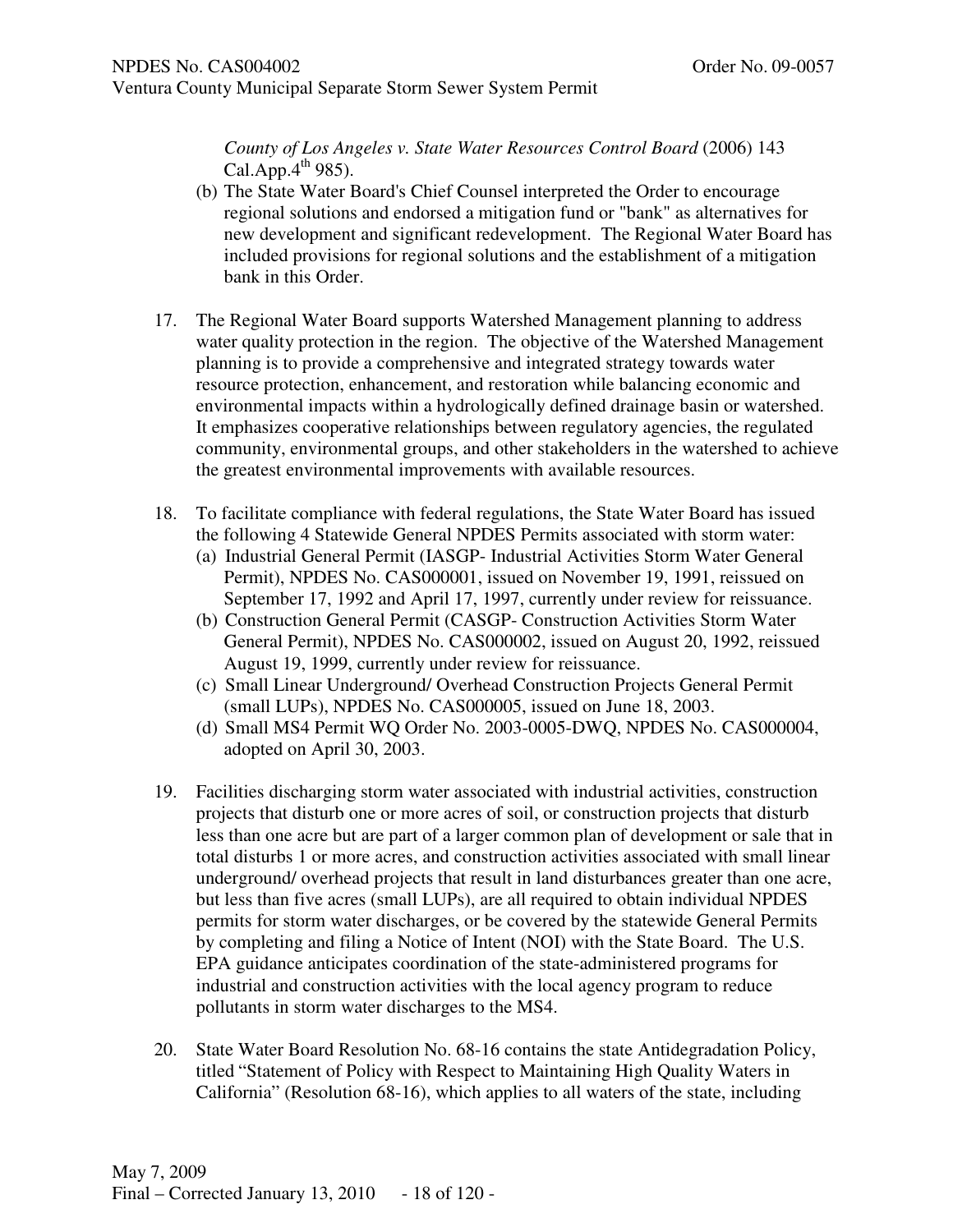ground waters of the state, whose quality meets or exceeds (is better than) water quality objectives. Resolution No. 68-16 is considered to incorporate the federal Antidegradation Policy (40 CFR131.12) where the federal policy applies, (State Water Board Order WQO 86-17). Administrative policies that implement both, federal and state antidegradation policies acknowledge that an activity that results in a minor water quality lowering, even if incrementally small, can result in violation of Antidegradation Policies through cumulative effects, for example, when the waste is a cumulative, persistent, or bioaccumulative pollutant.

(a) Federal Antidegradation Policy (40 CFR131.12) states that the State shall develop and adopt a statewide antidegradation policy and identify the methods for implementing such policy pursuant to this subpart. The antidegradation policy and implementation methods shall, at a minimum, be consistent with the following:

(1) Existing instream water uses and the level of water quality necessary to protect the existing uses shall be maintained and protected.

(2) Where the quality of the waters exceed levels necessary to support propagation of fish, shellfish, and wildlife and recreation in and on the water, that quality shall be maintained and protected unless the State finds, after full satisfaction of the intergovernmental coordination and public participation provisions of the State's continuing planning process, that allowing lower water quality is necessary to accommodate important economic or social development in the area in which the waters are located. In allowing such degradation or lower water quality, the State shall assure water quality adequate to protect existing uses fully. Further, the State shall assure that there shall be achieved the highest statutory and regulatory requirements for all new and existing point sources and all cost-effective and reasonable best management practices for nonpoint source control.

(3) Where high quality waters constitute an outstanding National resource, such as waters of National and State parks and wildlife refuges and waters of exceptional recreational or ecological significance, that water quality shall be maintained and protected.

(4) In those cases where potential water quality impairment associated with a thermal discharge is involved, the antidegradation policy and implementing method shall be consistent with section 316 of the Act.

- (b) State Water Board Resolution No. 68-16 establishes essentially a 2-step process for compliance with the policy.
	- (1) Step 1- if a discharge will degrade high quality water, the discharge may be allowed if any change in water quality:
		- (A) Will be consistent with maximum benefit to the people of the State.
		- (B) Will not unreasonably affect present and anticipated beneficial use of such water.
		- (C) Will not result in water quality less than that prescribed in state policies (e.g., water quality objectives in Water Quality Control Plans).
	- (2) Step 2- any activities that result in discharges to high quality waters are required to: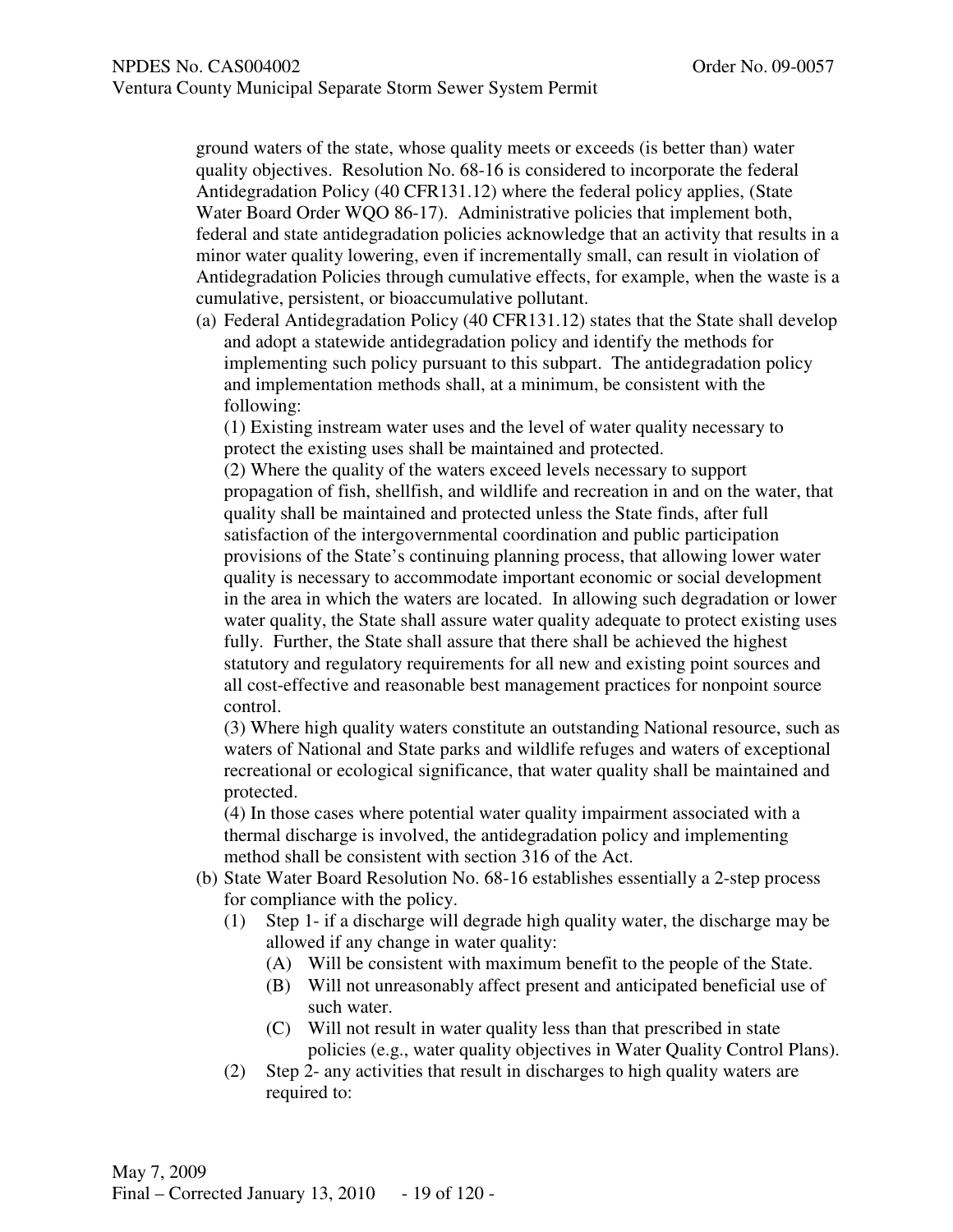- (A) Meet waste discharge requirements that will result in the best practicable treatment or control of the discharge necessary to avoid a pollution or nuisance.
	- (B) Maintain the highest water quality consistent with the maximum benefit to the people of the State.
- 21. The State Water Board on June 17, 1999, adopted Order No. WQ 99-05, which specifies standard receiving water limitation language to be included in all municipal storm water permits issued by the State and Regional Water Boards.
- 22. Cal. Water Code § 13263(a) requires that waste discharge requirements issued by Water Boards shall implement any relevant water quality control plans that have been adopted; shall take into consideration the beneficial uses to be protected and the water quality objectives reasonably required for that purpose; other waste discharges; and the need to prevent nuisance.
- 23. Clean Water Act section  $402(p)(3)(B)(iii)$  requires municipal separate storm sewer system (MS4) operators to control pollution in storm water to the "maximum extent practicable" (MEP). The MEP requirement is analogous to a technology-based requirement in that it focuses upon the feasibility of pollutant reduction measures rather than achievement of water quality standards in the receiving waters to achieve improvements in the quality of the storm water that is discharged. Compliance with the MEP requirement can range from implementation of structural and nonstructural best management practices to installation of end-of-pipe treatment systems. MEP generally provides the MS4 operators the flexibility to determine what controls should be implemented through the development of a storm water management plan, subject to the Regional Board's approval. Nevertheless, MEP does not define the limits of pollution control measures that may be required of MS4 operators, and the requirement to implement controls that reduce pollutants to the MEP is not limited by the goal of attaining water quality standards. In some circumstances, compliance with MEP may result in controls more stringent than applicable WQS, and in others, less stringent. The Regional Board may use its discretion to impose other provisions beyond MEP, as it determines appropriate for the control of pollutants, including ensuring strict compliance with water quality standards. (Defenders of Wildlife v. Browner (1999) 191 F.3d 1159, 1168.)
- 24. The California Supreme Court has ruled that although Water Code section 13263 requires the Water Boards to consider the factors set forth in Water Code section 13241 when issuing an NPDES permit, the Water Boards may not consider the factors to justify imposing pollutant restrictions that are less stringent than the applicable federal regulations require (City of Burbank v. State Water Resources Control Bd. (2005) 35 Cal.4th 613). However, when the pollutant restrictions in an NPDES are more stringent than federal law requires, Water Code section 13263 requires that the Water Boards consider the factors described in section 13241 as they apply to those specific restrictions.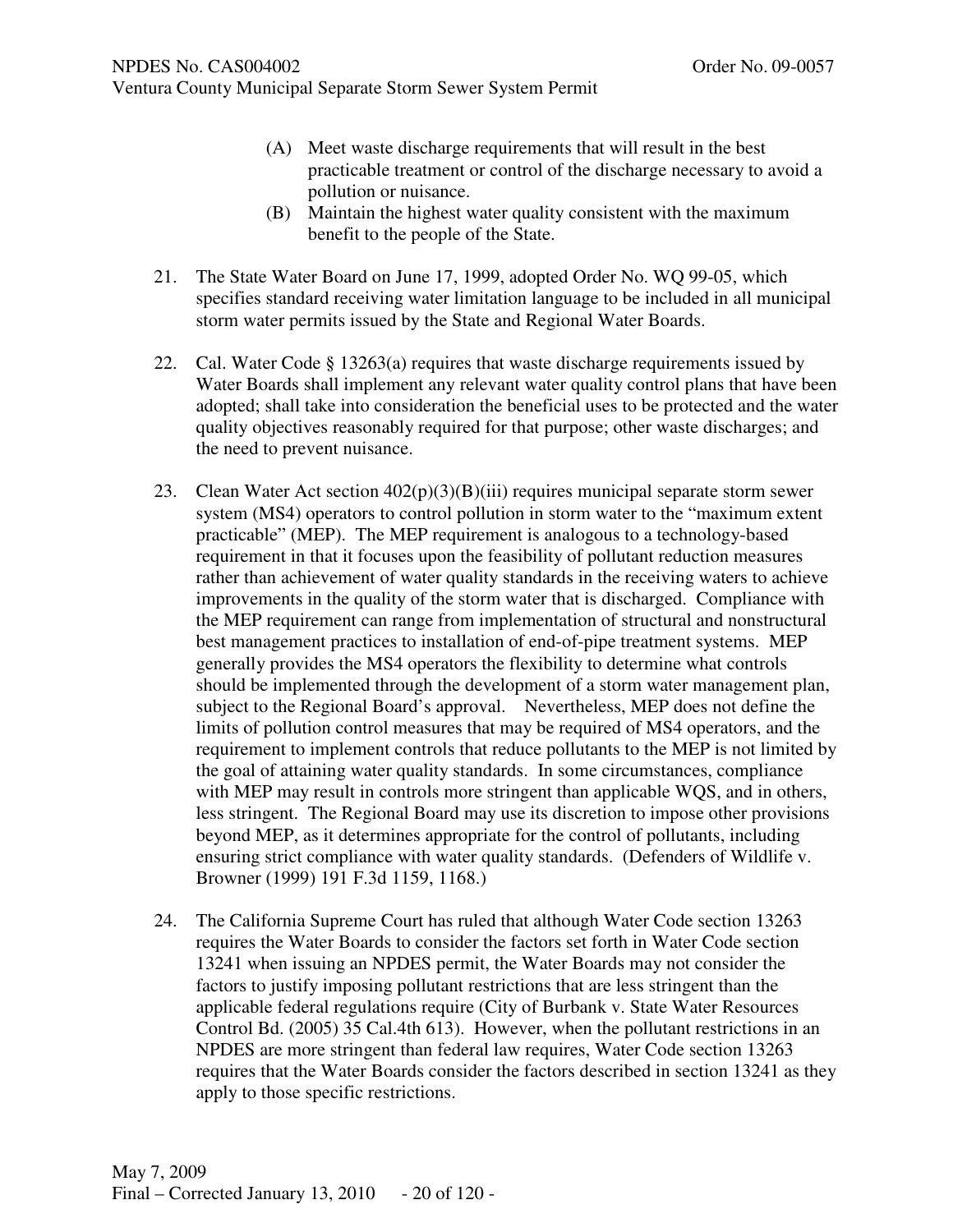- 25. The City of Burbank case related to NPDES permits for publicly owned treatment works, not permits for municipal separate storm sewer systems (MS4s). Among other requirements, federal law requires MS4 permits to include requirements to effectively prohibit non-storm water discharges into the storm sewers, in addition to requiring controls to reduce the discharge of pollutants to the maximum extent practicable. Therefore, a 13241 analysis is not required for permit requirements that implement the effective prohibition on the discharge of non-storm water into the MS4, or for practicable controls to reduce the discharge of pollutants to the maximum extent, as those requirements are mandated by federal law.
- 26. The requirements in this Order may be more specific or detailed than those enumerated in federal regulations under 40 CFR122.26 or in U.S. EPA guidance. However, the requirements have been designed to be consistent with and within the federal statutory mandates described in CWA  $\S$  402(p)(3)(B)(ii) and (iii) and the related federal regulations. Consistent with federal law, all of the conditions in this permit could have been included in a permit adopted by U.S. EPA in the absence of the in lieu authority of California to issue NPDES permits.
- 27. The Board finds that all requirements in this order are practicable. Moreover, while commenters have alleged that the permit requirements are "beyond MEP," no commenter has presented evidence that demonstrates that any particular permit requirement is not actually practicable.
- 28. Notwithstanding findings 23 through 27, the Regional Board has developed an economic analysis of the permit's requirements, consistent with Water Code section 13241. That analysis is contained in the "Economic Considerations of the Proposed Storm Water (Wet Weather) and Non-Storm Water (Dry Weather) Discharges form the Municipal Separate Storm Sewer Systems within the Ventura County Watershed Protection District, County of Ventura and the Incorporated Cities Therein, June 2, 2008, which is contained in the administrative record for this Order. The Regional Board has considered all of the evidence that has been presented regarding the 13241 factors in adopting this permit, both as contained in the economic analysis and as reflected in the fact sheet and comments (and responses thereto) submitted to the many drafts of this permit. The Regional Board finds that the requirements in this Order are reasonably necessary to protect beneficial uses identified in the Basin Plan, and the economic information related to costs of compliance and other 13241 factors are not sufficient to justify failing to protect those beneficial uses. Where appropriate, additional time to implement certain measures and achieve water quality objectives can be provided through the iterative storm water management plan process.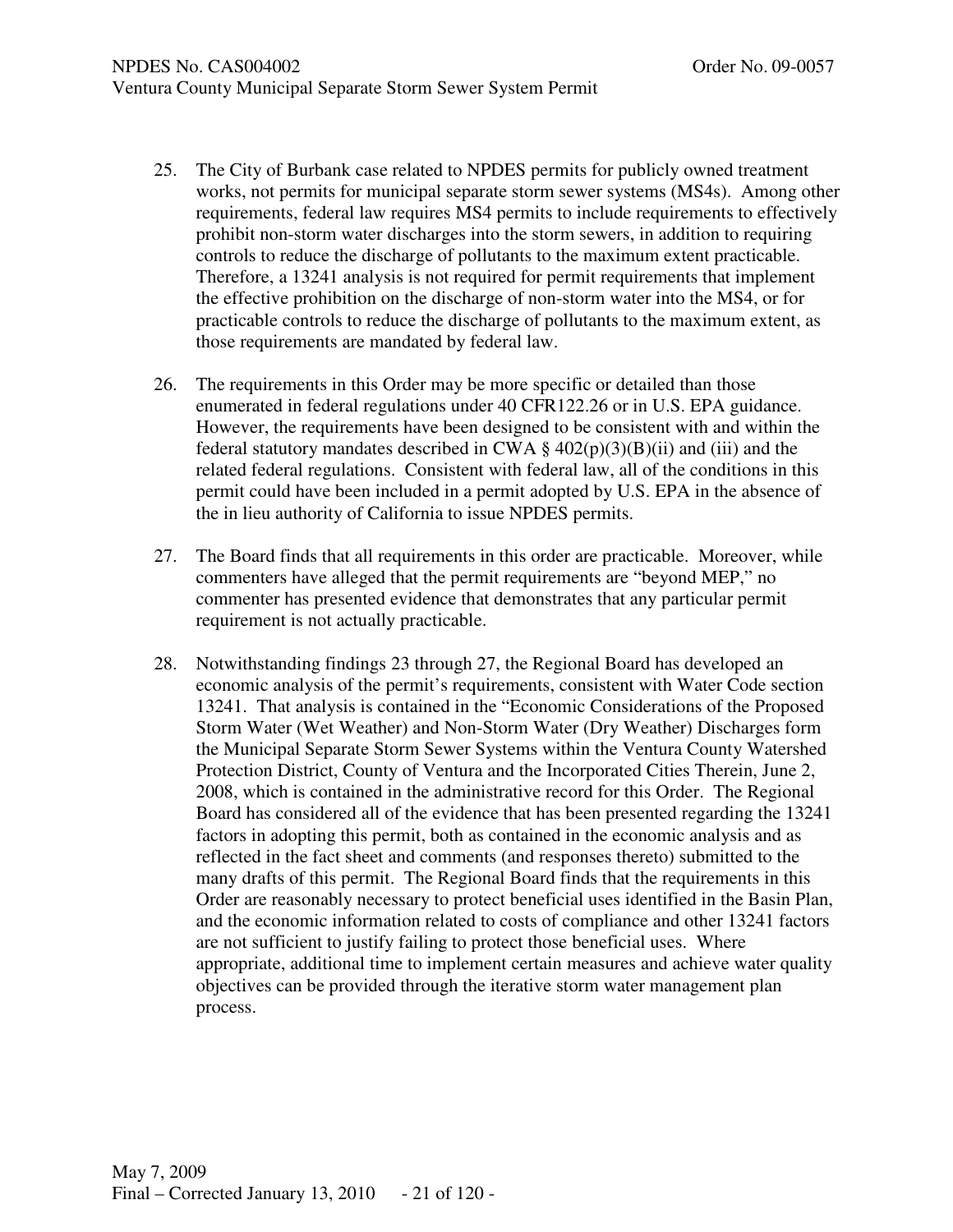## **F. Implementation**

- 1. The California Environmental Quality Act (CEQA) (Cal. Pub. Resources Code § 2100 et seq.) requires that public agencies consider the environmental impacts of the projects they approve for development. CEQA applies to projects that are considered discretionary (a governmental agency can use its judgment in deciding whether and how to carry out or approve a project, § 15357) and does not apply to ministerial projects (the law requires a governmental agency to act on a project in a set way without allowing the agency to use its own judgment, § 15369). A ministerial project may be made discretionary by adopting local ordinance provisions or imposing conditions to create decision-making discretion in approving the project. In the alternative, Permittees may establish standards and objective criteria administratively for storm water mitigation for ministerial projects. For water quality purposes regardless of whether a project is discretionary or ministerial, the Regional Water Board considers that all new development and significant redevelopment activity in specified categories, that receive approval or permits from a municipality, are subject to storm water mitigation requirements in a manner that is consistent with and complies with the provisions of CEQA.
- 2. The objective of this Order is to ensure that discharges from the MS4 in Ventura County comply with water quality standards, including protecting the beneficial uses of receiving waters. To meet this objective, the Order requires that Best Management Practices (BMPs) will be implemented to reduce the discharge of pollutants in storm water to the maximum extent practicable (MEP), and achieve water quality objectives and standards. The U.S. EPA envisioned that municipal storm water programs would be implemented in an iterative manner and improved with each iteration by using information and experience gained during the previous permit term (*Interpretative Policy Memorandum on Reapplication Requirements for MS4 permits* - 61 Fed. Reg. 41697). Municipalities are required to evaluate what is effective and make improvements in order to protect beneficial uses of receiving waters. This Order requires implementation of an effective combination of pollution control and pollution prevention measures, education, public outreach, planning, and implementation of source control BMPs and Structural and Treatment Control BMPs. The better–tailored BMPs combined with the performance objectives outlined in this Order have the purpose of attaining water quality objectives and standards (*Interim Permitting Approach for Water Quality-Based Effluent Limitations in Storm Water Permits-* 61 Fed. Reg. 43761). Where WLAs have been adopted for storm water (wet weather) and non-storm water (dry weather) discharges from MS4s, this Order requires Permittees to implement controls to achieve the WLAs within the compliance schedule provided in the TMDLs.
	- 3. The implementation of measures set forth in this Order are reasonably expected to reduce the discharge of pollutants conveyed in storm water discharges into receiving waters, and to meet the TMDL WLAs for discharges from MS4s that have been adopted by the Regional Water Board.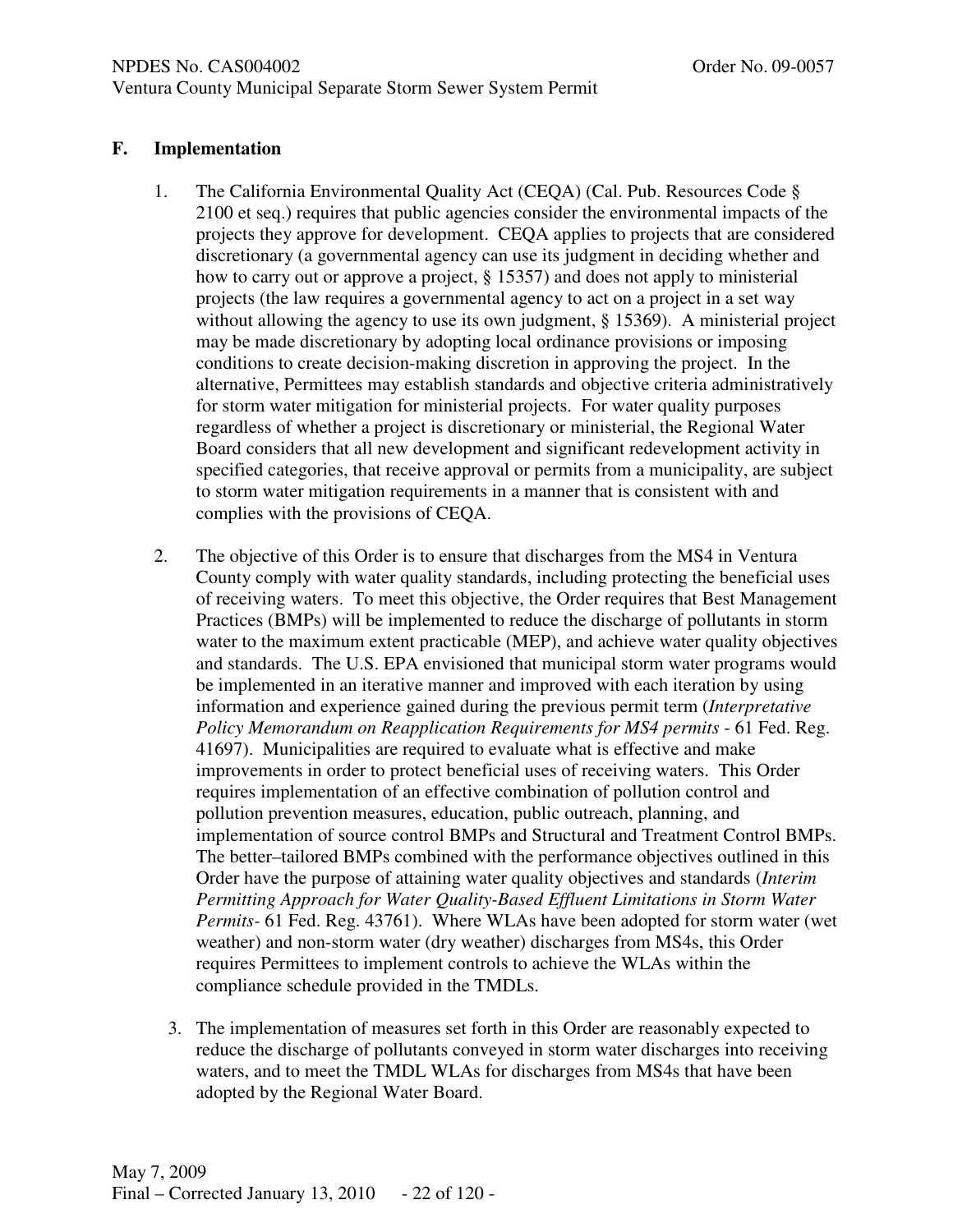#### NPDES No. CAS004002 **Order No. 09-0057**

- 4. The U.S. EPA has recommended that all future TMDLs and TMDL amendments be expressed as daily increments consistent with a federal court ruling (*Friends of the Earth, Inc. v. EPA, et al*. No. 05-5015 (D.C. Cir. 2006)). However, this interpretation does not affect the discretionary authority of the Regional Water Board to express NPDES permit limits and conditions in non daily terms because there is no express or implied statutory limitation (CWA §502(11)) (*Establishing TMDL "Daily Loads" in Light of the Decision by the U.S. Court of Appeals for the D.C. Circuit in Friends of the Earth, Inc. v. EPA, et al. (April 2006) and Implications for NPDES Permits*, U.S. EPA Office of Water, memorandum, Nov 15, 2006). This Order translates MS4 TMDL WLAs adopted by the Regional Water Board into forms "consistent with the assumptions and requirements of the TMDL".
- 5. During the term of the Order, the Permittees shall implement all necessary control measures to reduce pollutant(s) which cause or continue to cause or contribute to water quality impairments, but for which TMDLs have not yet been developed or approved, to eliminate the water quality impairment(s). Successful efforts to reverse the wet weather impairments during the permit term for such pollutants, may avoid the need for a WLA for wet weather or the need to develop a TMDL in the future.
- 6. This Order promotes land development and redevelopment strategies that consider water quality and water management benefits associated with smart growth techniques. Such measures may include hydromodification mitigation requirements, minimization of effective impervious area, integrated water resources planning, and low impact development guidelines. (Reference: *Protecting Water Resources with Smart Grow*th, EPA 231-R- 04-002, U.S. EPA 2004; *Using Smart Growth Techniques as Storm Water Best Management Practices,* EPA 231-B-05-002, U.S. EPA 2005; *Parking Spaces/Community Places: Finding the Balance through Smart Growth Solutions*, EPA 231-K-06-001, U.S. EPA 2006; *Protecting Water Resources with Higher-Density Development*, EPA 231-R-06-001, U.S. EPA 2006.)
- 7. The implementation of an effective Public Information and Participation Program is a critical component of a storm water management program. While commercial and industrial facilities are traditionally subject to multiple environmental regulations and receive environmental protection guidance from multiple sources, the general public, in comparison, receives significantly less education in environmental protection. An effective Public Information and Participation Program is required because:
	- (a) Activities conducted by the public such as vehicle maintenance, improper household waste materials disposal, improper pet waste disposal and the improper application of fertilizers and pesticides have the potential to generate a significant amount of pollutants that could be discharged in storm water.
	- (b) An increase in public knowledge of storm water regulations, proper storage and disposal of household wastes, proper disposal of pet wastes and appropriate home vehicle maintenance practices can lead to a significant reduction of pollutants discharged in storm water.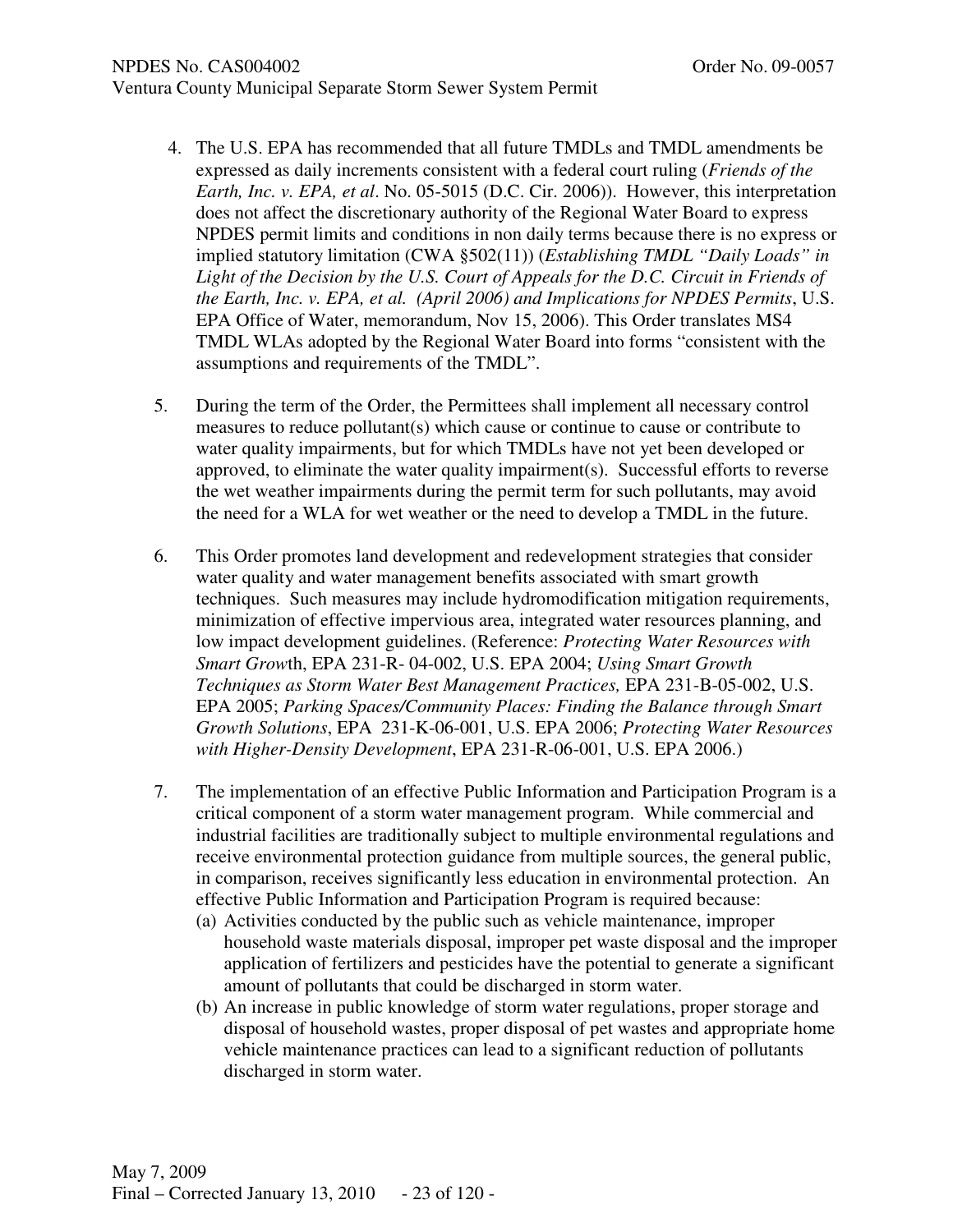- 8. This Order also provides flexibility for Permittees to seek authorization from the Regional Water Board Executive Officer to substitute a BMP under this Order with an alternative BMP, if they can provide information and documentation on the effectiveness of the alternative, equal to or greater than the prescribed BMP in meeting the objectives of this Order.
- 9. This Order contemplates that the Permittees are responsible for considering potential storm water impacts when making planning decisions in order to fulfill the Permittees' CWA requirement to reduce the discharge of pollutants in municipal storm water to the MEP and attain water quality objectives from new development and redevelopment activities. However, the Permittees retain authority to make the final land-use decisions and retain full statutory authority for deciding what land uses are appropriate at specific locations within each Permittee's jurisdiction. This Order and its requirements are not intended to restrict or control local land use decisionmaking authority.
- 10. The State Water Board amended the Policy for the Implementation of Toxics Standards In Inland Surface Waters, Enclosed Bays and Estuaries of California (State Implementation Policy – SIP) on February 24, 2005. The SIP does not apply directly to the stormwater discharges. However, this Order includes a Monitoring Program that incorporates Minimum Levels (MLs) established under the State Implementation Policy. The MLs represent the lowest quantifiable concentration for priority toxic pollutants that is measurable with the use of proper method-based analytical procedures and factoring out matrix interference. The SIP's MLs therefore represent the best available science for determining MLs and are appropriate for a storm water monitoring program. The use of MLs allows the detection of toxic priority pollutants at concentrations of concern using recent advances in chemical analytical methods.
- 11. The International Storm Water Best Management Practices (BMP) Database was established in 1996 as a cooperative initiative between the U.S. EPA and the American Society of Civil Engineers (ASCE) to provide scientifically sound information to improve the design, selection and performance of storm water BMPs. The BMP database includes standardized BMP monitoring and reporting protocols, a storm water BMP database, BMP performance evaluation protocols, and BMP monitoring guidance. The storm water BMP database is updated approximately semiannually to add new BMP studies and performance data. The International Storm Water Database is now maintained by the Water Environment Research Foundation (WERF).
- 12. This Order is not intended to prohibit the inspection for or abatement of vectors by the State Department of Public Health or local vector agencies in accordance with CA Health and Safety Code, § 116110 et seq. Certain Treatment Control BMPs if not properly designed, operated or maintained may create habitats for vectors (e.g. mosquitoes and rodents). This Order contemplates that the Permittees will closely cooperate and collaborate with local vector control agencies and the State Department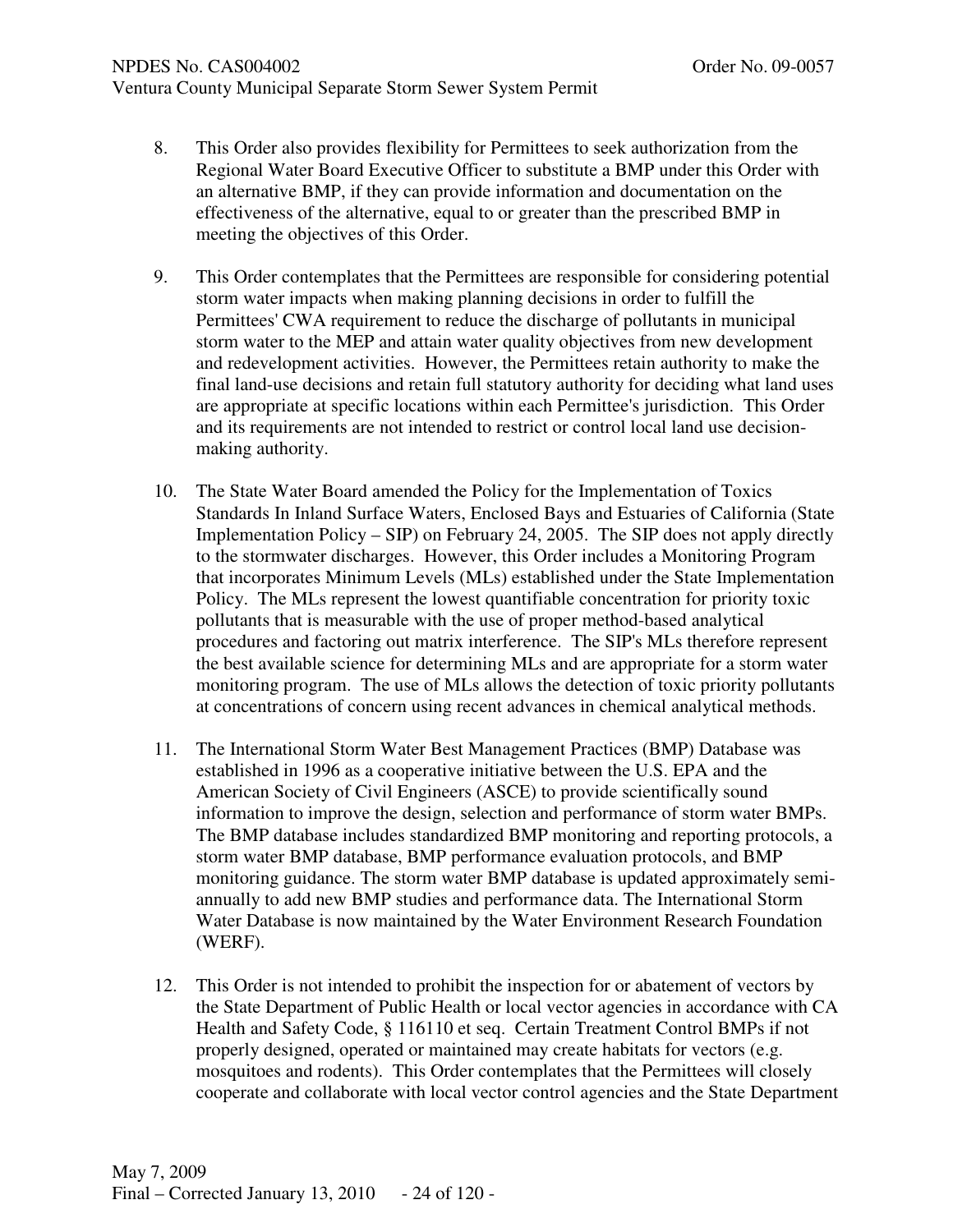of Public Health for the implementation, operation, and maintenance of Treatment Control BMPs in order to minimize the risk to public health from vector borne diseases.

- 13. This Order contemplates that Permittees will ensure that implemented Treatment Control BMPs will not pose a safety or health hazard to the public. This Order contemplates that Permittees will ensure that the maintenance of implemented Treatment Control BMPs will comply with all applicable health and safety regulations, such as, but not limited to requirements for worker entry into confined spaces under OSHA Safety and Training education, § 1926.21(b)(6)(i).
- 14. This Order incorporates presumptive BMPs to reduce pollutants in storm water discharges from construction sites to the MEP. The BMPs are identified in Table 6 (BMPs at Construction sites less than 1 acre), Table 7 (BMPs at Construction Sites 1 acre or greater but less than 5 acres), and Table 8 (BMPs at Construction sites 5 acres or greater). These BMPs include erosion control, sediment control, and construction site waste management practices. The BMPs listed in part 4.F of the Order were selected based on the Water Boards' experience of regulating such sites since 1992, and are referenced in the *California Stormwater Quality Association (CASQA) Storm Water Best Management Practice Handbook Construction (January 2003)* and from the *Stormwater Quality Handbooks, Project Planning and Design Guide, Stormwater Pollution Prevention Plan (SWPPP) and Water Pollution Control Plan (WPCP) Preparation Manual, Construction Site Best Management Practices (BMPs) Reference Manual, March 2007* (Caltrans Document Number CTSW-RT-06-171.11-1) which serve as an industry standard for California. The BMPs identified in the Tables are technically feasible, practicable, and cost-effective. Where an identified BMP may be impracticable on a particular site, this Order includes a provision to select and implement an alternative BMP, through the BMP substitution provisions in subpart 4.A.2.
- 15. This Order incorporates presumptive BMPs to reduce pollutants in storm water discharges from commercial and industrial sites to the MEP. The BMPs are identified in Table 2 (BMPs at Restaurants), Table 3 (BMPs at Automotive Service Facilities), Table 4 (BMPs at Retail Gasoline Outlets), and Table 5 (BMPs at Nurseries). These BMPs include the implementation of good housekeeping practices designed to control pollutants at the source, promote the use of proper waste management practices, and implement control practices to keep pollutants away from any entrance to the storm drainage system. The BMPs listed in part 4.D of the Order were selected based on the Water Boards' experience of regulating such sites since 1992 and referenced in the California Stormwater Quality Association (CASQA) Storm Water Best Management Practice Handbook Commercial/Industrial Activity (January 2003) and from the Caltrans Storm Water Quality Handbook Maintenance Staff Guide May 2003 (Caltrans Document Number CTSW-RT-02-057), which serve as an industry standard for California. The BMPs identified in the Tables are technically feasible, practicable, and cost-effective. Where an identified BMP may be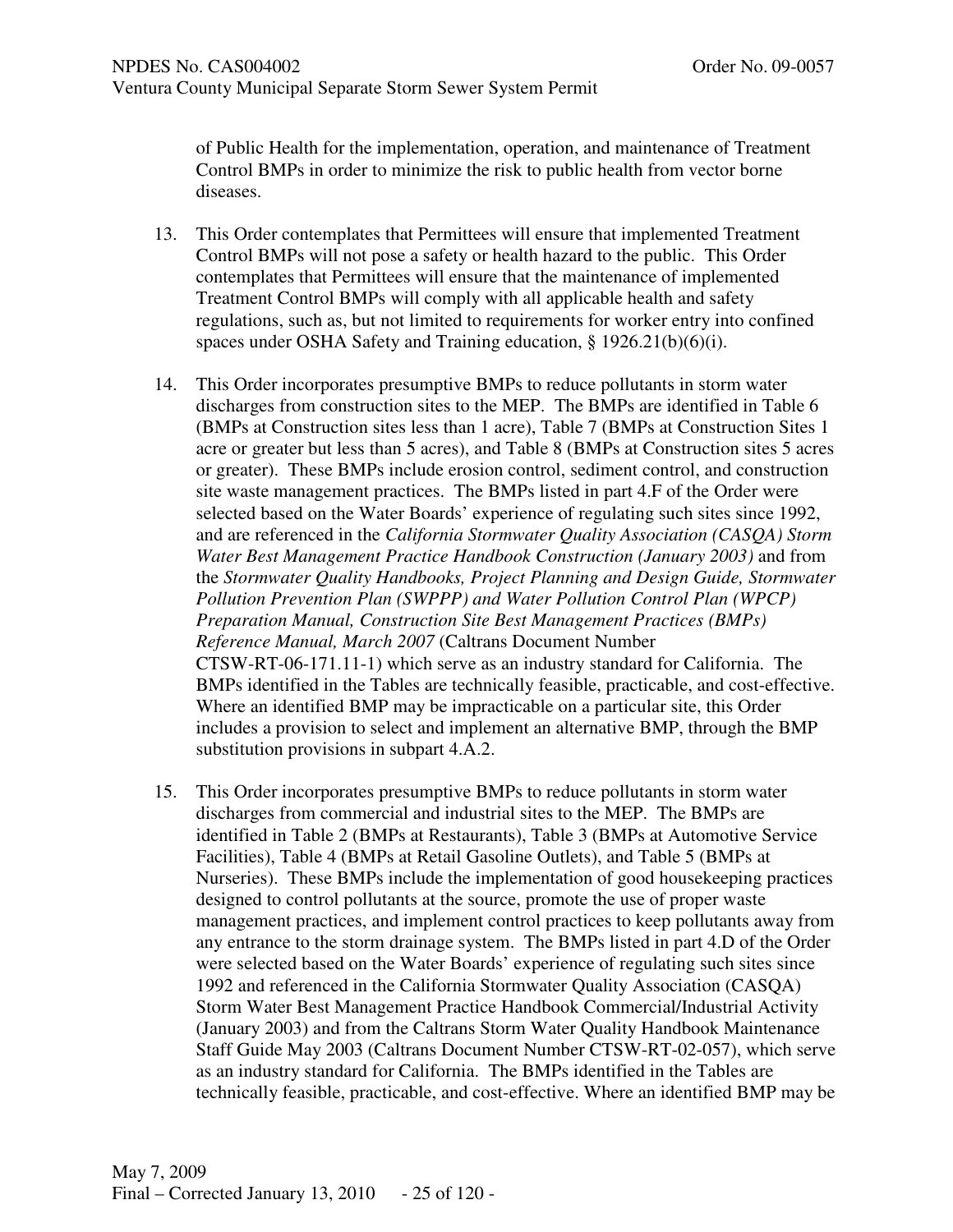impracticable, this Order includes a provision to select and implement an alternative BMP, through the BMP substitution provisions in subpart 4.A.2.

- 16. This Order incorporates presumptive BMPs to reduce pollutants in storm water discharges from Public Agency Activities to the MEP. The BMPs are identified in Table 10 (BMPs at Vehicle Maintenance/ Material Storage Facilities/ Corporation Yards). These BMPs include the implementation of good housekeeping practices designed to control pollutants at the source, promote the use of proper waste management practices, implement control practices to keep pollutants away from any entrance to the storm drainage system and from being deposited or discharged directly into waters of the U.S. The BMPs listed in part 4.G of the Order were selected based on the Water Boards' experience of regulating such sites since 1990, and are referenced in the Caltrans Storm Water Quality Handbook Maintenance Staff Guide May 2003 (Caltrans Document Number CTSW-RT-02-057), which serves as a statewide standard for the California Department of Transportation (Caltrans). The BMPs identified in the Table are technically feasible, practicable, and cost-effective, and are the standard of practice for Caltrans sites statewide. Where an identified BMP may be impracticable, this Order includes a provision to select and implement an alternative BMP, through the BMP substitution provisions in subpart 4.A.2.
- 17. This Order incorporates BMPs to ensure that authorized Non-Storm Water Discharges are not a source of pollutants to the MS4, Table 1 (Required Conditions for Non-Storm Water Discharges). The BMPs included are for the purpose of dechlorination and/or for prevention of erosion and sediment loss, or to reduce other harmful pollutants during the discharge of authorized non-storm water discharges to the MS4. The BMPs listed in part 1.A of the Order were selected from the *American Water Works Association AWWA Guidelines For The Development Of Your Best Management Practices (BMP) Manual For Drinking Water System Releases Developed by the CA-NV AWWA Environmental Compliance Committee (2005)* which serves as an industry standard for California, from the results of studies directed by the Los Angeles Water Board, - *Evaluation of Non-Storm Water Discharges to California Storm Drains and Potential Policies for Effective Prohibition Methods, Final Report*, University of California, Los Angeles, Contract No. 5-104-140-0 (1997), and *Water Quality Concerns and Regulatory Controls for Non Storm Water Discharges to Storm Drains*, Duke L.D. and M. Kihara, Journal of the American Water Resources Association, Vol. 34: 661-676, (1998), and from the Water Boards' experience of controlling authorized non-storm discharges to the MS4 since 1990. The BMPs identified in the Table are technically feasible, practicable, and cost-effective. Where an identified BMP may be impracticable, this Order includes a provision to select and implement an alternative BMP, through the BMP substitution provisions in subpart 4.A.2.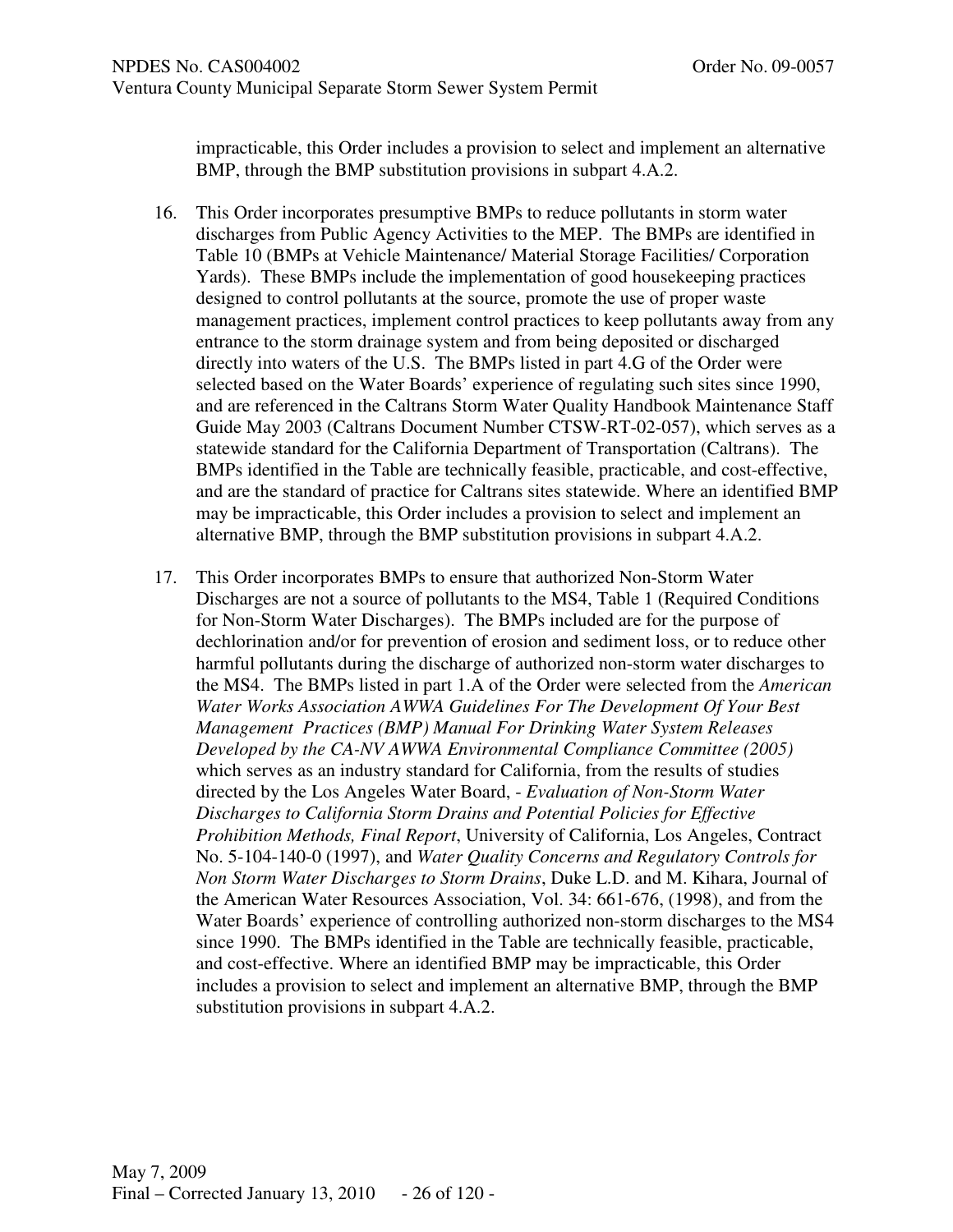- 18. In accordance with Federal regulations at 40 CFR 124.8, a Fact Sheet has been prepared to explain the principal facts and the significant factual, legal, methodological, policy, and economic matters considered in preparing the Order. This Fact Sheet has been made a part of the Administrative Record.
- 19. The State Water Board adopted statewide General Waste Discharge Requirements for Sanitary Sewer Systems, (WQ Order No. 2006-0003) on May 2, 2006, to provide a consistent, statewide regulatory framework to address sanitary sewer overflows ("SSO Orders"). The SSO Order establishes requirements for public agencies that own or operate sanitary sewer systems to develop and implement sewer system management plans and to report SSOs. SSOs that enter MS4s have the potential to impair the recreational use of receiving waters, and to harm public health. This Order establishes coordination, response, and notification requirements for MS4 Permittees when SSOs result in a discharge to the MS4 system.
- 20. This Order takes into consideration the housing needs in the area under the Permittees' jurisdiction by balancing the implementation of Smart Growth and Low Impact Development techniques with the protection of the water resources of the region. Although not required, the Regional Water Board considered the need for housing and the appropriate techniques to allow for reasonable development while protecting the receiving waters from degradation.
- 21. This Order may have an effect on costs required for compliance with the provisions contained herein. Although not required, the Regional Water Board has considered costs in preparing this Order. Though also not required, the Regional Water Board has also considered the factors set forth in Water Code section 13241.

# **G. Public Notification**

- 1. The issuance of waste discharge requirements pursuant to California Water Code section 13370 et seq. is exempt from the California Environmental Quality Act in accordance with California Water Code section 13389. *County of Los Angeles et al., v. California Water Boards et al.*, (2006), 143 Cal.App.4<sup>th</sup> 985.
- 2. The Regional Water Board has notified the Permittees, and interested agencies and persons of its intent to issue waste discharge requirements for this discharge, and has provided them with an opportunity to make statements and submit their comments.
- 3. The Regional Water Board staff has conducted more than 35 meetings from February 9, 2007 through December 19, 2008, with Permittees, their representatives (Larry Walker and Associates, and Somach, Simmons & Dunn), and various stakeholders (Building Industry Association of Southern California/ Greater Los Angeles Ventura Chapter (BIAGLA/ VC), California State Dept. of Health Services, Calleguas Water District, California Stormwater Quality Association (CASQA), City of Downey, City of Los Angeles-EMD, Collation for Practical Regulation (CPR), Construction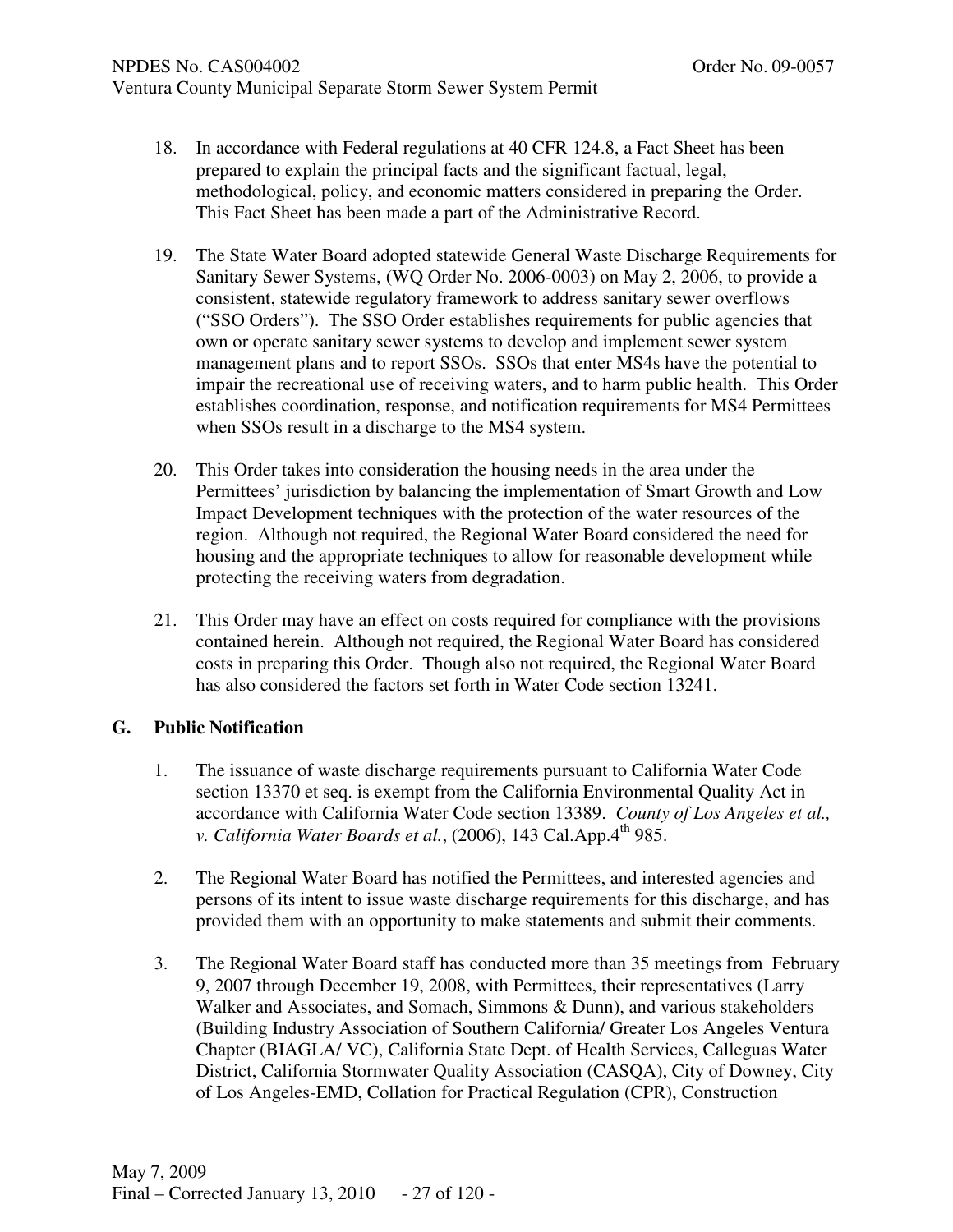Industry Coalition on Water Quality (CICWQ), County of Orange, Geosyntec Consultants, Golden State, Heal The Bay; Local Government commission, Los Angeles City; Los Angeles County Department of Public Works, Los Angeles County-SD, Los Angeles Department of Water & Power, Metropolitan Water District, Natural Resources Defense Council (NRDC), Richard Watson Association, San Bernardino Flood Control District, Santa Monica Bay Restoration Commission, Southern California Coastal Water Research Project, University of California Sea Grant, Ventura CoastKeeper). On April 5, 2007 and September 20, 2007 the Regional Water Board conducted workshops to discuss drafts of the NPDES Order and received input from the Permittees and the public regarding proposed changes.

- 4. This Order shall serve as a NPDES permit, pursuant to CWA § 402, and shall take effect 90 days from Order adoption date (August 5, 2009) provided the Regional Administrator of the U.S. EPA has no objections.
- 5. Pursuant to Cal. Water Code § 13320, any aggrieved party may seek review of this Order by filing a petition with the State Board within 30 days of the date of adoption of the Order by the Regional Water Board. A petition must be sent to:

State Water Resources Control Board Office of the Chief Counsel P.O. Box 100 Sacramento, CA 95812-0100

6. This Order may be modified or alternatively revoked or reissued prior to its expiration date or any administrative extension thereto, in accordance with 40 CFR122.41(f) and 122.62.

**IT IS HEREBY ORDERED** that the Permittees, in order to meet the provisions contained in Division 7 of the Cal. Water Code and regulations adopted thereunder, and the provisions of the CWA and regulations adopted thereunder, shall comply with the following:

# **PART 1 - DISCHARGE PROHIBITIONS**

### **A. Prohibitions - Non-Storm Water Discharges**

- 1. The Permittees shall, within their respective jurisdictions, effectively prohibit nonstorm discharges into the MS4 and receiving waters, except where such discharges:
	- (a) Originate from a State, Federal, or other source for which they are pre-empted from regulating by State or Federal law; or
	- (b) Are covered by a separate individual or general NPDES permit, or conditional waiver for irrigated lands; or
	- (c) Flows from fire fighting activities.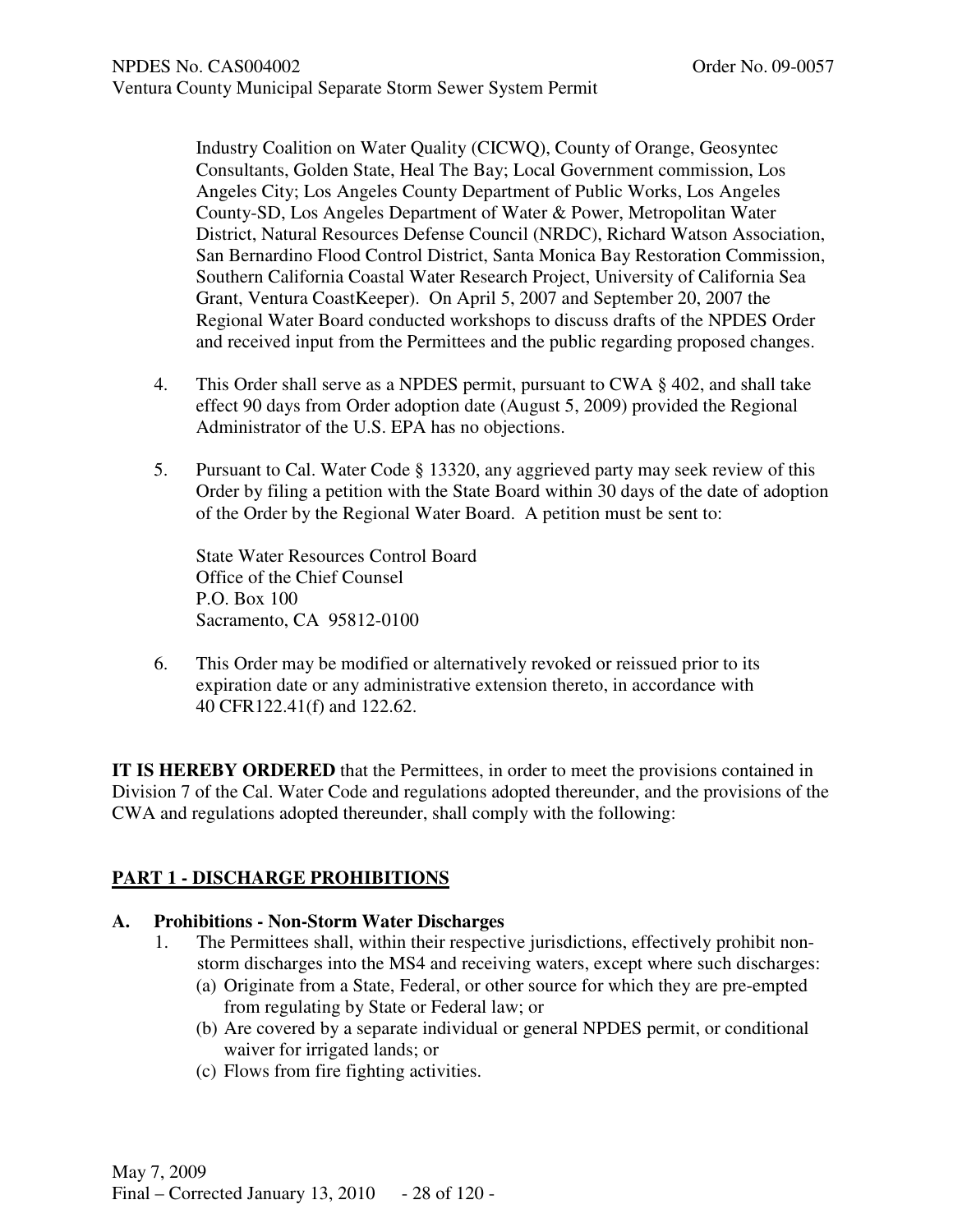(d) Fall within one of the categories below, are not a source of pollutants that exceed

water quality standards, and meet all conditions where specified by the Regional Water Board Executive Officer:

(1) Category A – Natural flows

Ventura County Municipal Separate Storm Sewer System Permit

- (A) Stream diversions authorized by the State Water Board
- (B) Natural springs and rising ground water
- (C) Uncontaminated ground water infiltration [as defined by 40 CFR35.2005(20)]<sup>1</sup>
- (D) Flows from riparian habitats or wetlands
- (2) Category B Flows incidental to urban activities, providing conditions listed in table below:
	- (A) Discharges from potable water sources<sup>2</sup>
	- (B) Gravity flow from foundation, footing and crawl space drains.
	- (C) Air conditioning condensate
	- (D) Reclaimed and potable landscape irrigation runoff
	- (E) Dechlorinated/ debrominated swimming pool discharges [see def. part 6]
	- (F) Non-commercial car washing by residents or non-profit organizations
	- (G) Sidewalk rinsing
	- (H) Pooled non-storm water from treatment  $BMPs<sup>3</sup>$

| Table 1 – Required Conditions for Non-Storm Water Discharges |  |  |
|--------------------------------------------------------------|--|--|
|--------------------------------------------------------------|--|--|

| <b>Type of</b>      | <b>Conditions under which allowed:</b>      | <b>Required conditions for</b>   |
|---------------------|---------------------------------------------|----------------------------------|
| Discharges:         |                                             | discharge to occur:              |
| Stream diversions   | Authorization by the State Water Board      | Permittees shall comply with all |
| permitted by the    |                                             | conditions in the authorization. |
| <b>State Board</b>  |                                             |                                  |
| Natural springs and | 1. Ground water dewatering requires a       | Permittees shall comply with all |
| rising ground water | separate NPDES permit. 2. Segregate flow to | conditions in the authorization. |
|                     | prevent introduction of pollutants.         |                                  |
| Uncontaminated      | NPDES permit for ground water dewatering is | Permittees shall comply with all |
| ground water        | required within the Los Angeles Region      | conditions in the authorization. |
| infiltration [as    | including Ventura County                    |                                  |
| defined by 40 CFR   |                                             |                                  |
| 35.2005(20)         |                                             |                                  |

<sup>&</sup>lt;sup>1</sup> NPDES permit for ground water dewatering is required within the Los Angeles Region including Ventura County.

-

 $2$  The term applies to low volume, incidental and infrequent releases that are innocuous from a water quality perspective. Those releases for dewatering or hydro-testing or flushing of water supply and distribution mains and incidental and infrequent releases from well heads shall be allowed with the implementation of appropriate BMPs until such time as a new General Permit is adopted that addresses those types of releases. Discharges from hydrostatic pipe testing shall be subject to separate NPDES general permit coverage (CAG674001) and discharges from utility vaults shall be conducted under coverage of a separate NPDES permit specific to that activity.

<sup>&</sup>lt;sup>3</sup> All storm water BMPs shall at a minimum be maintained at a frequency as specified by the manufacturer, and designed to drain within 72 hours of the end of a rain. Storm water treatment BMPs may be drained to the MS4 under this Order if the discharge is not a source of pollutants. Sediments shall be disposed of properly, in compliance with all applicable local, state, and federal policies, acts, laws, regulations, ordinances, and statutes.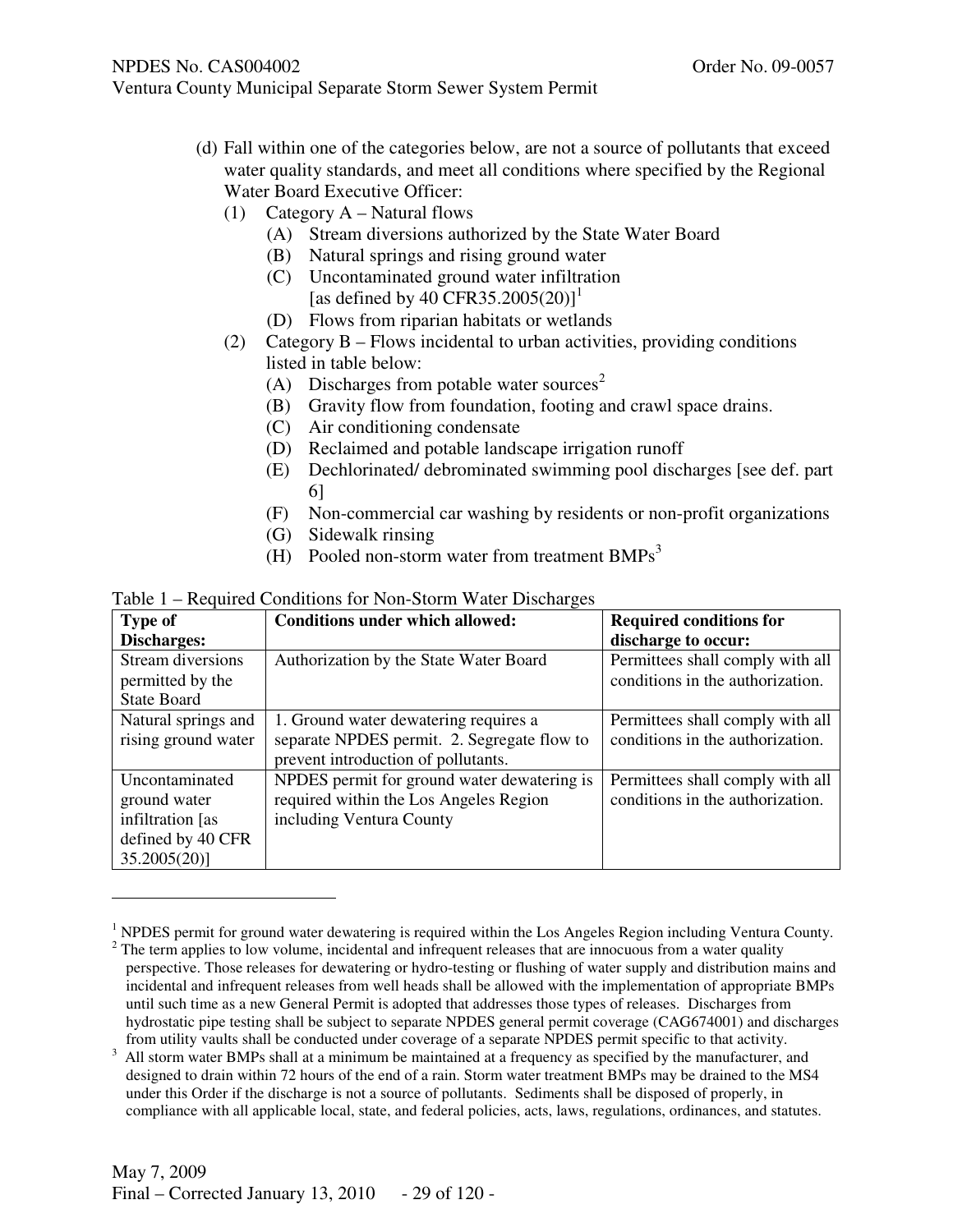| Type of              | <b>Conditions under which allowed:</b>                                           | <b>Required conditions for</b>                        |
|----------------------|----------------------------------------------------------------------------------|-------------------------------------------------------|
| Discharges:          |                                                                                  | discharge to occur:                                   |
| (Utility vault       |                                                                                  |                                                       |
| dewatering requires  |                                                                                  |                                                       |
| a separate NPDES     |                                                                                  |                                                       |
| permit.)             |                                                                                  |                                                       |
| Flows from riparian  | Provided that all necessary permits or                                           | Permittees shall comply with all                      |
| habitats or wetlands | authorizations are received prior to diverting                                   | conditions in the authorization.                      |
|                      | the stream flow.                                                                 |                                                       |
| Discharges from      | See Footnote #2.                                                                 | See Footnote #2. To be                                |
| potable water        |                                                                                  | discharged, this type of water                        |
| sources              | Provided discharges from water lines and                                         | shall be dechlorinated using                          |
|                      | potable water sources shall be dechlorinated,                                    | aeration and/ or sodium                               |
|                      | pH adjusted if necessary, reoxygenated, and                                      | thiosulfate and/ or other                             |
|                      | volumetrically and velocity controlled to                                        | appropriate means and/or be                           |
|                      | prevent resuspension of sediments.                                               | allowed to infiltrate to the                          |
|                      |                                                                                  | ground. BMPs such as sand                             |
|                      |                                                                                  | bags or gravel bags, or other                         |
|                      |                                                                                  | appropriate means shall be                            |
|                      |                                                                                  | utilized to prevent sediment                          |
|                      |                                                                                  | transport. All sediments shall be                     |
|                      |                                                                                  | collected and disposed of in a                        |
|                      |                                                                                  | legal and appropriate manner.                         |
| Drains for           | Dewatering requires a separate NPDES                                             | Permittees shall comply with all                      |
| foundation, footing  | permit.                                                                          | conditions in the authorization.                      |
| and crawl drains     |                                                                                  |                                                       |
| Air conditioning     | Segregation of flow to prevent introduction of                                   | Permittees shall comply with all                      |
| condensate           | pollutants. Percolation whenever possible.                                       | conditions in the authorization.                      |
| Water from crawl     | Dewatering requires a separate NPDES permit                                      | Permittees shall comply with all                      |
| space pumps          | within the Los Angeles Region including                                          | conditions in the authorization.                      |
|                      | Ventura County                                                                   |                                                       |
| Reclaimed and        | Segregation of flow to prevent introduction of                                   | Implement conservation                                |
| potable landscape    | pollutants.                                                                      | programs to minimize this type                        |
| irrigation runoff    |                                                                                  | of discharge by using less                            |
| Dechlorinated/       |                                                                                  | water.                                                |
| debrominated         | Where the discharge is not excepted by the                                       | Pool water may be                                     |
| swimming pool        | sanitary sewer operator. Swimming pool<br>discharges are to be dechlorinated, pH | dechlorinated using time,<br>aeration, and/ or sodium |
| discharges [see      | adjusted if necessary, aerated to remove                                         | thiosulfate.                                          |
| definition Part 6]   | chlorine if necessary, and volumetrically and                                    |                                                       |
|                      | velocity controlled to prevent resuspension of                                   |                                                       |
|                      | sediments.                                                                       |                                                       |
|                      |                                                                                  |                                                       |
|                      | Cleaning waste water and filter back wash                                        |                                                       |
|                      | shall not be discharged to municipal separate                                    |                                                       |
|                      | storm sewers.                                                                    |                                                       |
|                      |                                                                                  |                                                       |
|                      | No discharges are allowed containing salts in                                    |                                                       |
|                      | excess of Water Quality Standards.                                               |                                                       |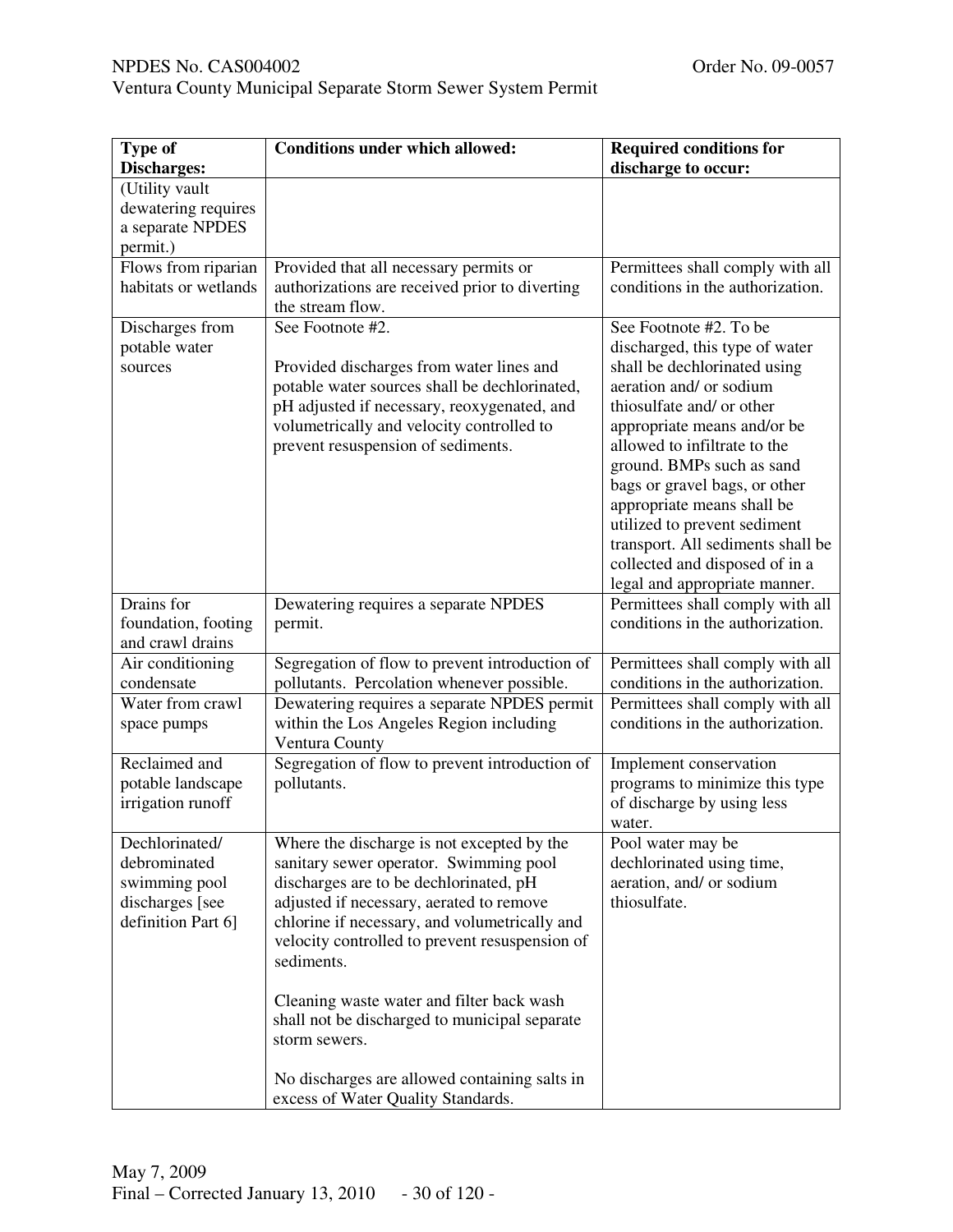|  |  | Ventura County Municipal Separate Storm Sewer System Permit |
|--|--|-------------------------------------------------------------|

| Type of                                                                       | <b>Conditions under which allowed:</b>                                                                                                                                                                                                                                                                                                                                                                                                                                                                                                                                                                                                                                                    | <b>Required conditions for</b>                                       |
|-------------------------------------------------------------------------------|-------------------------------------------------------------------------------------------------------------------------------------------------------------------------------------------------------------------------------------------------------------------------------------------------------------------------------------------------------------------------------------------------------------------------------------------------------------------------------------------------------------------------------------------------------------------------------------------------------------------------------------------------------------------------------------------|----------------------------------------------------------------------|
| Discharges:                                                                   |                                                                                                                                                                                                                                                                                                                                                                                                                                                                                                                                                                                                                                                                                           | discharge to occur:                                                  |
|                                                                               | Chlorine residual in discharge shall not<br>exceed 0.1mg/L.                                                                                                                                                                                                                                                                                                                                                                                                                                                                                                                                                                                                                               |                                                                      |
| Non-commercial<br>car washing by<br>residents or non-<br>profit organizations | Preferably at a commercial carwash or<br>designated area where wash water can<br>percolate. Pumps or vacuums may be used to<br>direct water to pervious areas.                                                                                                                                                                                                                                                                                                                                                                                                                                                                                                                            | Permittees shall comply with all<br>conditions in the authorization. |
| Sidewalk rinsing                                                              | This may be undertaken only if high pressure<br>low volume is used as described in the<br>glossary under "Sidewalk Rinsing".                                                                                                                                                                                                                                                                                                                                                                                                                                                                                                                                                              |                                                                      |
| Pooled storm water<br>from treatment<br><b>BMPs</b>                           | All storm water BMPs shall at a minimum be<br>maintained at a frequency as specified by the<br>manufacturer. All storm water BMPs shall be<br>designed to drain within 72 hours of the end<br>of the rain event to avoid the breeding of<br>vectors. Storm water treatment BMPs may be<br>drained to the MS4 under this Order if the<br>discharge is not a source of pollutants. The<br>discharge shall cease before the discharge has<br>become a source of a pollutant(s), (bottom<br>sediment included). Sediments shall be<br>disposed of properly, in compliance with all<br>applicable local, state, and federal policies,<br>acts, laws, regulations, ordinances, and<br>statutes. |                                                                      |

- 2. If the Regional Water Board Executive Officer determines that any of the preceding categories of non-storm water discharges are a source of pollutants that exceed water quality standards, the Permittee(s) shall either:
	- (a) Prohibit the discharge from entering the MS4; or
	- (b) Authorize the discharge category and require implementation of appropriate or additional BMPs to ensure that the discharge will not be a source of pollutants; or
	- (c) Require or obtain coverage under a separate RWQCB or SWRCB permit for discharge into the MS4.

# **PART 2 – RECEIVING WATER LIMITATIONS**

- 1. Discharges from the MS4 that cause or contribute to a violation of water quality standards are prohibited.
- 2. Discharges from the MS4 of storm water, or non-storm water, for which a Permittee is responsible, shall not cause or contribute to a condition of nuisance.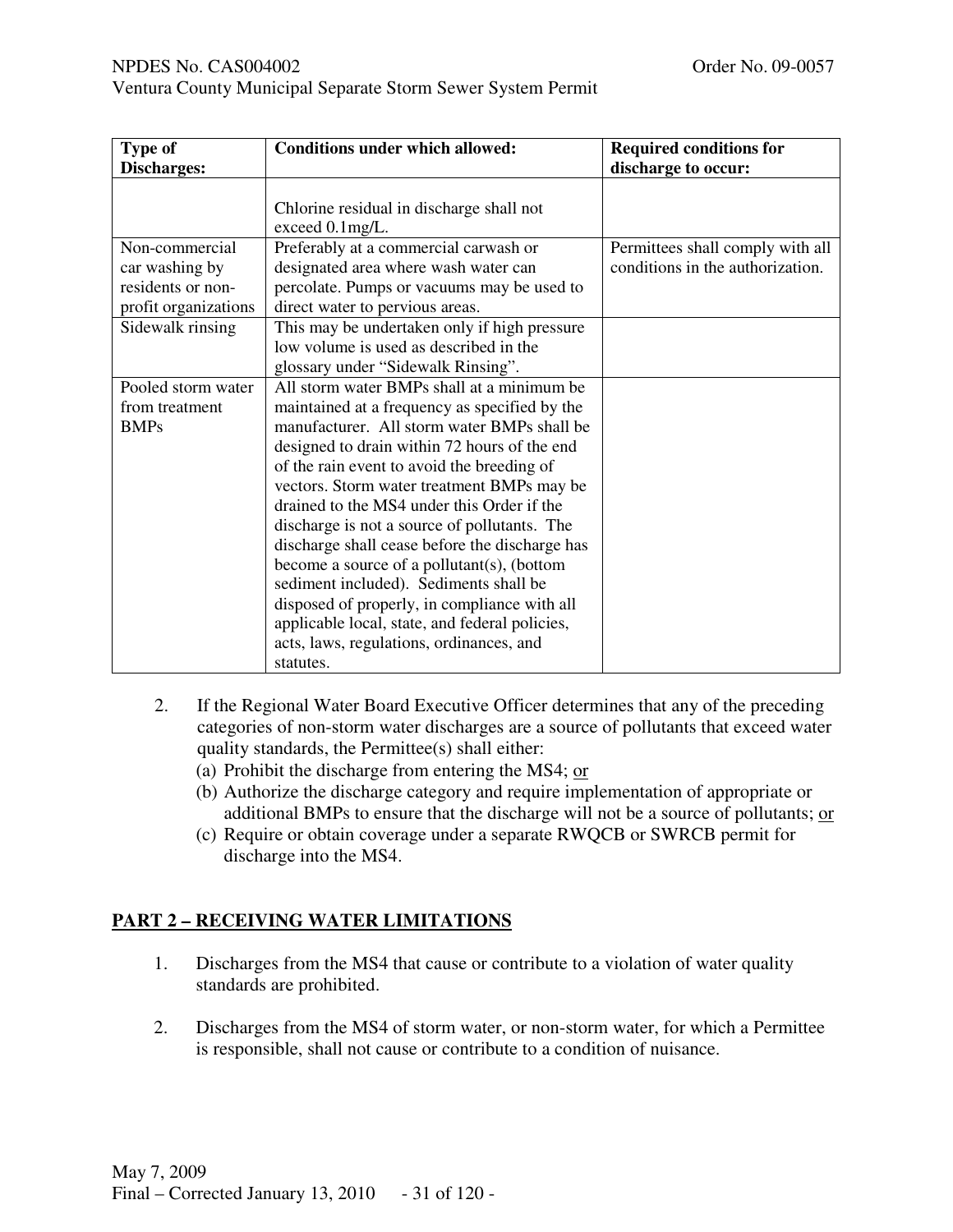# NPDES No. CAS004002 COMPUTER NO. 09-0057

- 3. The Permittee shall comply with Receiving Water Limitations 1 and 2 through timely implementation of control measures and other actions to reduce pollutants in the storm water discharges in accordance with the requirements of this Order including any modifications. The Permittees' Program shall be designed to achieve compliance with Receiving Water Limitations 1 and 2. If exceedance(s) of water quality objectives or water quality standards (collectively WQS) persist, notwithstanding implementation of this permit, the Permittees shall ensure compliance with Receiving Water Limitations 1 and 2 by complying with the following procedure:
	- (a) Upon determination by either the Permittees or the Regional Water Board that discharges are causing or contributing to an exceedance of an applicable WQS, the Permittee(s) upstream of the point of discharge shall promptly notify and thereafter submit a report to the Regional Water Board Executive Officer that describes BMPs that are currently being implemented and additional BMPs that will be implemented to prevent or reduce any pollutants that are causing or contributing to the exceedance of WQSs. The report may be included with the Annual Report, unless the Regional Water Board Executive Officer directs an earlier submittal. The Regional Water Board Executive Officer may require modifications to the report.
	- (b) Submit any modifications to the report required by the Regional Water Board Executive Officer within 30 days of notification.
	- (c) Within 30 days following approval of the Report described above by the Regional Water Board Executive Officer, the Permittees shall revise their Program and monitoring program to incorporate the approved modified BMPs that have been and will be implemented, the implementation schedule, and any additional monitoring required.
	- (d) Implement the revised Program and monitoring program according to the approved schedule.
- 4. Permittees shall annually report the effectiveness of BMPs in reducing exceedances of receiving water limitations. The Regional Board Executive Officer may direct implementation of additional BMPs if there are continuing or recurring exceedances of the same receiving water limitation.

# **PART 3 - STORM WATER QUALITY MANAGEMENT PROGRAM IMPLEMENTATION**

# **A. General Requirements**

1. Each Permittee shall, at a minimum, adopt and implement applicable terms of this Order within its jurisdictional boundary. The Principal Permittee shall be responsible for program coordination as described in this Order as well as compliance with applicable portions of the permit within its jurisdiction. This Order shall be implemented no later than August 5, 2009, unless a later date has been specified for a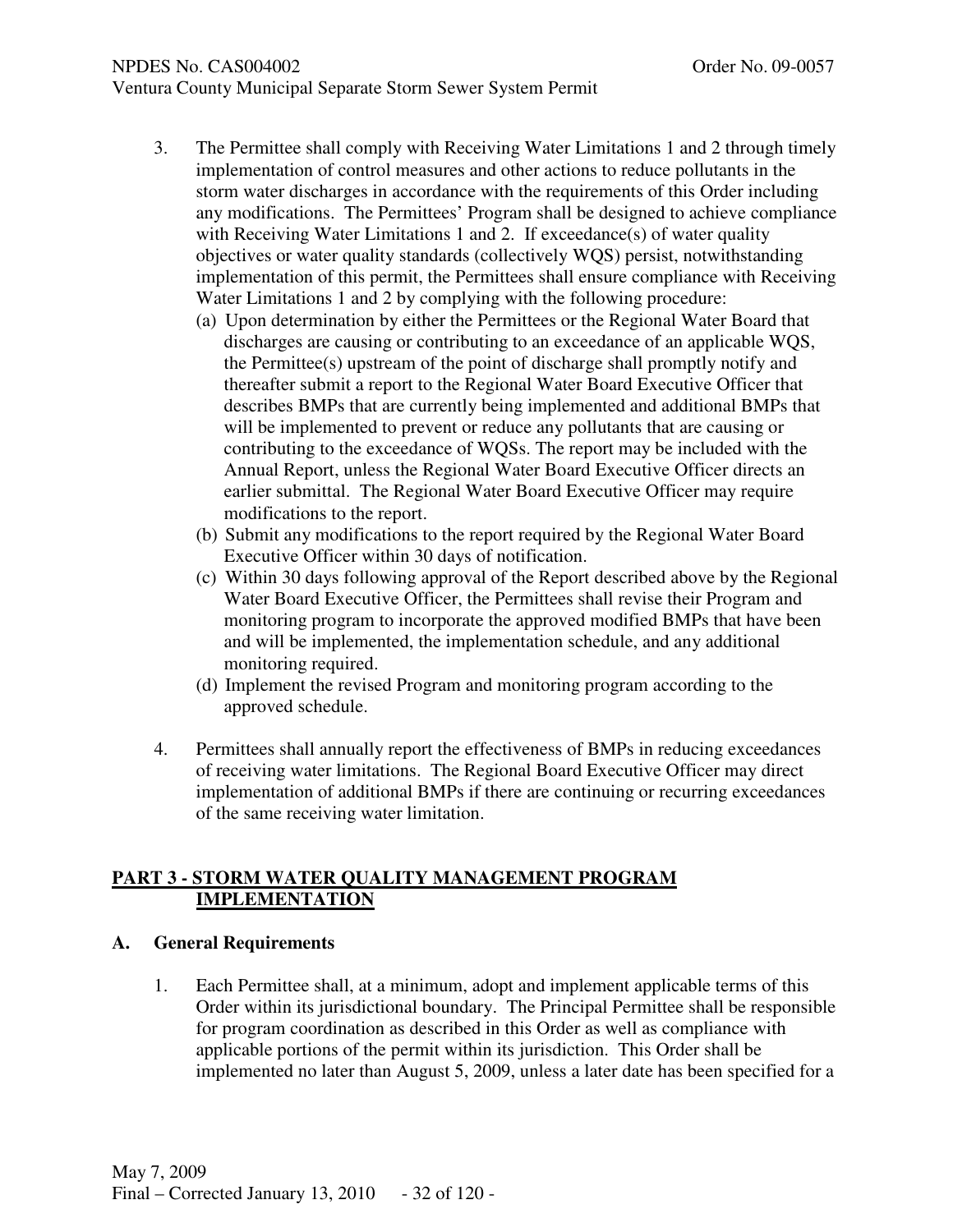particular provision in this Order and provided the Regional Administrator of the U.S. EPA has no objections.

- 2. Each Permittee shall comply with the requirements of 40 CFR122.26(d)(2) and implement programs and control measures so as to reduce the discharges of pollutants in storm water to the MEP and achieve water quality standards.
- 3. Each Permittee shall require that treatment control BMPs being implemented under the provisions of this Order shall be designed, at a minimum, to achieve the BMP performance criteria for storm water pollutants likely to be discharged as identified in Attachment "C", for an 85th percentile 24-hour runoff event determined as the maximized capture storm water volume for the area using a 48 to 72-hour draw down time, from the formula recommended in Urban Runoff Quality Management, WEF Manual of Practice No. 23/ASCE Manual of Practice No. 87, (1998). Expected BMP pollutant removal performance for effluent quality was developed from the WERF-ASCE/ U.S. EPA International BMP Database. Permittees shall select Treatment BMPs based on the primary class of pollutants likely to be discharged from the site/facility (e.g. metals from an auto repair shop). Permittees may develop guidance for appropriate Treatment BMPs for project type based on Attachment "C". For the treatment of pollutants causing impairments within the drainage of the impaired waterbody, permittees shall select BMPs from the top three performing BMP categories or alternative BMPs that are designed to meet or exceed the performance of the highest performing BMP for the pollutant causing impairment.
- 4. Each Permittee shall implement programs and measures to comply with the TMDLs' WLAs for the MS4 as specified in Part 5.
- 5. If TMDL requirements, including Implementation Plans and Reports, address substantially similar requirements as the MS4 permit, the Executive Officer may approve the applicable reports, plans, data or submittals under the applicable TMDL as fulfilling requirements under the MS4.

## **B. Legal Authority**

- 1. Permittees shall possess the necessary legal authority to prohibit, including, but not limited to:
	- (a) Illicit connections and illicit discharges, and to remove illicit connections.
	- (b) The discharge of non-storm water to the MS4 from:
		- (1) Washing or cleaning of gas stations, auto repair garages, or other types of automotive service facilities
		- (2) Mobile auto washing, carpet cleaning, steam cleaning, sandblasting and other such mobile commercial and industrial operations
		- (3) Areas where repair of machinery and equipment which are visibly leaking oil, fluid or antifreeze, is undertaken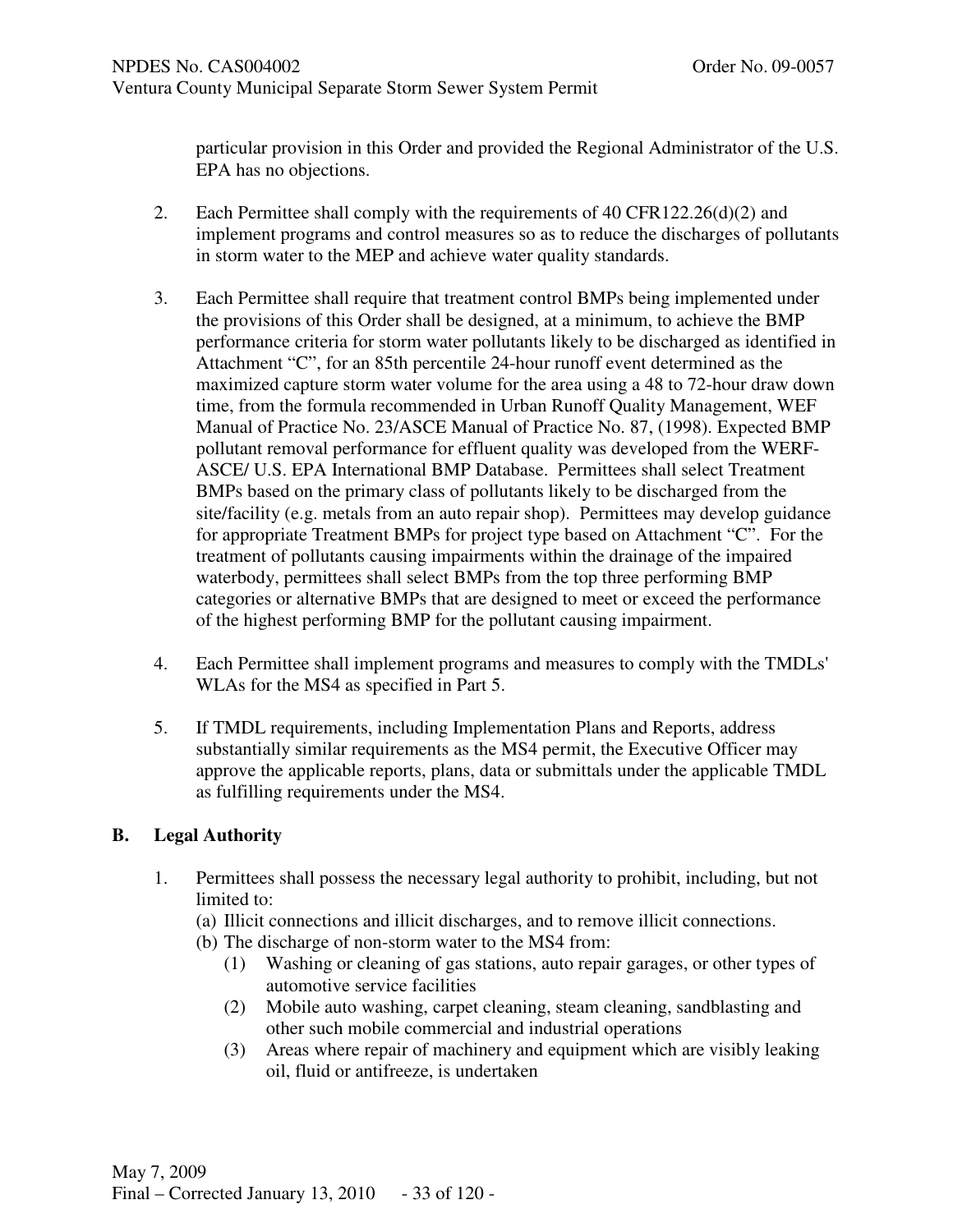- Ventura County Municipal Separate Storm Sewer System Permit
	- (4) Storage areas for materials containing grease, oil, or other hazardous substances, and uncovered receptacles containing hazardous materials
	- (5) Swimming pools<sup>1</sup> that have a concentration greater than:
		- (A) Chlorine/ bromine- 0.1mg/L
		- (B) Chloride- 250mg/L
	- (6) Swimming pool filter backwash
	- (7) Decorative fountains and ponds
	- (8) Industrial/ Commercial areas, including restaurant mats
	- (9) Concrete truck cement, pumps, tools, and equipment washout
	- (10) Spills, dumping, or disposal of materials other, such as:
		- (A) Litter, landscape and construction debris, garbage, food, animal waste, fuel or chemical wastes, batteries, and any other materials which have the potential to adversely impact water quality; and
		- (B) Any pesticide, fungicide or herbicide
	- (11) Stationary and mobile pet grooming facilities
	- (12) Trash container leachate
	- 2. The Permittees shall possess adequate legal authority to:
		- (a) Control through interagency agreement, the contribution of pollutants from one portion of the MS4 to another portion of the MS4.
		- (b) Require persons within their jurisdiction to comply with conditions in the Permittees' ordinances, permits, contracts, model programs, or orders (i.e. hold dischargers to its MS4 accountable for their contributions of pollutants and flows).
		- (c) Utilize enforcement measures (e.g., stop work orders, notice of violations, fines, referral to City, County, and/ or District Attorneys, referral to strikeforces, etc.) by ordinances, permits, contracts, orders, administrative authority, and civil and criminal prosecution.<sup>2</sup>
		- (d) Control pollutants, including potential contribution 3 in discharges of storm water runoff associated with industrial activities, including construction activities to its MS4, and control the quality of storm water runoff from industrial sites, including construction sites.
		- (e) Carry out all inspections, surveillance and monitoring procedures necessary to determine compliance and non-compliance with permit conditions including the prohibition on illicit discharges to the MS4.
		- (f) Require the use of control measures to prevent or reduce the discharge of pollutants to achieve water quality objectives.
		- (g) Require that Treatment Control BMPs be properly operated and maintained.

-

<sup>&</sup>lt;sup>1</sup> MS4s discharging directly to the ocean are not subject to this prohibition.

 $2$ In the case of private responsible parties such as, HOAs, the Permittee must retain enforcement authority. <sup>3</sup> "Potential contributions" and "potential to discharge," means adequate legal authority to prevent an actual discharge of pollutants to the municipal separate storm sewer system.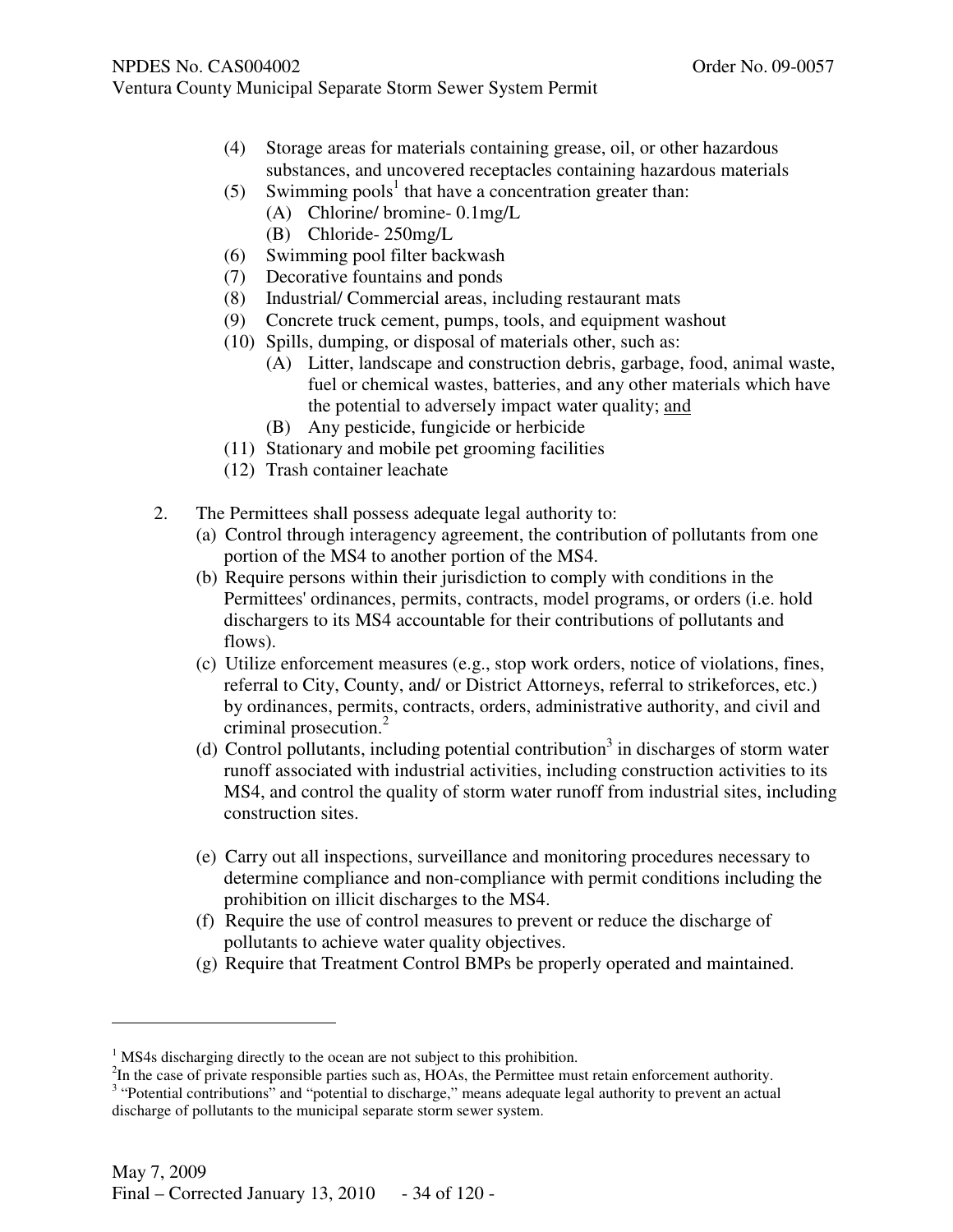- 3. Each Permittee has adopted a Storm Water Quality Ordinance based upon a countywide model. Each Permittee shall ensure, no later than May 7, 2011, that its Storm Water Quality Ordinance authorizes the Permittee to enforce all requirements of this Order.
- 4. Each Permittee shall submit no later than two years after Order adoption date, a statement by its legal counsel that the Permittee has obtained and possesses all necessary legal authority to comply with this Order through adoption of ordinances and/ or municipal code modifications.

# **C. Fiscal Resources**

- 1. The Permittees shall implement the activities required to comply with the provisions of this Order.<sup>1</sup> Each Permittee shall:
	- (a) Submit an Annual Budget Summary that shall include:
		- (1) Budgets for the upcoming report year (estimated expenditure) for the following specific categories (estimated percentages and written explanations where necessary):
			- (A) Program Management Activities.
				- (i) Overall Administrative costs
			- (B) Program Implementation Activities (permit related activities only). Provide figures breakdown of expenditures for the categories below:
				- (i) Illicit connection/ illicit discharge program.
				- (ii) Development planning and approval
				- (iii) Construction program including inspection activities
				- (iv) Industrial/ Commercial program including inspection activities
				- (v) Public Agency Activities
					- (I) Maintenance and inspection of Treatment Control BMPs
					- (II) Municipal Street Sweeping
					- (III) Municipal Drainage Maintenance including catch basin clean-outs
					- (IV) Other costs associated with storm water management (describe)
				- (vi) Public Information and Participation.
				- (vii) Monitoring Program
				- (viii) Miscellaneous Expenditures (describe)

## **D. Modifications/ Revisions**

j

1. No later than two years after the Order adoption date, each Permittee shall modify its storm water management programs, protocols, practices, and municipal codes to make them consistent with the requirements herein.

 $<sup>1</sup>$  The sources of funding may be the general funds, and/or Benefit Assessment, plan review fees, permit fees,</sup> industrial/ commercial user fee, revenue bonds, grants or other similar funding mechanism.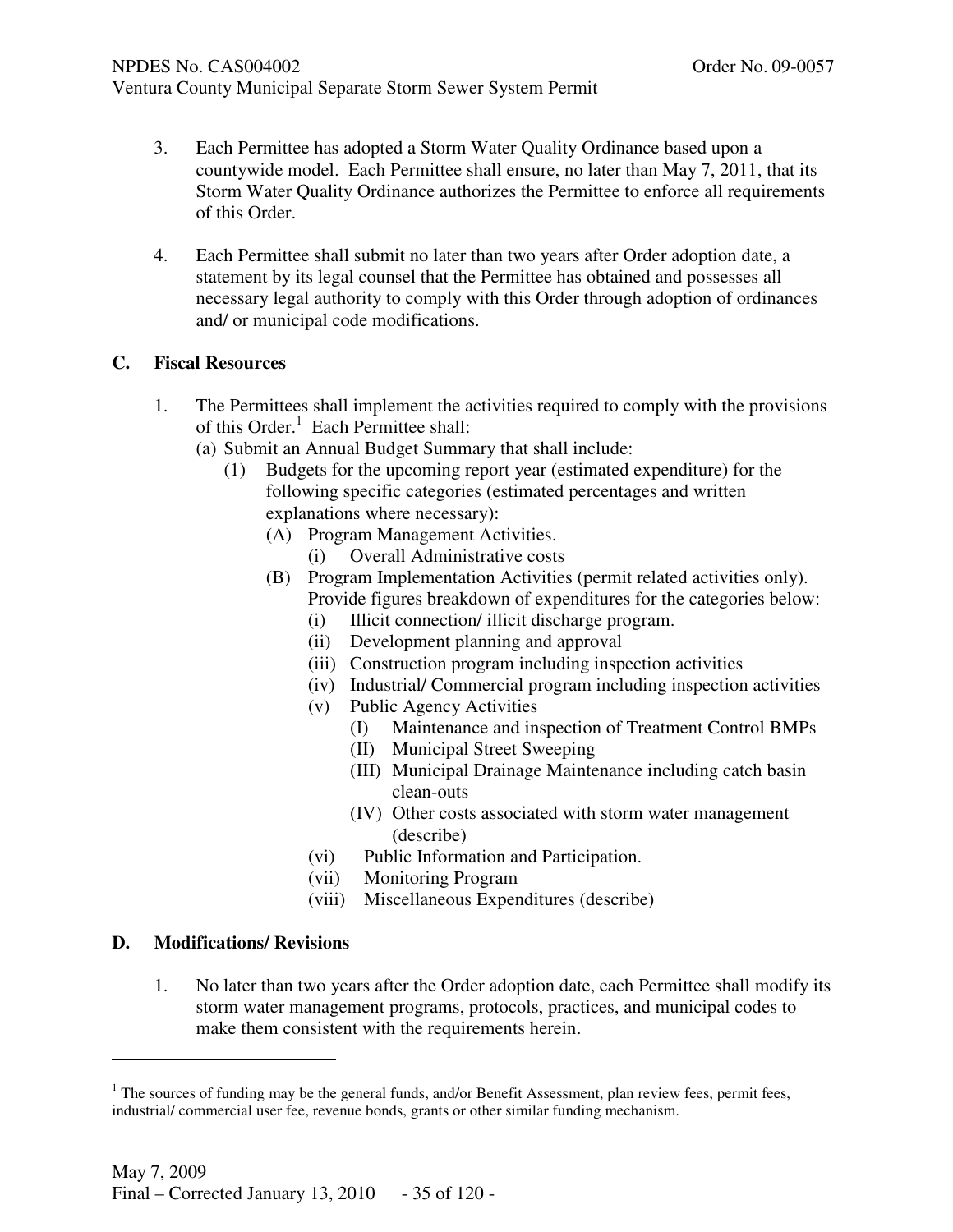# **E. Designation and Responsibilities of the Principal Permittee**

- 1. The Ventura County Watershed Protection District is hereby designated as the Principal Permittee. The Principal Permittee shall:
	- (a) Participate in the County Environmental Crimes Task Force
	- (b) Coordinate and facilitate activities necessary to comply with the requirements of this Order, but the Principal Permittee is not responsible for ensuring compliance of any other individual Permittee
	- (c) Coordinate permit activities among Permittees and act as liaison between the Permittees and the Regional Water Board on permitting issues
	- (d) Provide technical and administrative support for committees that will be organized to implement this Order and its requirements
	- (e) Evaluate, assess, and synthesize the results of the monitoring program and the effectiveness of the implementation of BMPs
	- (f) Convene the Committee Meetings constituted pursuant to subpart 4.F.1., below, upon designation of representatives
	- (g) Implement the Countywide Monitoring Program required under the Order and evaluate, assess and synthesize the results of the monitoring program
	- (h) Provide personnel and fiscal resources for the collection, processing and submittal to the Regional Water Board of monitoring and annual reports, and summaries of other reports required under this Order

# **F. Responsibilities of the Permittees**

- 1. Each Permittee is required to comply with the requirements of this Order applicable to discharges within its boundaries (see Findings- Permit Coverage D.1 and D.2). Permittees are not responsible for the implementation of the provisions applicable to the Principal Permittee or other Permittees. Each Permittee shall:
	- (a) Comply with the requirements of this Order and any modifications thereto
	- (b) Coordinate among its internal departments and agencies, as necessary, to facilitate the implementation of the requirements of this Order applicable to such Permittees in an efficient and cost-effective manner
	- (c) Participate in intra-agency coordination (e.g., Planning Department, Fire Department, Building and Safety, Code Enforcement, Public Health, Parks and Recreation, and others) necessary to successfully implement the provisions of this Order
	- (d) Report, in addition to the Budget Summary, any supplemental dedicated budgets for the same categories
	- (e) Participate in Committee Meetings, as necessary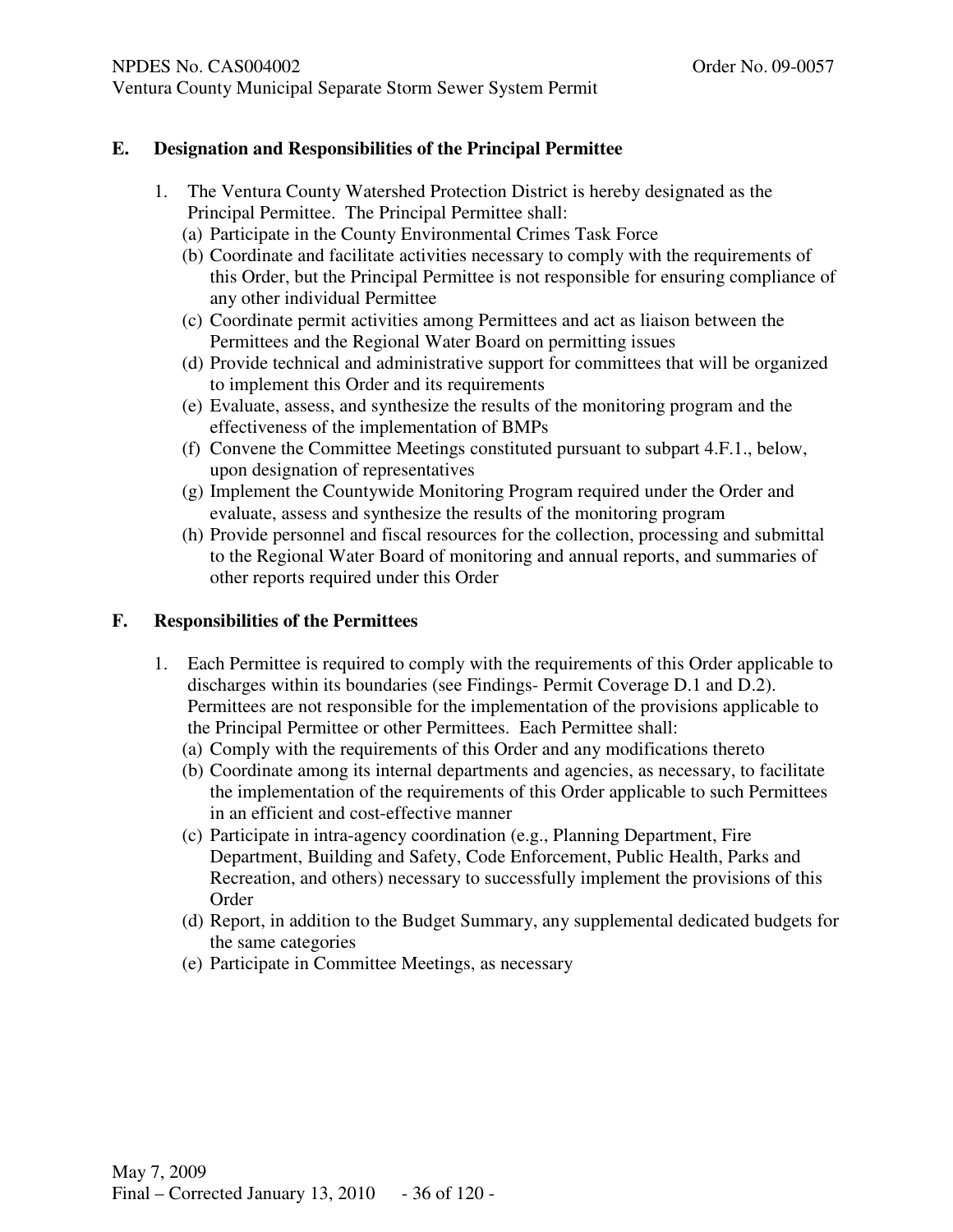# **PART 4 - SPECIAL PROVISIONS (BASELINE)**

#### **A. General Requirements**

- 1. This Order and the provisions herein are intended to develop, achieve, and implement a timely, comprehensive, cost-effective storm water pollution control program to reduce the discharge of pollutants in storm water to the MEP and not cause or contribute to exceedances of water quality standards for the permitted areas in the County of Ventura.
- 2. Best Management Practice Substitution
	- (a) The Regional Water Board Executive Officer may approve any site-specific BMP substitution upon written request by a Permittee $(s)$  and after public notice, if the Permittee can document that:
		- (1) The proposed alternative BMP or program will meet or exceed the objective of the original BMP or program in the reduction of storm water pollutants.
		- (2) The fiscal burden of the original BMP or program is greater than the proposed alternative and does not achieve a greater improvement in storm water quality.
		- (3) The proposed alternative BMP or program will be implemented within a similar period of time.
		- (4) BMP substitution will be in accordance with the public review provisions of the Order (Part 7.C.1 and Part 7.C.2).

## **B. Watershed Initiative Participation**

- 1. The Principal Permittee shall participate in water quality meetings for watershed management and planning, including but not limited to the following:
	- (a) Southern California Stormwater Monitoring Coalition (SMC)
	- (b) Other Watershed planning groups as appropriate
- 2. The Principal Permittee shall participate in the following regional water quality programs, and projects for watershed management and planning:
	- (a) SMC Regional Monitoring Programs
		- (1) Southern California Regional Bioassessment
			- (A) Level of effort per watershed
				- (i) Probabilistic sites per watershed
					- (I) Ventura River Six
					- (II) Santa Clara River Three
					- (III) Calleguas Creek Six
				- (ii) Integrator sites per watershed
					- (I) Ventura River One
					- (II) Santa Clara River One
					- (III) Calleguas Creek One
				- (iii) Fixed bioassessment sites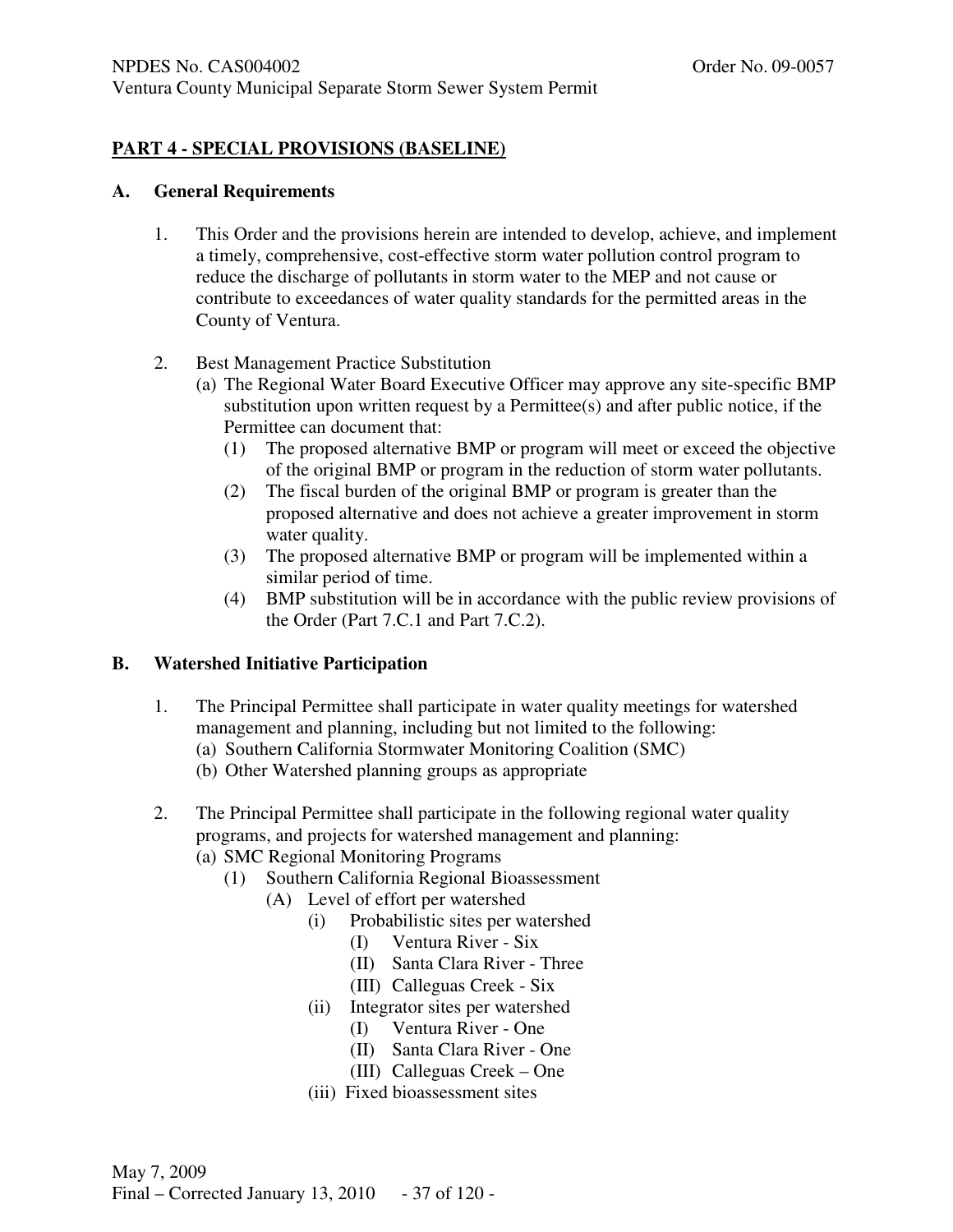(I) The Permittees shall perform bioassessment at one fixed urban site in each major watershed. Site selection shall be determined by the results of the first year SMC results, as approved by the Executive Officer.

- (b) Southern California Bight Projects
	- (1) Regional Monitoring Survey 2008, and successive years.

#### **C. Public Information and Participation Program (PIPP)**

- 1. The Principal Permittee shall implement a Public Information and Participation Program (PIPP) that includes, but is not limited to, the requirements listed in this part. The Principal Permittee shall coordinate with Permittees to implement specific PIPP requirements. The objectives of the PIPP are as follows:
	- (a) To increase the knowledge of the target audience about the MS4, the adverse impacts of storm water pollution on receiving waters and potential solutions to mitigate the impacts
	- (b) To change the waste disposal and storm water pollution generation behavior of target audiences by encouraging implementation of appropriate solutions
	- (c) To involve and engage communities in Ventura County to participate in mitigating the impacts of storm water pollution
- 2. Residential Program
	- (a) "No Dumping" Message
		- Each Permittee shall label all storm drain inlets that they own with a legible "no dumping" message. In addition, signs with prohibitive language discouraging illegal dumping shall be posted at designated public access points to creeks, other relevant waterbodies, and channels. Signage and storm drain messages shall be legible and maintained.
	- (b) Public Reporting

 Each Permittee shall identify staff who will serve as the contact person(s) for reporting clogged catch basin inlets and illicit discharges/dumping, faded or missing catch basin labels, and general storm water management information. Permittees shall include this information, updated by July 1 of each year, in public information media such as the government pages of the telephone book, and internet web sites. The Principal Permittee shall compile a list of the general public reporting contacts submitted by all Permittees and make this information available on the web site (http://www.vcstormwater.org/contact.htm) and upon request. Each Permittee is responsible for providing current, updated information to the Principal Permittee.

- (c) Outreach and Education
	- (1) Collaboratively, the Permittees shall implement the following activities:
		- (A) Conduct a Storm Water pollution prevention advertising campaign.
		- (B) Conduct Storm Water pollution prevention public service announcements.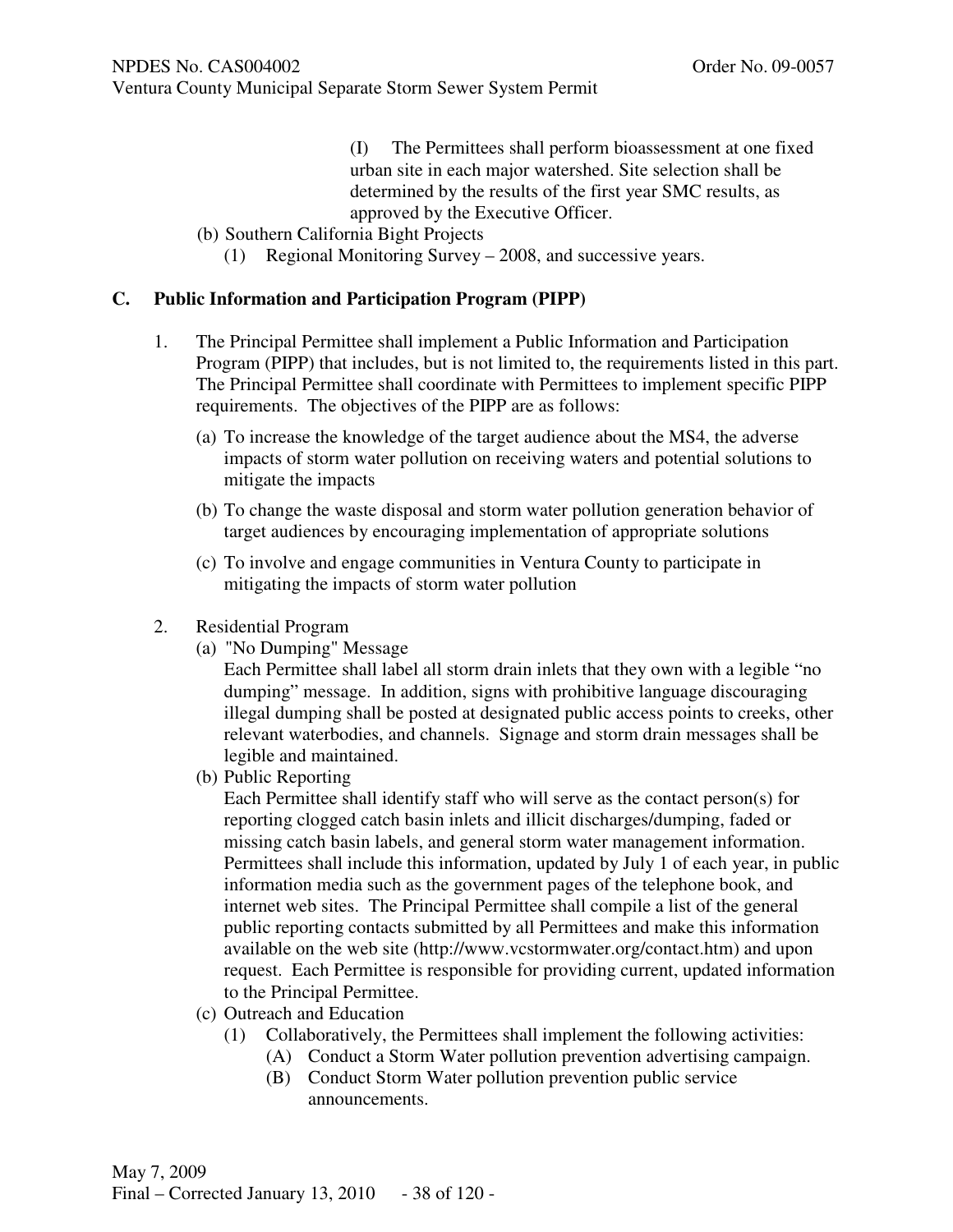- Ventura County Municipal Separate Storm Sewer System Permit
	- (C) Distribute storm water pollution prevention public education materials within 365 days of the adoption of this Order (i.e. May 7, 2010) to:
		- (i) Automotive parts stores
		- (ii) Home improvement centers/ lumber yards/ hardware stores
		- (iii) Pet shops/ feed stores
	- (D) Public education materials shall include, but are not limited to information on the proper disposal, storage, and use of:
		- (i) Vehicle waste fluids
		- (ii) Household waste materials
		- (iii) Construction waste materials
		- (iv) Pesticides and fertilizers (including integrated pest management practices-IPM)
		- (v) Green waste (including lawn clippings and leaves)
		- (vi) Animal wastes
	- (E) Work with existing local watershed groups or organize watershed Citizen Advisory Groups/ Committees to develop effective methods to educate the public about storm water pollution no later than May 7, 2010.
	- (F) Organize events targeted to residents and population subgroups; and
	- (G) Maintain the Countywide storm water website (www.vcstormwater.org), which shall include educational material listed in the preceding subpart  $C.2(c)(1)(D)$ .
	- (2) The Principal Permittee shall develop a strategy to educate ethnic communities through culturally effective methods. Details of this strategy should be incorporated into the PIPP, and implemented, no later than May 7, 2010.
	- (3) Each Permittee shall continue the existing outreach program to residents on the proper disposal of litter, green waste, pet waste, proper vehicle maintenance, lawn care and water conservation practices.
	- (4) Each Permittee shall conduct educational activities within its jurisdiction and participate in countywide events.
	- (5) The Permittees shall make a minimum of 5 million impressions per year to the general public related to storm water quality, with a minimum of 2.5 million impressions via newspaper, local TV access, local radio and/ or internet access.
	- (6) The Principal Permittee, in cooperation with the Permittees, shall provide schools within each School District in the County with materials, including, but not limited to, videos, live presentations, and other information necessary to educate a minimum of 50 percent of all school children (K-12) every 2 years on storm water pollution. Alternatively, a Permittee may submit a plan to the Regional Water Board Executive Officer for consideration no later than August 5, 2009 (90 days after adoption of the Order), to provide outreach in lieu of the school curriculum. Pursuant to Water Code section 13383.6, the Permittees, in lieu of providing educational materials/ funding to School Districts in the County, may opt to provide an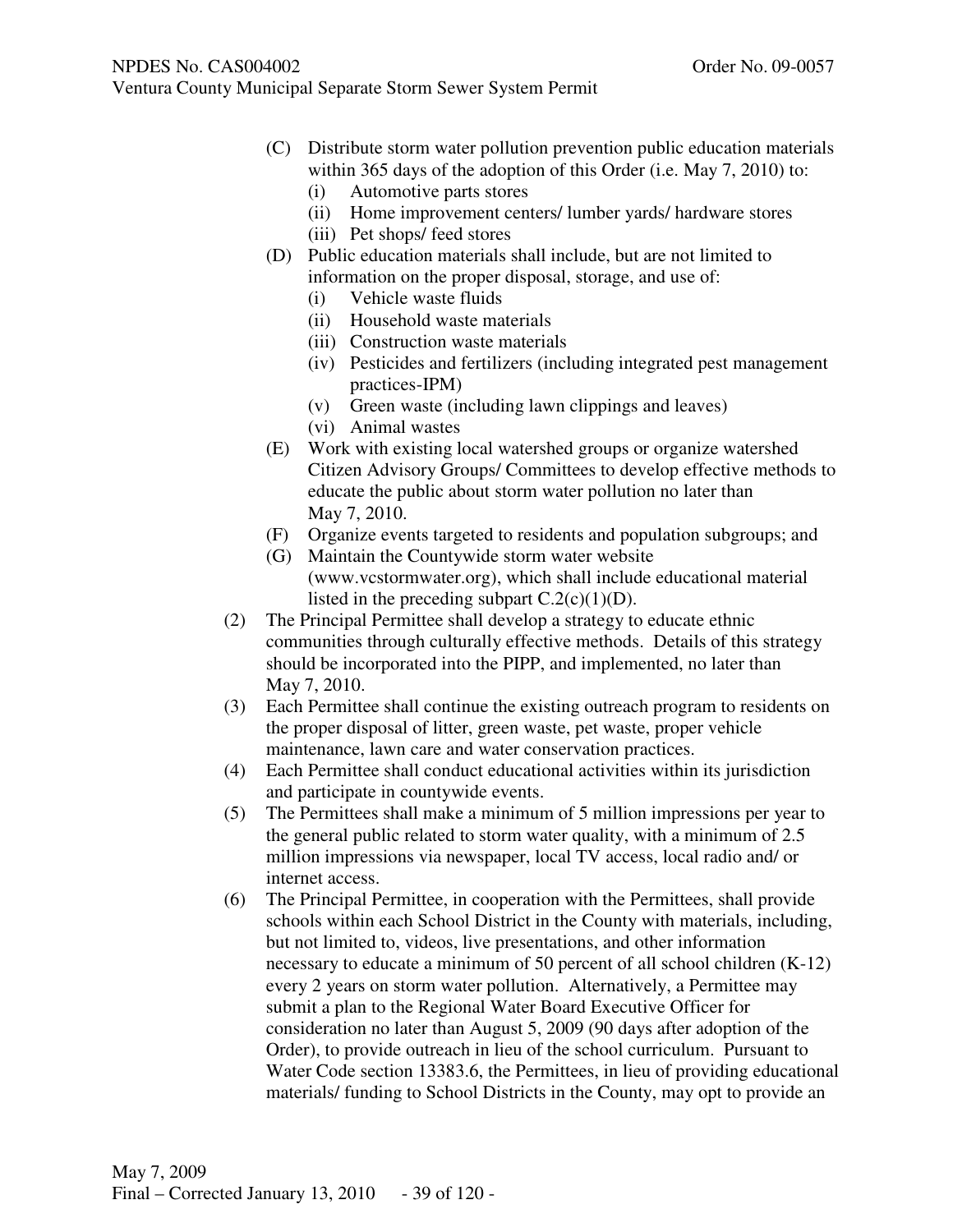equivalent amount of funds or fraction thereof to the Environmental Education Account established within the State Treasury.

- (7) Each Permittee shall provide the contact information for their appropriate staff responsible for storm water public education activities to the Principal Permittee and contact information changes no later than 30 days after a change occurs.
- (8) The Permittees shall develop and implement a behavioral change assessment strategy no later than May 7, 2010, in order to determine whether the PIPP is demonstrably effective in changing the behavior of the public. The strategy shall be developed based on current sociological data and studies.
- (d) Pollutant-Specific Outreach

The Principal Permittee, in cooperation with the Permittees, shall coordinate to develop outreach programs that focus on metals, urban pesticides, bacteria and nutrients as the pollutants of concern no later than May 7, 2010. Metals may be appropriately addressed through the Industrial/ Commercial Facilities Program (e.g. the distribution of educational materials on appropriate BMPs for metal fabrication and recycling facilities that have been identified as a potential source). Region-wide pollutants may be included in the Principal Permittee's mass media outreach program.

- 3. Businesses Program
	- (a) Corporate Outreach
		- (1) The Permittees shall work with other regional or statewide agencies and, associations such as the California Storm Water Quality Association (CASQA), to develop and implement a Corporate Outreach program to educate and inform corporate franchise operators and/or local facility managers about storm water regulations and BMPs. Once developed, the program shall target a minimum of four Retail Gasoline Outlets (RGO) franchisers and cover a minimum of 80% of RGO franchisees in the county, four retail automotive parts franchisers, two home improvement center franchisers and six restaurant franchisers. Corporate outreach for all target facilities shall be conducted not less than twice during the term of this Order, with the first outreach contact to begin no later than two years after Order adoption date. At a minimum, this program shall include:
			- (A) Confer with franchise operators and/or local facility managers to explain storm water regulations.
			- (B) Distribution and discussion of educational material regarding storm water pollution and BMPs, and provide managers with recommendations to facilitate employee and facility compliance with storm water regulations.
	- (b) Business Assistance Program
		- (1) The Permittees shall implement a Business Assistance Program to provide technical information to small businesses to facilitate their efforts to reduce the discharge of pollutants in storm water. The Program shall include: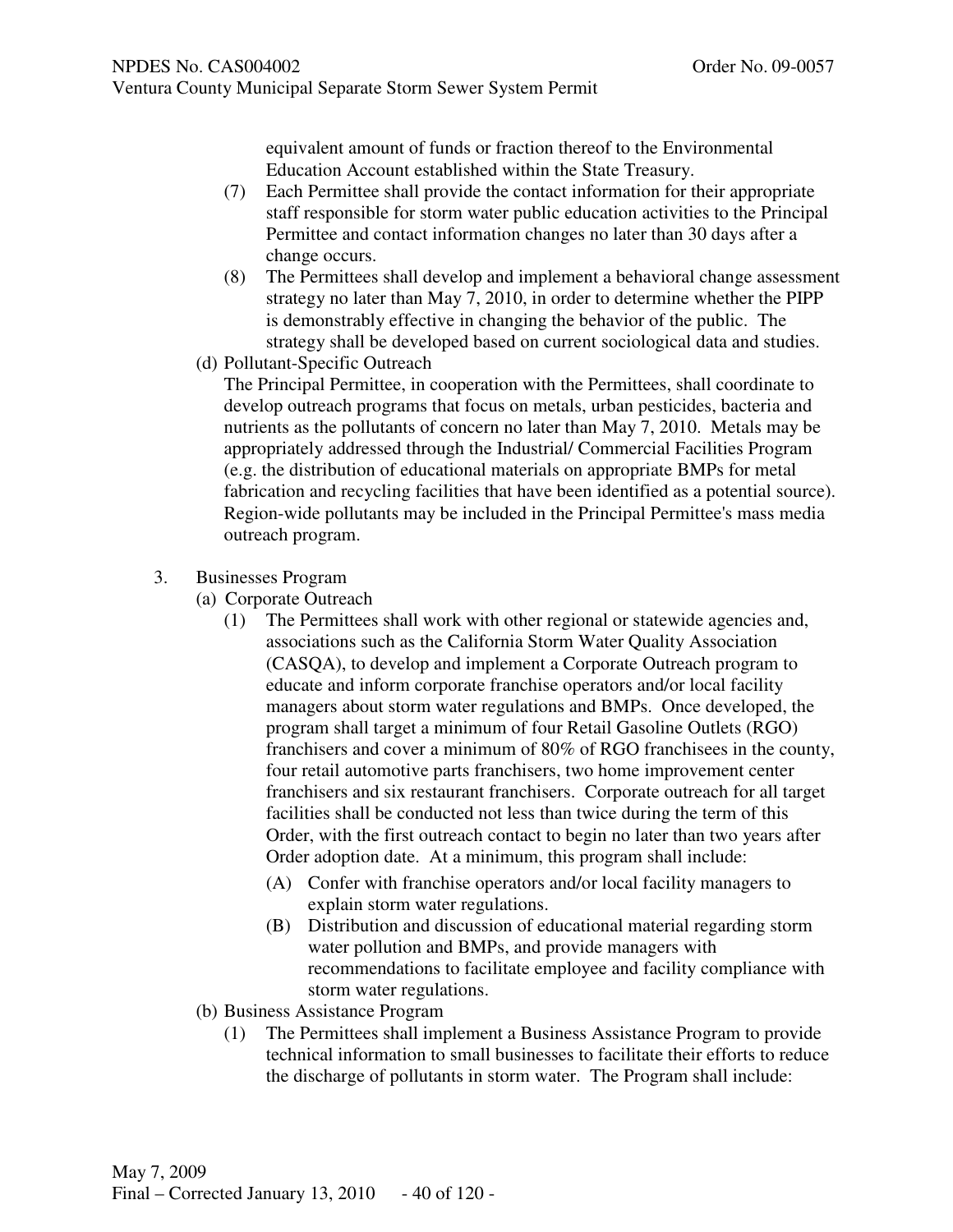- (A) On-site, telephone or e-mail consultation regarding the responsibilities of businesses to reduce the discharge of pollutants, procedural requirements, and available guidance documents.
- (B) Distribution of storm water pollution prevention education materials to operators of auto repair shops, car wash facilities (including mobile car detailing), mobile carpet cleaning services, commercial pesticide applicator services and restaurants.

## **D. Industrial/ Commercial Facilities Program**

- I. Each Permittee shall require implementation of pollutant reduction and control measures, unless precluded by local ordinances, at industrial and commercial facilities, with the objective of reducing pollutants in storm water. Except where specified otherwise in this Order, pollutant reduction and control measures may be used alone or in combination, and may include Treatment Control, Source Control BMPs, and operation and maintenance procedures, which may be applied before, during, and/ or after pollutant generating activities. At a minimum, the Industrial/ Commercial Facilities Control Program shall include requirements to: (a) Track
	-
	- (b) Inspect
	- (c) Ensure compliance with municipal ordinances at industrial and commercial facilities that are critical sources of pollutants in storm water
- 1. Inventory of Critical Sources
	- (a) Each Permittee shall maintain a watershed-based inventory or database of all facilities within its jurisdiction that are critical sources of storm water pollution. Critical Sources to be tracked are summarized below, and specified in Attachment "D":
		- (1) Commercial Facilities
			- (A) Restaurants
			- (B) Automotive service facilities
			- (C) RGOs and automotive dealerships
			- (D) Nurseries and nursery centers
		- (2) U.S. EPA Phase I, II Facilities
		- (3) Other Federally-mandated Facilities [as specified in 40 CFR122.26(d)(2)(iv)(C)]
			- (A) Municipal landfills
			- (B) Hazardous waste treatment, disposal, and recovery facilities
			- (C) Facilities subject to SARA Title III (also known as the Emergency Planning and Community Right-to-Know Act (EPCRA))
	- (b) Each Permittee shall include the following minimum fields of information for each critical source industrial and commercial facility
		- (1) Name of facility and name of owner/ operator.
		- (2) Address of facility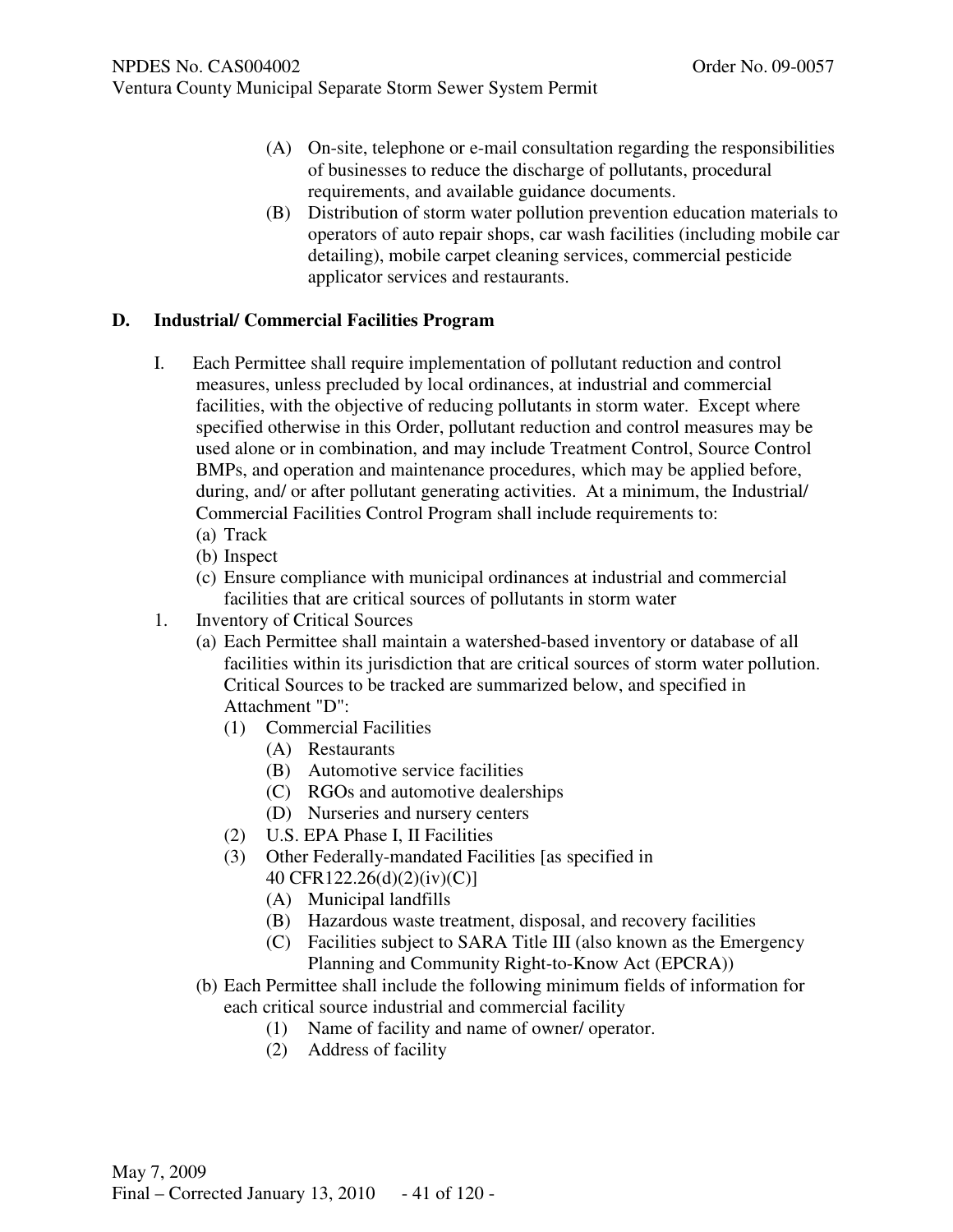Ventura County Municipal Separate Storm Sewer System Permit

- (3) Coverage under the IASGP or other individual or general NPDES permits or any applicable waiver issued by the Regional or State Board pertaining to runoff discharges.
- (4) A narrative description including Standard Industrial Classification (SIC) System/ North American Industry Classification System (NAICS) codes that best describe the industrial activities performed and principal products used at each facility and status of exposure to storm water.
- (c) The Regional Water Board recommends that Permittees include additional fields of information, such as material usage and/ or industrial output, and discrepancies between SIC System/ NAICS Code designations (as reported by facility operators) and identify the actual type of industrial activity that has the potential to pollute storm water. In addition, the Regional Water Board recommends the use of an automated database system, such as a Geographical Information System (GIS) or Internet-based system.
- (d) Each Permittee shall update its inventory of critical sources at least annually. The update may be accomplished through collection of new information obtained through field activities or through other readily available inter and intra-agency informational databases (e.g. business licenses, pretreatment permits, sanitary sewer hook-up permits, and similar information).
- 2. Inspect Critical Sources
	- (a) Commercial Facilities

Permittee shall inspect all facilities identified in subpart 4.D.1. twice during the 5-year term of the Order, provided that the first inspection occurs no later than May 7, 2011. A minimum interval of 6 months between the first and the second mandatory compliance inspection is required. In addition, each Permittee shall implement the activities outlined in the following subparts. At each facility, inspectors shall verify that the operator is implementing the source control BMPs. The Permittees may require implementation of additional BMPs where storm water flows from the MS4 discharge to an environmentally sensitive area (ESA, see Part 6 for definition) or a CWA § 303(d) listed waterbody (see subpart 3(b) below).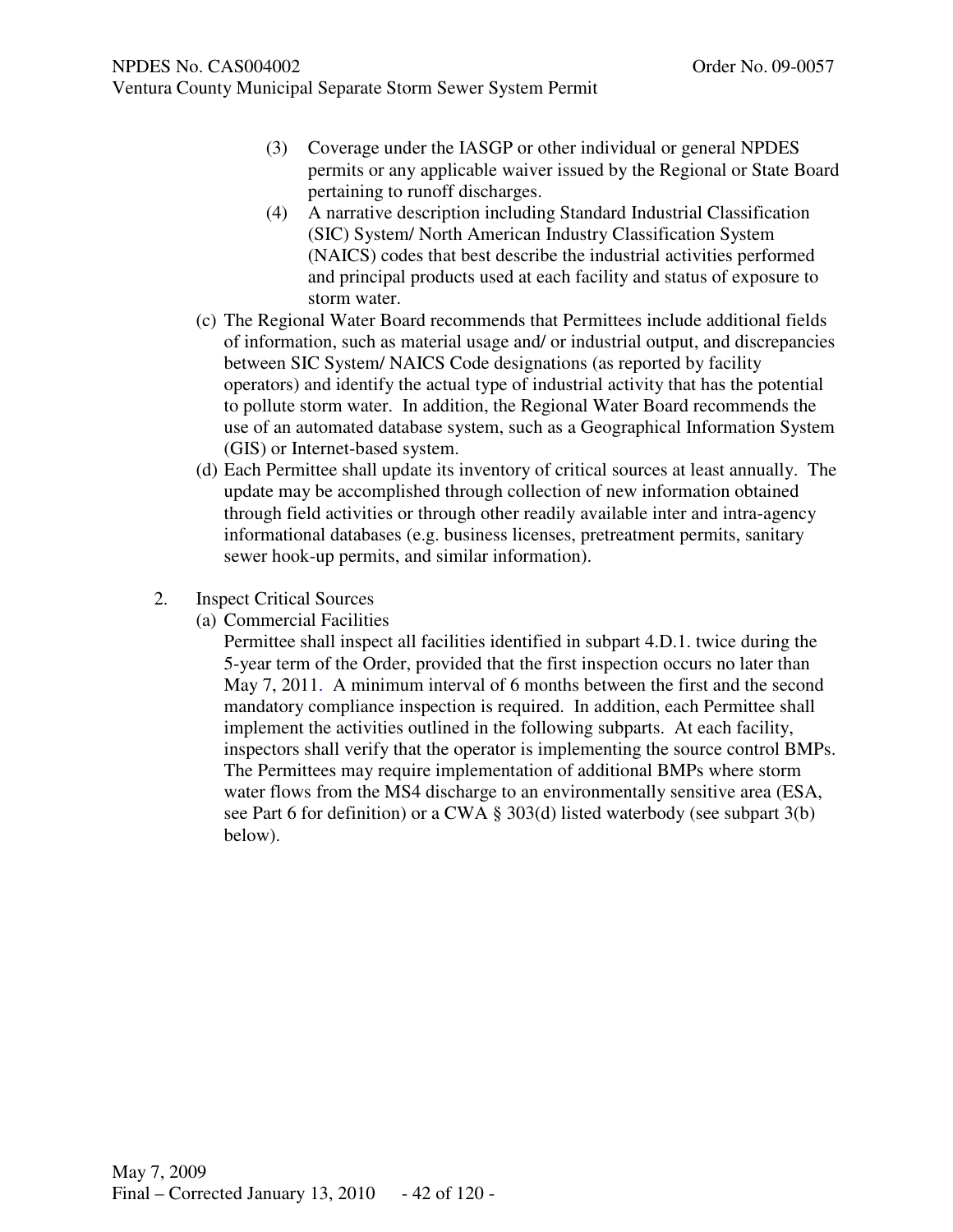(1) Restaurants-

Level of inspections: Each Permittee shall inspect all restaurants within its jurisdiction to confirm that storm water BMPs are being effectively implemented in compliance with State law, County and municipal ordinances. BMPs in Table 2 (BMPs at Restaurants) shall be implemented, unless the pollutant generating activity does not occur.

| <b>Pollutant-Generating Activity</b>                | <b>BMP Narrative Description</b>                                                                           | 2003 California Stormwater<br><b>BMP Handbook</b><br><b>Industrial and Commercial</b><br><b>BMP</b> Identification # |
|-----------------------------------------------------|------------------------------------------------------------------------------------------------------------|----------------------------------------------------------------------------------------------------------------------|
| <b>Waste/ Hazardous Materials</b>                   | Implementation of effective                                                                                | By Municipality                                                                                                      |
| Storage, Handling and Disposal                      | storage, handling and disposal<br>procedures for hazardous<br>materials.                                   |                                                                                                                      |
| <b>Unauthorized Non-Storm Water</b><br>Discharges   | Effective elimination of non-storm<br>water discharges.                                                    | $SC-10$                                                                                                              |
| <b>Accidental Spills/Leaks</b>                      | Implementation of effective spills/<br>leaks prevention and response<br>procedures.                        | $SC-11$                                                                                                              |
| Outdoor Storage of Raw Materials                    | Implementation of effective source<br>control practices and structural<br>devices.                         | $SC-33$                                                                                                              |
| Storage and Handling of Solid<br>Waste              | Implementation of effective solid<br>waste storage/ handling practices<br>and appropriate control measures | $SC-34$                                                                                                              |
| Parking/Storage Area<br>Maintenance                 | Implementation of effective<br>parking/ storage area designs and<br>housekeeping/maintenance<br>practices  | $SC-43$                                                                                                              |
| <b>Storm Water Conveyance System</b><br>Maintenance | Implementation of proper<br>conveyance system operation and<br>maintenance protocols.                      | $SC-44$                                                                                                              |

Table 2 - BMPs at Restaurants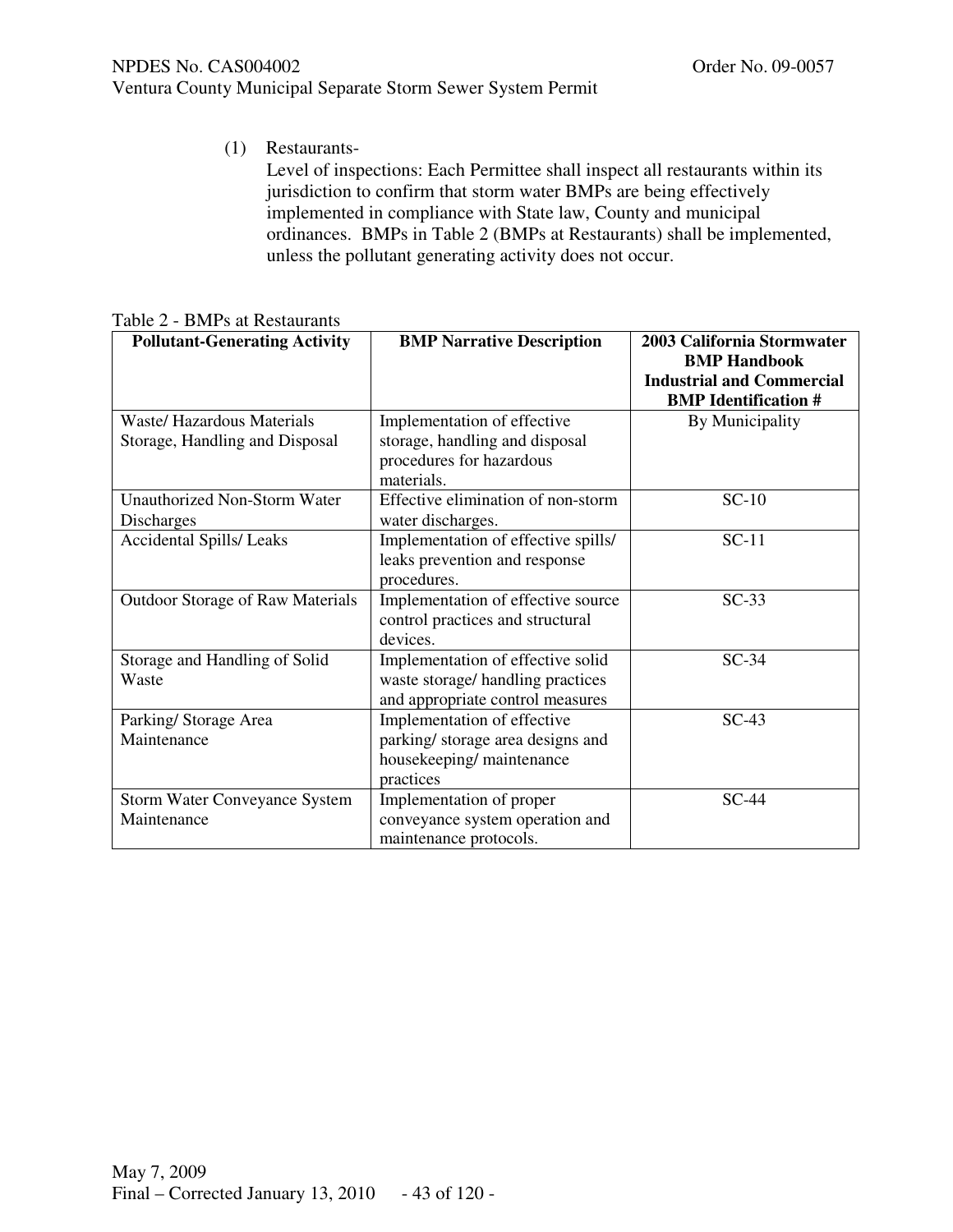(2) Automotive Service Facilities-

Level of Inspection: Each Permittee shall confirm that BMPs are being effectively implemented at each facility within its jurisdiction, in compliance with County and municipal ordinances. The inspections shall verify that BMPs in Table 3 (BMPs at Automotive Service Facilities) are being implemented, unless the pollutant generating activity does not occur.

| <b>Pollutant-Generating Activity</b>                                 | <b>BMP Narrative Description</b>                                                                                           | 2003 California Stormwater<br><b>BMP Handbook</b><br><b>Industrial and Commercial</b><br><b>BMP</b> Identification # |
|----------------------------------------------------------------------|----------------------------------------------------------------------------------------------------------------------------|----------------------------------------------------------------------------------------------------------------------|
| <b>Unauthorized Non-Storm Water</b><br><b>Discharges</b>             | Effective elimination of non-storm<br>water discharges.                                                                    | $SC-10$                                                                                                              |
| <b>Accidental Spills/Leaks</b>                                       | Implementation of effective spills/<br>leaks prevention and response<br>procedures.                                        | $SC-11$                                                                                                              |
| Vehicle/ Equipment Fueling                                           | Implementation of effective fueling<br>source control devices and<br>practices.                                            | $SC-20$                                                                                                              |
| Vehicle/ Equipment Cleaning                                          | Implementation of effective<br>equipment/ vehicle cleaning<br>practices and appropriate wash<br>water management practices | $SC-21$                                                                                                              |
| Vehicle/ Equipment Repair                                            | Implementation of effective<br>vehicle/equipment repair practices<br>and source control devices.                           | $SC-22$                                                                                                              |
| Outdoor Liquid Storage                                               | Implementation of effective outdoor<br>liquid storage source controls and<br>practices.                                    | $SC-31$                                                                                                              |
| Outdoor Storage of Raw<br>Materials                                  | Implementation of effective source<br>control practices and structural<br>devices.                                         | $SC-33$                                                                                                              |
| Storage and Handling of Solid<br>Waste                               | Implementation of effective solid<br>waste storage/ handling practices<br>and appropriate control measures                 | $SC-34$                                                                                                              |
| Parking/Storage Area<br>Maintenance                                  | Implementation of effective<br>parking/storage area designs and<br>housekeeping/maintenance<br>practices                   | $SC-43$                                                                                                              |
| <b>Storm Water Conveyance System</b><br><b>Maintenance Practices</b> | Implementation of proper<br>conveyance system operation and<br>maintenance protocols.                                      | $SC-44$                                                                                                              |

| Table 3 - BMPs at Automotive Service Facilities |  |
|-------------------------------------------------|--|
|-------------------------------------------------|--|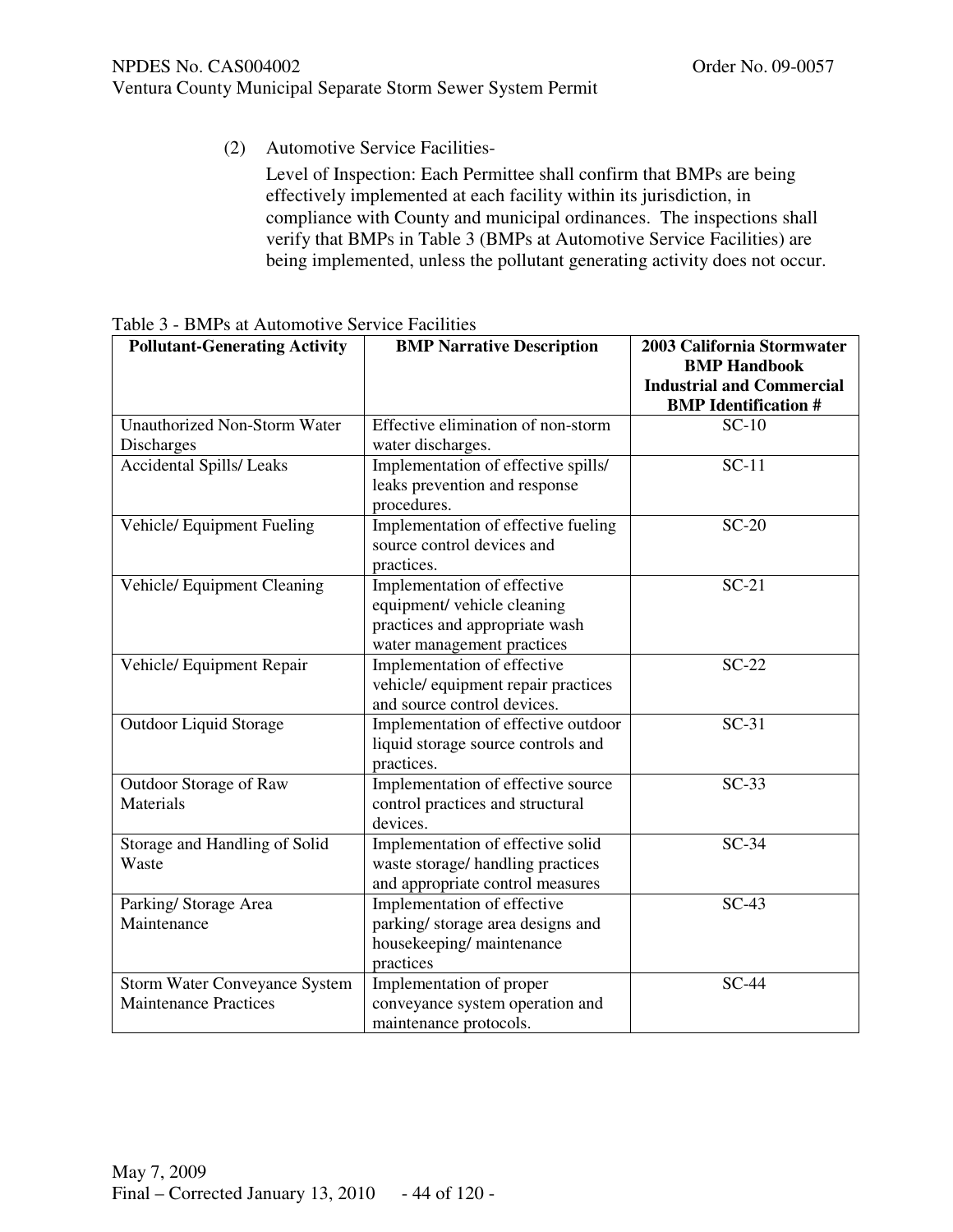Ventura County Municipal Separate Storm Sewer System Permit

(3) Retail Gasoline Outlets and Automotive Dealerships-Level of Inspections: Each Permittee shall confirm that BMPs are being effectively implemented at each facility within its jurisdiction, in compliance with County and municipal ordinances. The inspections shall verify that BMPs in Table 4 (BMPs at Retail Gasoline Outlets) are being implemented, unless the pollutant generating activity does not occur.

| <b>Pollutant-Generating Activity</b>       | <b>BMP Narrative Description</b>                                                                          | 2003 California Stormwater<br><b>BMP Handbook</b><br><b>Industrial and Commercial</b><br><b>BMP</b> Identification # |
|--------------------------------------------|-----------------------------------------------------------------------------------------------------------|----------------------------------------------------------------------------------------------------------------------|
| Unauthorized Non-Storm Water<br>Discharges | Effective elimination of non-storm<br>water discharges.                                                   | $SC-10$                                                                                                              |
| Accidental Spills/ Leaks                   | Implementation of effective spills/<br>leaks prevention and response<br>procedures.                       | $SC-11$                                                                                                              |
| Vehicle/ Equipment Fueling                 | Implementation of effective<br>fueling source control devices and<br>practices.                           | $SC-20$                                                                                                              |
| Vehicle/ Equipment Cleaning                | Implementation of effective wash<br>water control devices.                                                | $SC-21$                                                                                                              |
| Outdoor Storage of Raw Materials           | Implementation of effective source<br>control practices and structural<br>devices.                        | $SC-33$                                                                                                              |
| Storage and Handling of Solid<br>Waste     | Implementation of effective solid<br>waste storage/handling practices<br>and appropriate control measures | $SC-34$                                                                                                              |
| <b>Building and Grounds</b><br>Maintenance | Implementation of effective<br>facility maintenance practices.                                            | $SC-41$                                                                                                              |
| Parking/Storage Area<br>Maintenance        | Implementation of effective<br>parking/storage area designs and<br>housekeeping/maintenance<br>practices  | $SC-43$                                                                                                              |

#### Table 4 - BMPs at Retail Gasoline Outlets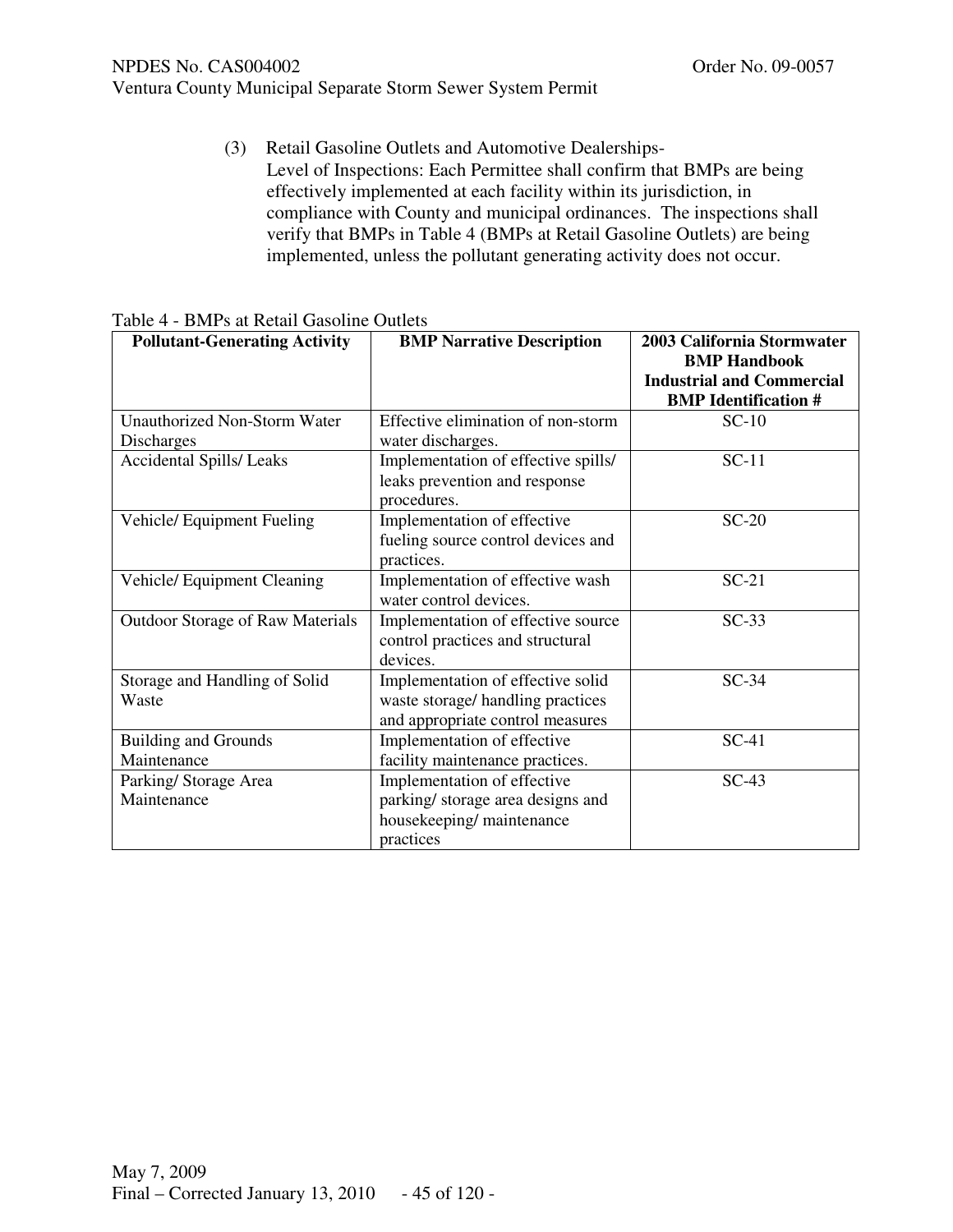- Ventura County Municipal Separate Storm Sewer System Permit
	- (4) Commercial Nurseries and Nursery Centers (Merchant Wholesalers, Nondurable Goods, and Retail Trade)-

Level of Inspection: Each Permittee shall confirm that BMPs are being effectively implemented at each facility within its jurisdiction, in compliance with County and municipal ordinances. The inspections shall verify that BMPs in Table 5 (BMPs at Nurseries) are being implemented, unless the pollutant generating activity does not occur.

| <b>Pollutant-Generating Activity</b>              | <b>BMP Narrative Description</b>                                                          | 2003 California Stormwater<br><b>BMP Handbook</b><br><b>Industrial and Commercial</b><br><b>BMP</b> Identification # |
|---------------------------------------------------|-------------------------------------------------------------------------------------------|----------------------------------------------------------------------------------------------------------------------|
| <b>Unauthorized Non-Storm Water</b><br>Discharges | Effective elimination of non-storm<br>water discharges.                                   | $SC-10$                                                                                                              |
| <b>Outdoor Loading/ Unloading</b>                 | Implementation of effective<br>outdoor loading/ unloading<br>practices.                   | $SC-30$                                                                                                              |
| Outdoor Liquid Storage                            | Implementation of effective<br>outdoor liquid storage source<br>controls and practices.   | $SC-31$                                                                                                              |
| <b>Outdoor Equipment Operations</b>               | Implementation of effective<br>outdoor equipment source control<br>devices and practices. | $SC-32$                                                                                                              |
| <b>Outdoor Storage of Raw Materials</b>           | Implementation of effective source<br>control practices and structural<br>devices.        | $SC-33$                                                                                                              |
| <b>Building and Grounds</b><br>Maintenance        | Implementation of effective<br>facility maintenance practices.                            | $SC-41$                                                                                                              |

#### Table 5 - BMPs at Nurseries

## (b) Industrial Facilities

Each Permittee shall conduct compliance inspections as specified below.

## (1) **Frequency of Inspection**

- (A) Each Permittee shall perform an initial inspection at all industrial facilities identified by the U.S. EPA in 40 CFR122.26(c) no later than 2 years after Order adoption date. After the initial inspection, all facilities determined as having exposure of industrial activities to storm water are subject to a second mandatory compliance inspection. A minimum interval of 6 months between the first and the second compliance inspection is required.
- (B) Following the first mandatory compliance inspection, a Permittee shall perform a second mandatory compliance inspection yearly at a minimum of 20% of the facilities determined not to have exposure of industrial activities to storm water. The purpose of this inspection is to verify the continuity of the no exposure status. Facilities determined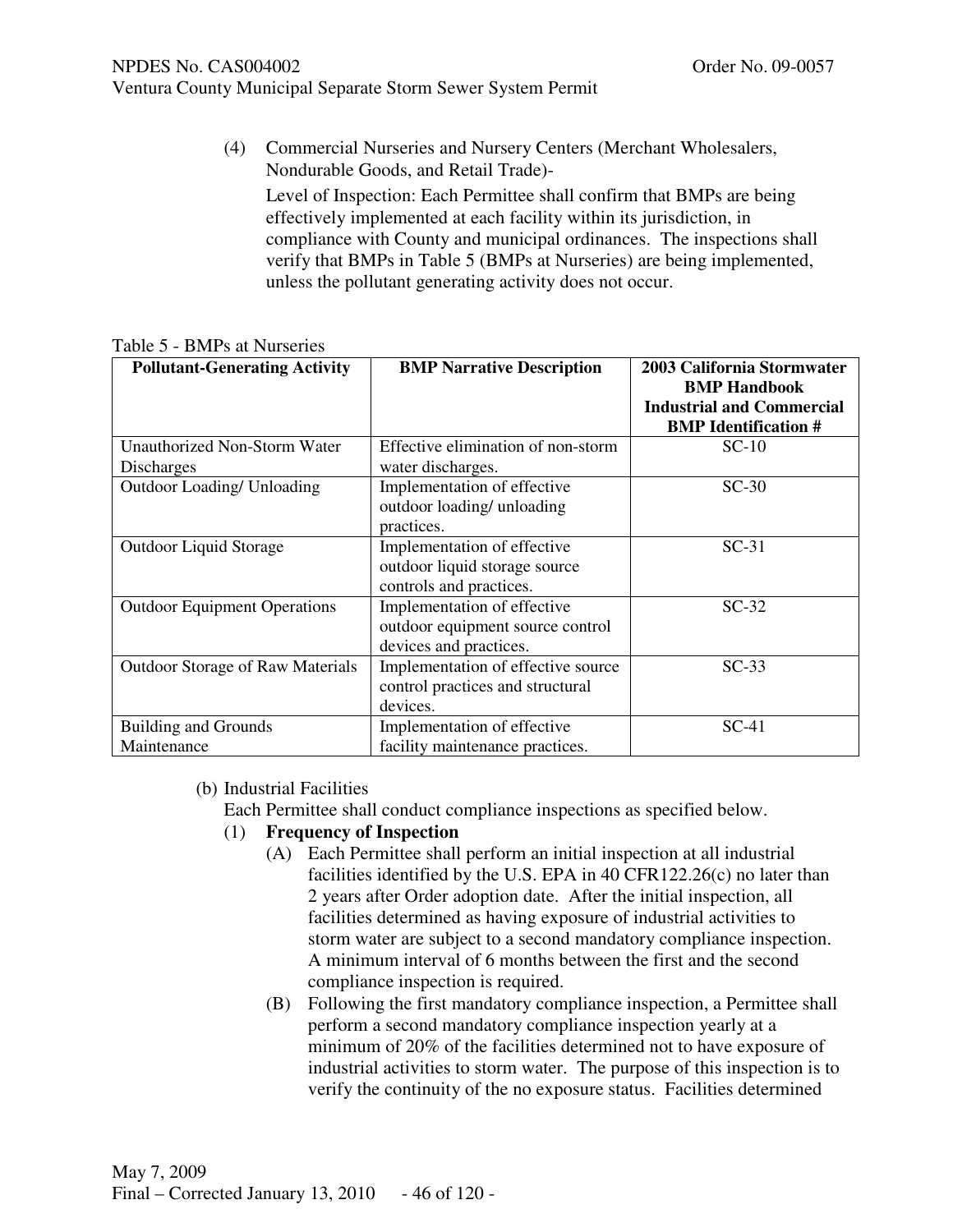as having exposure will be notified that they must obtain coverage under the IASGP. A facility need not be inspected more than twice during the term of the Order unless subject to an enforcement action. A minimum interval of 6 months in between the first and the second compliance inspection is required.

- (C) Applicable to all facilities: A Permittee need not inspect facilities that have been inspected by the Regional Water Board within the previous 24 month interval. However, if the Regional Water Board performed only one inspection, the Permittee shall conduct the second required mandatory compliance inspection.
- (2) **Level of Inspection:** Each Permittee shall confirm that each operator:
	- (A) Has a current Waste Discharge Identification (WDID) number for facilities discharging storm water associated with industrial activity, and that a Storm Water Pollution Prevention Plan (SWPPP) is available on-site.
	- (B) Is effectively implementing BMPs in compliance with County and municipal ordinances. Facilities must implement the source control BMPs identified in subpart 4.D.2. and Appendix D, *California Stormwater Industrial and Commercial BMP Handbook (2003)*; or
	- (C) Has applied and has a current No Exposure Certification (and WDID number) for facilities subject to this requirement.
- 3. Ensure Compliance of Critical Sources
	- (a) **BMP Implementation:** Facilities must implement the source control BMPs identified in Part 4.D.2. and, as applicable, Appendix D, *California Stormwater Industrial and Commercial BMP Handbook (2003)*. In the event that a Permittee determines that a BMP is infeasible at any site, the Permittee shall require implementation of similar BMPs that will achieve the equivalent reduction of pollutants in the storm water discharges. Likewise, for those BMPs that are not protective of water quality standards, Permittees may require additional sitespecific controls.
	- (b) **Environmentally Sensitive Areas (ESAs) and Impaired Waters:** For critical sources that discharge to MS4s that directly discharge to ESAs or to CWA § 303(d) listed impaired waterbodies, the Permittees shall require operators to implement additional pollutant specific controls to reduce pollutants in storm water runoff that are causing or contributing to exceedances of water quality objectives. A Regional Board approved TMDL Implementation Plan for the receiving water will substitute for this requirement.
	- (c) **Progressive Enforcement:** Each Permittee shall implement a progressive enforcement policy to ensure that facilities are brought into compliance with all storm water requirements within a reasonable time period as specified below.
		- (1) In the event that a Permittee determines, based on an inspection conducted, that an operator has failed to adequately implement all necessary BMPs, that Permittee shall take progressive enforcement actions which, at a minimum,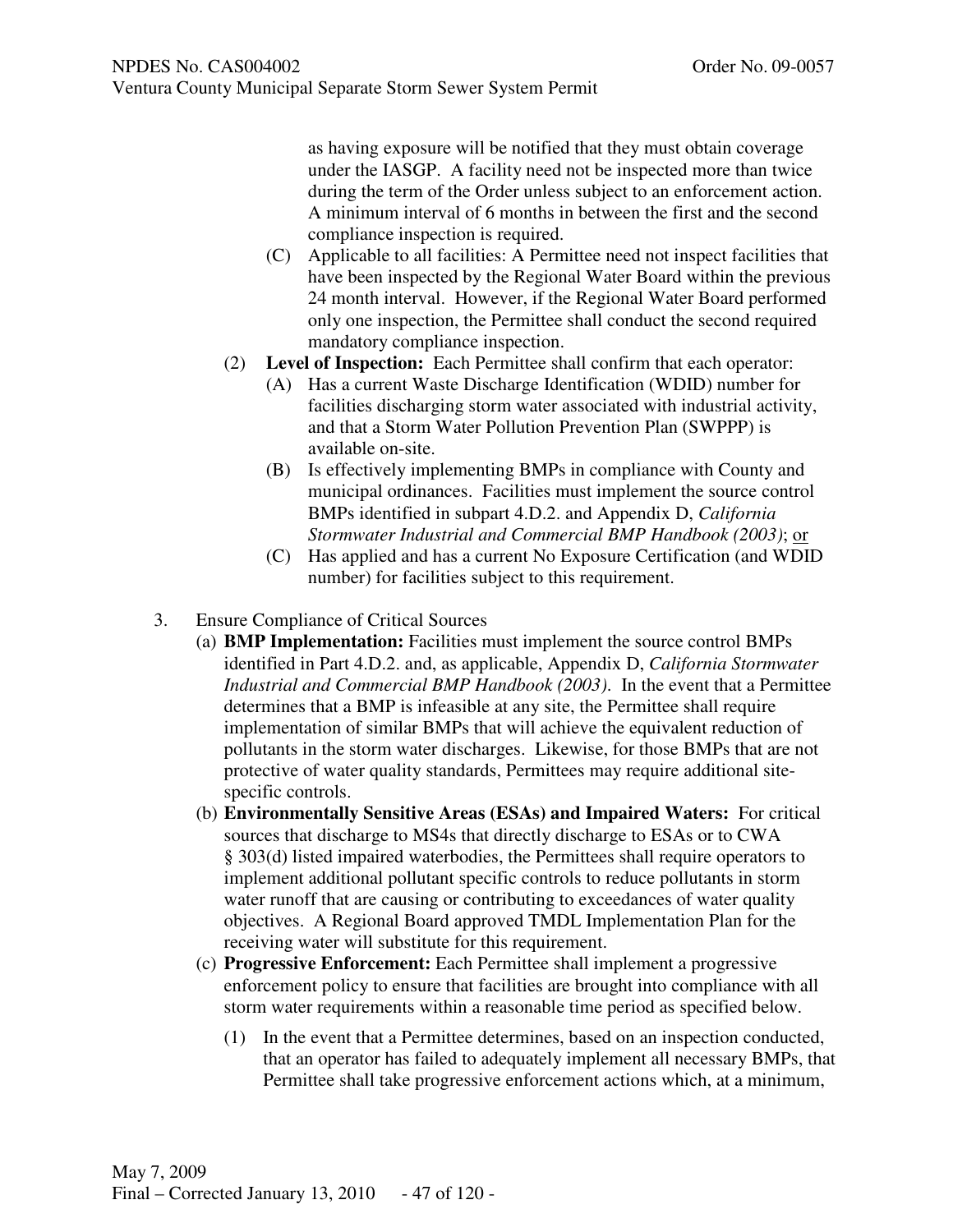shall include a follow-up inspection within 4 weeks from the date of the initial inspection.

- (2) In the event that a Permittee determines that an operator has failed to adequately implement BMPs after a follow-up inspection, that Permittee shall take enforcement action as established through authority in its municipal code and ordinances or through the judicial system.
- (3) Each Permittee shall maintain records and make them available on request to the Regional Water Board, including inspection reports, warning letters, notices of violations, and other enforcement records, demonstrating a good faith effort to bring facilities into compliance.
- 4. Interagency Coordination
	- (a) **Referral of Violations of the Municipal Storm Water Ordinances and California Water Code § 13260:** A Permittee may refer a violation(s) of § 13260 by Industrial and Commercial facilities to the Regional Water Board provided that under its municipal storm water ordinance the Permittee has made a good faith effort of progressive enforcement. At a minimum, a Permittee's good faith effort must be documented with:
		- (1) Two follow-up inspections
		- (2) Two warning letters or notices of violation
	- (b) **Referral of Violations of the Industrial Activities Storm Water General Permit (IASGP), including Requirements to File a Notice of Intent or No Exposure Certification:** For those facilities in violation of the municipal storm water ordinance and subject to the IASGP, Permittees may escalate referral of such violations to the Regional Water Board (electronically on a quarterly basis to the Regional Water Board's Storm Water Site at

MS4stormwaterrb4@waterboards.ca.gov) after one inspection and one written notice (copied to the Regional Water Board) to the operator regarding the violation. In making such referrals, Permittees shall include, at a minimum, the following documentation:

- (1) Name of the facility
- (2) Operator of the facility
- (3) Owner of the facility
- (4) WDID Number (if applicable)
- (5) Industrial activity being conducted at the facility that is subject to the IASGP
- (6) Records of communication with the facility operator regarding the violation, which shall include at least an inspection report
- (7) The written notice of the violation copied to the Regional Water Board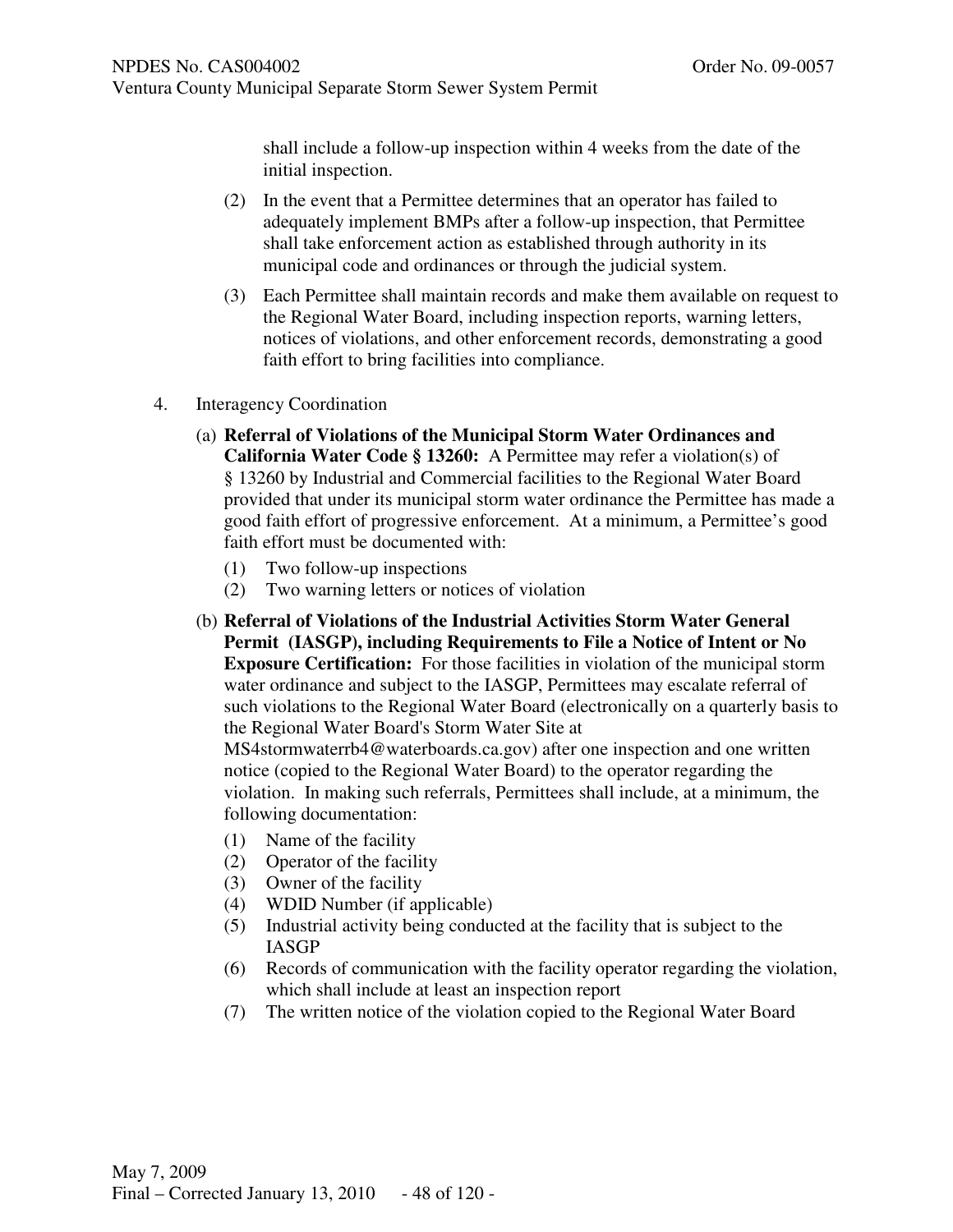- (c) **Investigation of Complaints Regarding Facilities Transmitted by the Regional Water Board Staff:** Each Permittee shall initiate, within one business  $day$ ,<sup>1</sup> investigation of complaints (other than non-storm water discharges) to the MS4 from facilities within its jurisdiction. The initial investigation shall include, at a minimum, a limited inspection of the facility to confirm the complaint to determine if the facility is effectively complying with the municipal storm water urban runoff ordinances and, if necessary, to oversee corrective action.
- (d) **Assistance of Regional Water Board Enforcement Actions:** As directed by the Regional Water Board Executive Officer, Permittees shall assist Regional Water Board enforcement actions by: helping in identification of current owners, operators, and lessees of facilities; providing staff, when available, for joint inspections with Regional Water Board inspectors; appearing as witnesses in Regional Water Board enforcement hearings; and providing copies of inspection reports and other progressive enforcement documentation.
- (e) **Participation in a Task Force:** The Permittees shall participate with the Regional Water Board, and other public agencies on an enforcement task force such as the Storm Water Task Force, to communicate concerns regarding special cases of storm water violations by industrial and commercial facilities and to develop a coordinated approach to enforcement action.

# **E. Planning and Land Development Program**

# **I. Purpose**

l

- 1. The Permittees shall implement a Planning and Land Development Program pursuant to part 4.E. for all New Development and Redevelopment projects subject to this Order to:
	- (a) Lessen the water quality impacts of development by using smart growth practices such as compact development, directing development towards existing communities via infill or redevelopment, safeguarding of environmentally sensitive areas, mixing of land uses (e.g., homes, offices, and shops), transit accessibility, and better pedestrian and bicycle amenities.
	- (b) Minimize the adverse impacts from storm water runoff on the biological integrity of Natural Drainage Systems and the beneficial uses of waterbodies in accordance with requirements under CEQA (Cal. Pub. Resources Code § 21100).
	- (c) Minimize the percentage of effective impervious surfaces on land developments to mimic predevelopment water balance through infiltration, evapotranspiration and reuse.
	- (d) Minimize pollutant loadings from impervious surfaces such as roof-tops, parking lots, and roadways through the use of properly designed, technically appropriate

 $<sup>1</sup>$  Permittees may comply with the Permit by taking initial steps (such as logging, prioritizing, and tasking) to "initiate" the</sup> investigation within that one business day. However, the Regional Water Board would expect that the initial investigation, including a site visit, to occur within four business days.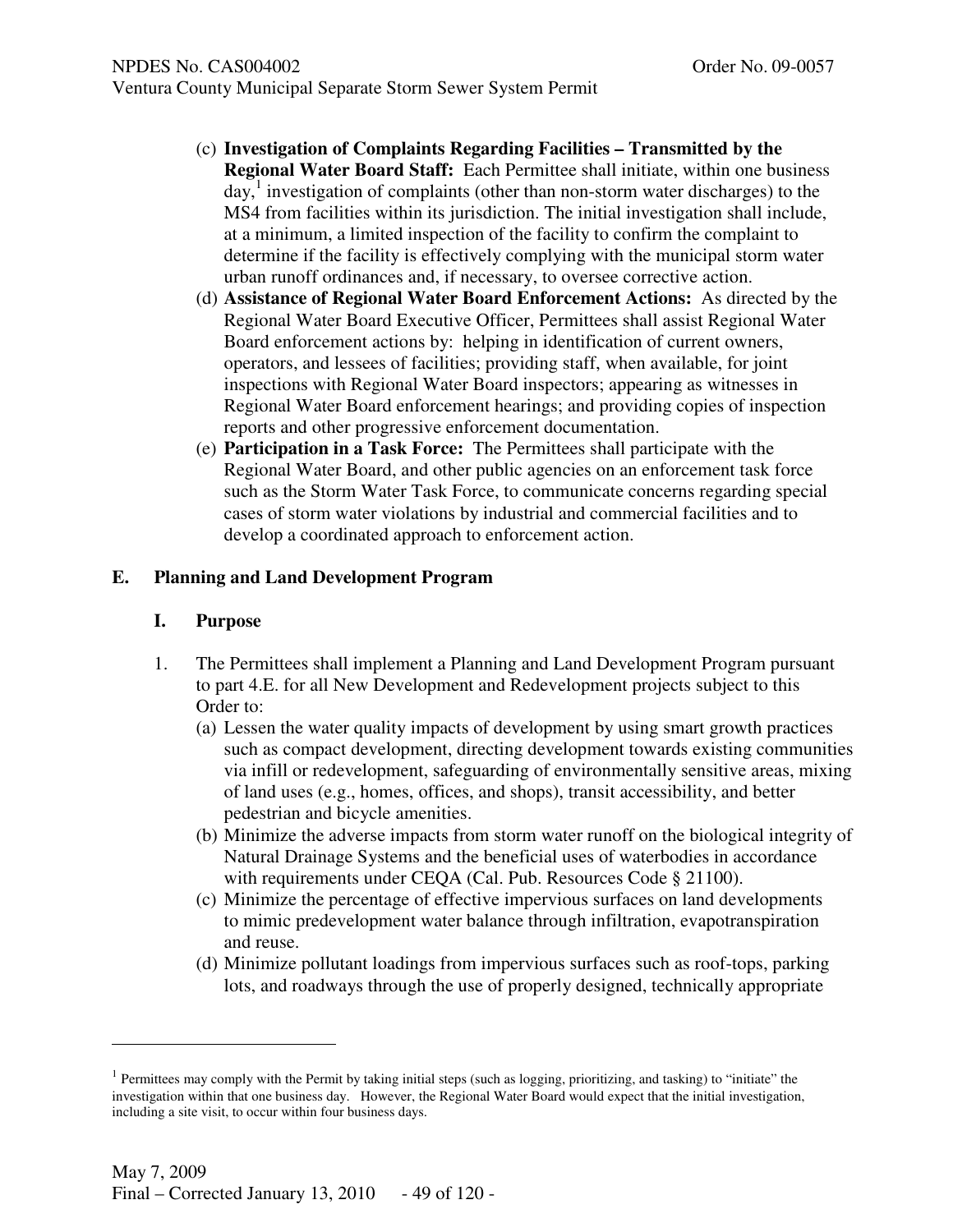BMPs (including Source Control BMPs such as good housekeeping practices), Low Impact Development Strategies, and Treatment Control BMPs.

- (e) Properly select, design and maintain Treatment Control BMPs and Hydromodification Control BMPs to address pollutants that are likely to be generated, assure long-term function, and to avoid the breeding of vectors.<sup>1</sup>
- (f) Prioritize the selection of BMPs suites to remove storm water pollutants, reduce storm water runoff volume, and beneficially reuse storm water to support an integrated approach to protecting water quality and managing water resources in the following order of preference:
	- (1) Infiltration BMPs
	- (2) BMPs that store and reuse storm water runoff.
	- (3) BMPs that incorporate vegetation to promote pollutant removal and runoff volume reduction and integrate multiple uses
	- (4) BMPs which percolate runoff through engineered soil and allow it to discharge downstream slowly
	- (5) Approved modular/ proprietary treatment control BMPs that are based on LID concepts and that meet pollution removal goals

# **II. Applicability**

- 1. New Development Projects.
	- (a) Development projects subject to Permittee conditioning and approval for the design and implementation of post-construction controls to mitigate storm water pollution, prior to completion of the project(s), are:
		- (1) All development projects equal to 1 acre or greater of disturbed area and adding more than 10,000 square feet of impervious surface area
		- (2) Industrial park 10,000 square feet or more of surface area
		- (3) Commercial strip mall 10,000 square feet or more of impervious surface area
		- (4) Retail gasoline outlet 5,000 square feet or more of surface area
		- (5) Restaurant (SIC 5812) 5,000 square feet or more of surface area
		- (6) Parking lot 5,000 square feet or more of impervious surface area, or with 25 or more parking spaces
		- (7) Streets, roads, highways, and freeway construction of 10,000 square feet or more of impervious surface area shall incorporate USEPA guidance regarding Managing Wet Weather with Green Infrastructure: Green Streets to the maximum extent practicable.
		- (8) Automotive service facilities (SIC 5013, 5014, 5511, 5541, 7532-7534 and 7536-7539) [5,000 square feet or more of surface area]
		- (9) Redevelopment projects in subject categories that meet Redevelopment thresholds (identified in subpart E.II.2 below)

j

<sup>&</sup>lt;sup>1</sup> Treatment BMPs when designed to drain within 72 hours of the end of rainfall minimize the potential for the breeding of vectors.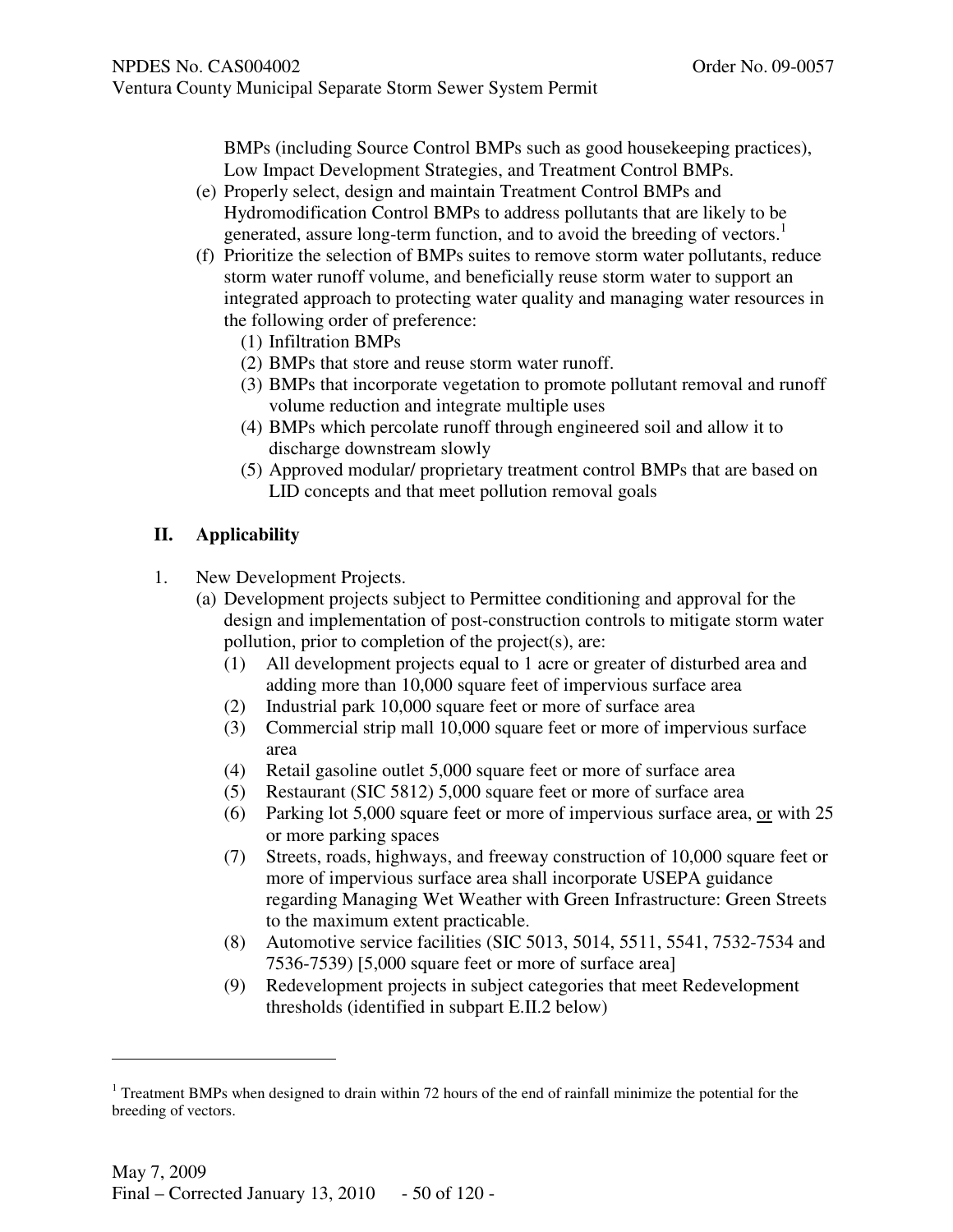- (10) Projects located in or directly adjacent to, or discharging directly to an Environmentally Sensitive Area (ESA), where the development will:
	- (A) Discharge storm water runoff that is likely to impact a sensitive biological species or habitat; and
	- (B) Create 2,500 square feet or more of impervious surface area
- (11) Single-family hillside homes. To the extent that a Permittee may lawfully impose conditions, mitigation measures or other requirements on the development or construction of a single-family home in a hillside area as defined in the applicable Permittee's Code and Ordinances, each Permittee shall require that during the construction of a single-family hillside home, the following measures to be implemented:
	- (A) Conserve natural areas
	- (B) Protect slopes and channels
	- (C) Provide storm drain system stenciling and signage
	- (D) Divert roof runoff to vegetated areas before discharge unless the diversion would result in slope instability
	- (E) Direct surface flow to vegetated areas before discharge unless the diversion would result in slope instability
- 2. Redevelopment Projects
	- (a) Redevelopment projects subject to Permittee conditioning and approval for the design and implementation of post-construction controls to mitigate storm water pollution, prior to completion of the project(s), are:
		- (1) Land-disturbing activity that results in the creation or addition or replacement of 5,000 square feet or more of impervious surface area on an already developed site on development categories identified in subpart 4.E.III.1.
		- (2) Where Redevelopment results in an alteration to more than fifty percent of impervious surfaces of a previously existing development, and the existing development was not subject to post development storm water quality control requirements, the entire project must be mitigated.
		- (3) Where Redevelopment results in an alteration to less than fifty percent of impervious surfaces of a previously existing development, and the existing development was not subject to post development storm water quality control requirements, only the alteration must be mitigated, and not the entire development.
	- (b) Redevelopment does not include routine maintenance activities that are conducted to maintain original line and grade, hydraulic capacity, original purpose of facility or emergency redevelopment activity required to protect public health and safety. Impervious surface replacement, such as the reconstruction of parking lots and roadways which does not disturb additional area and maintains the original grade and alignment, is considered a routine maintenance activity. Redevelopment does not include the repaving of existing roads to maintain original line and grade.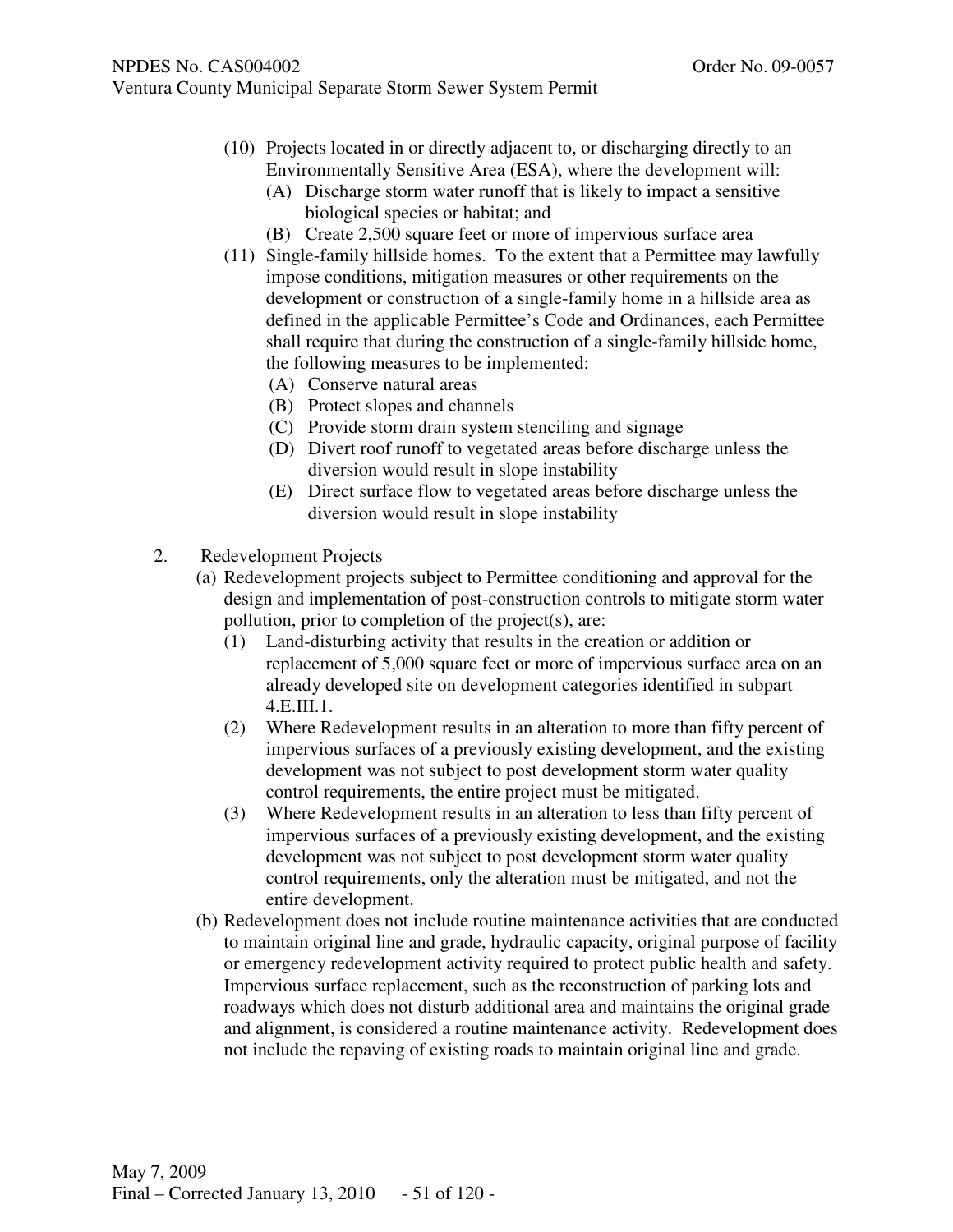- (c) Existing single-family dwelling and accessory structures are exempt from the Redevelopment requirements unless such projects create, add, or replace 10,000 square feet of impervious surface area.
- 3. Effective Date –The New Development and Redevelopment requirements contained in Section E of the Order shall begin 90 calendar days after Regional Board Executive Officer approval of the changes to the Technical Guidance Manual needed to comply with this permit. After that date all discretionary permit projects or project phases that have not been deemed complete for processing, or discretionary permit projects without vesting tentative maps that have not requested and received an extension of previously granted approvals must comply with the requirements in Section E. Projects that have been deemed complete prior to the update of the technical design manual are not subject to this section. For Permittee's projects the effective date shall be the date the governing body or their designee approves initiation of the project design.

# **III. New Development/ Redevelopment Performance Criteria**

- 1. Integrated Water Quality/ Flow Reduction/Resources Management Criteria
	- (a) Except as provided in subpart 4.E.III.1.(c) below, Permittees shall require all New Development and Redevelopment projects identified in subpart 4.E.II to control pollutants, pollutant loads, and runoff volume emanating from impervious surfaces through infiltration, storage for reuse, evapotranspiration, or bioretention/ biofiltration by reducing the percentage of Effective Impervious' Area (EIA) to 5 percent or less of the total project area.
	- (b) Impervious surfaces may be rendered "ineffective", and thus not count toward the 5 percent EIA limitation, if the stormwater runoff from those surfaces is fully retained on-site for the design storm event specified in provision (c), below. To satisfy the EIA limitation and low-impact development requirements, the permittees must require stormwater runoff to be infiltrated, reused, or evapotranspired on-site through a stormwater management technique allowed under the terms of this permit and implementing documents.
	- (c) The permittees shall require all features constructed or otherwise utilized to render impervious surfaces "ineffective", as described in provision (b), above, to be properly sized to infiltrate, store for reuse, or evapotranspire, without any runoff at least the volume of water that results from:
		- (1) The 85th percentile 24-hour runoff event determined as the maximized capture stormwater volume for the area using a 48 to 72-hour draw down time, from the formula recommended in Urban Runoff Quality Management, WEF Manual of Practice No. 23/ASCE Manual of Practice No. 87, (1998);
		- (2) The volume of annual runoff based on unit basin storage water quality volume, to achieve 80 percent or more volume treatment by the method recommended in the Ventura County Technical Guidance Manual for Storm Water Quality Control Measures (July 2002 and its revisions); or
		- (3) The volume of runoff produced from a 0.75 inch storm event.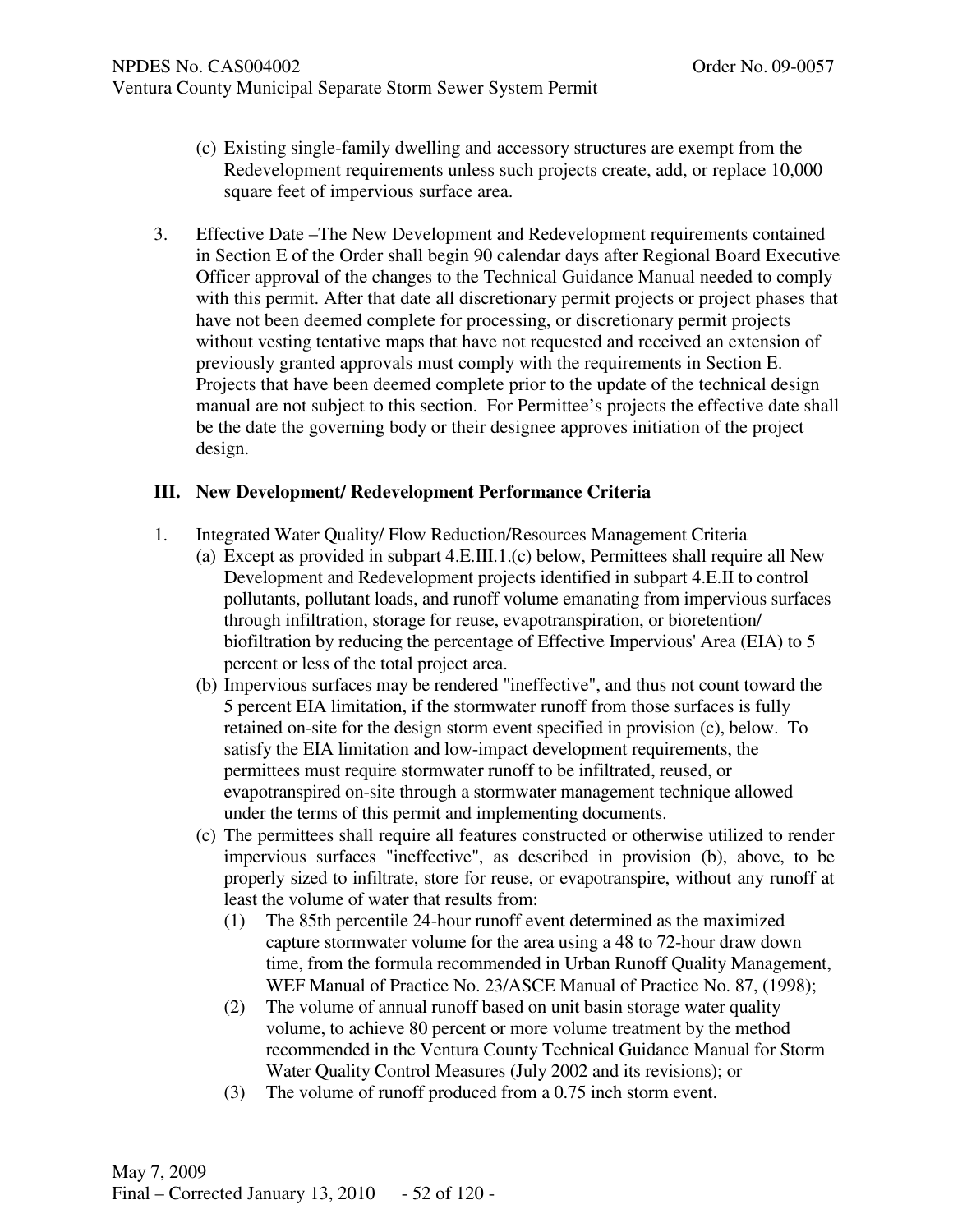- (d) To address any impervious surfaces that may not be rendered "ineffective", surface discharge of stormwater runoff if any, that results from New Development and Redevelopment projects identified in subpart 4.E.II which have complied with subparts 4.E.III.1.(a)-(c), above, shall be mitigated in accordance with subpart 4.E.III.4.
- 2. Alternative Compliance for Technical Infeasibility
	- (a) To encourage smart growth and infill development of existing urban centers where on-site compliance with post-construction requirements may be technically infeasible, the permittees may allow projects that are unable to meet the Integrated Water Quality/Flow Reduction/Resources Management Criteria in subpart 4.E.III.1, above, to comply with this permit through the alternative compliance measures described in subpart 4.E.III.2.(c), below.
	- (b) To utilize alternative compliance measures, the project applicant must demonstrate that compliance with the applicable post-construction requirements would be technically infeasible by submitting a site-specific hydrologic and/or design analysis conducted and endorsed by a registered professional engineer, geologist, architect, and/or landscape architect. Technical infeasibility may result from conditions including the following:
		- (1) Locations where seasonal high groundwater is within 5 feet of the surface
		- (2) Locations within 100 feet of a groundwater well used for drinking water
		- (3) Brownfield development sites or other locations where pollutant mobilization is a documented concern
		- (4) Locations with potential geotechnical hazards
		- (5) Smart growth and infill or redevelopment locations where the density and/ or nature of the project would create significant difficulty for compliance with the on-site volume retention requirement
		- (6) Other site or implementation constraints identified in the LID Technical Guidance document required by subpart 4.E.IV.4.
	- (c) Alternative Compliance Measures. When a permittee finds that a project applicant has demonstrated technical infeasibility, the permittee shall identify alternative compliance measures that the project will need to comply with as a substitute for the otherwise applicable post-construction requirements listed in subparts 4.E.III.1.(a)-(c) of this permit. The Ventura County Technical Guidance Manual shall be revised to identify the alternative compliance measures and shall include the following requirement:
		- (1) Minimum on-site requirement. The project must reduce the percentage of Effective Impervious Area to no more than 30 percent of the total project area and treat all remaining runoff pursuant to the design and sizing requirements of subparts 4.E.III.1.(b)-(d).
		- (2) Offsite mitigation volume. The difference in volume between the amount of stormwater infiltrated, reused, and/ or evapotranspired by the project on-site and the otherwise applicable requirements of subparts 4.E.III.1.(a)-(c) (the "offsite mitigation volume'), above, must be mitigated by the project applicant either by performing offsite mitigation that is approved by the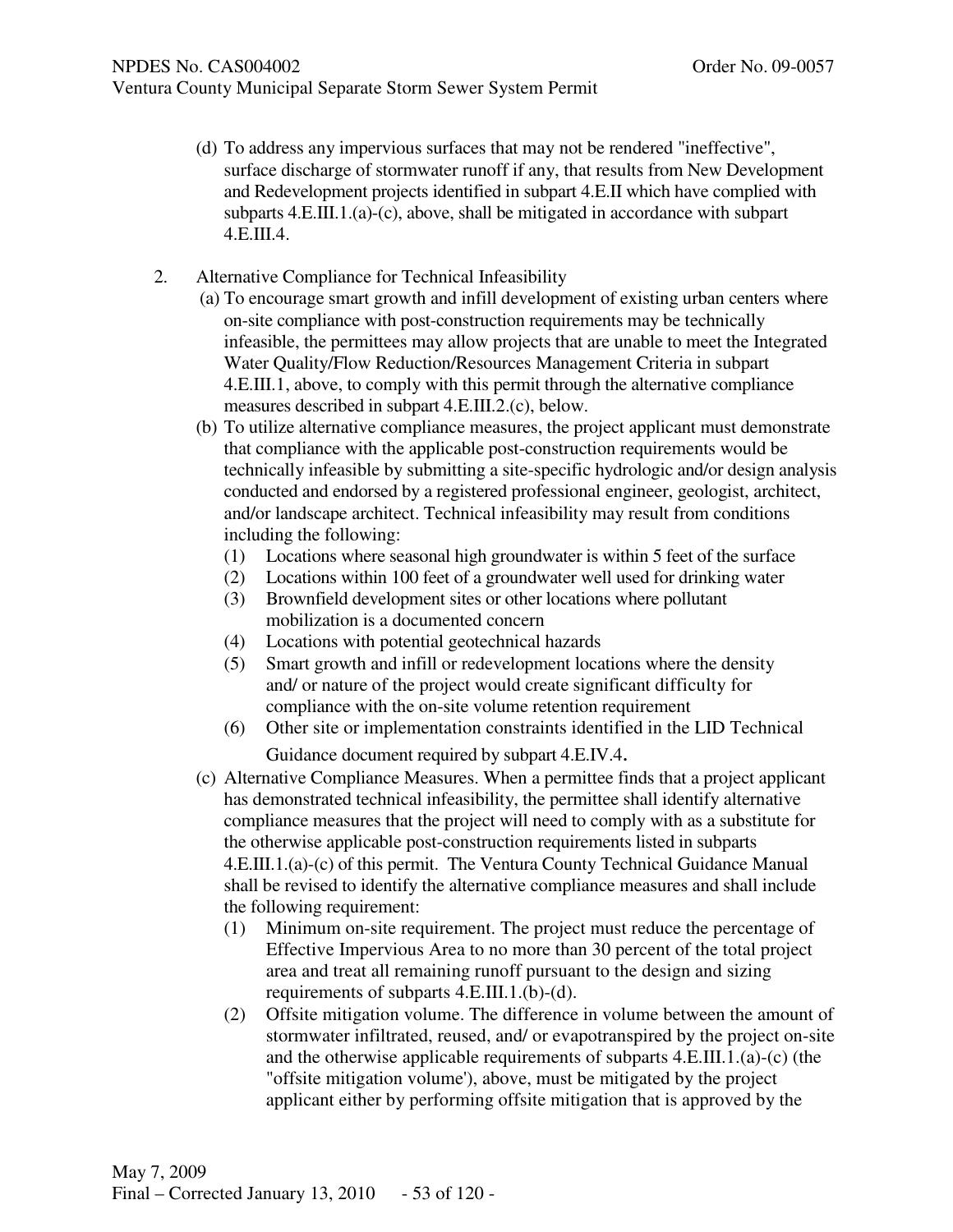permittee or by providing sufficient funding for public or private offsite mitigation to achieve equivalent stormwater volume and pollutant load reduction through infiltration, reuse, and/ or evapotranspiration.

- (3) Location of off site mitigation. Offsite mitigation projects must be located in the same sub-watershed (defined as draining to the same hydrologic area in the Basin Plan) as the new development or redevelopment project. A list of eligible public and private offsite mitigation projects available for funding shall be identified by the Permittees and provided to the project applicant. Off site mitigation projects include green streets projects, parking lot retrofits, other site specific LID BMPs, and regional BMPs. Project applicants seeking to utilize these alternative compliance provisions may propose other offsite mitigation projects, which the Permittees may approve if they meet the requirements of this subpart.
- (4) Timing and Reporting Requirements for Offsite Mitigation Projects. The Permittee(s) shall develop a schedule for the completion of offsite mitigation projects, including milestone dates to identify fund, design, and construct the projects. Offsite mitigation projects shall be completed as soon as possible, and at the latest, within 4 years of the certificate of occupancy for the first project that contributed funds toward the construction of the offsite mitigation project, unless a longer period is otherwise authorized by the Executive Officer. For public offsite mitigation projects, the permittees must provide in their annual reports a summary of total offsite mitigation funds raised to date and a description (including location, general design concept, volume of water expected to be retained, and total estimated budget) of all pending public offsite mitigation projects. Funding sufficient to address the offsite mitigation volume must be transferred to the permittee (for public offsite mitigation projects) or to an escrow account (for private offsite mitigation projects) within one year of the initiation of construction.
- (5) The project applicant must demonstrate that the EIA achieved on-site is as close to 5 percent EIA as technically feasible, given the site's constraints.
- (d) Watershed equivalence. Regardless of the methods through which permittees allow project applicants to implement alternative compliance measures, the sub-watershed -wide (defined as draining to the same hydrologic area in the Basin Plan) result of all development must be at least the same level of water quality protection as would have been achieved if all projects utilizing these alternative compliance provisions had complied with subparts 4.E.III.1.(a)-(d) of the permit. The permittees shall provide in their annual report to the Regional Board a list of mitigation project descriptions and pollutant and flow reduction analyses (compiled from design specifications submitted by project applicants and approved by the permittee(s)) comparing the expected aggregate results of alternative compliance projects to the results that would otherwise have been achieved by meeting the 5 percent EIA requirement on-site.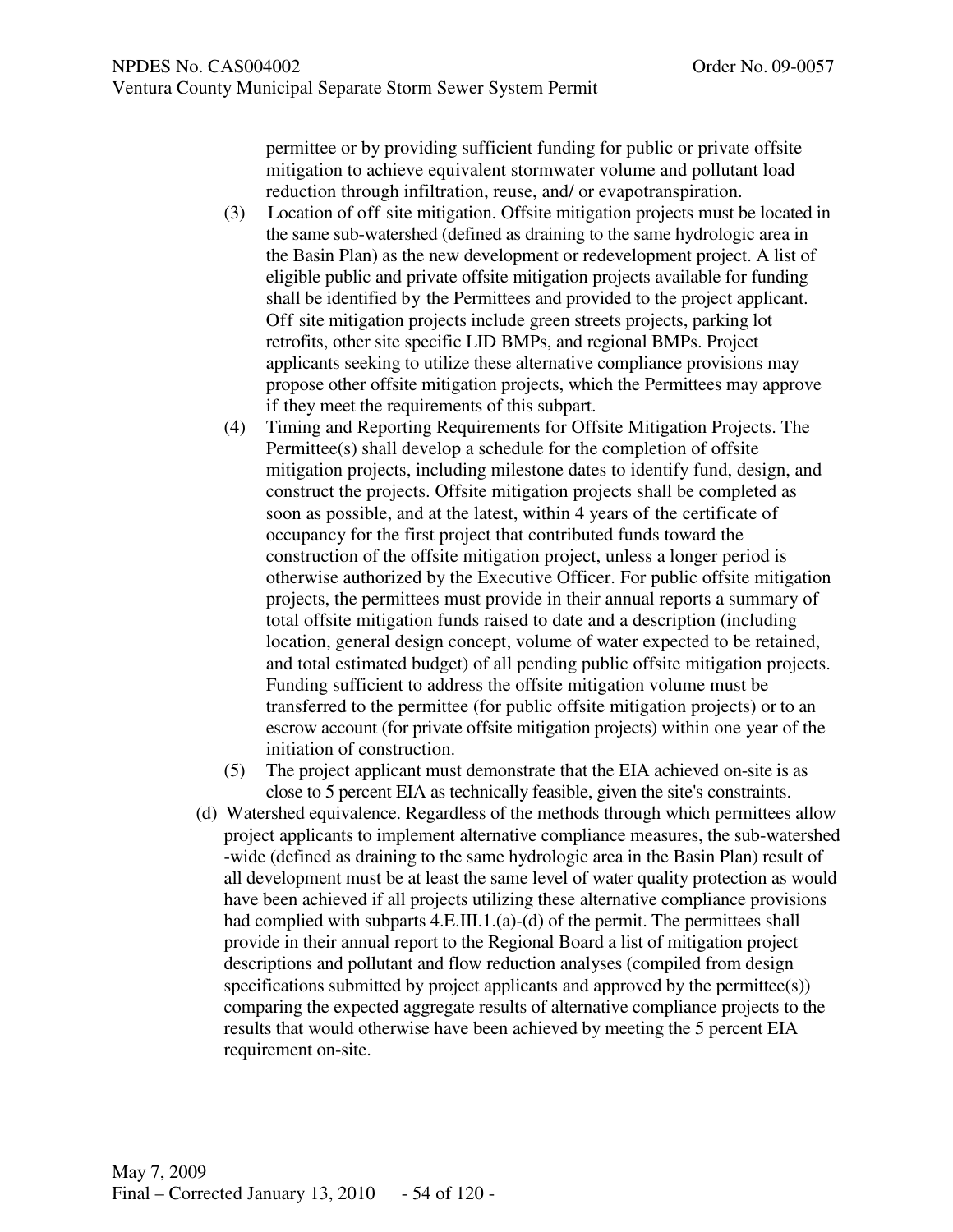# Ventura County Municipal Separate Storm Sewer System Permit

- 3. Hydromodification (Flow/ Volume/ Duration) Control Criteria
	- (a) Each Permittee shall require all New Development and Redevelopment projects identified in subpart 4.E.II to implement hydrologic control measures, to prevent accelerated downstream erosion and to protect stream habitat in natural drainage systems. The purpose of the hydrologic controls is to minimize changes in postdevelopment hydrologic storm water runoff discharge rates, velocities, and duration. This shall be achieved by maintaining the project's pre-project storm water runoff flow rates and durations.
		- (1) Description
			- (A) Hydromodification control in natural drainage systems shall be achieved by maintaining the Erosion Potential  $(E_n)$  in streams at a value of 1, unless an alternative value can be shown to be protective of the natural drainage systems from erosion, incision, and sedimentation that can occur as a result of flow increases from impervious surfaces and damage stream habitat (see Attachment "E" - Determination of Erosion Potential)
			- (B) Hydromodification control may include one, or a combination of on-site, regional subregional hydromodification control BMPs, LID strategies, or stream restoration measures, with preference given to LID strategies and hydromodification control BMPs. Any in-stream restoration measure shall not adversely affect the beneficial uses of the natural drainage systems
			- (C) Natural drainage systems, which include unlined or unimproved (not engineered) creeks, streams, rivers and their tributaries, are located in the following watersheds:
				- (i) Ventura River
				- (ii) Santa Clara River
				- (iii) Calleguas Creek
				- (iv) Malibu Creek
				- (v) Miscellaneous Ventura Coastal
			- (D) The Southern California Storm Water Monitoring Coalition (SMC) is developing a regional methodology to eliminate or mitigate the adverse impacts of hydromodification as a result of urbanization, including hydromodification assessment and management tools.
				- (i) The SMC has identified the following objectives for the Hydromodification Control Study (HCS):
					- (I) Establishment of a stream classification for Southern California streams
					- (II) Development of a deterministic or predictive relationship between changes in watershed impervious cover and stream-bed/ stream bank enlargement
					- (III) Development of a numeric model to predict stream-bed/ stream bank enlargement and evaluate the effectiveness of mitigation strategies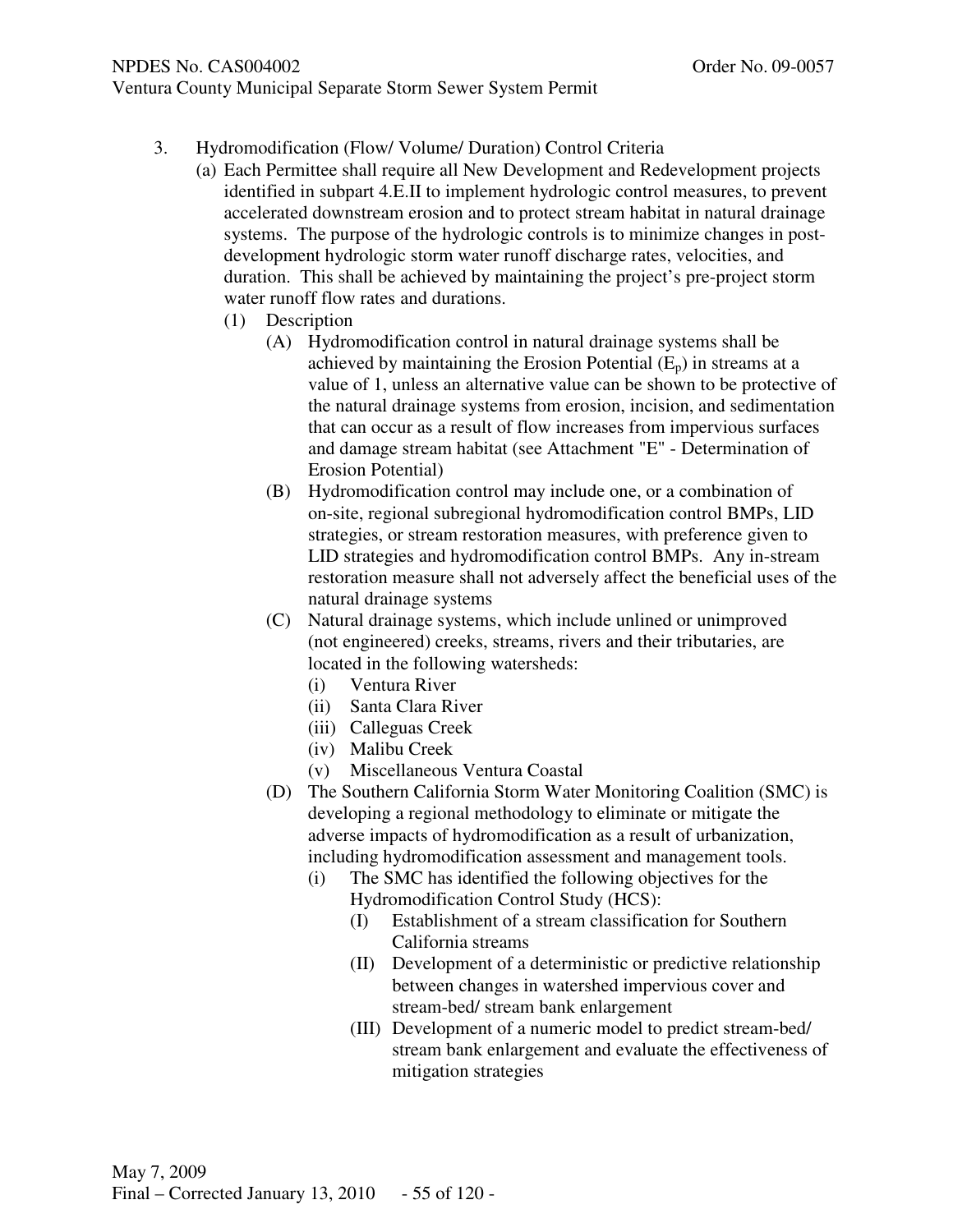- (E) The Permittees shall participate in the SMC HCS to develop:
	- (i) A regional stream classification system
	- (ii) A numerical model to predict the hydrological changes resulting from new development
	- (iii) A numerical model to identify effective mitigation strategies
- (F) Until the completion of the SMC HCS, Permittees shall implement the Interim Hydromodification Control Criteria, described in subpart  $4.E. III.3(a)(3)(A)$  below, to control the potential adverse impacts of changes in hydrology that may result from new development and redevelopment projects identified in subpart 4.E.II
- (G) Existing single-family structures are exempt from the Hydromodification control requirements unless such projects disturb one acre or more of land or create, add, or replace 10,000 square feet or more of impervious surface area
- (2) Exemptions to Hydromodification Controls. Permittees may exempt the following New Development and Redevelopment projects from implementation of Hydromodification controls where assessments of downstream channel conditions and proposed discharge hydrology indicate that adverse Hydromodification effects to present and future beneficial uses of Natural Drainage Systems are unlikely:
	- (A) All projects that disturb less than one acre.
	- (B) Projects that are replacement, maintenance or repair of a Permittee's existing flood control facility, storm drain, or transportation network.
	- (C) Redevelopment Projects in the Urban Core that do not increase the effective impervious area or decrease the infiltration capacity of pervious areas compared to the pre-project conditions.
	- (D) Projects that have any increased discharge go directly or via a storm drain to a sump, lake, area under tidal influence, into a waterway that has a 100-year peak flow (Q100) of 25,000 cfs or more, or other receiving water that is not susceptible to Hydromodification impacts;
	- (E) Projects that discharge directly or via a storm drain into concrete or improved (not natural) channels (e.g., rip rap, sackcrete, etc.), which, in turn, discharge into receiving water that is not susceptible to Hydromodification impacts (as in D above).
- (3) Interim Hydromodification Control Criteria
	- (A) The Interim Hydromodification Control Criteria to protect natural drainage systems until Permittees complete Hydromodification Control Plans (HCPs), described in subpart 4.E.III.3(a)(4) below, are as follows:
		- (i) **Projects disturbing land area of less than fifty acres** will be subject to LID and/or source or treatment BMPs as addressed in this permit. The combined effects of LID and the treatment BMPs are considered adequate for Hydromodification control for projects that disturb less than 50 acres.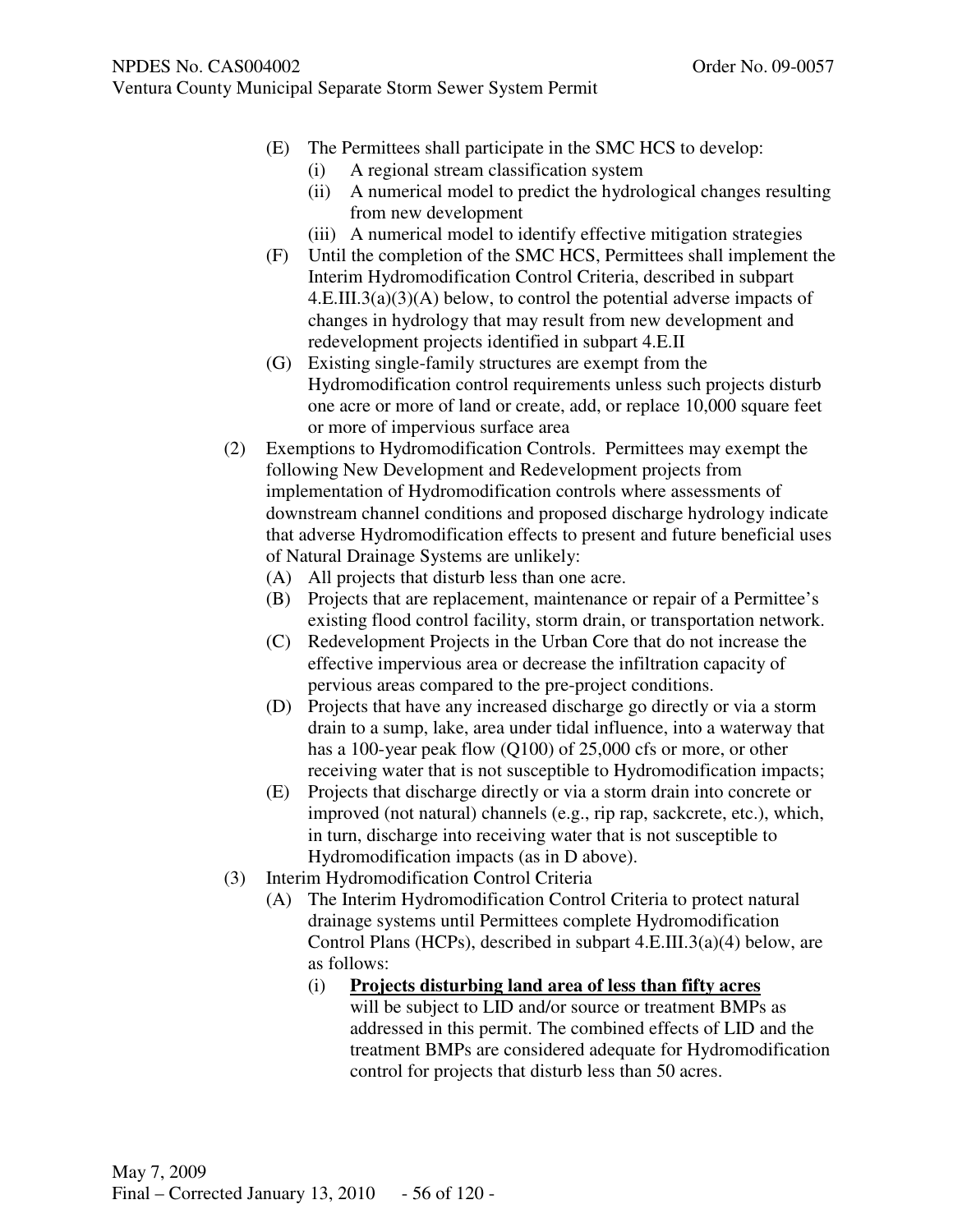- (ii) **Projects disturbing land areas of fifty acres or greater**
	- Projects in this category shall develop and implement a Hydromodification Analysis Study (HAS) that demonstrates that post development conditions are expected to approximate the pre-project erosive effect of sediment transporting flows in receiving waters. The HAS must lead to the incorporation into the project design features intended to approximate, to the extent feasible, an Erosion Potential value of 1 or any alternative value that can be shown to be protective of the natural drainage systems from erosion, incision, and sedimentation that can occur as a result of flow increases from impervious surfaces and damage stream habitat in natural drainage systems, or
		- (I) Alternatively, project proponents in this category may elect to develop, in partnership with Permittees, an equivalent implementation method based on flow duration control in the form of nomographs relating planned impervious area and local soil type (infiltration rates) to determine hydromodification control BMP volume and land area requirements for the proposed project. The nomographs shall be derived from continuous simulation modeling using Ventura County specific rain gauge records and soil types, and calibrated using data from a local undeveloped watershed with similar conditions; or
		- (II) Alternatively, the Co-Permittees may revise the Ventura County Technical Guidance Manual for Stormwater Quality Control Measures to address projects that disturb more than 50 acres.
- (4) Final Criteria
	- (A) The Permittees shall develop and implement watershed specific HCPs no later than 180 days after the completion of the SMC HCS.
		- (i) The HCP shall identify:
			- (I) Stream classifications
				- (II) Flow rate and duration control methods
			- (III) Sub-watershed mitigation strategies
			- (IV) Stream restoration measures, which will maintain the stream and tributary Erosion Potential at 1 unless an alternative value can be shown to be protective of the natural drainage systems from erosion, incision, and sedimentation that can occur as a result of flow increases from impervious surfaces and damage stream habitat in natural drainage system tributaries
	- (B) The HCP shall contain the following elements:
		- (i) Hydromodification Management Standards
		- (ii) Natural Drainage Areas and Hydromodification Management Control Areas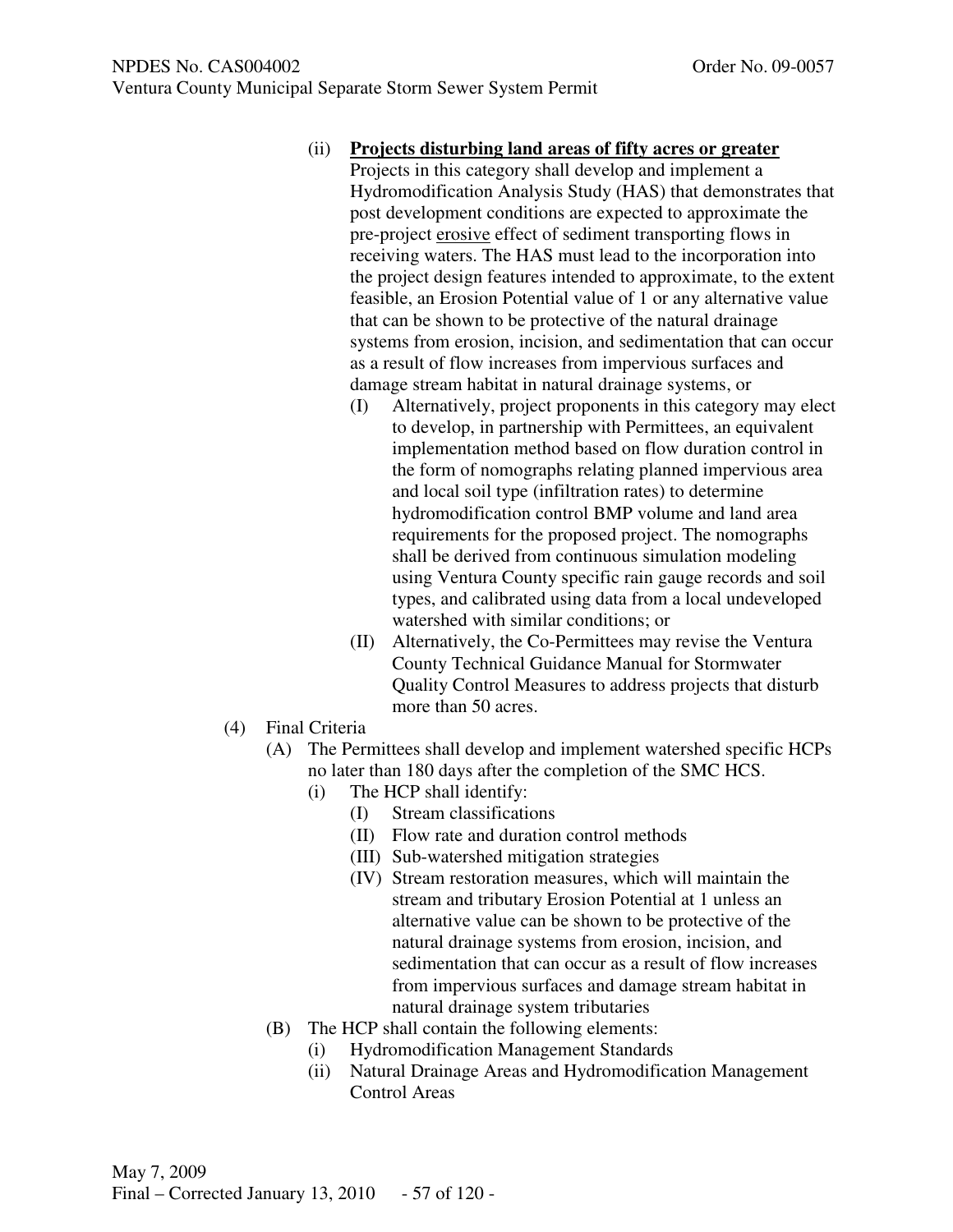- (iii) New Development and Redevelopment Projects subject to the **HCP**
- (iv) Description of authorized Hydromodification Management Control BMPs
- (v) Hydromodification Management Control BMP Design Criteria.
- (vi) For flow duration control methods, the range of flows to control for, and goodness of fit criteria
- (vii) Allowable low critical flow,  $Q_c$ , which initiates sediment transport
- (viii) Description of the approved Hydromodification Model.
- (ix) Any alternate Hydromodification Management Model and Design
- (x) Stream Restoration Measures Design Criteria
- (xi) Monitoring and Effectiveness Assessment
- (xii) Record Keeping
- (C) The HCP shall be deemed in effect upon Executive Officer approval.
- 4. Water Quality Mitigation Criteria
	- (a) Each Permittee shall require all New Development and Redevelopment projects identified in subpart 4.E.II to implement post-construction storm water treatment BMPs and control measures to mitigate storm water pollution as follows:
		- (1) Projects disturbing land areas less than 50 acres
			- (A) Volumetric Treatment Control BMP
				- (i) The 85th percentile 24-hour runoff event determined as the maximized capture storm water volume for the area using a 48 to 72-hour draw down time, from the formula recommended in *Urban Runoff Quality Management, WEF Manual of Practice No. 23/ASCE Manual of Practice No. 87, (1998*); or
				- (ii) The volume of annual runoff based on unit basin storage water quality volume, to achieve 80 percent or more volume treatment by the method recommended in the Ventura County Technical Guidance Manual for Storm Water Quality Control Measures (July 2002 and its revisions); or
				- (iii) The volume of runoff produced from a 0.75 inch storm event, prior to its discharge to a storm water conveyance system; $<sup>1</sup>$ </sup> and/ or
				- (B) Flow Based Treatment Control BMP
					- (i) The flow of runoff produced from a rain event equal to at least 0.2 inches per hour intensity; or
					- (ii) The flow of runoff produced from a rain event equal to at least 2 times the 85th percentile hourly rainfall intensity as determined from local rainfall records; or

-

 $<sup>1</sup>$  This option is available only for construction projects that disturb land area less than 5 acres.</sup>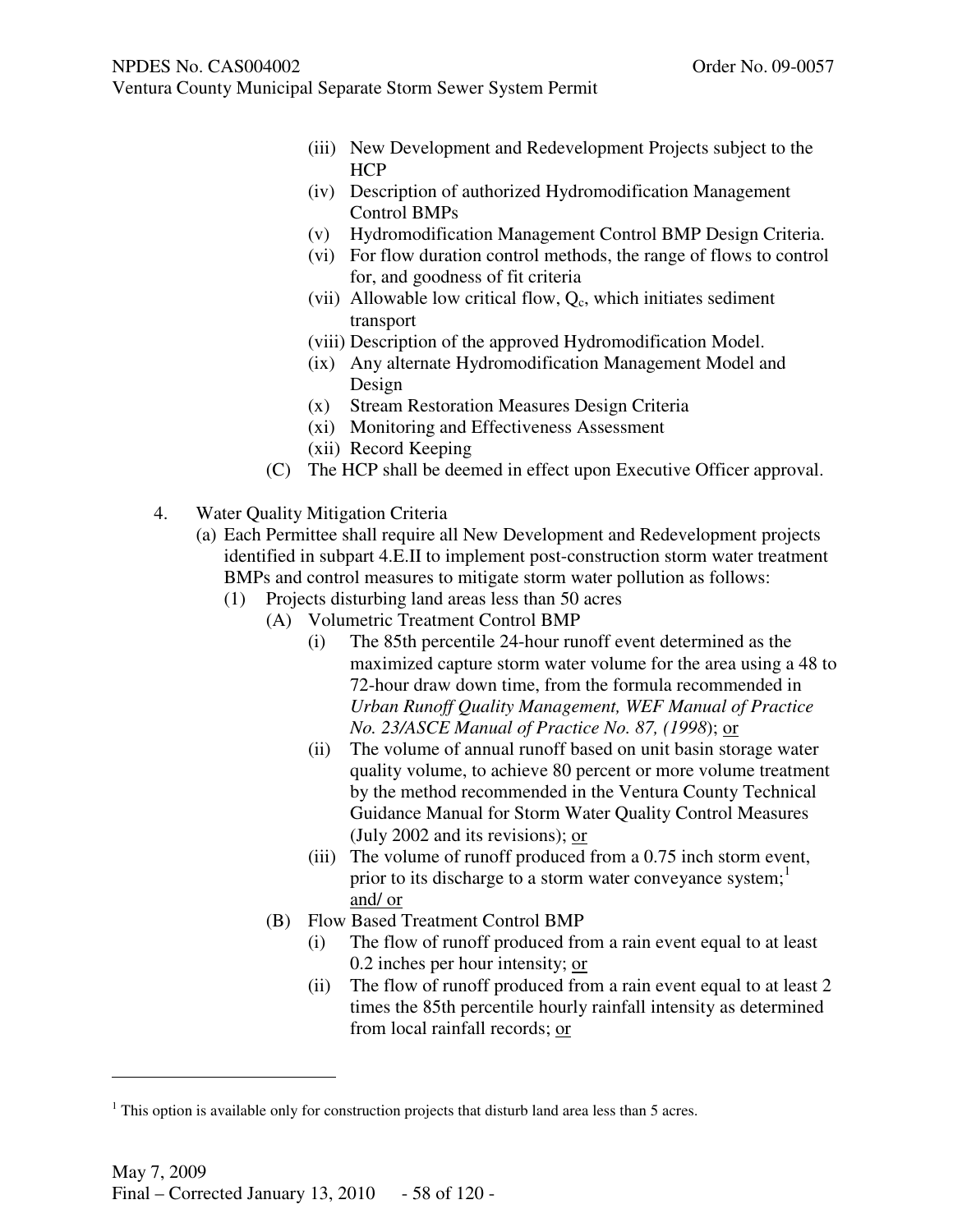- (iii) Eight percent of the 50-year storm design flow rate as determined from the method recommended in the Ventura County Technical Guidance Manual for Storm Water Quality Control Measures (July 2002 and its revisions)
- (2) Projects disturbing land area of 50 acres or greater
	- (A) Eighty percent of the average runoff volume using an appropriate public domain continuous flow model (such as Storm Water Management Model (SWMM) or Hydrologic Engineering Center – Hydrologic Simulation Program – Fortran (HEC-HSPF), using the local rainfall record and relevant BMP Performance data.

## **IV. Implementation**

- 1. Maintenance Agreement and Transfer
	- (a) Prior to issuing approval for final occupancy each Permittee shall require that all new development and redevelopment projects subject to post-construction BMP requirements provide an operation and maintenance plan and verification of ongoing maintenance provisions for LID practices, Treatment Control BMPs, and Hydromodification Control BMPs including but not limited to: final map conditions, legal agreements, covenants, conditions or restrictions, CEQA mitigation requirements, conditional use permits, and/ or other legally binding maintenance agreements.
		- (1) Verification at a minimum shall include the developer's signed statement accepting responsibility for maintenance until the responsibility is legally transferred; and either
			- (A) A signed statement from the public entity assuming responsibility for BMP maintenance; or
			- (B) Written conditions in the sales or lease agreement, which require the property owner or tenant to assume responsibility for BMP maintenance and conduct a maintenance inspection at least once a year; or
			- (C) Written text in project covenants, conditions, and restrictions (CCRs) for residential properties assigning BMP maintenance responsibilities to the Home Owners Association (HOA); or
			- (D) Any other legally enforceable agreement or mechanism that assigns responsibility for the maintenance of BMPs.
	- (b) Each Permittee shall require all development projects subject to postconstruction BMP requirements to provide a plan for the operation and maintenance of all structural and treatment controls. The Operation and Maintenance plan shall follow the Technical Guidance Manual Appendix D "Maintenance Plan Guidance" (or subsequent guidance manual) for each BMP component. The plan shall be submitted for examination of relevance to keeping the BMPs in proper working order. Where BMPs are transferred to Permittee for ownership and maintenance, the plan shall also include all relevant costs for upkeep of BMPs in the transfer. Operation and Maintenance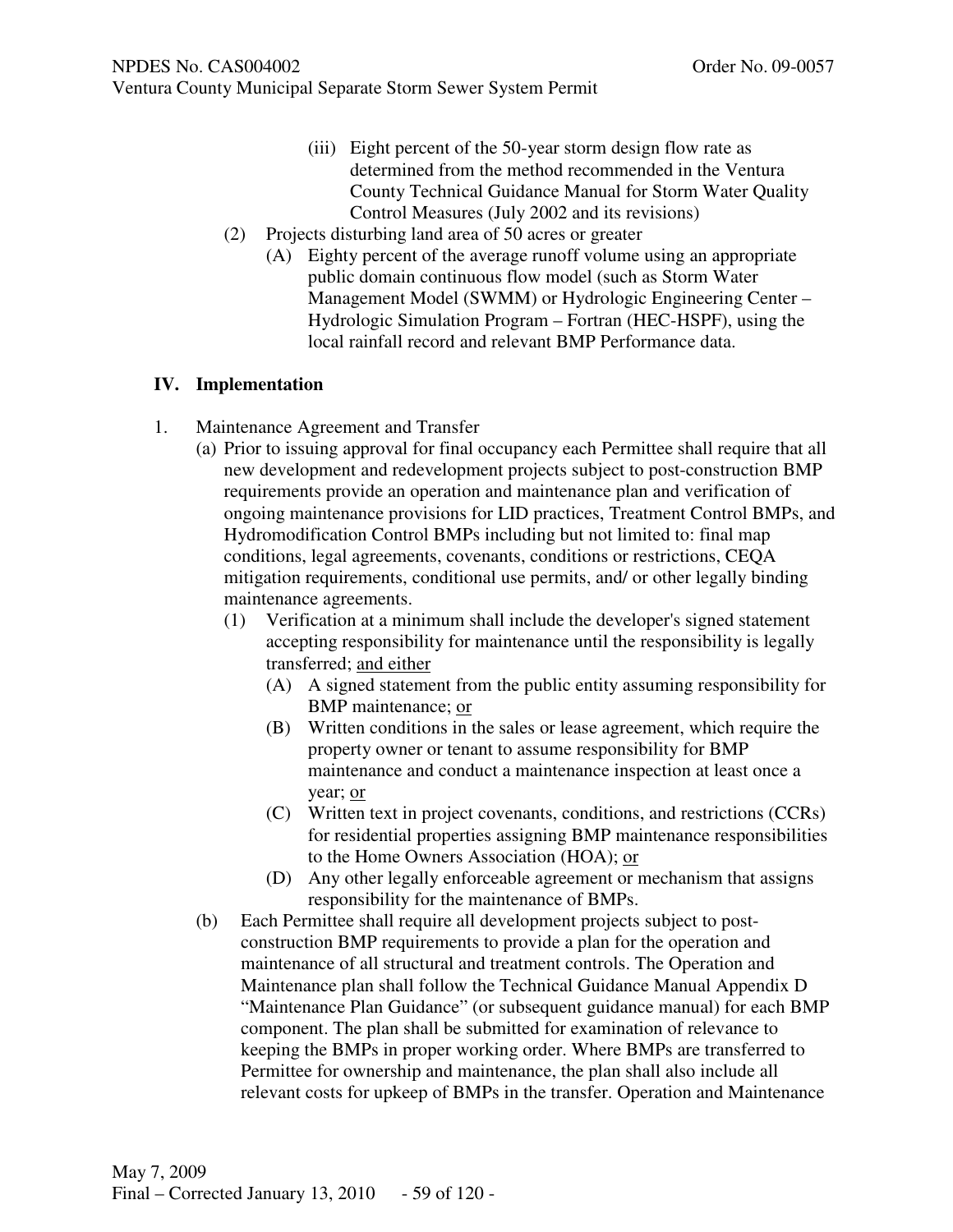plans for private BMPs shall be kept on-site for periodic review by Permittee inspectors.

- 2. Tracking, Inspection, and Enforcement of Post-Construction BMPs
	- (a) Each Permittee shall implement a tracking system and an inspection and enforcement program for new development and redevelopment post-construction storm water BMPs as set fort in part 4.E. no later than May 7, 2010.
		- (1) Implement a GIS or other electronic system for tracking projects that have been conditioned for post-construction BMPs. The electronic system, at a minimum, should contain the following information:
			- (A) Municipal Project ID
			- (B) State WDID No
			- (C) Project Acreage
			- (D) BMP Type and Description
			- (E) BMP Location (coordinates)
			- (F) Date of Acceptance
			- (G) Date of Maintenance Agreement
			- (H) Maintenance Records
			- (I) Inspection Date and Summary
			- (J) Corrective Action
			- (K) Date Certificate of Occupancy Issued
			- (L) Replacement or Repair Date
	- (b) Inspect all development sites upon completion of construction and prior to the issuance of occupancy certificates to ensure proper installation of LID measures, structural BMPs, treatment control BMPs and Hydromodification control BMPs. The inspection may be combined with other inspections provided it is conducted by trained personnel.
	- (c) Verify proper maintenance and operation of post-construction BMPs previously approved for new development and redevelopment and operated by the Permittees. The post construction BMP maintenance inspection program shall incorporate the following elements:
		- (1) Post-construction BMP Maintenance Inspection checklist.
		- (2) Inspection at least once every 2 years, beginning May 7, 2010, of postconstruction BMPs to assess operation conditions with particular attention to:
		- (3) Criteria and procedures for post construction Treatment Control and Hydromodification Control BMP repair, replacement, or re-vegetation.
	- (d) For post construction BMPs operated and maintained by parties other than the Permitees the Permittees shall require annual reports by the other parties demonstrating proper maintenance and operations.
	- (e) Undertake enforcement as appropriate based on the results of the inspection.
- 3. Alternative Post Construction Storm Water Mitigation Programs
	- (a) A Permittee or a coalition of Permittees may apply to the Regional Water Board for approval of a Redevelopment Project Area Master Plan (RPAMP) for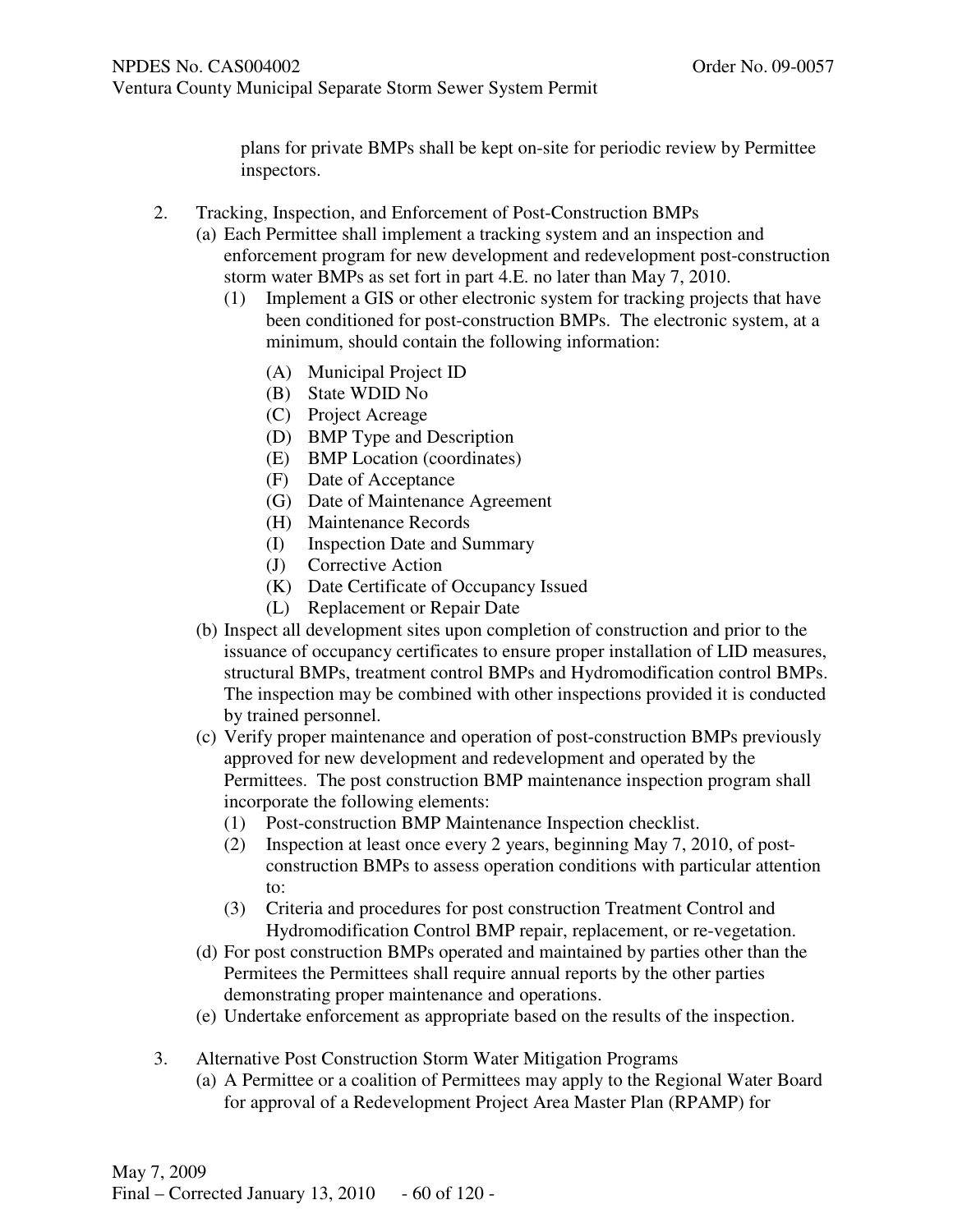redevelopment projects within the Redevelopment Project Areas, in consideration of exceptional site constraints that inhibit site-by-site or project-by-project implementation of post-construction requirements.

- (b) Upon review and a determination by the Regional Water Board Executive Officer that the proposal is technically valid and appropriate, the Regional Water Board may consider for approval such a program if its implementation will:
	- (1) Result in equivalent or superior reduction of storm water pollutant loads in comparison to individual projects regulated by this permit.
	- (2) Satisfy, on a Redevelopment Project Area-wide basis, the hydromodification criteria of this section.
	- (3) Reduce the percentage of Effective Impervious Area (EIA) to a target of 5 percent or less of the Redevelopment Project Area, using properly sized storm water treatment/ collection features, as described in this Section.
	- (4) Be fiscally sustainable and have secure funding; and
	- (5) Be completed in four years of the adoption date of this permit.
- (c) The RPAMP should prioritize the implementation of LID storm water mitigation measures, as described in this section.
- (d) A Permittee or a coalition of Permittees may apply to the Regional Water Board for approval of a Redevelopment Project Area Master Plan (RPAMP) that takes into consideration the balancing of water quality protection with the needs for adequate housing, population growth, public transportation and management, land recycling, and urban revitalization.
- (e) For the RPAMP to be considered, a technical panel of the Local Government Commission or an equivalent state or regional planning agency must have reviewed and approved the proposed RPAMP, prior to its submittal to the Regional Water Board. The Regional Water Board Executive Officer may then consider the RPAMP for approval, or elect to submit it to the Regional Water Board for consideration.
- (f) The RPAMP, on approval, may substitute in part or wholly for post-construction requirements.
- (g) Redevelopment Project Areas include the following:
	- (1) City Center areas
	- (2) Historic District areas
	- (3) Brownfield areas
	- (4) Infill Development areas
	- (5) Urban Transit Villages
	- (6) Any other redevelopment area so designated by the Regional Water Board
- (h) Nothing in these provisions shall be construed as to delay the implementation of post-construction control requirements, as approved in this Order.
- 4. Developer Technical Guidance and Information
	- (a) The Permittees shall update the Ventura County Technical Guidance Manual for Storm Water Quality Control Measures to include, at a minimum, the following:
		- (1) Hydromodification Control criteria described in this Order, including numerical criteria.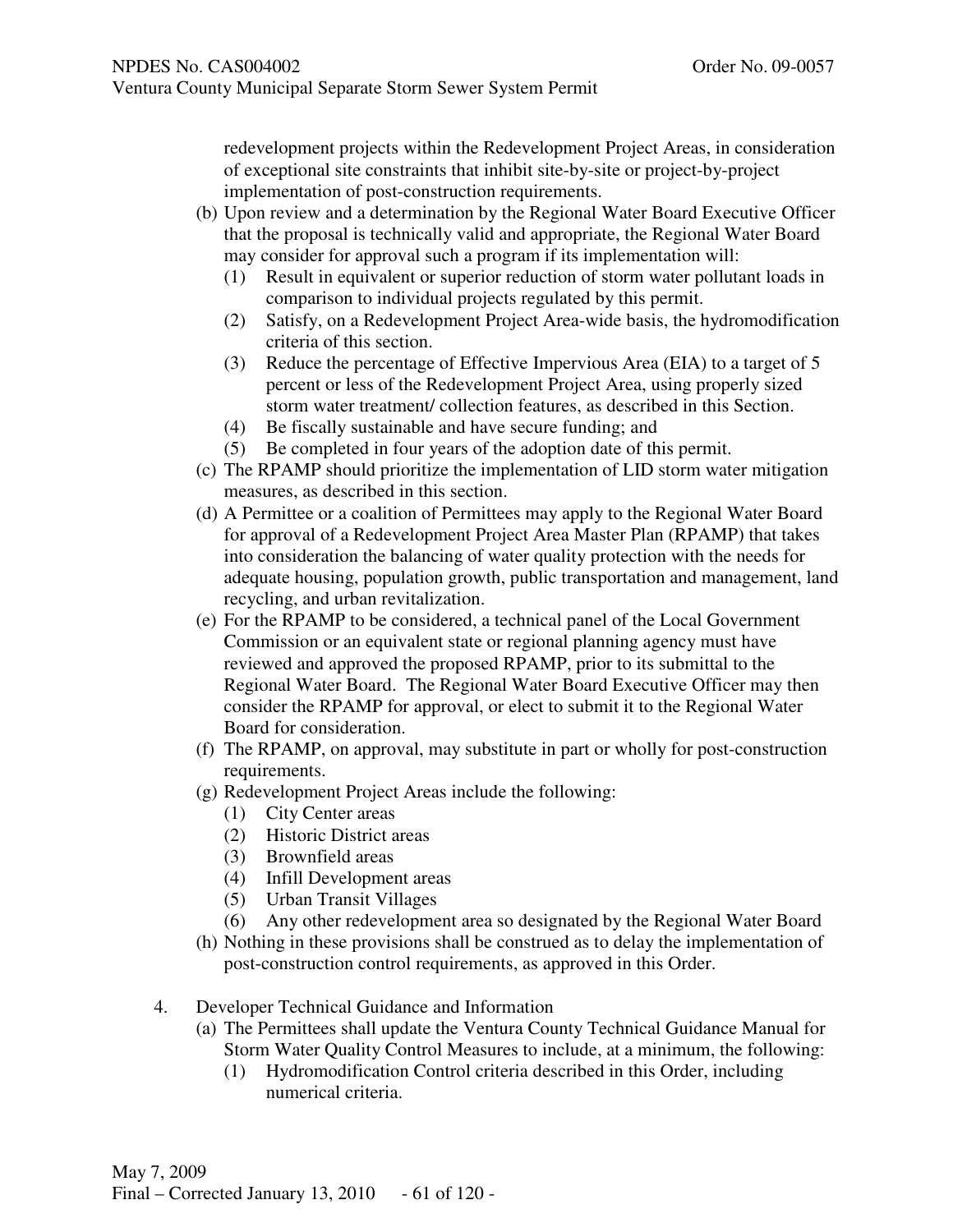- (2) Expected BMP pollutant removal performance including effluent quality (ASCE/ U.S. EPA International BMP Database, CASQA New Development BMP Handbook, technical reports, local data on BMP performance, and the scientific literature appropriate for southern California geography and climate).
- (3) Selection of appropriate BMPs for storm water pollutants of concern.
- (4) Data on Observed Local Effectiveness and performance of implemented BMPs.
- (5) BMP Maintenance and Cost Considerations.
- (6) Guiding principles to facilitate integrated water resources planning and management in the selection of BMPs, including water conservation, groundwater recharge, public recreation, multipurpose parks, open space preservation, and redevelopment retrofits.
- (7) LID principles and specifications, including the objectives and specifications for integration of LID strategies in the areas of:
	- (A) Site Assessment.
	- (B) Site Planning and Layout.
	- (C) Vegetative Protection, Revegetation, and Maintenance.
	- (D) Techniques to Minimize Land Disturbance.
	- (E) Techniques to Implement LID Measures at Various Scales
	- (F) Integrated Water Resources Management Practices.
	- (G) LID Design and Flow Modeling Guidance.
	- (H) Hydrologic Analysis.
	- (I) LID Credits.
- (b) Permittees shall update the Technical Guidance Manual within 365 days of the adoption of this Order (May 7, 2010).
- (c) The Permittees shall facilitate implementation of LID by providing key industry, regulatory, and other stakeholders with information regarding LID objectives and specifications contained in the LID Technical Guidance Section through a training program. The LID training program will include the following:
	- (1) LID targeted sessions and materials for builders, design professionals, regulators, resource agencies, and stakeholders
	- (2) A combination of awareness on national efforts and local experience gained through LID pilot projects and demonstration projects
	- (3) Materials and data from LID pilot projects and demonstration projects including case studies
	- (4) Guidance on how to integrate LID requirements into the local regulatory program(s) and requirements
	- (5) Availability of the LID Technical Guidance regarding integration of LID measures at various project scales
	- (6) Guidance on the relationship among LID strategies, Source Control BMPs, Treatment Control BMPs, and Hydromodification Control requirements
- (d) The Permittees shall submit revisions to the Ventura County Technical Guidance Manual to the Regional Board for Executive Officer approval.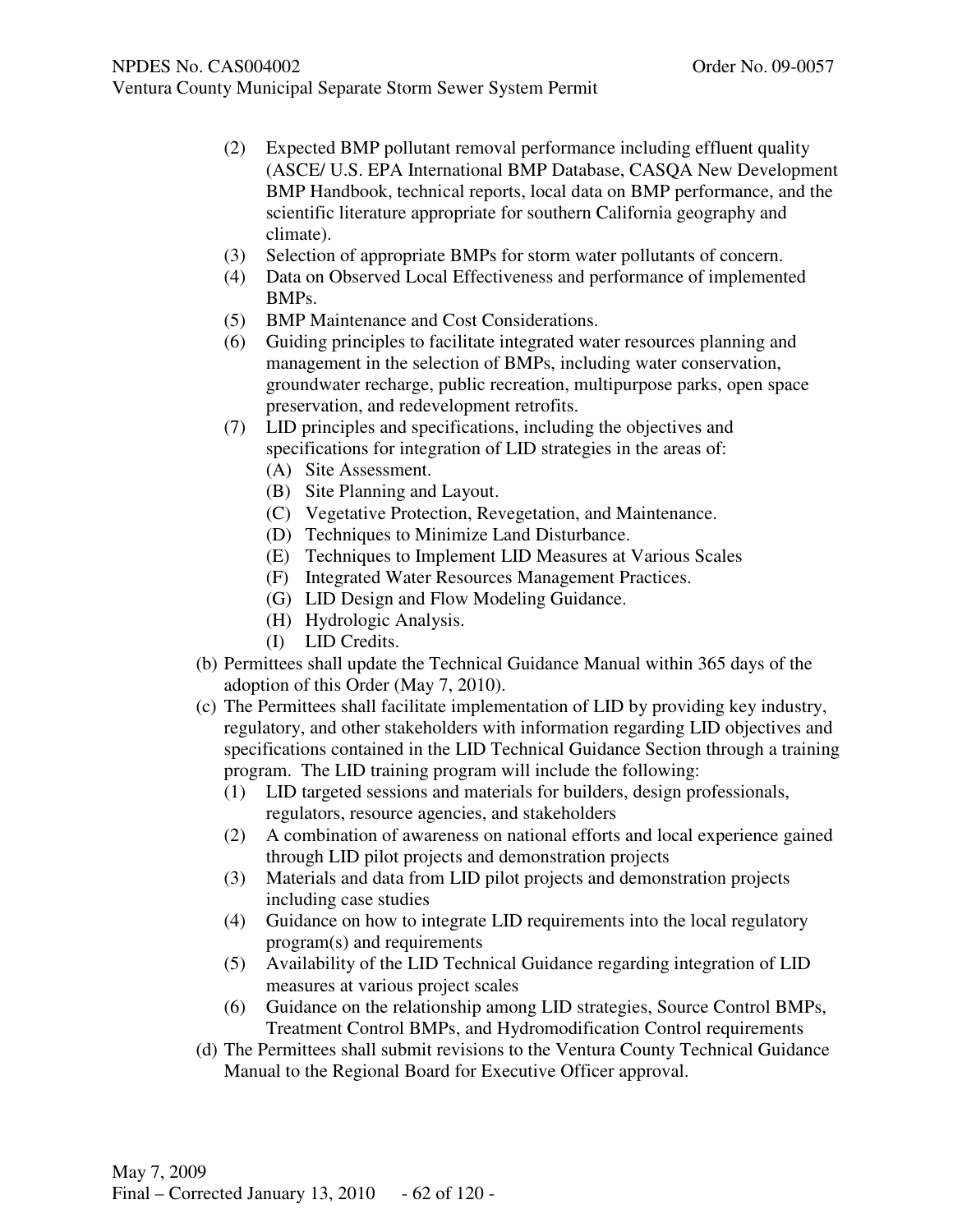- Ventura County Municipal Separate Storm Sewer System Permit
	- 5. Project Coordination
		- (a) Each Permittee shall facilitate a process for effective approval of post-construction storm water control measures. The process shall include:
			- (1) Detailed BMP review including BMP sizing calculations, BMP pollutant removal performance, and municipal approval; and
			- (2) An established structure for communication and delineated authority between and among municipal departments that have jurisdiction over project review, plan approval, and project construction through memoranda of understanding (MOU) or an equivalent agreement.

# **V. State Statute Conformity**

- 1. California Environmental Quality Act (CEQA) Document Update
	- (a) Each Permittee shall incorporate into its CEQA process no later than November 7, 2009 those additional procedures necessary for considering potential storm water quality impacts and providing for appropriate mitigation when preparing and reviewing CEQA documents.
		- (1) The procedures shall require consideration of the following:
			- (A) Potential impact of project construction on storm water runoff.
			- (B) Potential impact of project post-construction activity on storm water runoff.
			- (C) Potential for discharge of storm water from areas from material storage, vehicle or equipment fueling, vehicle or equipment maintenance (including washing), waste handling, hazardous materials handling or storage, delivery areas or loading docks, or other outdoor work areas.
			- (D) Potential for discharge of storm water to impair the beneficial uses of the receiving waters.
			- (E) Potential for the discharge of storm water to cause significant harm on the biological integrity of the waterways and waterbodies.
			- (F) Potential for significant changes in the flow velocity or volume of storm water runoff to cause harm to or impair the beneficial uses of natural drainage systems.
			- (G) Potential for significant increases in erosion at the project site or surrounding areas.
- 2. General Plan Update
	- (a) Each Permittee shall amend, revise or update its General Plan to include watershed and storm water quality and quantity management considerations and policies when any of the following General Plan elements are updated or amended:
		- (1) Land Use
		- (2) Housing
		- (3) Conservation
		- (4) Open Space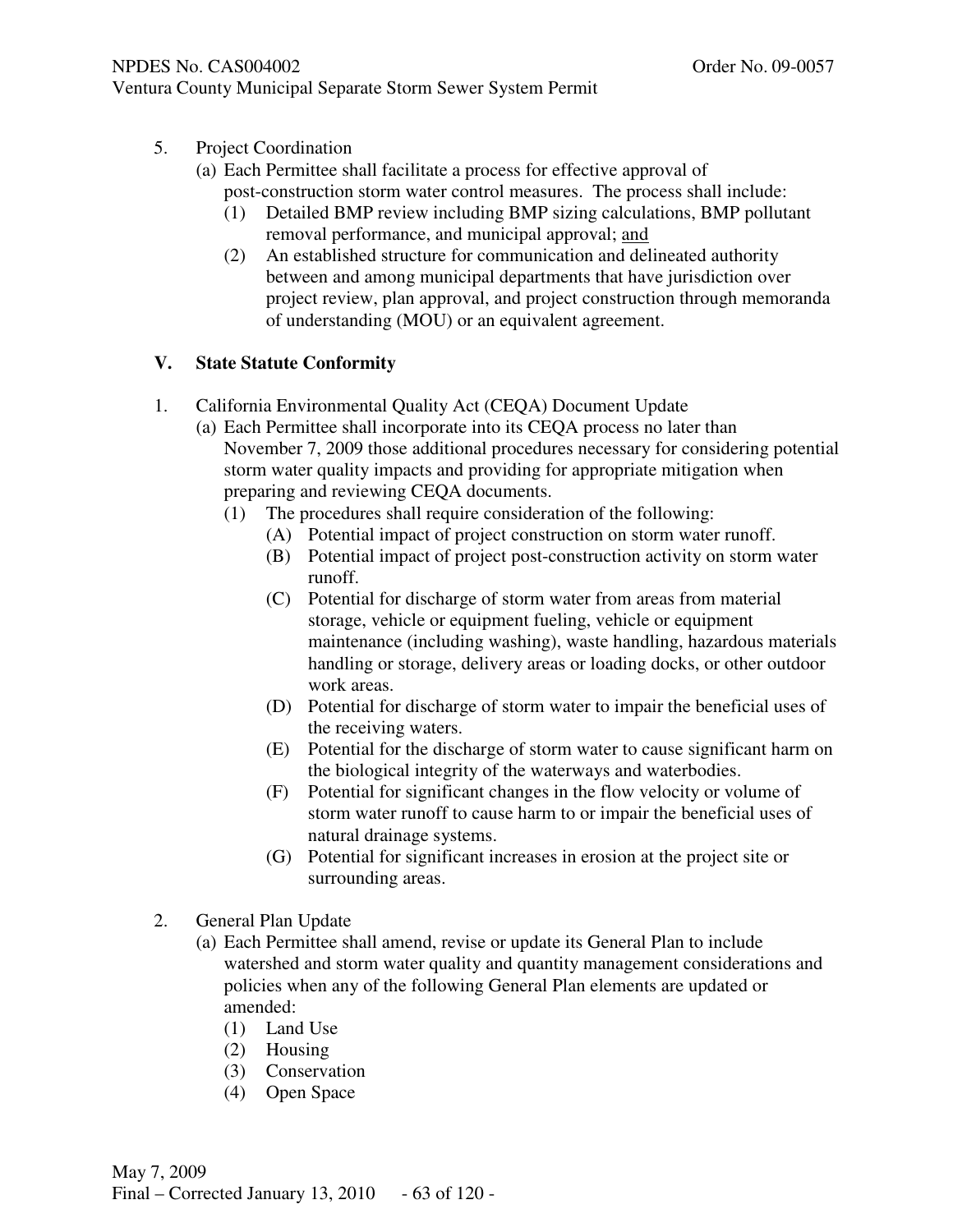(b) Each Permittee shall provide the Regional Water Board with the draft amendment or revision when a listed General Plan element or General Plan is noticed for comment in accordance with Cal. Govt. Code § 65350 *et seq*.

# **F. Development Construction Program**

- (I) Each Permittee shall implement a construction program that prevents illicit construction-related discharges of pollutants into the MS4, implements and maintains structural and non-structural BMPs to reduce pollutants in stormwater runoff from construction sites, reduces construction site discharges of pollutants from the MS4 to the MEP, and prevents construction site discharges from the MS4 from causing or contributing to a violation of water quality standards.
	- 1. BMP Implementation Construction Sites Less Than One Acre
		- (a) Each Permittee shall require the implementation of an effective combination of erosion and sediment control BMPs from Table 6 to prevent erosion and sediment loss, and the discharge of construction wastes.<sup>1</sup>

| <b>Minimum Set of BMPs for All Construction Sites</b> | <b>CASQA Handbook</b> | <b>Caltrans Handbook</b> |
|-------------------------------------------------------|-----------------------|--------------------------|
| <b>For Erosion Control</b>                            |                       |                          |
| Scheduling                                            | $EC-1$                | $SS-1$                   |
| Preservation of Existing Vegetation                   | $EC-2$                | $SS-2$                   |
| <b>Sediment Controls</b>                              |                       |                          |
| Silt Fence                                            | $SE-1$                | $SC-1$                   |
| Sand Bag Barrier                                      | $SE-8$                | $SC-8$                   |
| <b>Stabilized Construction Site Entrance/Exit</b>     | $TC-1$                | $TC-1$                   |
| <b>Non-Storm Water Management</b>                     |                       |                          |
| <b>Water Conservation Practices</b>                   | $NS-1$                | $NS-1$                   |
| Dewatering Operations (Groundwater dewatering         | $NS-2$                | $NS-2$                   |
| only under NPDES Permit No. CAG994004). <sup>2</sup>  |                       |                          |
| <b>Waste Management</b>                               |                       |                          |
| Material Delivery and Storage                         | $WM-1$                | $WM-1$                   |
| Stockpile Management                                  | $WM-3$                | $WM-2$                   |
| Spill Prevention and Control                          | $WM-4$                | $WM-4$                   |
| Solid Waste Management                                | $WM-5$                | $WM-5$                   |
| <b>Concrete Waste Management</b>                      | $WM-8$                | $WM-8$                   |
| Sanitary/ Septic Waste Management                     | <b>WM-9</b>           | <b>WM-9</b>              |

Table 6 - BMPs at Construction sites less than 1 acre

-

<sup>1</sup> The BMPs are taken from the *California BMP Handbook, Construction, January 2003* and the *Caltrans Stormwater Quality Handbooks, Construction Site Best Management Practices (BMPs) Manual, March 2003*, and addenda.

 $2$  Ponded storm water may be discharged at a concentration of Total Suspended Solids (TSS) of 100mg/L or less.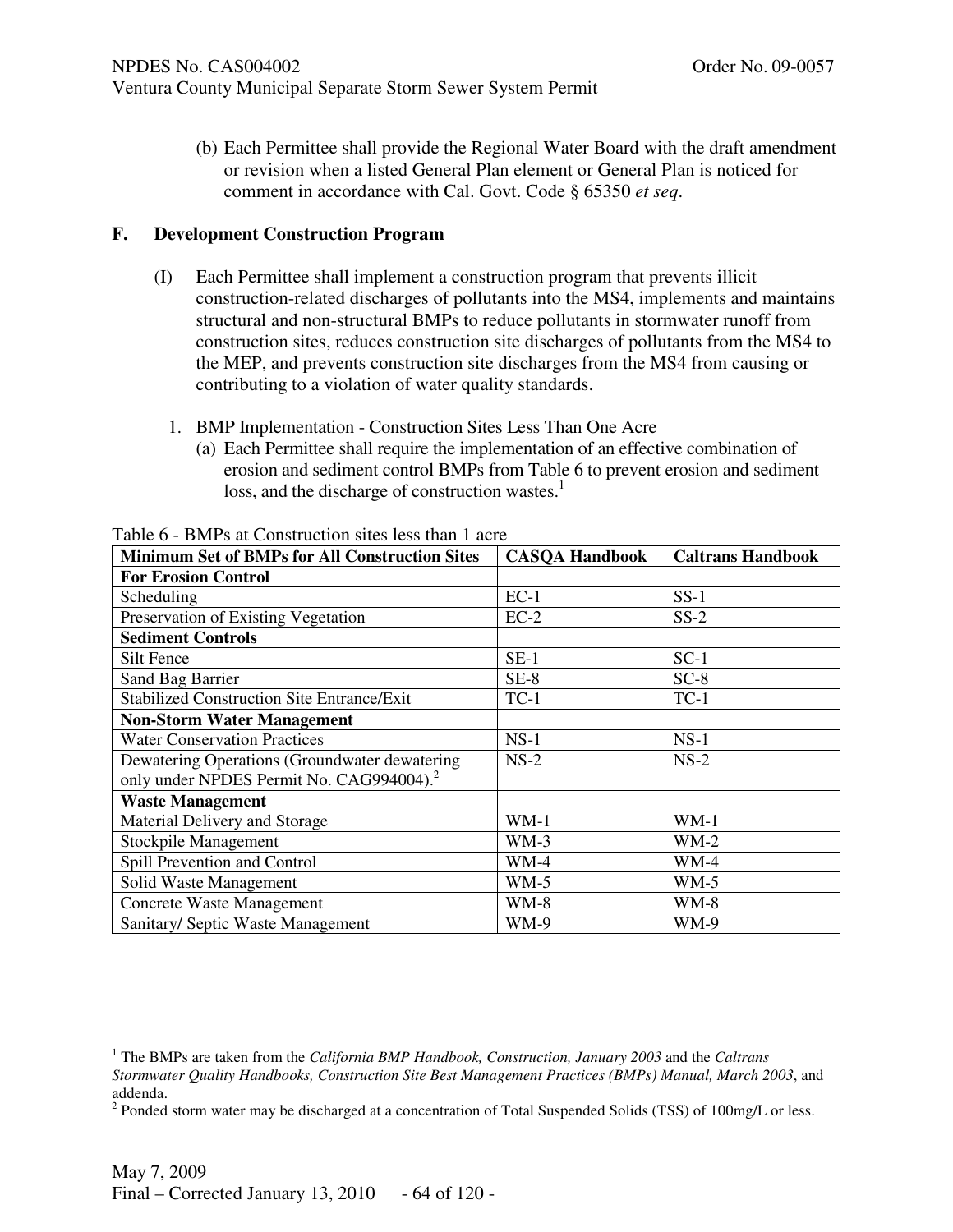Ventura County Municipal Separate Storm Sewer System Permit

- 2. BMP Implementation Construction Sites One Acre but Less than 5 acres.
	- (a) Each Permittee shall require the implementation of an effective combination of appropriate erosion and sediment control BMPs from Table 7 in addition to the ones identified in Table 6 to prevent erosion and sediment loss, and the discharge of construction wastes:

| <b>BMPs</b>                                   | <b>CASQA Handbook</b> | <b>Caltrans Handbook</b> |
|-----------------------------------------------|-----------------------|--------------------------|
| <b>For Erosion Control</b>                    |                       |                          |
| Hydraulic Mulch                               | $EC-3$                | $SS-3$                   |
| Hydroseeding                                  | $EC-4$                | $SS-4$                   |
| Soil Binders                                  | $EC-5$                | $SS-5$                   |
| <b>Straw Mulch</b>                            | $EC-6$                | $SS-6$                   |
| Geotextiles and Mats                          | $EC-7$                | $SS-7$                   |
| Wood Mulching                                 | $EC-8$                | $SS-8$                   |
| <b>Sediment Controls</b>                      |                       |                          |
| <b>Fiber Rolls</b>                            | $SE-5$                | $SC-5$                   |
| Gravel Bag Berm                               | $SE-6$                | $SC-6$                   |
| Street Sweeping and/ or Vacuum                | $SE-7$                | $SC-7$                   |
| <b>Storm Drain Inlet Protection</b>           | $SE-10$               | $SC-10$                  |
| <b>Additional Controls</b>                    |                       |                          |
| <b>Wind Erosion Controls</b>                  | $WE-1$                | $WE-1$                   |
| <b>Stabilized Construction Entrance/ Exit</b> | $TC-1$                | $TC-1$                   |
| <b>Stabilized Construction Roadway</b>        | $TC-2$                | $TC-2$                   |
| <b>Entrance/ Exit Tire Wash</b>               | $TC-3$                | $TC-3$                   |
| <b>Non-Storm Water Management</b>             |                       |                          |
| Vehicle and Equipment Washing                 | $NS-8$                | $NS-8$                   |
| Vehicle and Equipment Fueling                 | $NS-9$                | $NS-9$                   |

Table 7 - BMPs at Construction sites 1acre or greater but less than 5 acres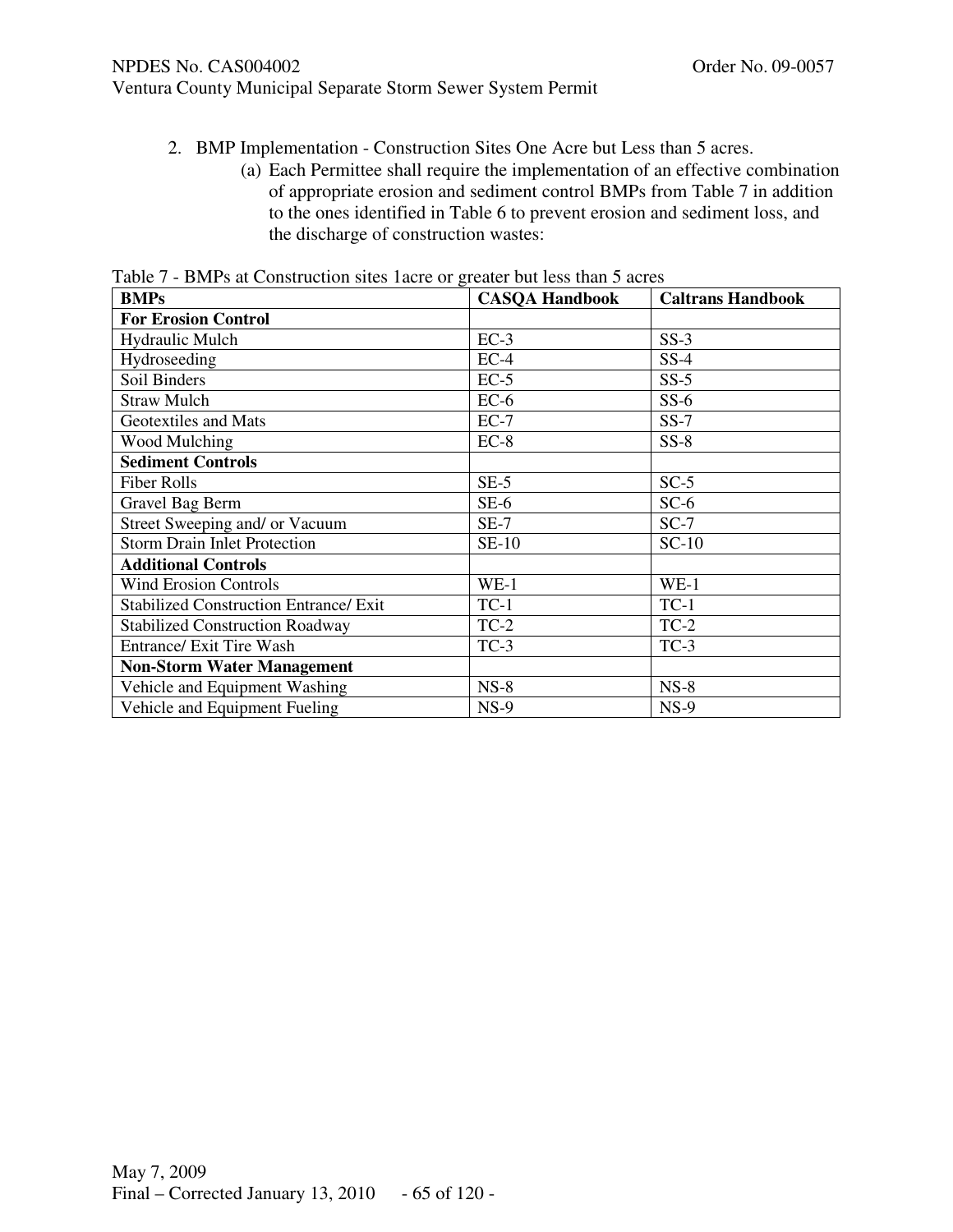#### NPDES No. CAS004002 COMPUTER NO. 09-0057

Ventura County Municipal Separate Storm Sewer System Permit

- 3. BMP Implementation Construction Sites 5 acres and Greater
	- (a) Each Permittee shall require the implementation of an effective combination of the following BMPs in Table 8 (BMPs at Construction sites 5 acres or greater) in addition to the ones identified in Table 6 (BMPs at Construction sites less than 1 acre) and Table 7 (BMPs at Construction sites 1acre or greater but less than 5 acres) at all construction sites 5 acres and greater to prevent erosion and sediment loss, and the discharge of construction wastes. Erosion control BMPs shall be preferred to sediment control BMPs.

| <b>BMPs</b>                                   | <b>CASOA Handbook</b> | <b>Caltrans Handbook</b> |
|-----------------------------------------------|-----------------------|--------------------------|
| <b>Sediment Controls</b>                      |                       |                          |
| Sediment Basin                                | $SE-2$                | $SC-2$                   |
| Check Dam                                     | $SE-4$                | $SC-4$                   |
| <b>Tracking Control BMPs</b>                  |                       |                          |
| <b>Stabilized Construction Entrance/ Exit</b> | $TR-1$                | $TC-1$                   |
| <b>Non-Storm Water Management</b>             |                       |                          |
| Vehicle and Equipment Maintenance             | $NS-10$               | $NS-10$                  |
| <b>Waste Management</b>                       |                       |                          |
| Material Delivery and Storage                 | $WM-1$                | $WM-1$                   |
| Spill Prevention and Control                  | $WM-4$                | $WM-4$                   |
| <b>Concrete Waste Management</b>              | $WM-8$                | $WM-8$                   |
| Sanitary/ Septic Waste Management             | <b>WM-9</b>           | <b>WM-9</b>              |

Table 8 - BMPs at Construction sites 5 acres or greater

- 4. Enhanced Construction BMP Implementation.
	- (a) Each Permittee shall implement, or require implementation of, enhanced practices that preclude impacts to water quality posed by all construction sites on hillsides as defined in this Order and construction sites that directly discharge to a waterbody listed on the CWA § 303 (d) list for siltation or sediment, or that occur within or directly adjacent to an Environmentally Sensitive Area (ESAs). Construction sites located on hillsides, adjacent to CWA 303(d) listed waters for siltation or sediment, and directly adjacent to ESAs are termed "High risk sites."
	- (b) Each Permittee shall require implementation of enhanced practices for high risk sites which shall include increased BMP inspection and maintenance requirements.
		- (1) Each Permittee shall require that high risk sites shall be inspected by the project proponent's Qualified SWPPP Developer or Qualified SWPPP Practitioner or personnel or consultants who are Certified Professionals in Erosion and Sediment Control (CPESC) at the time of BMP installation, at least weekly during the wet season, and at least once each 24 hour period during a storm event that generates runoff from the site, to identify BMPs that need maintenance to operate effectively, that have failed or could fail to operate as intended.
		- (2) During the wet season, the area of disturbance shall be limited to the area that can be controlled with an effective combination of erosion and sediment control BMPs. Enhanced sediment controls should be used in combination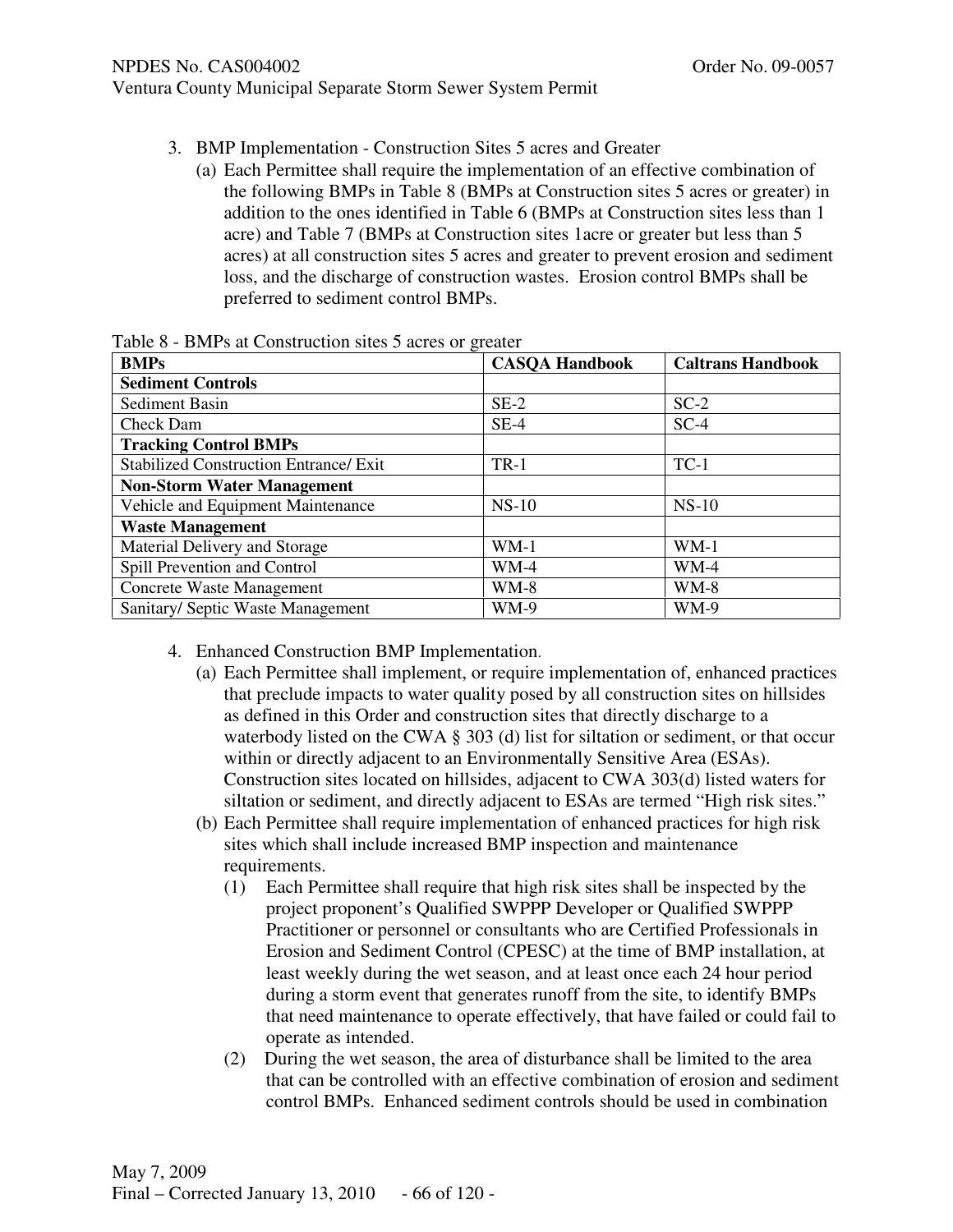with erosion controls and should target portions of the site that cannot be effectively controlled by standard erosion controls described above. Effective sediment and erosion control BMPs proposed by the proponent shall include the BMPs listed in Table 9 below. The project proponents are responsible to implement the BMPs below unless shown unnecessary. The Permittee shall require that the project proponent retain records of the inspection and a determination and rationale of the BMPs selected to control runoff.

|                                               | <b>CASQA</b>    | <b>Caltrans</b>   |
|-----------------------------------------------|-----------------|-------------------|
| <b>CONSTRUCTION SITE BMPs</b>                 | <b>Handbook</b> | <b>Handbook</b>   |
| <b>Erosion Controls</b>                       |                 |                   |
| Scheduling                                    | $EC-1$          | $SS-1$            |
| Preservation of Existing Vegetation           | $EC-2$          | $\overline{SS-2}$ |
| Hydraulic Mulch                               | $EC-3$          | $SS-3$            |
| Hydroseeding                                  | $EC-4$          | $SS-4$            |
| Soil Binders                                  | $EC-5$          | $\overline{SS-5}$ |
| <b>Straw Mulch</b>                            | $EC-6$          | $SS-6$            |
| <b>Geotextiles and Mats</b>                   | $EC-7$          | $SS-7$            |
| Wood Mulching                                 | $EC-8$          | $SS-8$            |
| <b>Slope Drains</b>                           | $EC-11$         | $SS-11$           |
| <b>Sediment Controls</b>                      |                 |                   |
| <b>Silt Fence</b>                             | $SE-1$          | $SC-1$            |
| <b>Fiber Rolls</b>                            | $SE-5$          | $SC-5$            |
| <b>Sediment Basin</b>                         | $SE-2$          | $SC-2$            |
| <b>Check Dam</b>                              | $SE-4$          | $SC-4$            |
| <b>Gravel Bag Berm</b>                        | $SE-6$          | $SC-6$            |
| <b>Street Sweeping and/or Vacuum</b>          | $SE-7$          | $SC-7$            |
| Sand Bag Barrier                              | $SE-8$          | $SC-8$            |
| <b>Storm Drain Inlet Protection</b>           | <b>SE-10</b>    | $SC-10$           |
| <b>Additional Controls</b>                    |                 |                   |
| <b>Wind Erosion Controls</b>                  | $WE-1$          | $WE-1$            |
| <b>Stabilized Construction Entrance/Exit</b>  | $TC-1$          | $TC-1$            |
| <b>Stabilized Construction Roadway</b>        | $TC-2$          | $TC-2$            |
| <b>Entrance/Exit Tire Wash</b>                | $TC-3$          | $TC-3$            |
| Advanced Treatment Systems <sup>1</sup>       |                 |                   |
| <b>Non-Storm Water Management</b>             |                 |                   |
| <b>Water Conservation Practices</b>           | $NS-1$          | $NS-1$            |
| Dewatering Operations (Groundwater dewatering | $NS-2$          | $NS-2$            |
| only under NPDES Permit No. CAG994004).19     |                 |                   |
| Vehicle and Equipment Washing                 | $NS-8$          | $NS-8$            |
| Vehicle and Equipment Fueling                 | $NS-9$          | $NS-9$            |

Table 9 **-** Enhanced Construction BMP Implementation.

-

 $<sup>1</sup>$  If appropriate given natural background stormwater runoff and receiving water quality conditions.</sup>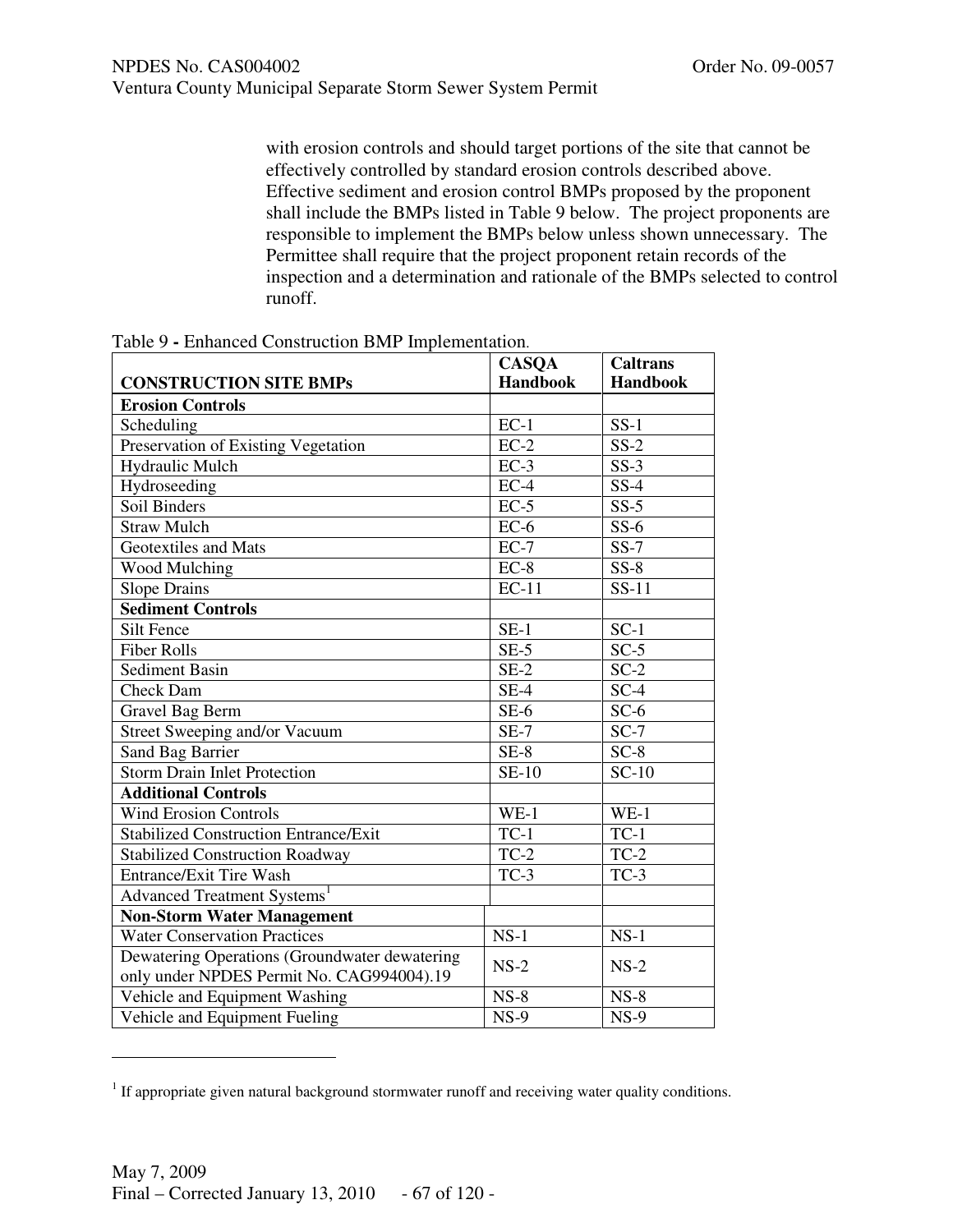Ventura County Municipal Separate Storm Sewer System Permit

|                                   | <b>CASQA</b>    | <b>Caltrans</b> |
|-----------------------------------|-----------------|-----------------|
| <b>CONSTRUCTION SITE BMPs</b>     | <b>Handbook</b> | <b>Handbook</b> |
| Vehicle and Equipment Maintenance | $NS-10$         | $NS-10$         |
| <b>Waste Management</b>           |                 |                 |
| Material Delivery and Storage     | $WM-1$          | $WM-1$          |
| Stockpile Management              | $WM-3$          | $WM-2$          |
| Spill Prevention and Control      | WM-4            | <b>WM-4</b>     |
| Solid Waste Management            | $WM-5$          | $WM-5$          |
| <b>Concrete Waste Management</b>  | <b>WM-8</b>     | $WM-8$          |
| Sanitary/Septic Waste Management  | <b>WM-9</b>     | <b>WM-9</b>     |

### 5. Local Agency Requirements

- (a) Each Permittee shall require for all construction sites 1 acre or greater, compliance with all conditions identified in the preceding subparts F.1 - F.4, and the following requirements:
	- (1) Local Storm Water Pollution Prevention Plan (Local SWPPP),
		- (A) Each Permittee shall require the preparation and submittal of a Local SWPPP, for the Permittee's review and written approval prior to issuance of a grading or construction permit for construction or demolition projects. The Permittees' approval signature shall be contained within the first pages of the Local SWPPP
			- (i) The Permittee shall not approve any Local SWPPP unless it contains appropriate site-specific construction site BMPs, specific locations, and maintenance schedules.
			- (ii) The Local SWPPP must include the rationale used for selecting or rejecting BMPs for various construction phases and weather conditions. The project architect, or engineer of record, or authorized qualified designee, must sign a statement on the Local SWPPP to the effect:
				- (I) *"As the architect/ engineer of record, I have selected appropriate BMPs to effectively minimize the negative impacts of this project's construction activities on storm water quality. The project owner and contractor are aware that the selected BMPs must be installed, monitored, and maintained to ensure their effectiveness. The BMPs not selected for implementation are redundant or deemed not applicable to the proposed construction activity."*
	- (2) Certification Statement
		- (A) Each Permittee shall require that each landowner or the landowner's agent sign a statement on the Local SWPPP to the effect:
			- (i) *"I certify that this document and all attachments were prepared under my direction or supervision in accordance with a system designed to ensure that qualified personnel properly gather and evaluate the information submitted. Based on my inquiry of the person or persons who manage the system or those persons directly responsible for gathering the information, to the best of*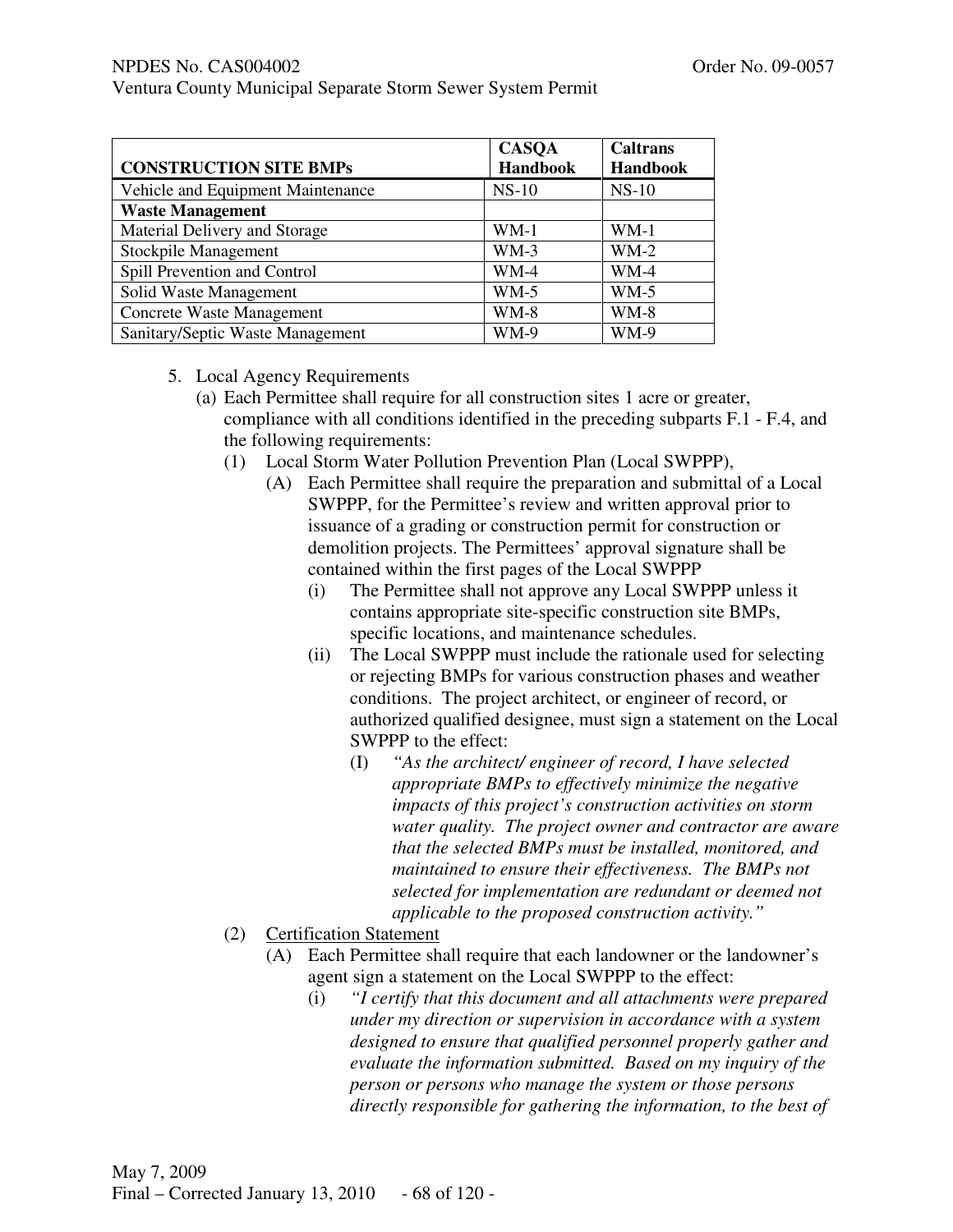*my knowledge and belief, the information submitted is true, accurate, and complete. I am aware that submitting false and/ or inaccurate information, failing to update the Local SWPPP to reflect current conditions, or failing to properly and/ or adequately implement the Local SWPPP may result in revocation of grading and/ or other permits or other sanctions provided by law."* 

- (ii) The Local SWPPP certification shall be signed by the property owner or owner's representative/designee. If the Local SWPPP or SWPPP is being prepared by the local agency then the appropriate authority of the local agency shall sign the document.
- 6. Roadway Paving or Repaving Operations (For Private or Public Projects)
	- (a) Each Permittee shall require that for any project that includes roadbed or street paving, repaving, patching, digouts, or resurfacing roadbed surfaces, that the following BMPs be implemented for each project:
		- (1) Restrict paving and repaving activity to exclude periods of rainfall or predicted rainfall unless required by emergency conditions
		- (2) Install sand bags or gravel bags and filter fabric at all susceptible storm drain inlets and at manholes to prevent spills of paving products and tack coat
		- (3) Prevent the discharge of release agents including soybean oil, other oils, or diesel to the storm water drainage system or receiving waters.
		- (4) Minimize non storm water runoff from water use for the roller and for evaporative cooling of the asphalt
		- (5) Clean equipment over absorbent pads, drip pans, plastic sheeting or other material to capture all spillage and dispose of properly
		- (6) Collect liquid waste in a container, with a secure lid, for transport to a maintenance facility to be reused, recycled or disposed of properly
		- (7) Collect solid waste by vacuuming or sweeping and securing in an appropriate container for transport to a maintenance facility to be reused, recycled or disposed of properly
		- (8) Cover the "cold-mix" asphalt (i.e., pre-mixed aggregate and asphalt binder) with protective sheeting during a rainstorm
		- (9) Cover loads with tarp before haul-off to a storage site, and do not overload trucks
		- (10) Minimize airborne dust by using water spray during grinding
		- (11) Avoid stockpiling soil, sand, sediment, asphalt material and asphalt grindings materials or rubble in or near storm water drainage system or receiving waters
		- (12) Protect stockpiles with a cover or sediment barriers during a rain
- 7. Electronic Site Tracking System
	- (a) Each Permittee shall use an electronic system to track grading permits, encroachment permits, demolition permits, building permits, or construction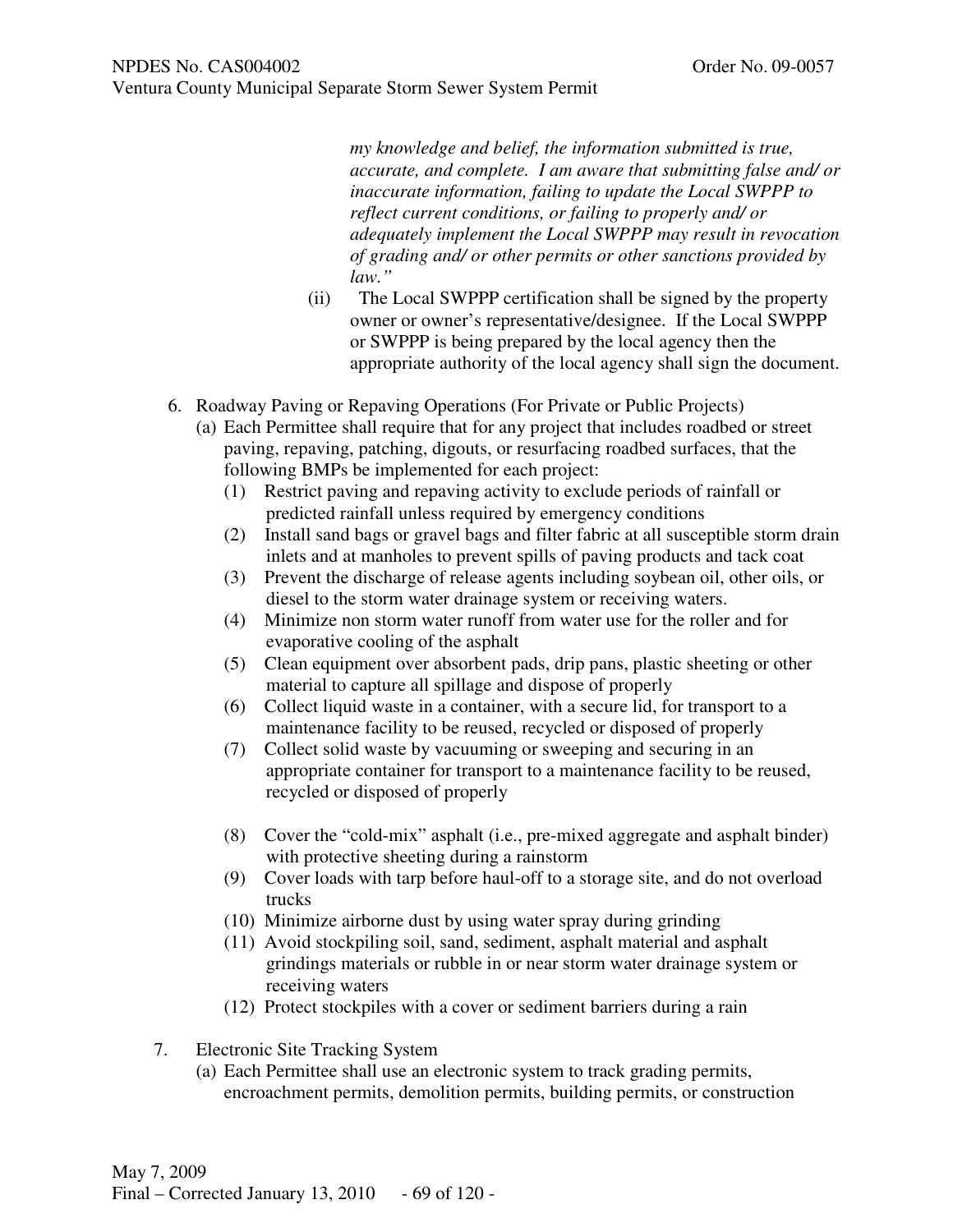permits (and any other municipal authorization to move soil and/ or construct or destruct that involves land disturbance) issued by each Permittee. To satisfy this requirement, the use of a database or GIS system is encouraged, but not required.

- 8. Inspections
	- (a) Each Permittee shall inspect all construction sites for the implementation of storm water quality controls a minimum of once during the wet season. Concurrently, each Permittee shall ensure that:
		- (1) The Local SWPPP is reviewed for compliance with local codes, ordinances, and permits.
		- (2) A follow-up inspection takes place within two weeks for inspected sites that have not adequately implemented their Local SWPPP.
	- (b) Each Permittee shall take additional enforcement actions to achieve compliance as specified in municipal codes, if compliance with municipal codes, ordinances, or permits has not been attained.
	- (c) Each Permittee can refer sites to the Regional Water Board for joint enforcement actions for violation of municipal storm water ordinances and the Construction Activities Storm Water General Permit (CASGP), or Small Linear Underground/ Overhead Construction Projects General Permit (small LUPs), after conducting a minimum of 2 site inspections and issuing a minimum of 2 written notices to the operator regarding the violation (copied to the Regional Water Board). In making such referrals, Permittees shall include, at a minimum, the following documentation:
		- (1) Name of the site
		- (2) WDID number
		- (3) Site developer
		- (4) Site owner
		- $(5)$  Records of communication with the site operator regarding the violation(s), which shall include at least an inspection report
		- (6) Written notice of the violation copied to the Regional Water
	- (d) Prior to approving and/ or signing off for occupancy and issuing the Certificate of Occupancy for all construction projects subject to post-construction controls, each Permittee shall inspect the constructed site design, source control and treatment control BMPs to verify that they have been constructed in compliance with all specifications, plans, permits, ordinances, and this Order. The initial/ acceptance BMP verification inspection does not constitute a maintenance and operation inspection, as required in the preceding subpart E.IV.2(c).
- 9. State Conformity Requirements
	- (a) Each Permittee shall ensure that no grading permit, encroachment permit, demolition permit, building permit, electrical permit, or construction permit (or any other municipal authorization to move soil and/ or construct or destruct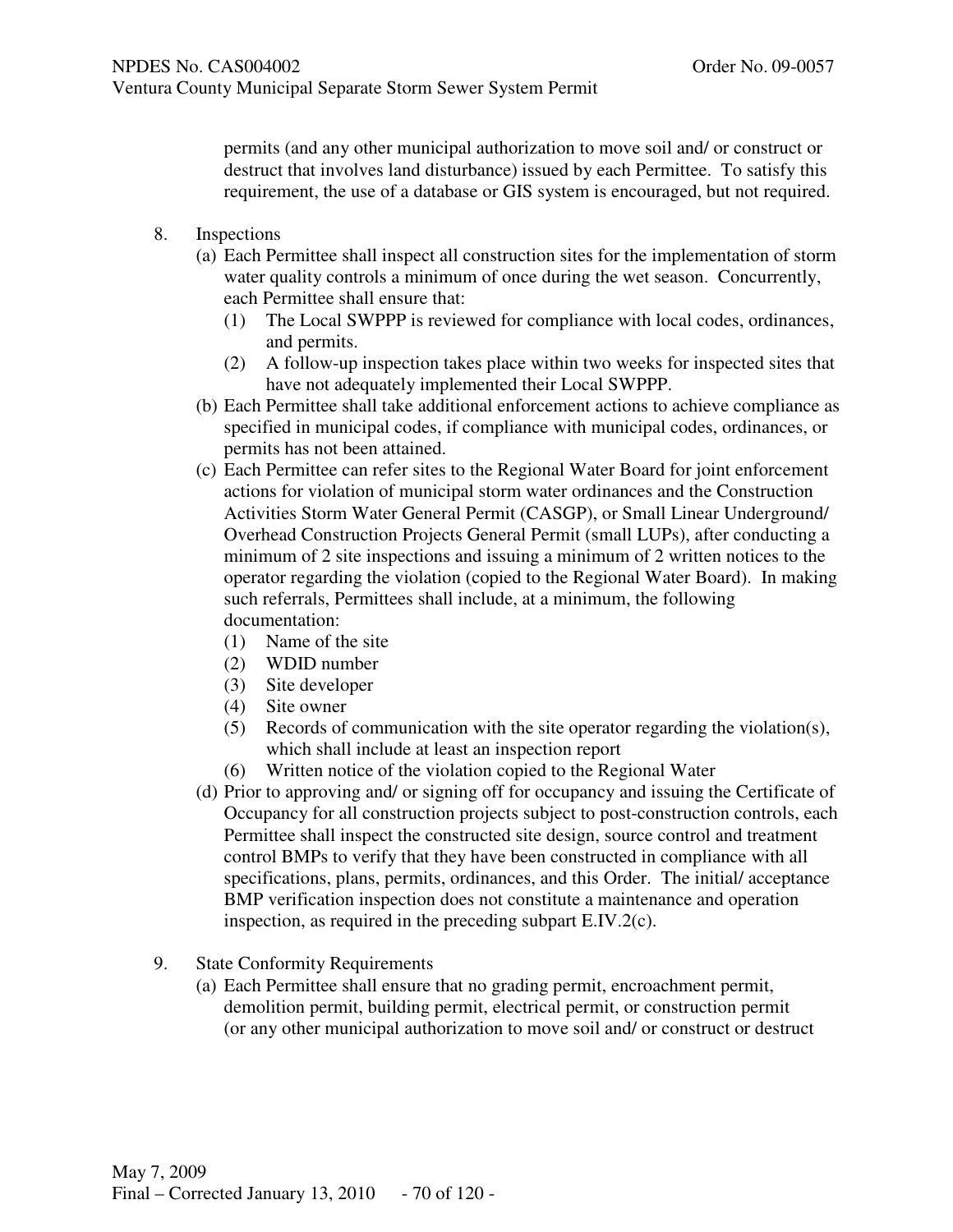that involves land disturbance) is issued for any project requiring coverage under the CASGP or Small LUP General Permit<sup>1</sup> unless:

- (1) Proof of filing a Notice of Intent for coverage under a State NPDES permit is demonstrated).
- (2) Demonstration or Certification that a SWPPP has been prepared by the project developer.
- (3) Proof of Change of Information form (COI) and a copy of the modified SWPPP(s) at any time a transfer of ownership takes place for the entire development or portions of the common plan of development where construction activities are still on-going.

### 10. Interagency Coordination

(a) **Referral of Violations:** 

A Permittee may refer a violator of the municipal storm water ordinance and CWC § 13260 to the Regional Water Board provided that the Permittee has made a good faith effort at progressive enforcement consistent with the preceding subpart F.8(c). At a minimum, the Permittee's good faith effort shall be documented with:

- (1) A minimum of 2 follow-up inspection reports (inspections completed within 3 months).
- (2) A minimum of two warning letters or NOVs.
- (b) **Referral of Non-filers under the CASGP or the Small LUP General Permit:**

Each Permittee shall refer non-filers (i.e., those projects which cannot demonstrate that they have a WDID number) under the CASGP or Small LUP General Permit, to the Regional Water Board, no later than 15 days after making a determination of failure to file. In making such referrals, Permittees shall include, at a minimum, the following documentation:

- (1) Project location address
- (2) Project description
- (3) Developer or owners name with complete mailing address
- (4) Project size

-

- (5) Records of communication with the developer or owner regarding filing requirements
- (c) **Investigation of Complaints Regarding Facilities Transmitted by the Regional Water Board Staff:** 
	- (1) Each Permittee shall initiate, within one business day,<sup>2</sup> an initial investigation of complaint(s) (other than non-storm water discharges) on the construction site(s) within its jurisdiction.

<sup>&</sup>lt;sup>1</sup> NPDES Permit No. CAS000005, Waste Discharge Requirements For Discharges of Storm Water Runoff Associated with Small Linear Underground/ Overhead Construction Projects (Small LUP General Permit) for any linear land disturbing activity or activities (cumulatively) that will cause one acre or more of land disturbance but not more than 5 acres.

 $2$  Permittees may comply with the Permit by taking initial steps (such as logging, prioritizing, and tasking) to "initiate" the investigation within that one business day. However, the Regional Water Board would expect that the initial investigation, including a site visit, to occur within four business days.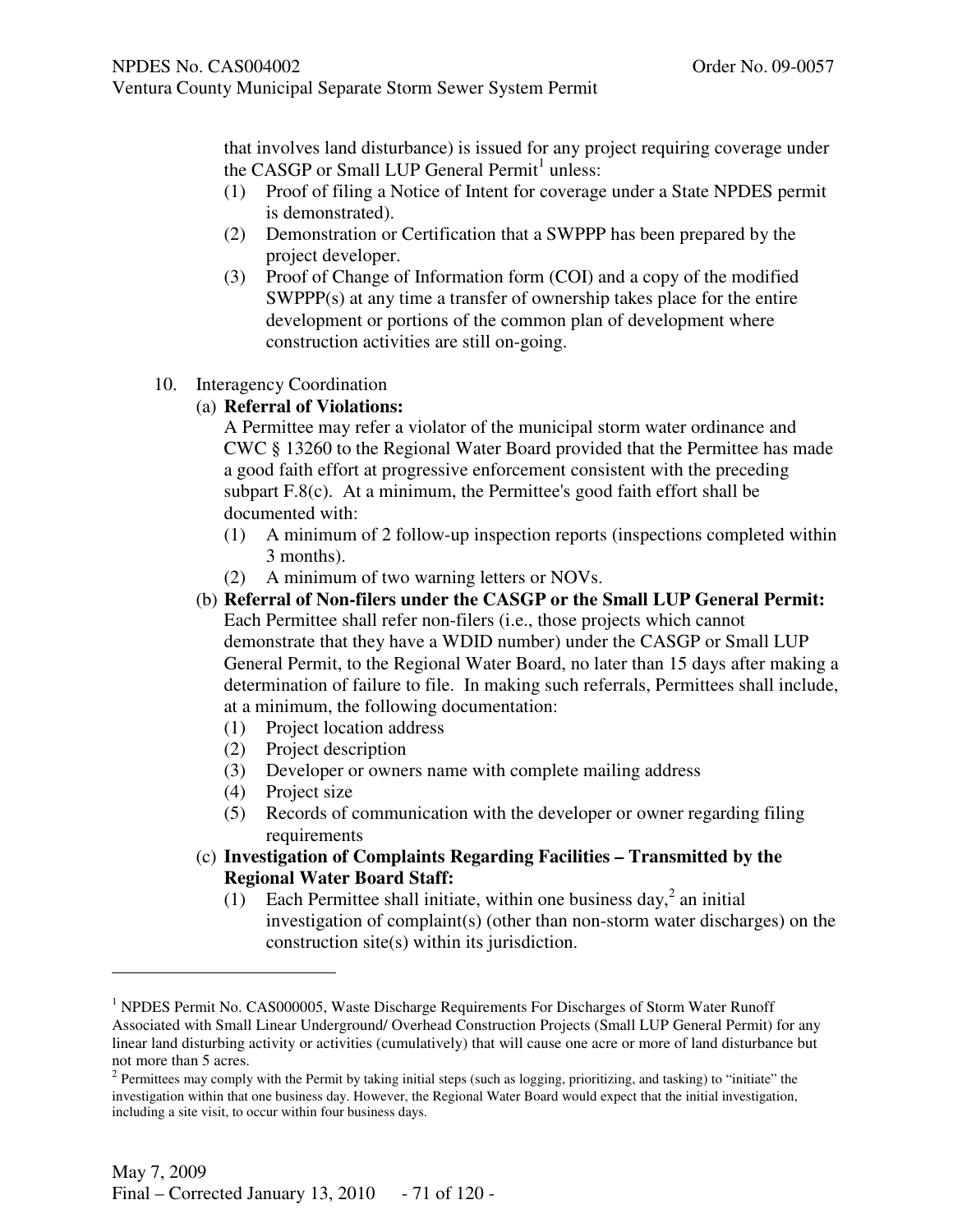- Ventura County Municipal Separate Storm Sewer System Permit
	- (A) The initial investigation shall include, at a minimum, an inspection on the facility and its perimeter to confirm the complaint and to determine if the site operator is effectively complying with the municipal storm water/ urban runoff ordinances, and to oversee corrective action.

### (d) **Support of Regional Water Board Enforcement Actions – As directed by the Regional Water Board Executive Officer:**

- (1) Each Permittee shall support Regional Water Board enforcement actions by:
	- (A) Assisting in identification of current owners, operators, and lessees of properties and sites.
	- (B) Providing staff, when available, for joint inspections with Regional Water Board inspectors.
	- (C) Appearing to testify as witnesses in Regional Water Board enforcement hearings.
	- (D) Providing copies of inspection reports and other progressive enforcement documentation.

## **G. Public Agency Activities Program**

- I. Each Permittee shall implement a Public Agency Activities Program to minimize storm water pollution impacts from public agency activities. Public Agency requirements consist of:
	- i. Public Construction Activities Management.
	- ii. Vehicle Maintenance/ Material Storage Facilities/ Corporation Yards Management/ Municipal Operations.
	- iii. Vehicle and Equipment Wash Areas
	- iv. Landscape and Recreational Facilities Management
	- v. Storm Drain Operation and Management
	- vi. Streets and Roads Maintenance
	- vii. Public Industrial Activities Management
	- viii. Emergency Procedures
	- ix. Employee Training
	- x. Infrastructure Maintenance
- 1. Public Construction Activities Management
	- (a) Each Permittee shall implement and comply with the Planning and Land Development Program requirements in part 4.E. of this Order at Permittee owned or operated public construction projects for project types identified in part 4.E of this Order.
	- (b) Each Permittee shall implement and comply with the appropriate Development Construction Program requirements in part 4.F. of this Order at Permittee owned or operated construction projects as applicable.
	- (c) For public projects including those under a Capital Improvement Project Plan that disturb less than one acre of soil the Permittees shall require the development and implementation of a Storm Water Pollution Control Plan. The SWPCP shall include BMPs as identified in Table 6.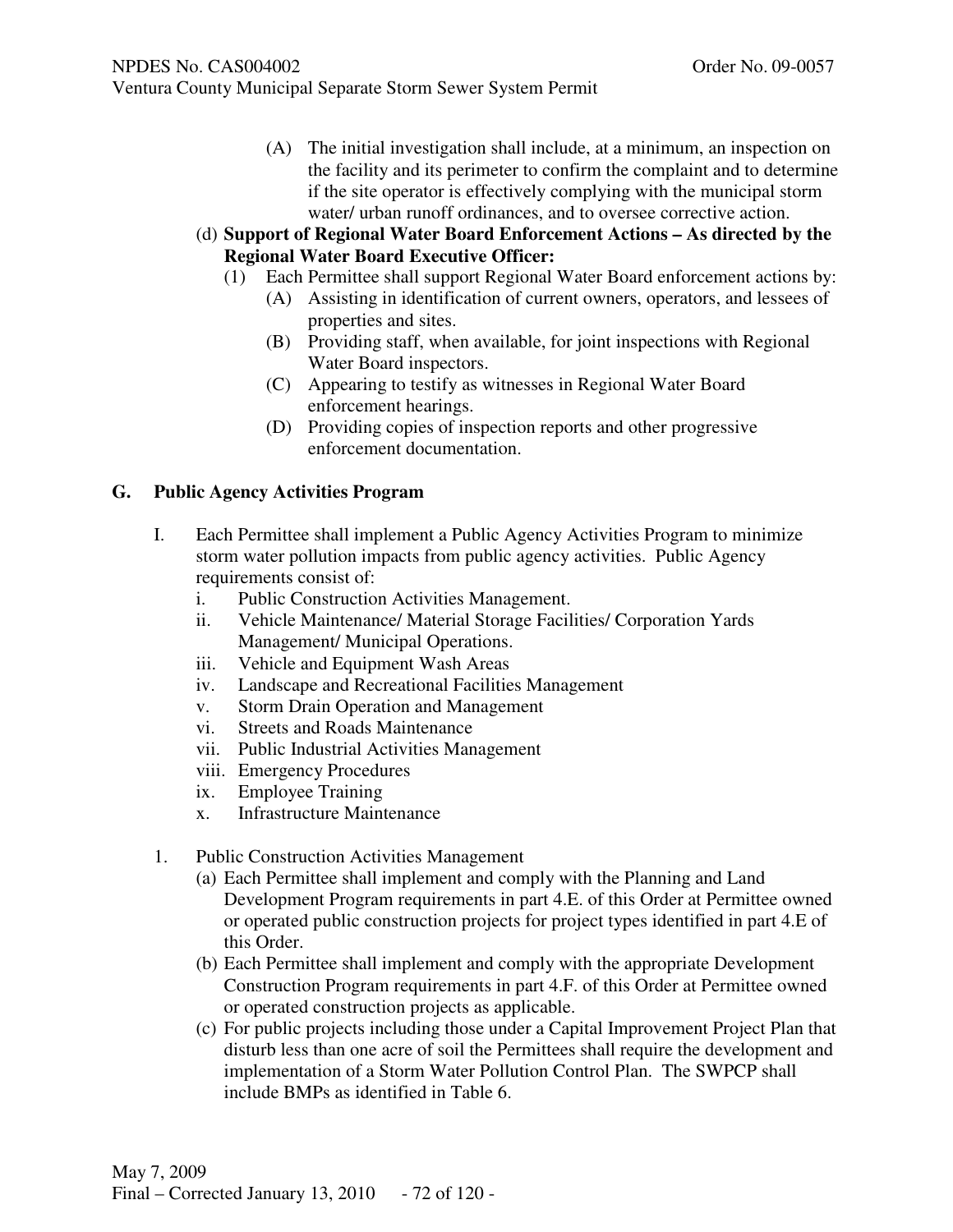# Ventura County Municipal Separate Storm Sewer System Permit

- 2. Vehicle Maintenance/ Material Storage Facilities/ Corporation Yards Management/ Long Term Maintenance Programs
	- (a) Each Permittee shall implement the activity specific  $BMPs<sup>1</sup>$  listed in Table 10 when such activities occur at Permittee owned/leased facilities and job sites including but not limited to vehicle/ equipment maintenance facilities, material storage facilities, and corporation yards, and at any area that includes the activities as described in the following Tables. Additionally, for any activity or area described in the footnote below,<sup>2</sup> each Permittee shall also implement the BMPs in the Caltrans Storm Water Quality Handbook Maintenance Staff Guide described as B-4 in Table 10 (BMPs at Vehicle Maintenance/ Material Storage Facilities/ Corporation Yards).

|  |  |  |  |                                                                        | Table 10 - BMPs at Vehicle Maintenance/ Material Storage Facilities/ Corporation Yards |                   |  |
|--|--|--|--|------------------------------------------------------------------------|----------------------------------------------------------------------------------------|-------------------|--|
|  |  |  |  | From the Caltrans Storm Water Quality Handbook Maintenance Staff Guide |                                                                                        | <b>Appendix B</b> |  |

| <b>Activity Specific BMPs</b>                                                | $\mathbf{H}$<br>Page |
|------------------------------------------------------------------------------|----------------------|
| <b>General BMPs</b>                                                          | $B-4$                |
| <b>Flexible Pavement</b>                                                     | $B-9$                |
| Asphalt Cement Crack and Joint Grinding/ Sealing                             | $B-9$                |
| <b>Asphalt Paving</b>                                                        | $B-10$               |
| Structural Pavement Failure (Digouts) Pavement Grinding and Paving           | $B-11$               |
| <b>Emergency Pothole Repairs</b>                                             | $B-13$               |
| <b>Sealing Operations</b>                                                    | $B-14$               |
| <b>Rigid Pavement</b>                                                        | $B-15$               |
| Portland Cement Crack and Joint Sealing                                      | $B-15$               |
| Mudjacking and Drilling                                                      | $B-16$               |
| Concrete Slab and Spall Repair                                               | $B-17$               |
| <b>Slope/ Drains/ Vegetation</b>                                             | $B-19$               |
| <b>Shoulder Grading</b>                                                      | $B-19$               |
| Nonlandscaped Chemical Vegetation Control                                    | $B-21$               |
| Nonlandscaped Mechanical Vegetation Control/ Mowing                          | $B-23$               |
| Nonlandscaped Tree and Shrub Pruning, Brush Chipping, Tree and Shrub Removal | $B-24$               |
| Fence Repair                                                                 | $B-25$               |
| Drainage Ditch and Channel Maintenance                                       | $B-26$               |
| Drain and Culvert Maintenance                                                | $B-28$               |
| Curb and Sidewalk Repair                                                     | $B-30$               |
| <b>Litter/Debris/Graffiti</b>                                                | $B-32$               |
| <b>Sweeping Operations</b>                                                   | $B-32$               |
| <b>Litter and Debris Removal</b>                                             | $B-33$               |
| <b>Emergency Response and Cleanup Practices</b>                              | $B-34$               |
| Graffiti Removal                                                             | $B-36$               |
| Landscaping                                                                  | $B-37$               |
|                                                                              |                      |

<sup>&</sup>lt;sup>1</sup> These BMPs are identified in Appendix B of the *Caltrans Storm Water Quality Handbook Maintenance Staff Guide, May 2003*, and its addenda. Other BMPs may be substituted upon approval by the Executive Officer. <sup>2</sup> Scheduling and Planning; Spill Prevention and Control; Sanitary/ Septic Waste Management; Material Use; Safer Alternative Products; Vehicle/ Equipment Cleaning, Fueling, and Maintenance; Illicit Connections Detection, Reporting and Removal; Illegal Spill / Discharge Control and Maintenance Facility Housekeeping Practices.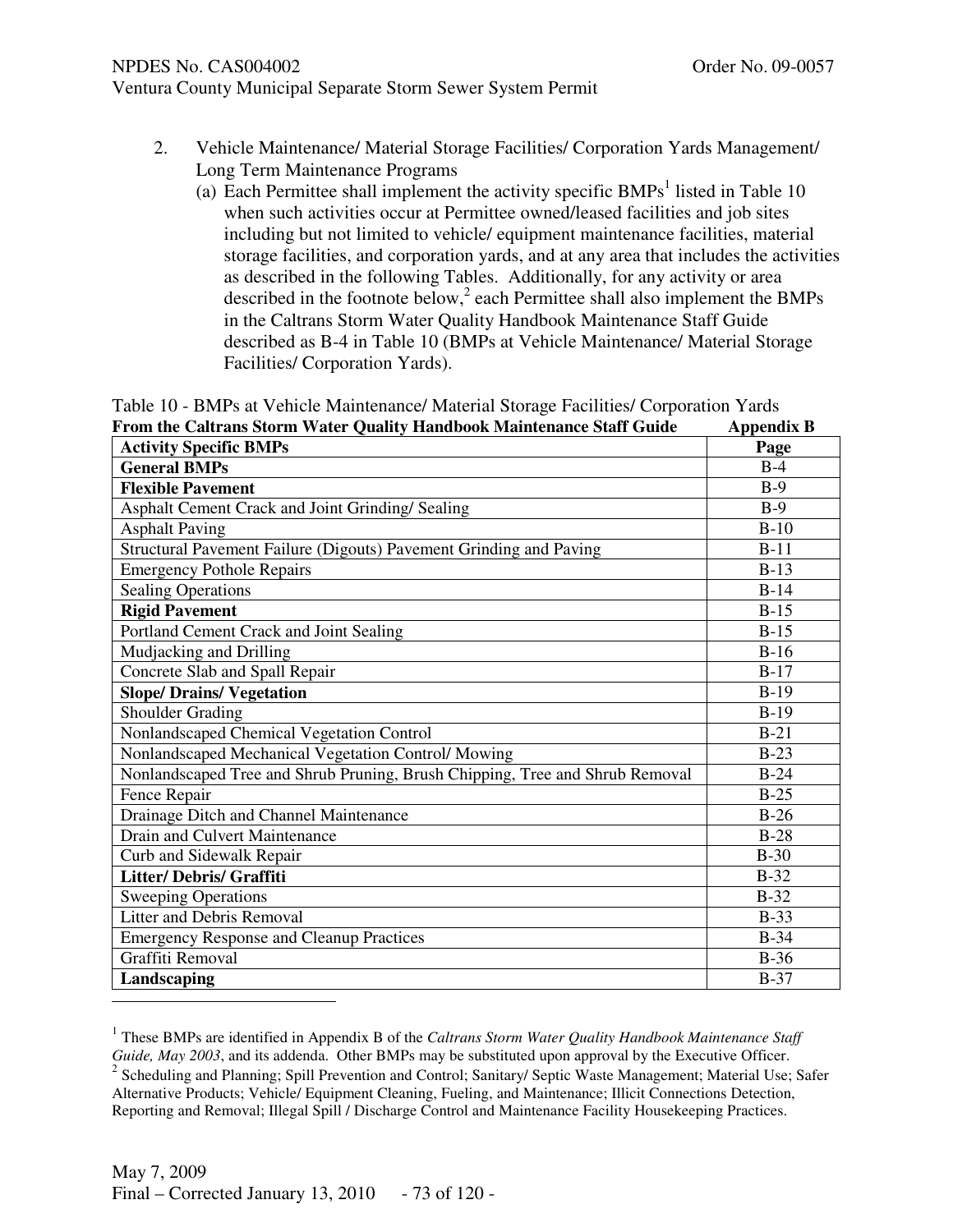# NPDES No. CAS004002 Order No. 09-0057

| Ventura County Municipal Separate Storm Sewer System Permit |  |  |  |  |
|-------------------------------------------------------------|--|--|--|--|
|-------------------------------------------------------------|--|--|--|--|

| <b>Activity Specific BMPs</b>                                             | Page              |
|---------------------------------------------------------------------------|-------------------|
| <b>Chemical Vegetation Control</b>                                        | $B-37$            |
| <b>Manual Vegetation Control</b>                                          | $B-39$            |
| Landscaped Mechanical Vegetation Control/ Mowing                          | $B-40$            |
| Landscaped Tree and Shrub Pruning, Brush Chipping, Tree and Shrub Removal | $B-41$            |
| <b>Irrigation Line Repairs</b>                                            | $B-42$            |
| Irrigation (Watering), Potable and Nonpotable                             | $B-43$            |
| <b>Environmental</b>                                                      | $B-44$            |
| <b>Storm Drain Stenciling</b>                                             | $B-44$            |
| Roadside Slope Inspection                                                 | $\overline{B-45}$ |
| Roadside Stabilization                                                    | $B-46$            |
| <b>Storm Water Treatment Devices</b>                                      | $B-48$            |
| <b>Traction Sand Trap Devices</b>                                         | $B-49$            |
| <b>Public Facilities</b>                                                  | $B-50$            |
| <b>Public Facilities</b>                                                  | $B-50$            |
| <b>Bridges</b>                                                            | $B-52$            |
| <b>Welding and Grinding</b>                                               | $B-52$            |
| Sandblasting, Wet Blast with Sand Injection and Hydroblasting             | $B-54$            |
| Painting                                                                  | $B-56$            |
| <b>Bridge Repairs</b>                                                     | $B-57$            |
| <b>Other Structures</b>                                                   | $B-59$            |
| <b>Pump Station Cleaning</b>                                              | $B-59$            |
| Tube and Tunnel Maintenance and Repair                                    | $B-61$            |
| <b>Tow Truck Operations</b>                                               | $B-63$            |
| Toll Booth Lane Scrubbing Operations                                      | $B-64$            |
| <b>Electrical</b>                                                         | $B-65$            |
| Sawcutting for Loop Installation                                          | $B-65$            |
| <b>Traffic Guidance</b>                                                   | $B-67$            |
| Thermoplastic Striping and Marking                                        | $B-67$            |
| Paint Striping and Marking                                                | $B-68$            |
| Raised/ Recessed Pavement Marker Application and Removal                  | $B-70$            |
| Sign Repair and Maintenance                                               | $B-71$            |
| Median Barrier and Guard Rail Repair                                      | $B-73$            |
| <b>Emergency Vehicle Energy Attenuation Repair</b>                        | $B-75$            |
| <b>Snow and Ice Control</b>                                               | $B-76$            |
| <b>Snow Removal</b>                                                       | $B-76$            |
| Ice Control                                                               | $B-77$            |
| <b>Storm Maintenance</b>                                                  | $B-78$            |
| Minor Slides and Slipouts Cleanup/ Repair                                 | $B-78$            |
| <b>Management and Support</b>                                             | $B-80$            |
| <b>Building and Grounds Maintenance</b>                                   | $B-80$            |
| Storage of Hazardous Materials (Working Stock)                            | $B-82$            |
| Material Storage Control (Hazardous Waste)                                | $B-84$            |
| <b>Outdoor Storage of Raw Materials</b>                                   | $B-85$            |
| Vehicle and Equipment Fueling                                             | $B-86$            |
| Vehicle and Equipment Cleaning                                            | $B-87$            |
| Vehicle and Equipment Maintenance and Repair                              | $B-88$            |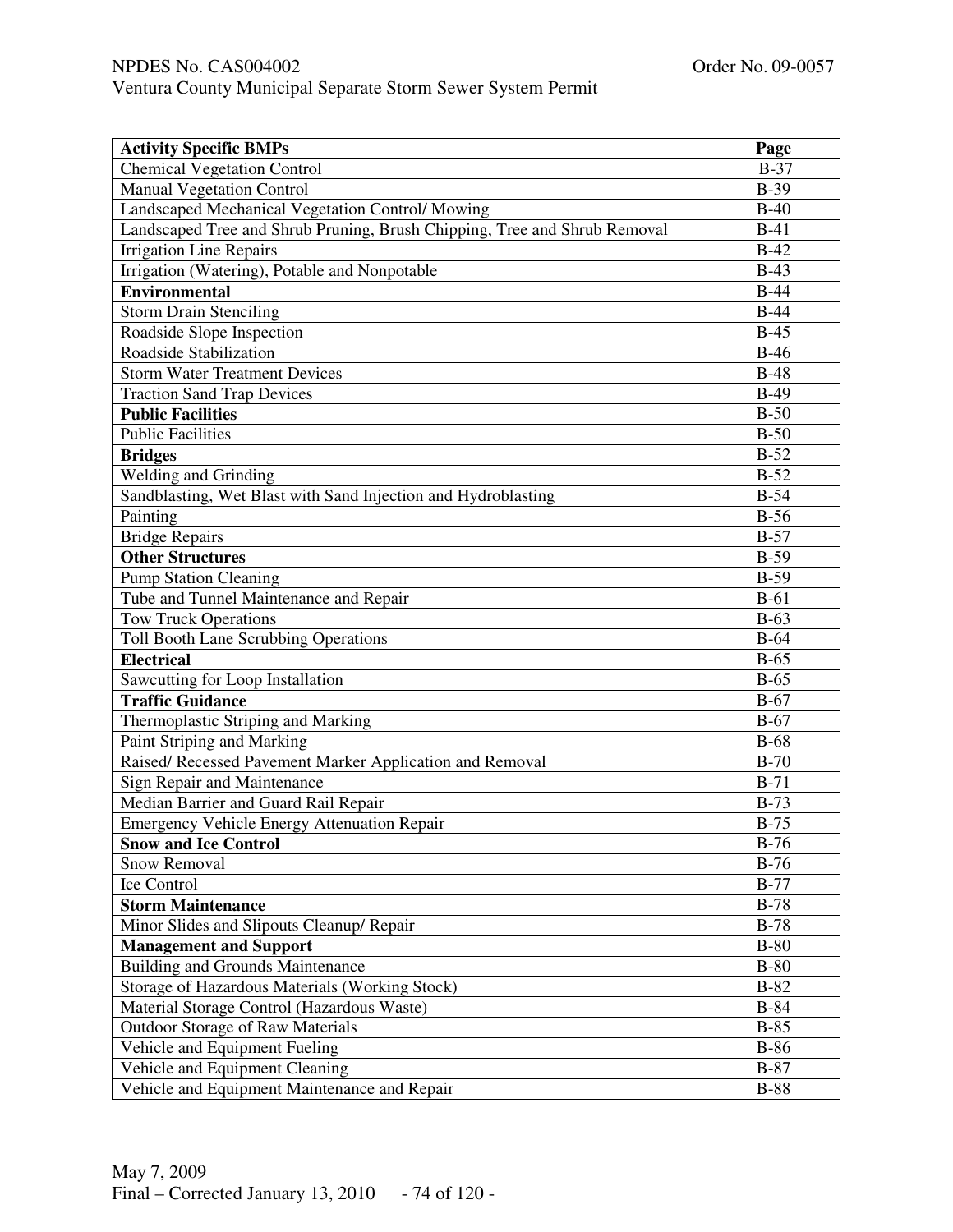| <b>Activity Specific BMPs</b>                           | Page   |
|---------------------------------------------------------|--------|
| Aboveground and Underground Tank Leak and Spill Control | $B-90$ |

- 3. Vehicle and Equipment Wash Areas
	- (a) Each Permittee shall eliminate discharges of wash waters from vehicle and equipment washing no later than May 7, 2010 by implementing any of the following measures at existing facilities with vehicle or equipment wash areas:
		- (1) Self-contain, and haul off for disposal
		- (2) Equip with a clarifier
		- (3) Equip with an alternative pre-treatment device;  $or$
		- (4) Plumb to the sanitary sewer
	- (b) Each Permittee shall ensure that any municipal facilities constructed, redeveloped, or replaced has all vehicle and equipment wash areas plumbed to the sanitary sewer or be self contained and all wastewater/ washwater hauled for legal disposal.
- 4. Landscape, Park, and Recreational Facilities Management
	- (a) Integrated Pest Management (IPM)

IPM is an ecosystem-based strategy that focuses on long-term prevention of pests or their damage through a combination of techniques such as biological control, habitat manipulation, modification of cultural practices, and use of resistant varieties. Each Permittee shall implement an IPM program within 365 days of the adoption of this Order (May 7, 2010) that includes the following:

- (1) Pesticides are used only if monitoring indicates they are needed according to established guidelines.
- (2) Treatments are made with the goal of removing only the target organism.
- (3) Pest controls are selected and applied in a manner that minimizes risks to human health, beneficial, non-target organisms, and the environment.
- (4) Its use of pesticides, including Organophosphates and Pyrethroids do not threaten water quality.
- (5) Partner with other agencies and organizations to encourage the use of IPM.
- (6) Adopt and verifiably implement policies, procedures, and/ or ordinances requiring the minimization of pesticide use and encouraging the use of IPM techniques (including beneficial insects) in the Permittees' overall operations and on municipal property.
- (7) Policies, procedures, and ordinances shall include commitments and timelines to reduce the use of pesticides that cause impairment of surface waters by implementing the following procedures:
	- (A) Quantify pesticide use by its staff and hired contractors.
	- (B) Prepare and annually update an inventory of pesticides used by all internal departments, divisions, and other operational units.
	- (C) Demonstrate reductions in pesticide use.
- (b) Each Permittee shall implement the following requirements no later than November 3, 2009: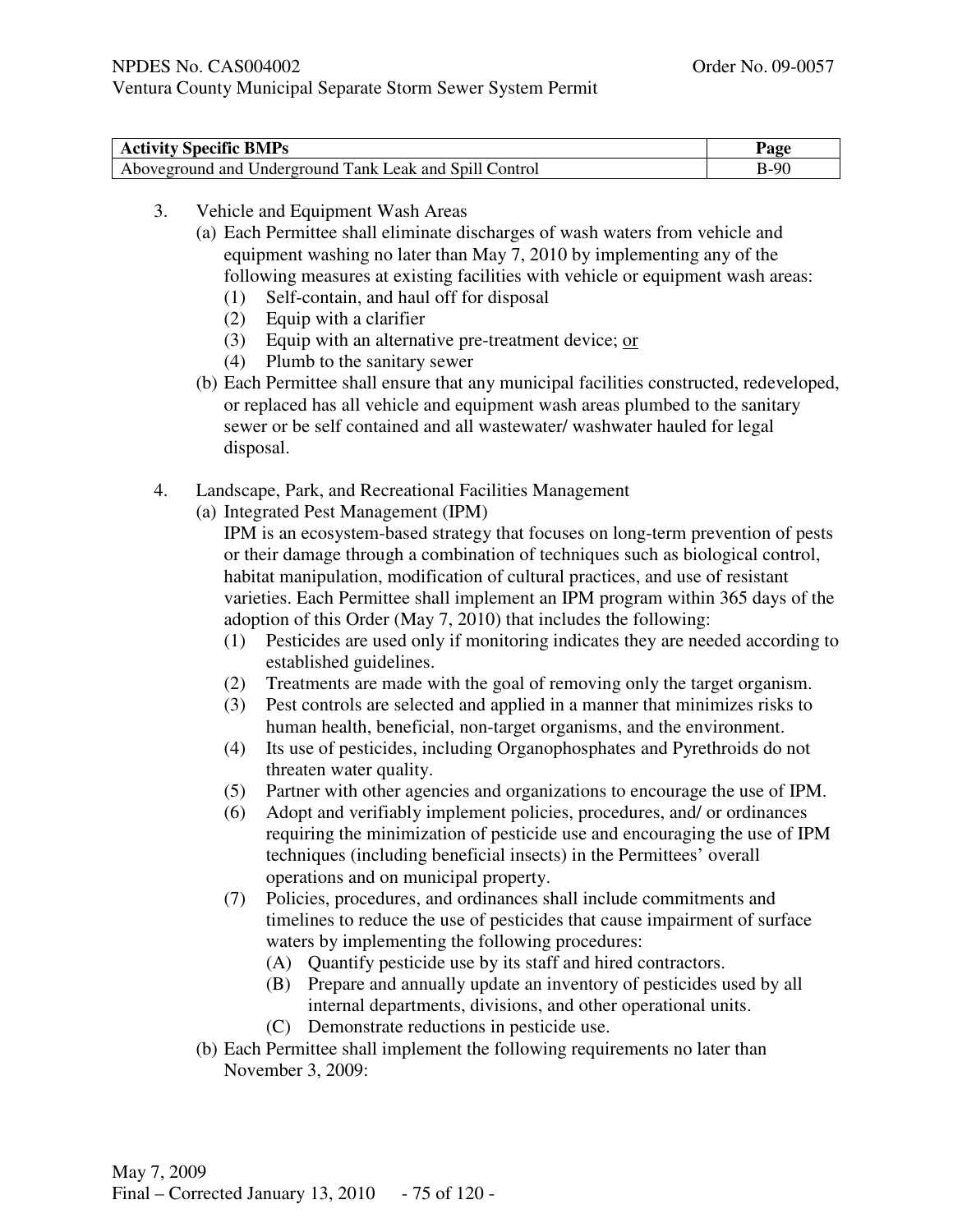- (1) Use a standardized protocol for the routine and non-routine application of pesticides (including pre-emergents), and fertilizers.
- (2) Ensure no application of pesticides or fertilizers are applied to an area immediately prior to, during, or immediately after a rain event, or when water is flowing off the area.
- (3) Ensure that no banned or unregistered pesticides are stored or applied.
- (4) Ensure that all staff applying pesticides are certified in the appropriate category by the California Department of Pesticide Regulation, or are under the direct supervision of a pesticide applicator certified in the appropriate category.
- (5) Implement procedures to encourage the retention and planting of native vegetation to reduce water, pesticide and fertilizer needs; and
- (6) Store pesticides and fertilizers indoors or under cover on paved surfaces or use secondary containment.
	- (A) Reduce the use, storage, and handling of hazardous materials to reduce the potential for spills.
	- (B) Regularly inspect storage areas.
- (7) Comply with the provisions and the monitoring requirements for application of aquatic pesticides to surface waters (WQ Order No. 2004-0008-DWQ) (Vector Control) and Order No. 2004-0009-DWQ (Weed Control).
- 5. Storm Drain Operation and Management
	- (a) Catch Basin Cleaning
		- (1) Each Permittee shall designate catch basin inlets within its jurisdiction as one of the following:
			- Priority A: Catch basins that are designated as consistently generating the highest volumes of trash.
			- Priority B: Catch basins that are designated as consistently generating moderate volumes of trash.
			- Priority C: Catch basins that are designated as generating low volumes of trash.

Within one year of Order adoption (May 7, 2010), Permittees shall submit a map or list of Catch Basins with their GPS coordinates and their designations. The map or list shall contain the rationale or data to support designations.

- (2) Each Permittee shall inspect catch basins according to the following schedule:
	- Priority A: A minimum of 3 times during the wet season and once during the dry season every year.
	- Priority B: A minimum of once during the wet season and once during the dry season every year.

Priority C: A minimum of once per year.

Catch basins shall be cleaned as necessary on the basis of inspections. Permittees shall maintain inspection records for Regional Board review.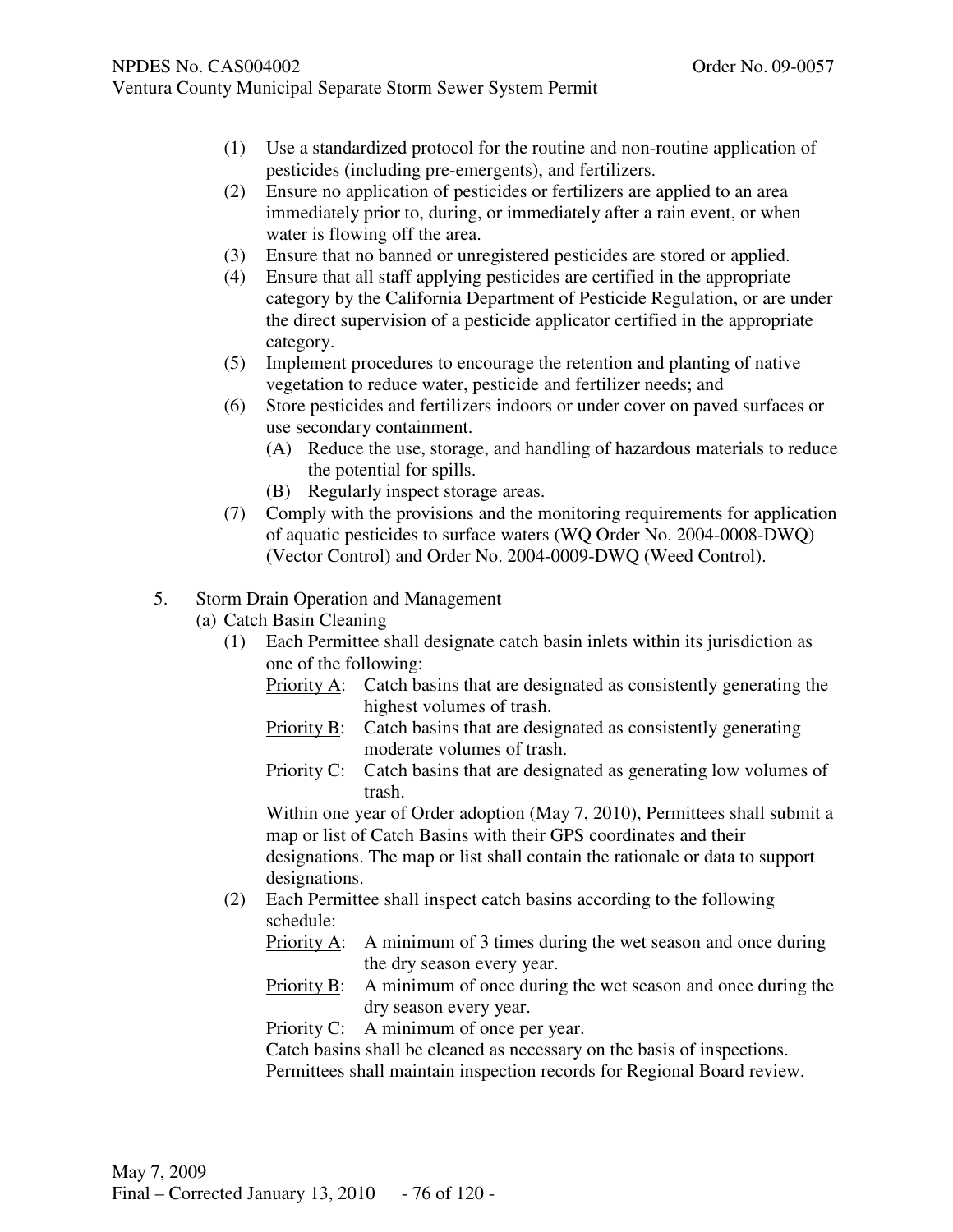- (3) In addition to the preceding schedule, Permittees shall ensure that any catch basin that is determined to be at least 25% full of trash shall be cleaned out.
- (b) Trash Management at Public Events
	- (1) Each Permittee shall require for any event in the public right of way or wherever it is foreseeable that substantial quantities of trash and litter may be generated, the following measures:
		- (A) Proper management of trash and litter generated; and
		- (B) Arrangement for temporary screens to be placed on catch basins; or
		- (C) Provide clean out of catch basins, trash receptacles, and grounds in the event area within 24 hours subsequent to the event.
- (c) Trash Receptacles
	- (1) Each Permittee shall install trash receptacles, or equivalent trash capturing devices in areas subject to high trash generation within its jurisdiction no later than May 7, 2010.
	- (2) Each Permittee shall ensure that all trash receptacles are cleaned out and maintained as necessary to prevent trash overflow.
- (d) Catch Basin Labels
	- (1) Each Permittee shall inspect the legibility of the catch basin stencil or label nearest each catch basin and inlet before the wet season begins.
	- (2) Each Permittee shall record and re-stencil or re-label within 15 days of inspection, catch basins with illegible stencils.
- (e) Additional Trash Management Practices
	- (1) Each Permittee shall install trash excluders, or equivalent devices on or in catch basins or outfalls to prevent the discharge of trash to the storm drain system or receiving water no later than two years after Order adoption date in areas defined as Priority A (subpart  $5(a)(1)$ ) except in sites where the application of such BMP(s) alone will cause flooding. Lack of maintenance that causes flooding is not an acceptable exception to the requirement to install BMPs. Alternatively the Permittee may implement alternative or enhanced BMPs beyond the provisions of this permit (such as but not limited to increased street sweeping, adding trash cans near trash generation sites, prompt enforcement of trash accumulation, increased trash collection on public property, increased litter prevention messages or trash nets within the MS4) that provide substantially equivalent removal of trash. Permittees shall demonstrate that BMPs, which substituted for trash excluders provide equivalent trash removal performance as excluders. When outfall trash capture is provided, revision of the schedule for inspection and cleanout of catch basins in task 5.(a)(2) may be proposed by the Permittee for approval by the Executive Officer.
- (f) Storm Drain Maintenance
	- (1) Each Permittee shall implement a program for Storm Drain Maintenance no later than November 3, 2009 that includes the following:
		- (A) Visual monitoring of Permittee-owned open channels and other drainage structures for debris at least annually.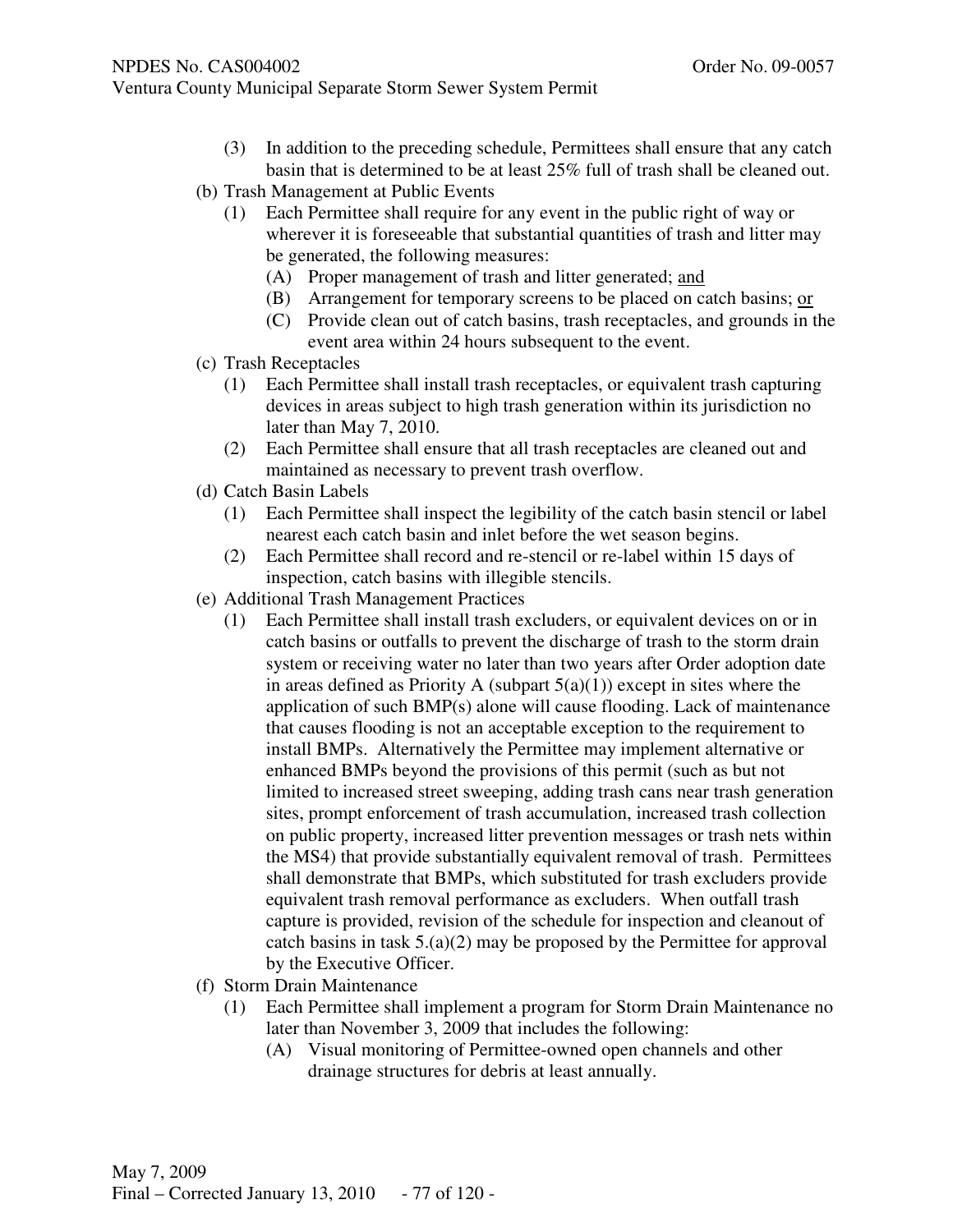- Ventura County Municipal Separate Storm Sewer System Permit
	- (B) Remove trash and debris from open channel storm drains a minimum of once per year before the wet season.
	- (C) Eliminate the discharge of contaminants during MS4 maintenance and clean outs.
	- (D) Quantify the amount of materials removed using techniques appropriate for quantifying solid waste and ensure the materials are properly disposed of.
	- (g) Spill Response Plan
		- (1) Each Permittee shall implement a response plan for spills to the MS4 within their respective jurisdiction. The response Plan shall clearly identify agencies responsible and telephone numbers and e-mail address for contact and shall contain at a minimum the following:
			- (A) Investigation of all complaints received within 24 hours of the incident report.
			- (B) Response within 2 hours to spills for containment upon notification, except where such overflows occur on private property, in which case the response should be within 2 hours of gaining legal access to the property.
			- (C) Notification to appropriate public health agencies and the Office of Emergency Services (OES).
	- (h) Permittee Owned Treatment Control BMPs
		- (1) Each Permittee shall implement an inspection and maintenance program for all Permittee owned treatment control BMPs, including post-construction treatment control BMPs.
		- (2) Each Permittee shall ensure proper operation of all treatment control BMPs and maintain them as necessary for proper operation, including all postconstruction treatment control BMPs.
		- (3) Any residual water produced by a treatment control BMP and not being internal to the BMP performance when being maintained shall be:
			- (A) Hauled away and legally disposed of; or
			- (B) Applied to the land without runoff; or
			- (C) Discharged to the sanitary sewer system (with permits or authorization); or
			- (D) Treated or filtered to remove bacteria, sediments, nutrients, and meet the limitations set in Table 11 (Discharge Limitations for Dewatering Treatment BMPs) prior to discharge to the MS4.

| <b>Parameter</b>              | Units         | Limitation |
|-------------------------------|---------------|------------|
| <b>Total Suspended Solids</b> | $m\text{g/L}$ | 00         |
| Turbidity                     | NTI           | 50         |
| Oil and Grease                | mg/L          |            |

Table 11 - Discharge Limitations for Dewatering Treatment  $RMPe<sup>1</sup>$ 

-

<sup>&</sup>lt;sup>1</sup> Technology based effluent limits.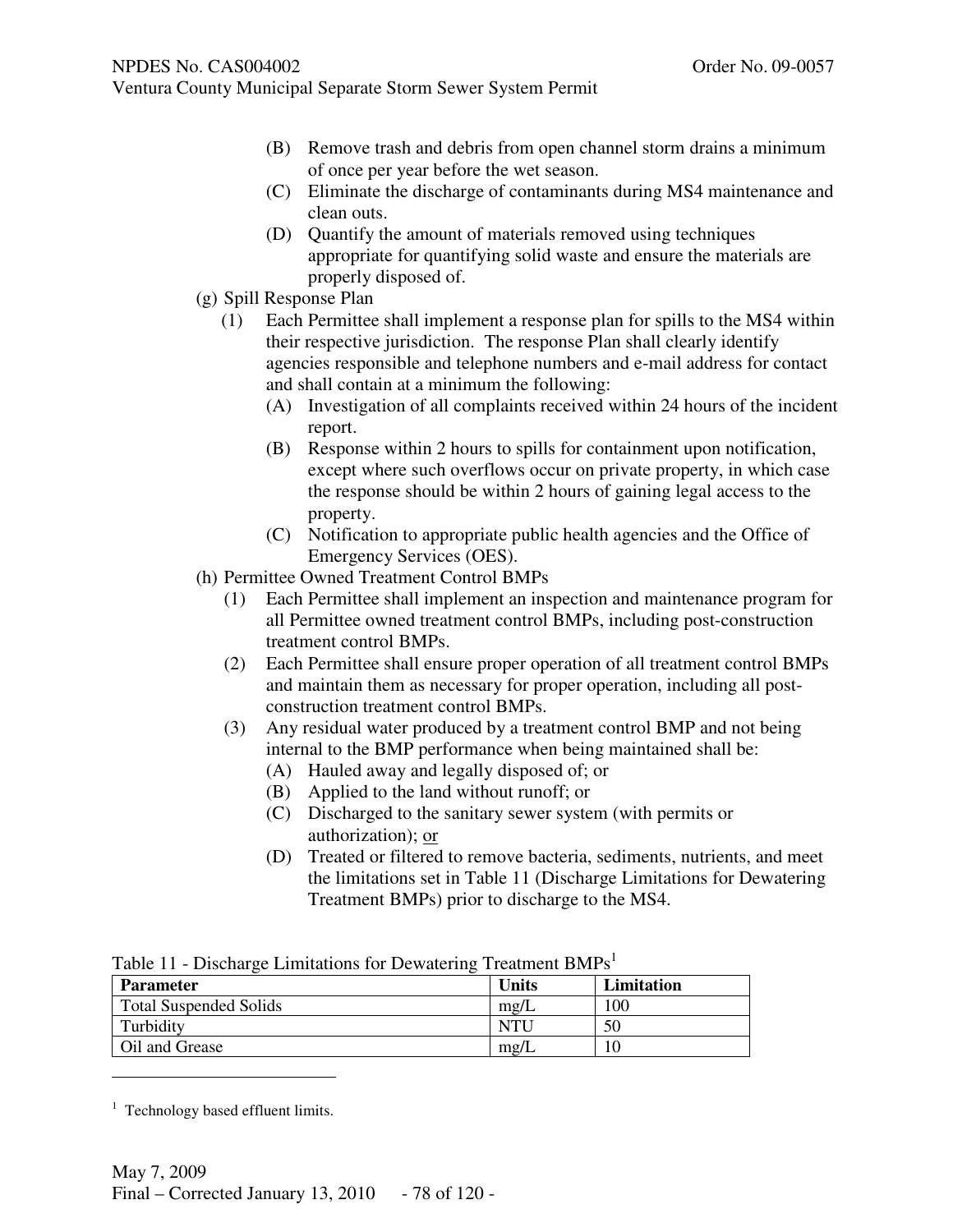- 6. Streets and Roads Maintenance
	- (a) Maintenance
		- (1) Each Permittee shall perform street sweeping of curbed streets in commercial areas and areas subject to high trash generation to control trash and debris at least two times per month.
	- (b) Road Reconstruction
		- (1) Each Permittee shall require that for any project that includes roadbed or street paving, repaving, patching, digouts, or resurfacing roadbed surfaces, that the following BMPs be implemented for each project.
			- (A) Restrict paving and repaving activity to exclude periods of rainfall or predicted rainfall<sup>1</sup> unless required by emergency conditions.
			- (B) Install sand bags or gravel bags and filter fabric at all susceptible storm drain inlets and at manholes to prevent spills of paving products and tack coat;
			- (C) Prevent the discharge of release agents including soybean oil, other oils, or diesel to the storm water drainage system or receiving waters.
			- (D) Minimize non storm water runoff from water use for the roller and for evaporative cooling of the asphalt.
			- (E) Clean equipment over absorbent pads, drip pans, plastic sheeting or other material to capture all spillage and dispose of properly.
			- (F) Collect liquid waste in a container, with a secure lid, for transport to a maintenance facility to be reused, recycled or disposed of properly.
			- (G) Collect solid waste by vacuuming or sweeping and securing in an appropriate container for transport to a maintenance facility to be reused, recycled or disposed of properly.
			- (H) Cover the "cold-mix" asphalt (i.e., pre-mixed aggregate and asphalt binder) with protective sheeting during a rainstorm.
			- (I) Cover loads with tarp before haul-off to a storage site, and do not overload trucks.
			- (J) Minimize airborne dust by using water spray during grinding.
			- (K) Avoid stockpiling soil, sand, sediment, asphalt material and asphalt grindings materials or rubble in or near storm water drainage system or receiving waters.
			- (L) Protect stockpiles with a cover or sediment barriers during a rain.
- 7. Emergency Procedures

-

- (a) Each Permittee may conduct repairs of essential public service systems and infrastructure in emergency situations with a self-waiver of the provisions of this Order.
	- (1) Where the self-waiver has been invoked, the Permittee shall submit to the Regional Water Board Executive Officer a statement of the occurrence of the emergency, an explanation of the circumstances, and the measures that were implemented to reduce the threat to water quality, no later than

 $<sup>1</sup>$  A probability of precipitation (POP) of 50% is required.</sup>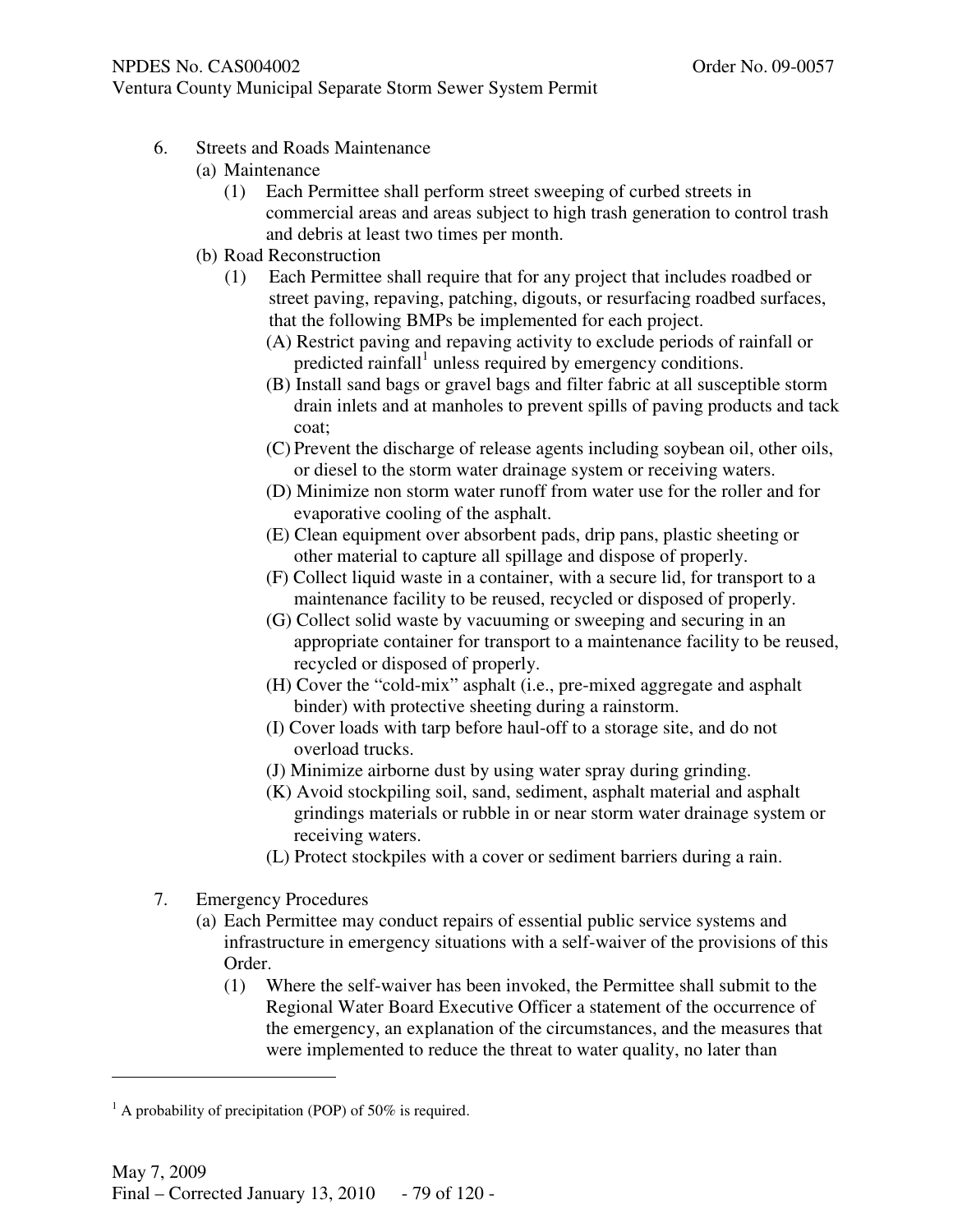30 business days after the situation of emergency has passed.

- (2) Minor repairs of essential public service systems and infrastructure in emergency situations (can be completed in less than one day) are not subject to the notification provisions. Appropriate BMPs to reduce the threat to water quality shall be implemented.
- 8. Municipal Employee and Municipal Contractor Training
	- (a) Each Permittee shall, no later than May 7, 2010 and annually thereafter before June 30, train all of their employees and contractors in targeted positions (whose interactions, jobs, and activities affect storm water quality) on the requirements of the overall storm water management program to:
		- (1) Promote a clear understanding of the potential for activities to pollute storm water.
		- (2) Identify opportunities to require, implement, and maintain appropriate BMPs in their line of work.
	- (b) Each Permittee shall, no later than May 7, 2010 and annually thereafter before June 30, train all of their employees and contractors who use or have the potential to use pesticides or fertilizers (whether or not they normally apply these as part of their work). Training programs shall address:
		- (1) The potential for pesticide-related surface water toxicity.
		- (2) Proper use, handling, and disposal of pesticides.
		- (3) Least toxic methods of pest prevention and control, including IPM.
		- (4) Reduction of pesticide use.
	- (c) Each Permittee shall, no later than May 7, 2010 and annually thereafter before June 30, train all of their employees and contractors who are responsible for illicit connections and illicit/ illegal discharges. Training programs shall address:
		- (1) Identification
		- (2) Investigation
		- (3) Termination
		- (4) Cleanup
		- (5) Reporting of Incidents
		- (6) Documentation of Incidents

## **H. Illicit Connections and Illicit Discharges Elimination Program**

- I. Each Permittee shall implement an Illicit Connections and Illicit Discharges (IC/ IDs) program to eliminate IC/IDs to the storm drain system, and shall document, track, and report all such cases in accordance with the elements and performance measures specified in the following subsections.
- 1. General
	- (a) Implementation Each Permittee shall implement an IC/ ID Program. The IC/ ID procedures shall be documented and made available for public review.
	- (b) Tracking All Permittees shall, no later than May 7, 2012, map at a scale and in a format specified by the Principal Permittee all known connections to their storm drain system. All Permittees shall map at a scale and in a format specified by the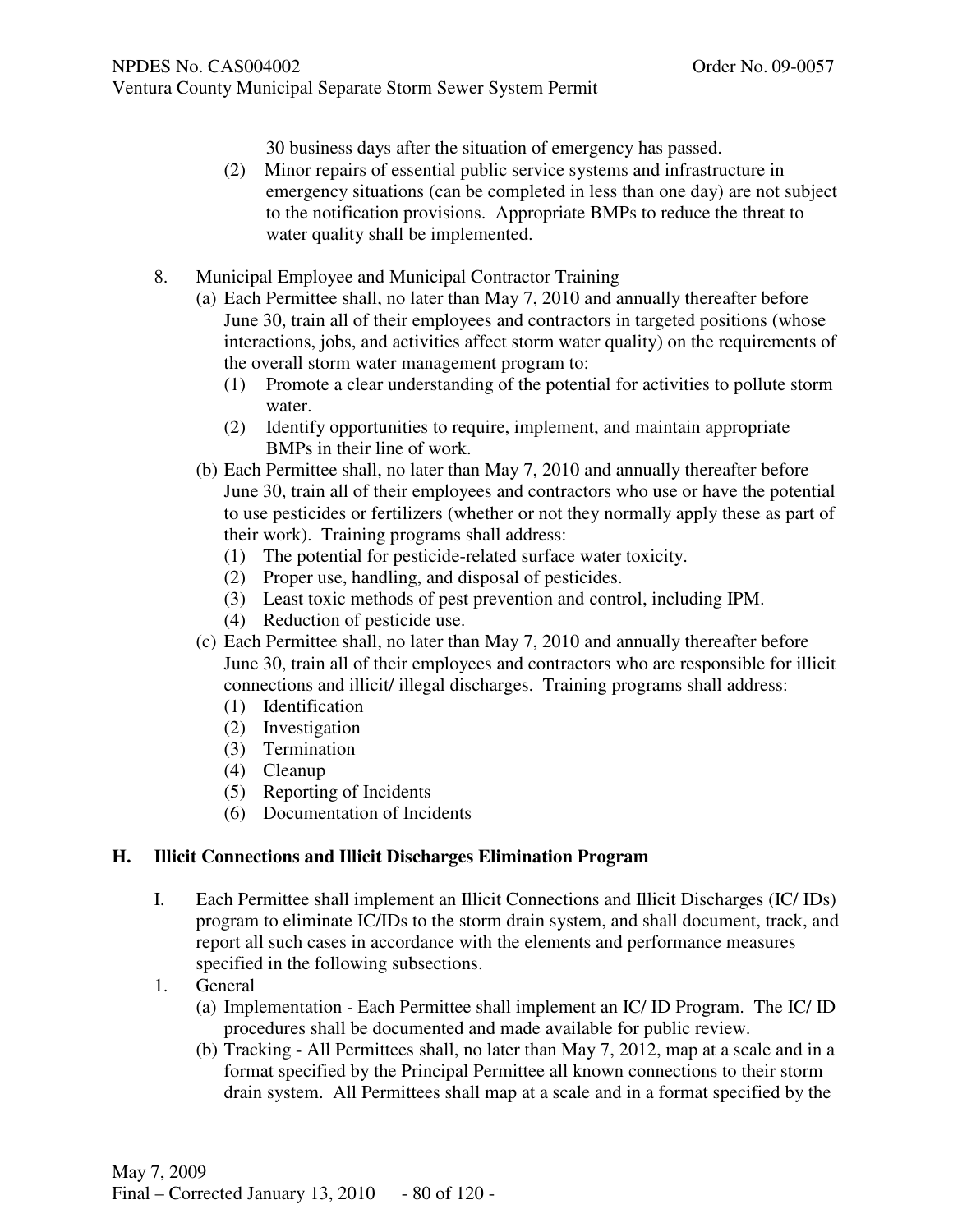Principal Permittee incidents of illicit connections and discharges since January 2009 on their baseline maps, and shall transmit this information to the Principal Permittee no later than May 7, 2012. Permittees shall use this information to identify priority areas for further investigation and elimination of IC/ ID.

- 2. Public Reporting
	- (a) Permittees shall establish and maintain a phone hotline and internet site to receive all reports of IC/ ID complaints.
	- (b) Permittees shall document the location of the reported IC/ ID and the actions undertaken in response to all IC/ ID complaints.
- 3. Illicit Connections
	- (a) Screening for Illicit Connections
		- (1) Each Permittee shall submit to the Principal Permittee:
			- (A) A map at a scale and in a format specified by the Principal Permittee showing the location and length of underground pipes 18 inches and greater in diameter, and channels within their permitted area and operated by the Permittee in accordance with the following schedule:
				- (i) All channeled portions of the storm drain system no later than May 7, 2010.
				- (ii) All portions of the storm drain system consisting of storm drain pipes 36 inches in diameter or greater, no later than May 7, 2012. This provision is not meant to exclude Permittees from using equally effective alternative methods not listed in the manual.
				- (iii) All portions of the storm drain system consisting of storm drain pipes 18 inches in diameter or greater, no later than May 7, 2014.
			- (B) The status of suspected, confirmed, and terminated illicit connections.
		- (2) Permittees shall conduct field screening of their storm drain systems in accordance with screening procedures described in the Illicit Discharge Detection and Elimination, A Guidance Manual for Program Development and Technical Assessments  $(2004)^1$ . Permittees shall conduct field screening of their storm drain system that has not been previously screened and reported to the Regional Board, for illicit connections in accordance with the following schedule:
			- (A) All portions of the storm drain system consisting of storm drain pipes 36 inches in diameter or greater, no later than May 7, 2012.
			- (B) High priority areas identified during the mapping of illicit connections and discharges, no later than May 7, 2012.
			- (C) All portions of storm drain systems 50 years or older in age, no later than May 7, 2012.
		- (3) Each Permittee shall maintain a list containing all connections under investigation for possible illicit connection and their status.

j

<sup>&</sup>lt;sup>1</sup> Illicit Discharge Detection and Elimination, A Guidance Manual for Program Development and Technical *Assessments*. The Center for Watershed Protection, Pitt R., October 2004. Chapter 13, 13.1,13.2, 13.3, 13.4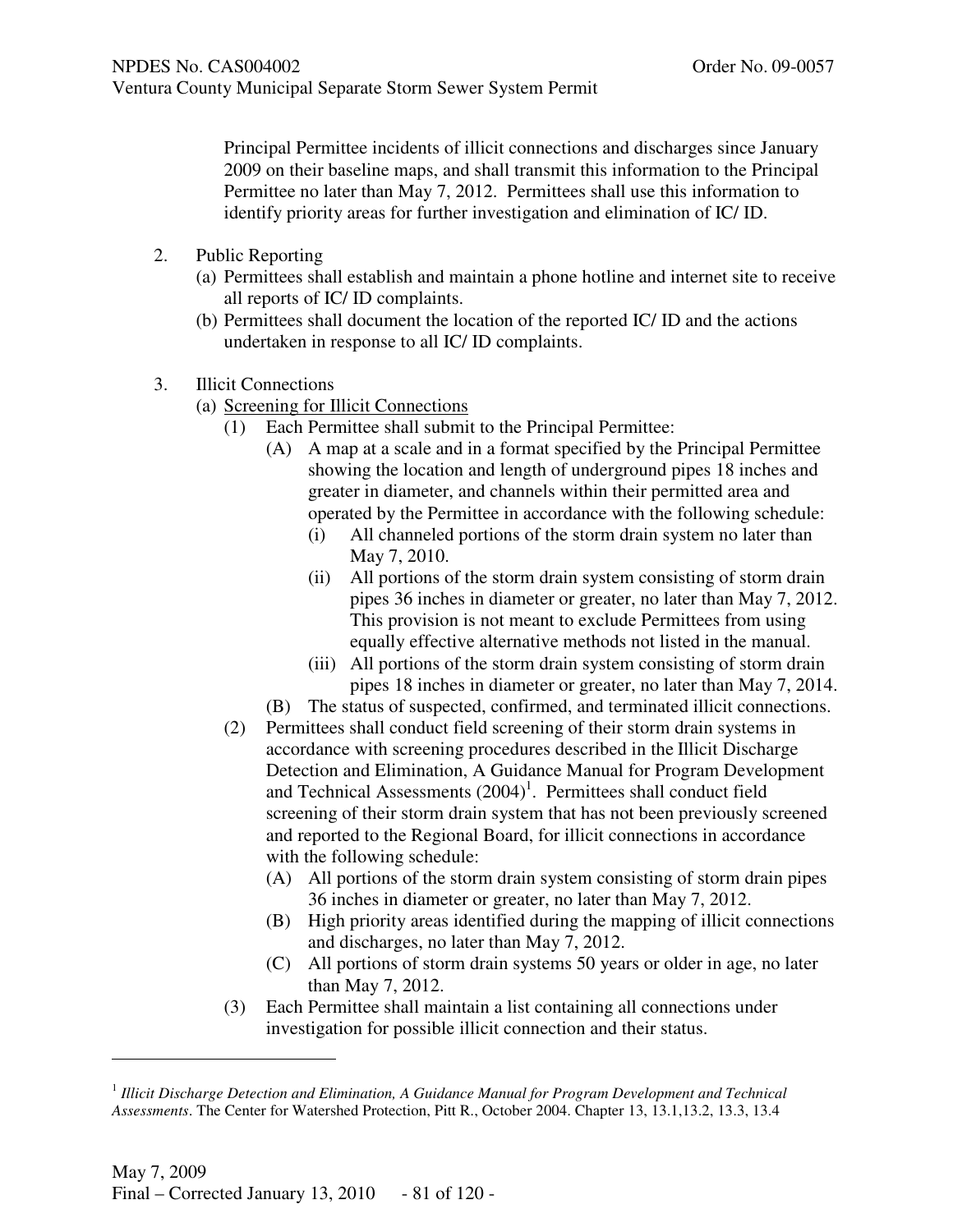- (b) Response to Illicit Connections
	- (1) Investigation -

Each Permittee, upon discovery or upon receiving a report of a suspected illicit connection, shall complete an investigation within 21 days, to determine the following:

- (A) Source of the connection.
- (B) Nature and volume of discharge through the connection.
- (C) Responsible party for the connection.
- (2) Termination -

Each Permittee, upon confirmation of an illicit storm drain connection, shall ensure the following:

- (A) Termination of the connection within 180 days of completion of the investigation, using formal enforcement authority to eliminate the illicit connection.
- (3) Documentation -

Each Permittee shall keep records of all illicit connection investigations and the formal enforcement taken to eliminate all illicit connections.

- 4. Illicit Discharges
	- (a) Investigation -

Each Permittee shall investigate an illicit/ illegal discharge during or immediately following containment and cleanup activities, and shall take appropriate enforcement action to eliminate the illegal discharge.

(b) Abatement and Cleanup -

Each Permittee shall respond, within 1 business day of discovery or a report of a suspected illicit/ illegal discharge, with actions to abate, contain, and/or clean up all illegal discharges, including hazardous waste.

(c) Documentation -

Each Permittee shall maintain records of all illicit/ illegal discharge discoveries, reports of suspected illicit/ illegal discharges, their response to the illicit/ illegal discharges and suspected illicit/ illegal discharges, and the formal enforcement taken to eliminate all illicit/ illegal discharges.

# **I. REPORTING PROGRAM**

- 1. The Principal Permittee in consultation with the Permittees and Regional Water Board staff shall convene an adhoc working group to develop an Electronic Reporting Program, the basis of which shall be the requirements in this Order. The Committee shall no later than May 7, 2010 submit the electronic reporting form in each subsequent year.
- 2. Each Permittee shall submit information required in the Reporting Program in a method as appropriate to the format approved by the Regional Water Board Executive Officer.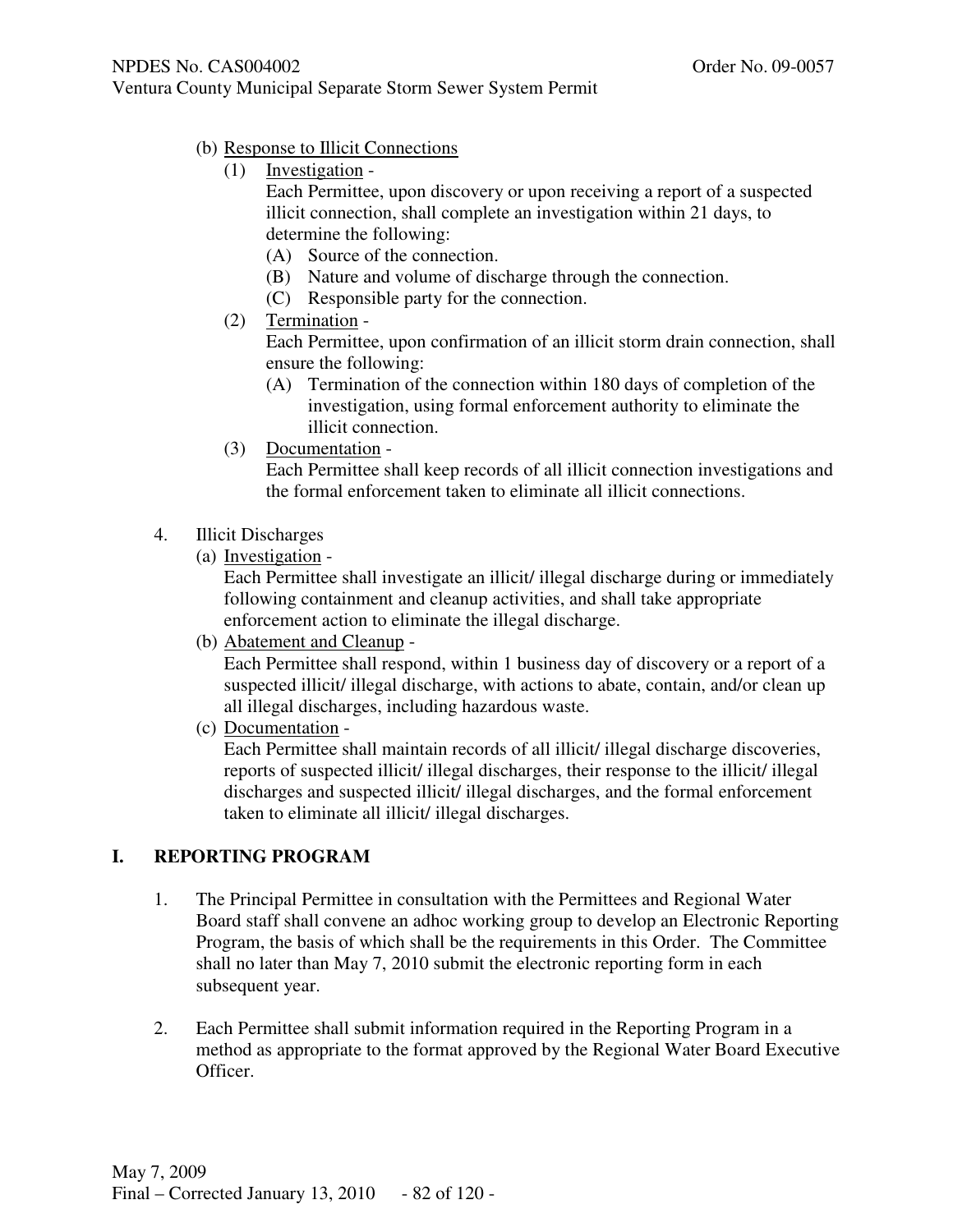- 3. The Principal Permittee shall submit by December  $15<sup>th</sup>$  of each year, an Annual Report to the Regional Water Board Executive Officer in the form one hard copy and three compact disk (CD) copies (or an electronic equivalent).
- 4. The Annual Report shall document the status of the Municipal Storm Water Program, an integrated summary of the results of analyses from: (a) The monitoring program described under Part 1- Monitoring Report. (b) The requirements described under Part 2- Program Report.
- 5. Plans shall be submitted to the Regional Water Board Executive Officer in the form of one hard copy and three compact disk (CD) copies (or an electronic equivalent).
- 6. Study Reports shall be submitted to the Regional Water Board Executive Officer in the form of one hard copy and three compact disk (CD) copies (or an electronic equivalent).
- 7. Progress Reports shall be submitted to the Regional Water Board Executive Officer in the form of one hard copy and three compact disk (CD) copies (or an electronic equivalent).

# **PART 5 - TOTAL MAXIMUM DAILY LOAD PROVISIONS**

- I. Part 56 of this Order incorporates provisions to assure that Ventura County MS4 Permittees comply with WLAs and other requirements of TMDLs covering impaired waters impacted by the Permittees' discharges.
- II. Each Permittee shall attain the storm water WLAs incorporated into this Order by implementing BMPs in accordance with the TMDL Technical Reports, Implementation Plans, or as identified as a result of TMDL special studies specified in the Basin Plan Amendment.
- III. The Permittees shall comply with the following Wasteload Allocations, consistent with the assumptions and requirements of the Wasteload Allocations documented in the Implementation Plans, including compliance schedules, associated with the State adoption and approval of the TMDL at compliance monitoring points established in each TMDL (40CFR122.44(d)(1)(vii)(B).
- IV. TMDLs in effect and covered in this Order are the following:
	- 1. TMDL for Nutrients for Malibu Creek Watershed (Effective date: March 21, 2003)
	- 2. TMDL for Nitrogen Compounds and Related Effects in Calleguas Creek (Effective date: July 16, 2003)
	- 3. TMDL for Nitrogen Compounds for the Santa Clara River (Effective date: March 23, 2004).
	- 4. TMDL for Chloride in Santa Clara River, Reach 3 (Effective date: June 18, 2003)
	- 5. TMDL for Chloride in Upper Santa Clara River (Effective date: May 4, 2005)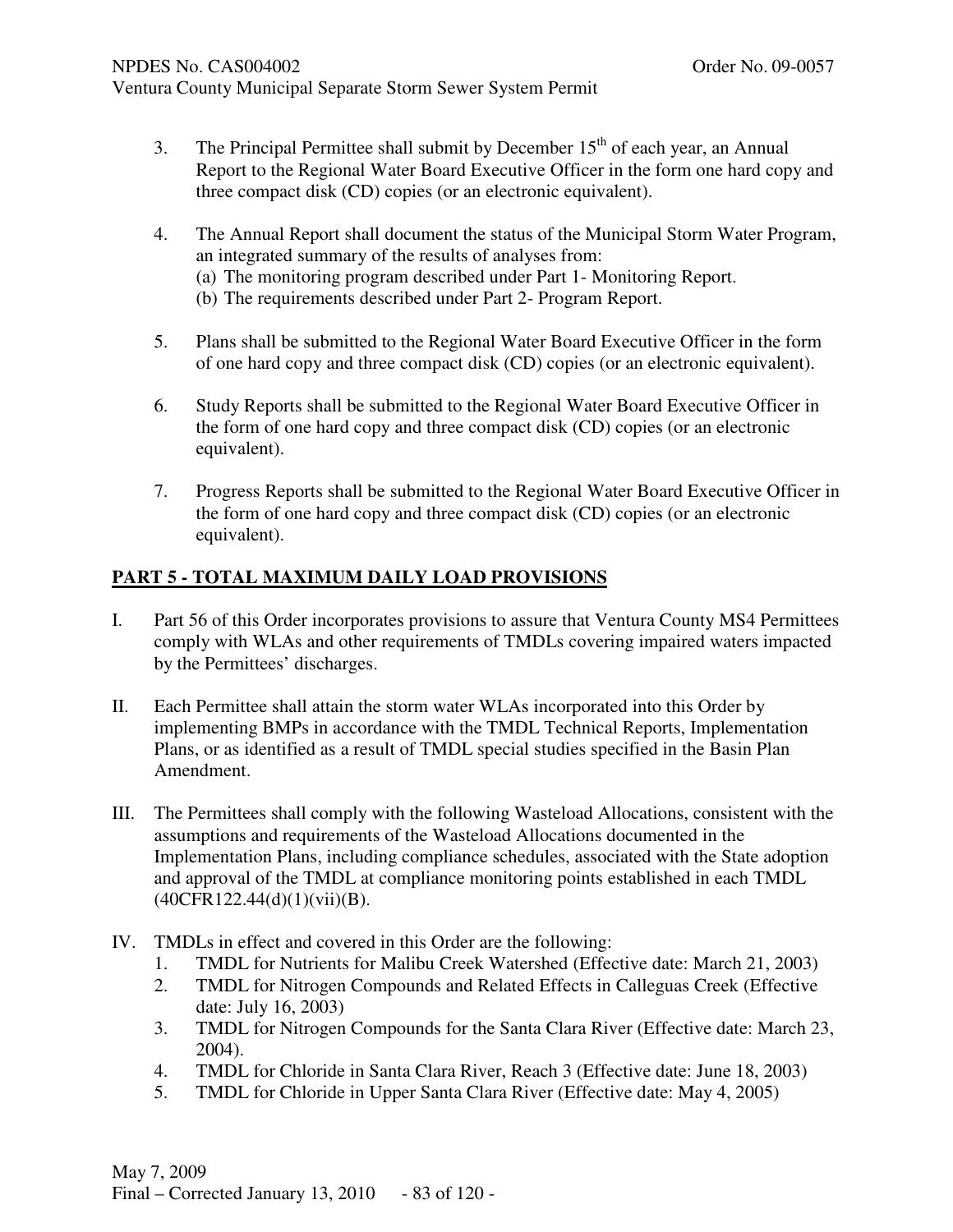- 6. TMDL for Toxicity, Chlorpyrifos and Diazinon in the Calleguas Creek, its Tributaries and Mugu Lagoon - (Effective date: March 24, 2006).
- 7. TMDL for Organochlorine Pesticides, Polychlorinated Biphenyls, and Siltation in Calleguas Creek, its Tributaries and Mugu Lagoon (Effective date: March 24, 2006).
- 8. TMDL for Bacteria in Malibu Creek and Lagoon (Effective date: January 24, 2006).
- 9. TMDL for Metals and Selenium in the Calleguas Creek, its Tributaries and Mugu Lagoon (Effective date: March 26, 2007)
- 10. TMDL for Trash in Revolon Slough and Beardsley Wash (Effective date: March 6, 2008).
- 11. TMDL for Boron, Chloride, Sulfate, and TDS in Calleguas Creek Watershed (Effective date: December 2, 2008)
- 12. TMDL for Trash in the Ventura River Estuary (Effective date: March 6, 2008).
- 13. TMDL for Bacteria in Harbor Beaches of Ventura County (Effective date: September 23, 2008).
- IV. TMDL Interim WLAs incorporated into this Order due to compliance dates which exceed the term of this Order are the following:
	- 1. Final Wet Weather Bacteria WLAs for Malibu Creek and Lagoon (Compliance date: January 24, 2016).
	- 2. Final Chloride WLAs for Upper Santa Clara River (Compliance date: May 4, 2016)
	- 3. Final Organochlorine Pesticides, Polychlorinated Biphenyls, and Siltation WLAs for Calleguas Creek, its Tributaries and Mugu Lagoon – (Compliance date: March 24, 2026).
	- 4. Final Metals and Selenium WLAs for Calleguas Creek, its Tributaries and Mugu Lagoon (Compliance date: March 26, 2022)
	- 5. Final Boron, Chloride, Sulfate, and TDS WLAs for Calleguas Creek watershed (Compliance date: December 2, 2023)
- V. TMDL WLAs and Other TMDL Provisions Incorporated into this Order are as follows:
	- 1. TMDL for Nutrients for Malibu Creek Watershed
		- (a) Summer Load Allocations Nitrogen Phosphorus (lbs/day) (lbs/day) - Runoff from developed areas 26 2.6 - Golf Course Fertilization 37 6.6 - Dry Weather Urban Runoff 52 4.6 - Other 56 4.1

| (b) Winter concentration-based Load Allocations |                                     |
|-------------------------------------------------|-------------------------------------|
|                                                 | Nitrogen (Nitrate- $N +$ Nitrite-N) |
|                                                 | (mg/L)                              |
| - Runoff from Developed Areas                   |                                     |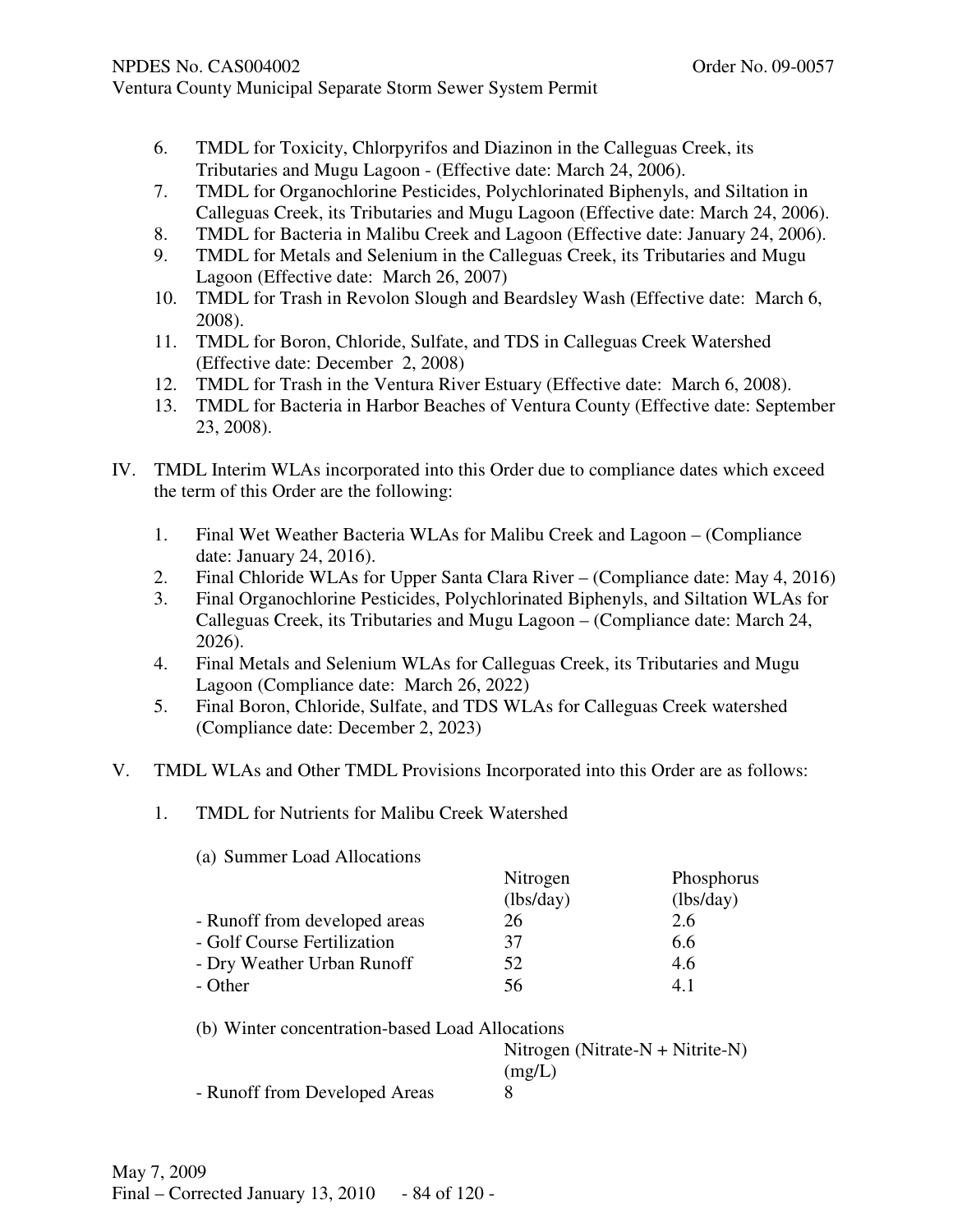Ventura County Municipal Separate Storm Sewer System Permit

| - Golf Course Fertilization |  |
|-----------------------------|--|
| - Dry Weather Urban Runoff  |  |
| - Other                     |  |

(c) Compliance Monitoring:

This TMDL was established and approved by U.S. EPA and did not include an implementation plan.

(d) Actions and Special Studies required for Malibu Creek MS4 permittees (1) Extent of algal impairment. EPA recommends studies to investigate the current extent of impairment due to excessive algal growth in the creek by surveying algal biomass and species composition at multiple sites within the creek.

(2) Limiting factor analysis*.* EPA recommends further study to assess whether total nitrogen or total phosphorus or other parameters such as flow and light limit algal growth in the Malibu Creek watershed.

(3) Fate of nutrients in Malibu Lagoon. EPA recommends this special study to determine if the expected upstream reductions in nutrient loadings would result in desired improvements in water quality in the lagoon.

2. TMDL for Nitrogen Compounds and Related Effects in Calleguas Creek Watershed

The stormwater permitted discharges were considered minor sources of nitrogen to the Calleguas Creek. Therefore, WLAs are not assigned to storm water permitted discharges. The monitoring program of this TMDL includes data collection to quantify loadings and associated WLAs from these sources.

- 3. TMDL for Nitrogen Compounds in the Santa Clara River
	- (a) Waste Load Allocations:
		- (1) The Ventura County MS4 permittees discharging to the Santa Clara River (the cities of Fillmore and Santa Paula) ("Santa Clara MS4 permittees") shall implement BMPs to achieve the following MS4 wasteload allocations applicable to River Reach 3:

| Ammonia nitrogen 30-day average           | $2.0 \text{ mg/L}$ |
|-------------------------------------------|--------------------|
| Ammonia nitrogen 1-hour average           | $4.2 \text{ mg/L}$ |
| Nitrate + Nitrite nitrogen 30-day average | $8.1 \text{ mg/L}$ |

- (b) Compliance Monitoring:
	- (1) Compliance with the WLAs is to be determined through receiving water monitoring conducted in accordance with the Santa Clara River Nitrogen TMDL Monitoring Program approved by the Executive Officer.
	- (2) If any WLA is exceeded at a compliance monitoring site, permittees shall implement BMPs in accordance with the TMDL Technical Reports, Implementation Plans or as identified as a result of TMDL special studies identified in the Basin Plan Amendment. Following these actions, Regional Water Board staff will evaluate the need for enforcement action.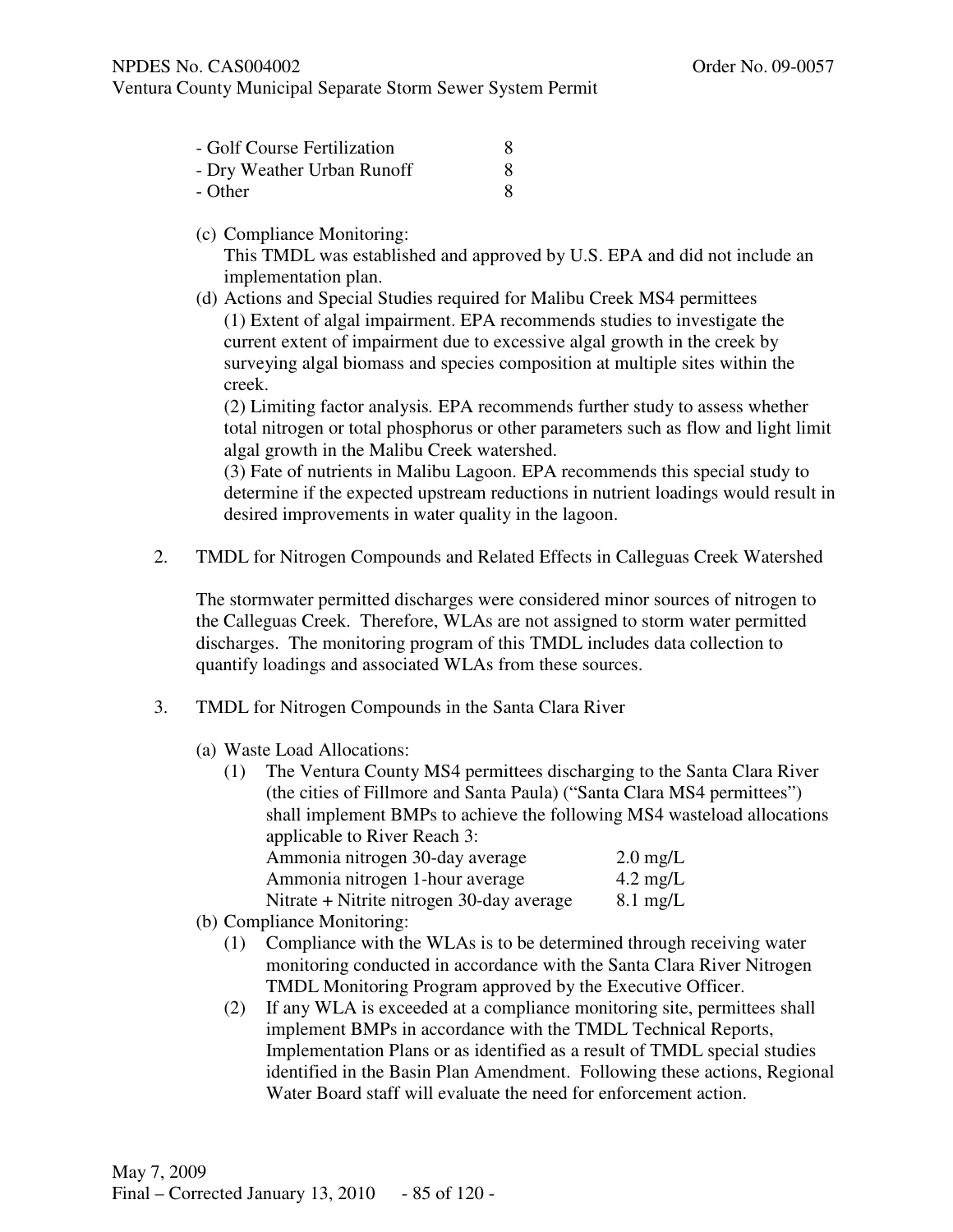- (c) Actions and Special Studies required of Santa Clara MS4 permittees:
	- (1) Annual Progress Reports. Santa Clara River MS4 permittees, either independently or in conjunction with other stakeholders, shall submit an annual progress report with respect to achievement of the WLAs.
- 4. TMDL for Chloride in Santa Clara River, Reach 3
	- (a) Waste Load Allocation: MS4 permittees discharging to Santa Clara River, Reach 3 shall implement BMPs to achieve the following MS4 WLAs: Chloride (mg/L) 80
	- (b) Compliance Monitoring: This TMDL was established and approved by U.S. EPA and did not include an implementation plan.
	- (c) Actions and Special Studies required of Santa Clara MS4 permittees:
		- (1) Annual Progress Reports. Santa Clara River MS4 permittees, either independently or in conjunction with other stakeholders, shall submit an annual progress report with respect to achievement of the WLAs.
- 5. TMDL for Chloride in Upper Santa Clara River
	- (a) Waste Load Allocation: MS4 permittees discharging to Upper Santa Clara River shall implement BMPs to achieve the following WLAs Chloride (mg/L) 100

- (b) Compliance monitoring:
	- (1) Compliance with the WLAs is to be determined through receiving water monitoring conducted in accordance with the Santa Clara River Nitrogen TMDL Monitoring Program approved by the Executive Officer.
	- (2) If any WLA is exceeded at a compliance monitoring site, permittees shall implement BMPs in accordance with the TMDL Technical Reports and Implementation Plans. Following these actions, Regional Water Board staff will evaluate the need for enforcement action.
- (c) Actions and Special Studies required of Santa Clara MS4 permittees:
	- (1) Annual Progress Reports. Santa Clara River MS4 permittees, either independently or in conjunction with other stakeholders, shall submit an annual progress report with respect to achievement of the WLAs.
- 6. TMDL for Toxicity, Chlorpyrifos, and Diazinon in the Calleguas Creek, its Tributaries and Mugu Lagoon.
	- (a) Waste Load Allocations:
		- (1) MS4 permittees discharging to Calleguas Creek, its tributaries and Mugu Lagoon (Ventura County Watershed Protection District, County of Ventura and the cities of Camarillo, Moorpark, Oxnard, Simi Valley and Thousand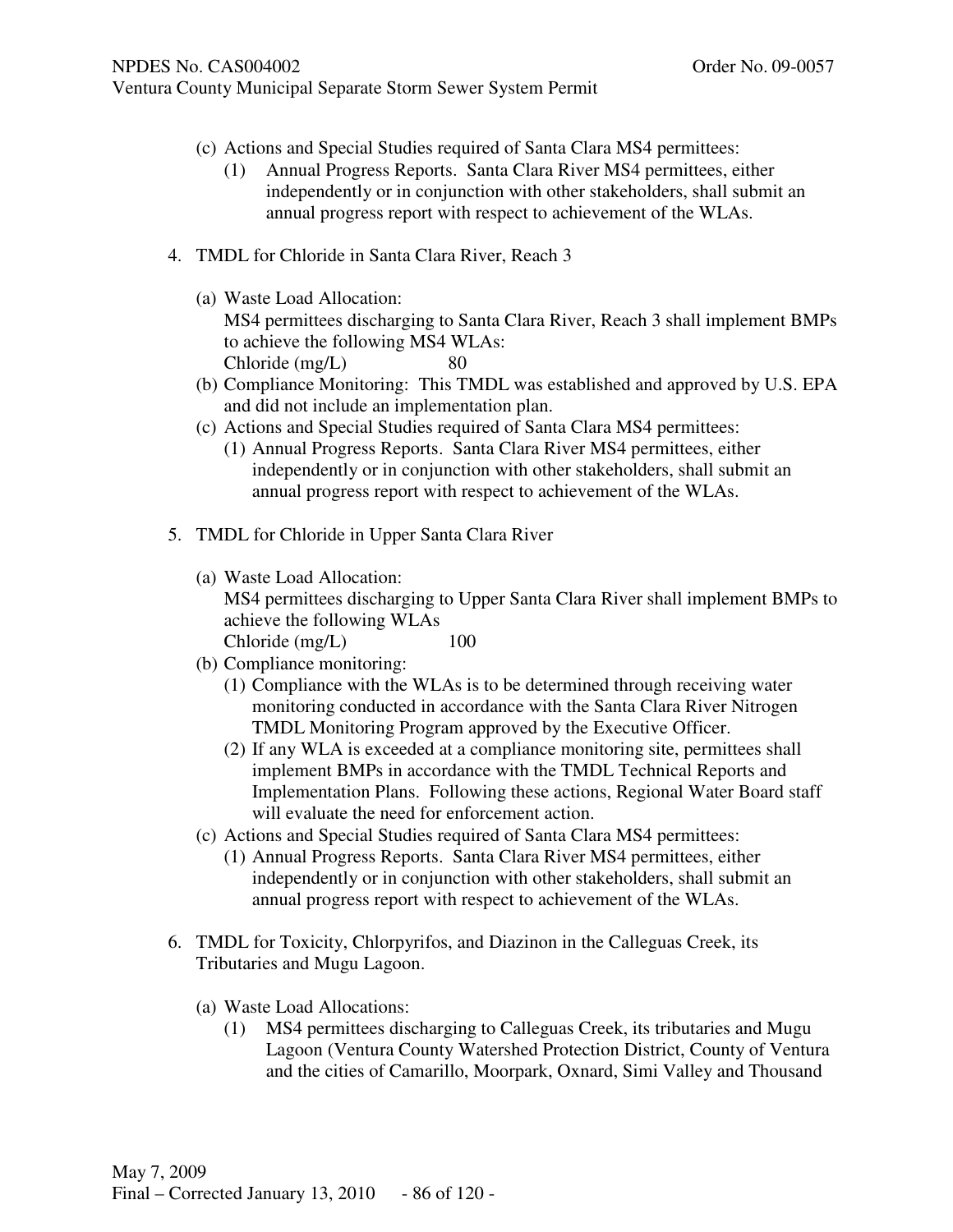Oaks) ("Calleguas MS4 permittees") shall implement BMPs to achieve the following MS4 WLAs:

| <b>Toxicity WLA</b> | $1.0$ TUc           |
|---------------------|---------------------|
| Chlorpyrifos WLA    | $0.014$ ug/L        |
| Diazinon WLA        | $0.10 \text{ ug/L}$ |

- (2) Pursuant to the TMDL, the final storm water WLAs for Toxicity, Chlorpyrifos and Diazinon, listed above, are receiving water concentrations measured in-stream at the base of each subwatershed within the Calleguas Creek watershed.
- (b) Compliance Monitoring:
	- (1) Compliance with the WLAs is to be determined through the measurement of in-stream water quality at the base of each of the Calleguas Creek subwatersheds, in accordance with the Calleguas Creek Watershed TMDL Monitoring Program approved by the Executive Officer.
	- (2) If any WLA is exceeded at a compliance monitoring site, permittees shall implement BMPs in accordance with the TMDL Technical Reports, Implementation Plans or as identified as a result of TMDL special studies identified in the Basin Plan Amendment. Following these actions, Regional Water Board staff will evaluate the need for enforcement action.
	- (3) If as a result of compliance monitoring and subsequent investigations it is determined that a Calleguas MS4 permittee is responsible for exceedance of the in-stream Toxicity WLA, that permittee shall initiate the TRE/TIE process as outlined in U.S. EPA's "Understanding and Accounting for Method Variability in Whole Effluent Toxicity Applications Under the National Pollutant Discharge Elimination System Program" (2000) or the approved Toxicity TMDL monitoring plan, and take appropriate action to eliminate the identified source of the toxicity.
- (c) Actions and Special Studies required of Calleguas MS4 permittees:
	- (1) Special Study #1. Together with Calleguas POTW permittees, investigate the pesticides that will replace diazinon and chlorpyrifos in the urban environment, their potential impact on receiving waters and potential control measures. Special Study #1 was completed by March 24, 2008.
	- (2) Special Study #2. Together with Calleguas Agricultural Dischargers, consider results of monitoring of sediment concentrations by source/land use type through the special study required in the Calleguas OC Pesticide, PCB and Siltation TMDL Implementation Plan. Complete within 6 months of completion of the OCs TMDL special study #1.
	- (3) Pesticide Collection Program. Together with Calleguas POTW permittees, develop and implement a collection program for diazinon and chlorpyrifos and an educational program. Collection and education could occur through existing programs such as household hazardous waste collection events. The Pesticide Collection Program is to be implemented by March 24, 2009.
	- (4) Special Study #3. Together with Calleguas Agricultural Dischargers, consider the findings of transport rates developed through the OC Pesticide,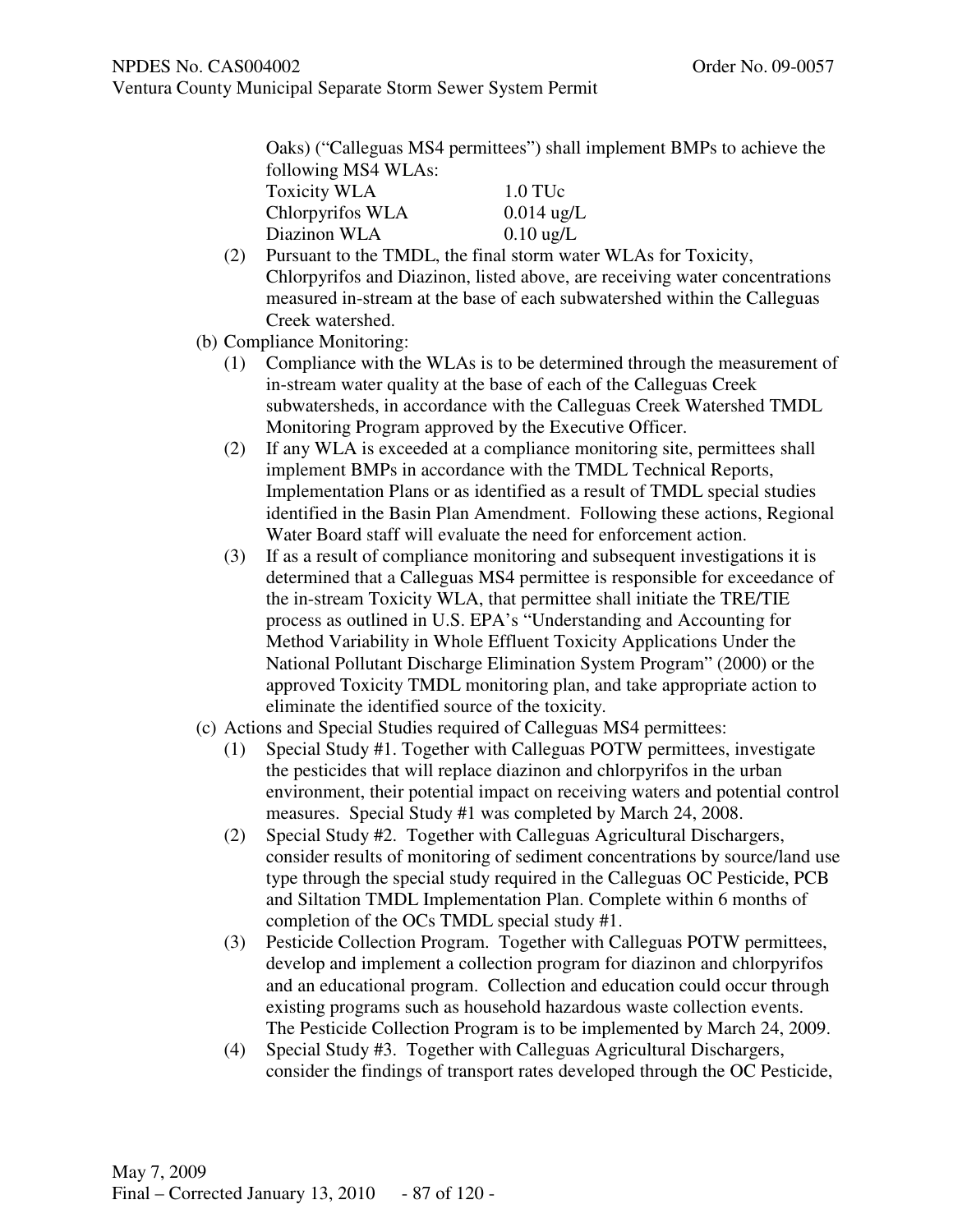PCB and Siltation TMDL Implementation Plan. Complete within 6 months of completion of the OCs TMDL special study #1.

- 7. TMDL for Organochlorine (OC) Pesticides, Polychlorinated Biphenyls (PCBs) and Siltation in the Calleguas Creek, its Tributaries and Mugu Lagoon. (a) Waste Load Allocations:
	- (1) MS4 permittees discharging to Calleguas Creek, its tributaries or Mugu Lagoon (Ventura County Watershed Protection District, County of Ventura and the cities of Camarillo, Moorpark, and Simi Valley) ("Calleguas MS4 permittees") shall implement BMPs to achieve the interim WLAs listed in Table 12.

| Constituent |        | Subwatershed |         |           |        |                |  |  |
|-------------|--------|--------------|---------|-----------|--------|----------------|--|--|
|             | Mugu   | Calleguas    | Revolon | Arroyo    | Arroyo | Conejo         |  |  |
|             | Lagoon | Creek        | Slough  | Las Posas | Simi   | Creek          |  |  |
| Chlordane   | 25     | 17           | 48      | 3.3       | 3.3    | 3.4            |  |  |
| $4,4$ -DDD  | 69     | 66           | 400     | 290       | 140    | 5.3            |  |  |
| $4,4-DDE$   | 300    | 470          | 1600    | 950       | 170    | 20             |  |  |
| $4.4-DDT$   | 39     | 110          | 690     | 670       | 25     | $\overline{2}$ |  |  |
| Dieldrin    | 19     | 3            | 5.7     | 1.1       | 1.1    | 3              |  |  |
| <b>PCBs</b> | 180    | 3800         | 7600    | 25700     | 25700  | 3800           |  |  |
| Toxaphene   | 22900  | 260          | 790     | 230       | 230    | 260            |  |  |

Table 12 - Interim Sediment Concentration WLAs (ng/g)

- (2) Pursuant to the TMDL, the interim storm water WLAs for OC Pesticides, PCBs and Siltation, listed above, are annual average, sediment-based concentrations measured in surface waters at the base of each subwatershed within the Calleguas Creek watershed.
- (b) Compliance Monitoring:
	- (1) Compliance with the WLAs is to be determined through the measurement of in-stream water quality at the base of each of the Calleguas Creek subwatersheds, in accordance with the Calleguas Creek Watershed TMDL Monitoring Program approved by the Executive Officer.
	- (2) If any WLA is exceeded at a compliance monitoring site, permittees shall implement BMPs in accordance with the TMDL Technical Reports, Implementation Plans or as identified as a result of TMDL special studies identified in the Basin Plan Amendment. Following these actions, Regional Water Board staff will evaluate the need for enforcement action.
- (c) Actions and Special Studies required of Calleguas MS4 permittees:
	- (1) Pesticide Collection Program. Together with Calleguas POTW permittees, implement a collection program and source control measures pursuant to a work plan approved by the Executive Officer. The Pesticide Collection Program is to be implemented by March 24, 2011.
	- (2) Special Study #1. Together with Calleguas POTW permittees, Calleguas Agricultural Dischargers, and the Point Mugu Naval Base, submit a work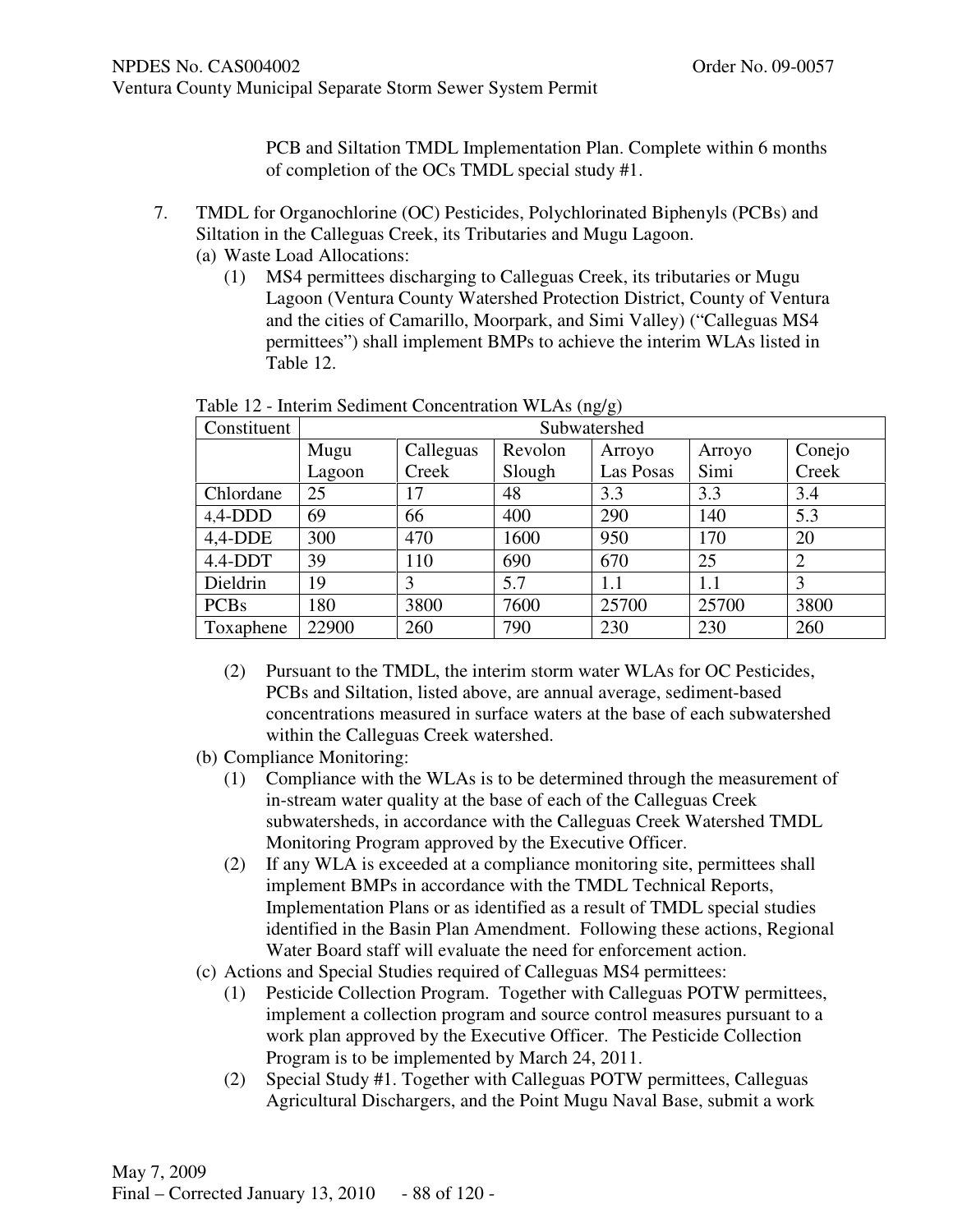plan to quantify sedimentation in the Calleguas Creek Watershed, evaluate management methods to control siltation and contaminated sediment transport to Calleguas Creek, identify appropriate BMPs to reduce sediment loadings and evaluate the effect of sediment on habitat preservation in Mugu Lagoon for approval by the Executive Officer. This special study is also to evaluate the concentration of OC pesticides and PCBs in sediments from various sources/land use types. Special Study #1 is to be completed by March 24, 2014.

- (3) Special Study #2. Together with Calleguas Agricultural Dischargers, identify areas of high OC concentrations and evaluate the effects of watershed protection and land use practices on water quality. Such practices include but are not limited to management of sediment reduction practices and structures, streambank stabilization, and other projects related to stormwater conveyance and flood control improvements in the Calleguas Creek watershed. Special Study #2 is to be completed based on the schedule provided in the workplan, submitted in March, 2007
- (4) Special Study #3 Together with Calleguas POTW permittees, Calleguas Agricultural Dischargers, and the Point Mugu Naval Base, evaluate natural attenuation rates and evaluate methods to accelerate organochlorine pesticide and polychlorinated biphenyl attenuation and examine the attainability of wasteload and load allocations in the Calleguas Creek Watershed. Special Study #3 is to be completed by March 24, 2016.
- 8. TMDL for Metals and Selenium in the Calleguas Creek, its Tributaries and Mugu Lagoon.
	- (a) Waste Load Allocations:
		- (1) MS4 permittees discharging to Calleguas Creek, its tributaries or Mugu Lagoon (Ventura County Watershed Protection District, County of Ventura and the cities of Camarillo, Moorpark, Oxnard, Simi Valley and Thousand Oaks) ("Calleguas MS4 permittees") shall implement BMPs to achieve the interim WLAs listed in Table 13 and Table 14.

| TUUIV IJ<br>$\mu$ must have not copper, increased and serving $\mu$ ( $\mu$ g/ $\mu$ ) |                                              |         |         |           |                |         |
|----------------------------------------------------------------------------------------|----------------------------------------------|---------|---------|-----------|----------------|---------|
|                                                                                        | Constituent   Calleguas and Conejo Creek (a) |         |         |           | Revolon Slough |         |
|                                                                                        | Dry Daily                                    | Dry     | Daily   | Dry Daily | Dry            | Daily   |
|                                                                                        | Maximum                                      | Monthly | Maximum | Maximum   | Monthly        | Maximum |
|                                                                                        | (ug/L)                                       | Average | (ug/L)  | (ug/L)    | Average        | (ug/L)  |
|                                                                                        |                                              | (ug/L)  |         |           | (ug/L)         |         |
| Copper                                                                                 | 23                                           | 19      | 204     | 23        | 19             | 204     |
| Nickel                                                                                 | 15                                           | 13      | (a)     | 15        | 13             | (a)     |
| Selenium                                                                               | b)                                           | (b)     | (b)     | 14(c)     | 13(c)          | (a)     |

#### Table 13 - Interim WLAs for Copper, Nickel and Selenium (ug/L)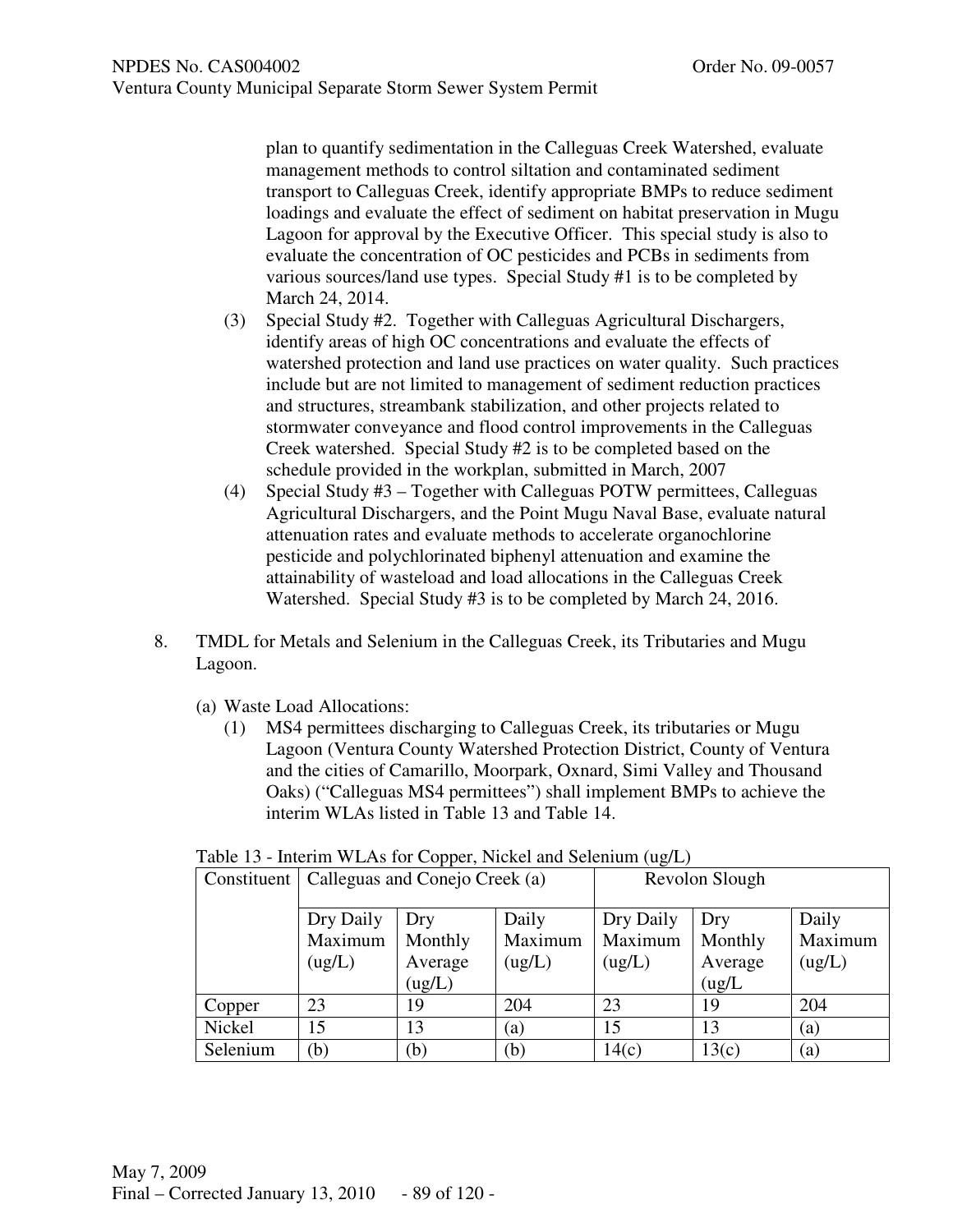Ventura County Municipal Separate Storm Sewer System Permit

- (A) The current loads do not exceed the TMDL under wet conditions, interim limits are not required
- (B) Selenium allocations have not been developed for this reach as it is not on the 303(d) list
- (C) Attainment of interim limits will be evaluated in consideration of background loading data, if available
- (2) Pursuant to the TMDL, the interim storm water WLAs for copper, nickel, and selenium are receiving water concentrations measured in-stream at the base of Calleguas Creek and Revolon Slough and in Mugu Lagoon.

| <b>Annual Cumulative</b> | Calleguas      | Revolon Slough |
|--------------------------|----------------|----------------|
| Flow (million gallons    | Creek (lbs/yr) | (lbs/yr)       |
| per year)                |                |                |
| $0-15,000$               | 3.3            | 1.7            |
| 15,000-25,000            | 10.5           |                |
| Above 25,000             | 64.6           | 10.2           |

Table 14 - Mass-based WLAs for copper, nickel and selenium

- (3) Pursuant to the TMDL, the interim storm water WLAs for mercury are suspended sediment loads measured in-stream at the base of Calleguas Creek and Revolon Slough and in Mugu Lagoon.
- (4) Determination of the applicable interim WLA will be determined by calculating the total annual flow (October 1-September 30) in the Calleguas Creek watershed as measured by the flow gage at CSUCI.
- (b) Compliance Monitoring:
	- (1) Compliance with the WLAs is to be determined through the measurement of in-stream water quality and total suspended solids (TSS) at the base of Calleguas Creek, Revolon Slough and in Mugu Lagoon, in accordance with the Calleguas Creek Watershed TMDL Monitoring Program approved by the Executive Officer.
	- (2) If any WLA is exceeded at a compliance monitoring site, permittees shall implement BMPs in accordance with the TMDL Technical Reports, Implementation Plans or as identified as a result of TMDL special studies identified in the Basin Plan Amendment. Following these actions, Regional Water Board staff will evaluate the need for enforcement action.
- (c) Actions and Special Studies required of Calleguas MS4 permittees:
	- (1) Conduct a source control study, develop and submit an Urban Water Quality Management Program (UWQMP) for copper, mercury, nickel, and selenium. Complete by March 26, 2009.
	- (2) Implement the UWQMP within one year of approval by Executive Officer.
	- (3) In cooperation with agricultural dischargers, evaluate the results of the OCs TMDL special study on sediment transport rates for applicability to the metals and selenium TMDL. Complete within 6 months of completion of the OCs TMDL special study #1.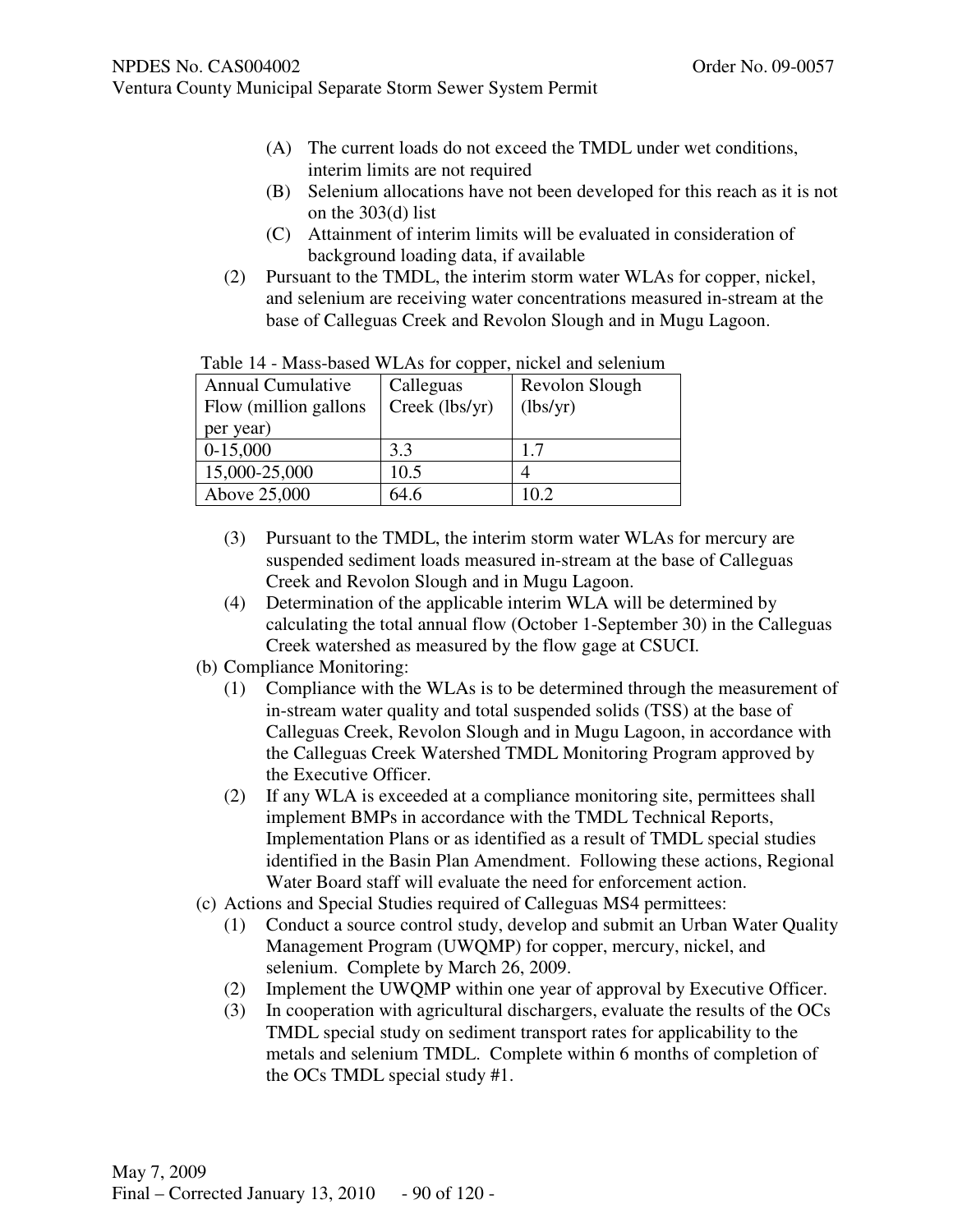- (4) In cooperation with agricultural dischargers, include monitoring for copper, mercury, nickel and selenium in the OC pesticides TMDL special study – Monitoring of Sediment by Source and Land Use Type. The special study is to be completed by March 26, 2014.
- (5) Evaluate the results of the OC Pesticides TMDL Special Study Effects of BMPs on Sediment and Siltation, to determine the impacts on metals and selenium. Complete within 6 months of completion of the OC Pesticides special study #1.
- (6) Evaluate the effectiveness of BMPs implemented under the UWQMP in controlling metals and selenium discharges. This is to be completed by March 26, 2013.
- (7) Re-evaluate agricultural and urban waste load allocations for copper, mercury, nickel and selenium based on the evaluation of BMP effectiveness. By March 26, 2012, urban dischargers will have a required 25% reduction in the difference between the loadings at the time of the TMDL preparation and the final WLAs effective in 2022.
- (8) In cooperation with POTW permittees and agricultural dischargers, conduct a study to identify selenium contaminated groundwater sources. Special Study is to be completed within one year of the approval of the workplan.
- (9) In cooperation with agricultural dischargers, conduct a study to investigate metals "hot spots" and natural soils concentrations. This special study is to be completed within 2 years of the approval of the workplan.
- 9. TMDL for Bacteria in Malibu Creek and Lagoon
	- (a) Waste Load Allocations:
		- (1) MS4 permittees discharging to Malibu Creek or its tributaries (Ventura County Watershed Protection District, County of Ventura and the cities of Thousand Oaks and Simi Valley) ("Malibu MS4 permittees") shall achieve the WLAs identified in Resolution 2004-19. These WLAs are expressed as the number of daily or weekly sample days that may exceed the single sample limits or 30-day geometric mean bacteria targets in Resolution 2004-19.

| Parameters     | Unit | <b>Fresh Water Targets</b> |               |  |
|----------------|------|----------------------------|---------------|--|
|                |      | Geometric Mean             | Single Sample |  |
| E. coli        | mg   | 126/100                    | 235/100       |  |
| Fecal coliform | mg   | 200/100                    | 400/100       |  |

Table 15 - Bacteria Targets

(2) The wasteload allocations are to be achieved no later than January 26, 2012. (b) Compliance Monitoring:

(1) Achievement of the WLAs is to be determined through receiving water monitoring conducted in accordance with the Malibu Creek and Lagoon Bacteria TMDL Compliance Monitoring Program approved by the Executive Officer.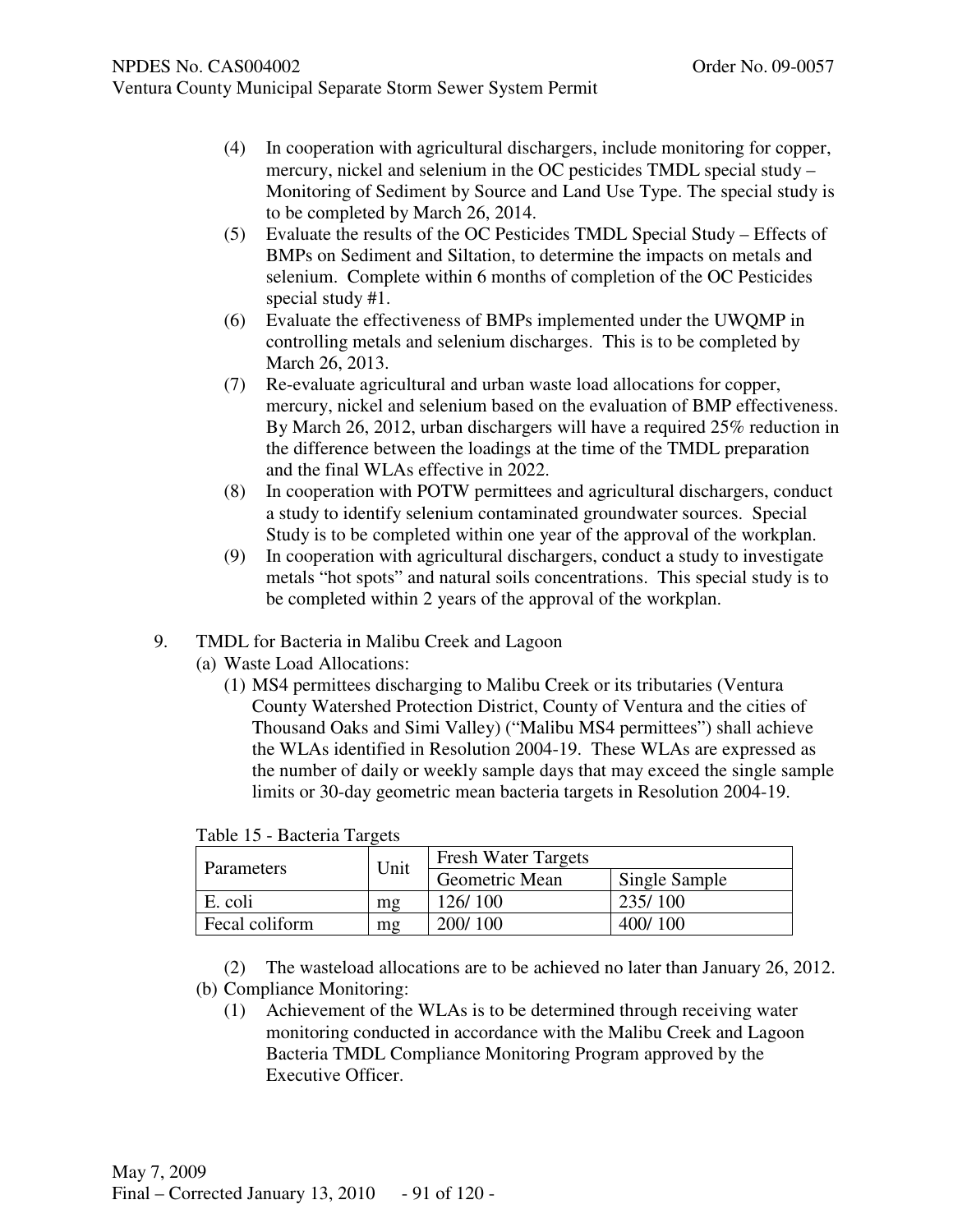- (2) If any WLA is exceeded at a compliance monitoring site, permittees shall implement BMPs in accordance with the TMDL Technical Reports, Implementation Plans or as identified as a result of TMDL special studies identified in the Basin Plan Amendment. Following these actions, Regional Water Board staff will evaluate the need for enforcement action.
- (c) Actions and Special Studies required of Malibu MS4 permittees:
	- (1) If TMDL compliance monitoring indicates that the Malibu MS4 permittees are causing or contributing to an exceedance of the WLAs in the receiving waters, the permittees shall conduct a source identification study and implement additional controls sufficient to achieve the WLAs in the receiving waters.
- 10. TMDL for Trash in Revolon Slough and Beardsley Wash
	- (a) Wasteload Allocations
		- (1) MS4 permittees discharging to Revolon Slough and Beardsley Wash (Ventura County Watershed Protection District, County of Ventura and the cities of Camarillo and Oxnard) shall implement BMPs to achieve the WLAs of zero trash.
	- (b) Compliance Monitoring
		- (1) Responsible jurisdictions will develop a TMRP for Executive Officer approval that describes the methodologies that will be used to assess and monitor trash in Revolon Slough and Beardsley Wash and/or within responsible jurisdiction land areas. The TMRP shall include a plan to establish the trash Baseline WLAs.
		- (2) If any WLA is exceeded at a compliance monitoring site, permittees shall implement BMPs in accordance with the TMDL Technical Reports, Implementation Plans or as identified as a result of TMDL special studies identified in the Basin Plan Amendment. Following these actions, Regional Water Board staff will evaluate the need for enforcement action.
	- (c) Actions and Special Studies required of Revolon Slough and Beardsley Wash MS4 permittees
		- (1) Per the adopted Basin Plan Amendment, compliance with the TMDL may be either through a progressive implementation schedule of full capture devices or implementation of other measures to attain the required trash reduction.
	- 11. TMDL for Trash in the Ventura River Estuary
		- (a) Wasteload Allocations
			- (1) MS4 permittees discharging to the Ventura River Estuary (Ventura County Watershed Protection District, County of Ventura and the City of Ventura) shall implement BMPs to achieve the WLAs of zero trash.
		- (b) Compliance Monitoring
			- (1) Responsible jurisdictions will develop a TMRP for Executive Officer approval that describes the methodologies that will be used to assess and monitor trash in the Ventura River Estuary and/or within responsible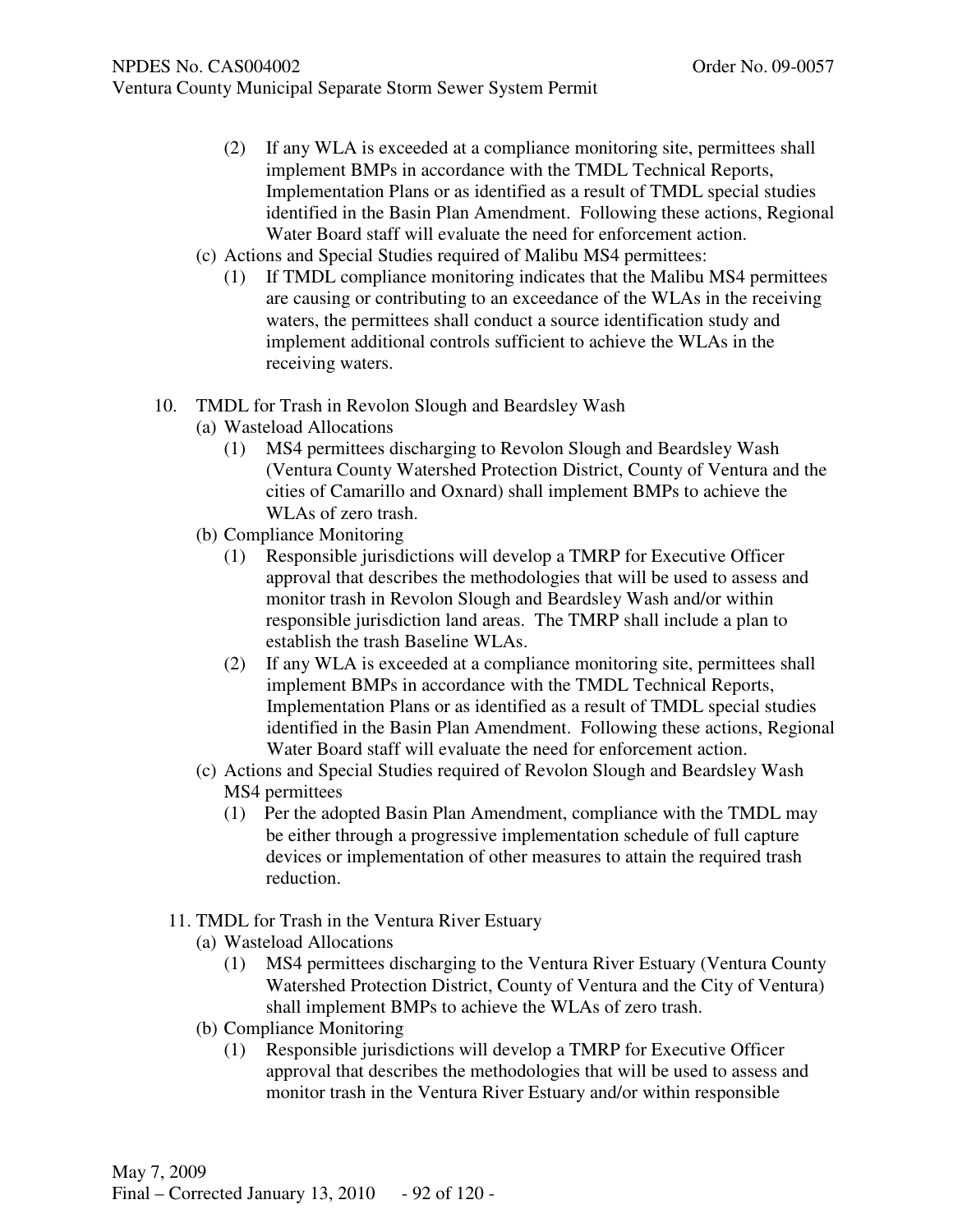jurisdiction land areas. The TMRP shall include a plan to establish the trash Baseline WLAs.

- (2) If any WLA is exceeded at a compliance monitoring site, permittees shall implement BMPs in accordance with the TMDL Technical Reports, Implementation Plans or as identified as a result of TMDL special studies identified in the Basin Plan Amendment. Following these actions, Regional Water Board staff will evaluate the need for enforcement action.
- (c) Actions and Special Studies required of Revolon Slough and Beardsley Wash MS4 permittees
	- (1) Per the adopted Basin Plan Amendment, compliance with the TMDL may be either through a progressive implementation schedule of full capture devices or implementation of other measures to attain the required trash reduction.
- 12. TMDL for Boron, Chloride, Sulfate and TDS in Calleguas Creek Watershed
	- (a) Waste Load Allocation

| Table 16 - Interim Dry Weather WLAs for Permitted Stormwater Dischargers |  |  |  |  |  |  |  |  |  |  |
|--------------------------------------------------------------------------|--|--|--|--|--|--|--|--|--|--|
|--------------------------------------------------------------------------|--|--|--|--|--|--|--|--|--|--|

| Constituent          | Interim Limit         |
|----------------------|-----------------------|
|                      | 30-day average (mg/L) |
| <b>Boron Total</b>   | 1.3                   |
| Chloride Total       | 230                   |
| <b>Sulfate Total</b> | 1289                  |
| <b>TDS</b> Total     | 1720                  |

| Table 17 - Final Dry Weather WLAs for Permitted Stormwater Dischargers |  |  |  |  |
|------------------------------------------------------------------------|--|--|--|--|
|------------------------------------------------------------------------|--|--|--|--|

| Subwatershed                          | Critical<br>Condition<br>Flow<br>Rate<br>(mgd) | Chloride<br>Allocation<br>(lb/day) | <b>TDS</b><br>Allocation<br>(lb/day) | Sulfate<br>Allocation<br>(lb/day) | <b>B</b> oron<br>Allocation<br>(lb/day) |
|---------------------------------------|------------------------------------------------|------------------------------------|--------------------------------------|-----------------------------------|-----------------------------------------|
| Simi                                  | 1.39                                           | 1,738                              | 9,849                                | 2,897                             | 12                                      |
| Las Posas                             | 0.13                                           | 157                                | 887                                  | 261                               | N/A                                     |
| Conejo                                | 1.26                                           | 1,576                              | 8,931                                | 2,627                             | N/A                                     |
| Camarillo                             | 0.06                                           | 72                                 | 406                                  | 119                               | N/A                                     |
| <b>Pleasant Valley</b><br>(Calleguas) | 0.12                                           | 150                                | 850                                  | 250                               | N/A                                     |
| <b>Pleasant Valley</b><br>(Revolon)   | 0.25                                           | 314                                | 1,778                                | 523                               | $\mathcal{D}_{\mathcal{L}}$             |

(b) Compliance Monitoring

(1) A monitoring plan will be submitted to the RWQCB for Executive Officer approval on June 2, 2009. Monitoring will begin one year after Executive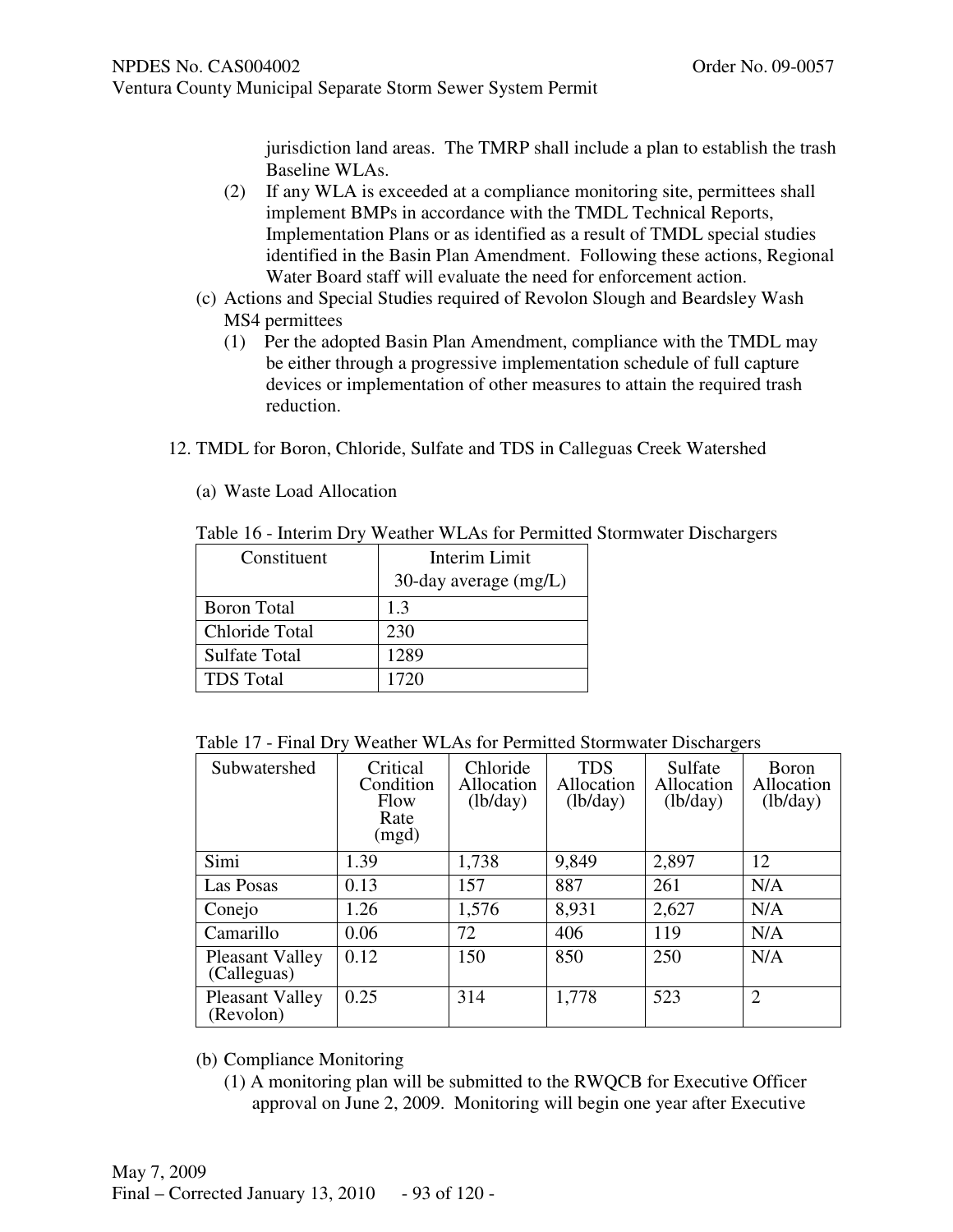Officer approval of the monitoring plan to allow time for the installation of automated monitoring equipment.

- (2) Compliance with the WLAs is to be determined through the measurement of in-stream water quality at the base of each of the Calleguas Creek subwatersheds, in accordance with the Calleguas Creek Watershed TMDL Monitoring Program approved by the Executive Officer.
- (3) If any WLA is exceeded at a compliance monitoring site, permittees shall implement BMPs in accordance with the TMDL Technical Reports, Implementation Plans or as identified as a result of TMDL special studies identified in the Basin Plan Amendment. Following these actions, Regional Water Board staff will evaluate the need for enforcement action.
- (c) Actions and Special Studies required of Calleguas Creek Watershed MS4 permittees

Responsible jurisdictions including MS4 permittees shall submit compliance monitoring plan to the Los Angeles Regional Board for Executive Officer approval on June 2, 2009. Monitoring shall begin monitoring as outlined in the approved monitoring plan six months after approval of the work plan.

Responsible jurisdictions including MS4 permittees shall demonstrate that implementation actions have reduced the boron, sulfate, TDS, and chloride imbalance by 20%, 40%, 70% by December 2 of 2011, 2015, and 2018 respectively. Stormwater dischargers shall achieve WLAs, which shall be expressed as NPDES mass-based limits specified in accordance with federal regulations and state policy on water quality control by December 2, 2023.

- 13. TMDL for Bacteria in Harbor Beaches of Ventura County
	- (a) Waste Load Allocations
		- (1) MS4 permittees discharging to the Channel Islands Harbor Beaches (the County of Ventura, the Ventura County Watershed Protection District (VCWPD) and associated Municipal Separate Storm Sewer System (MS4) permittees in the Channel Islands Harbor subwatershed, and the City of Oxnard shall implement BMPs to achieve the interim WLAs listed in Table 18. All WLAs for summer dry-weather single sample bacteria densities at the Harbor Beaches of Ventura County are zero (0) days of allowable exceedances; winter dry weather and wet weather final WLAs are listed in Table 19 below.

The Basin Plan objectives that serve as the numeric targets for this TMDL are (single sample limits):

- a. Total coliform density shall not exceed 10,000/100 ml.
- b. Fecal coliform density shall not exceed 400/100 ml.
- c. Enterococcus density shall not exceed 104/100 ml.
- d. Total coliform density shall not exceed 1,000/100ml, if the ratio of fecal-to-total coliform exceeds 0.1.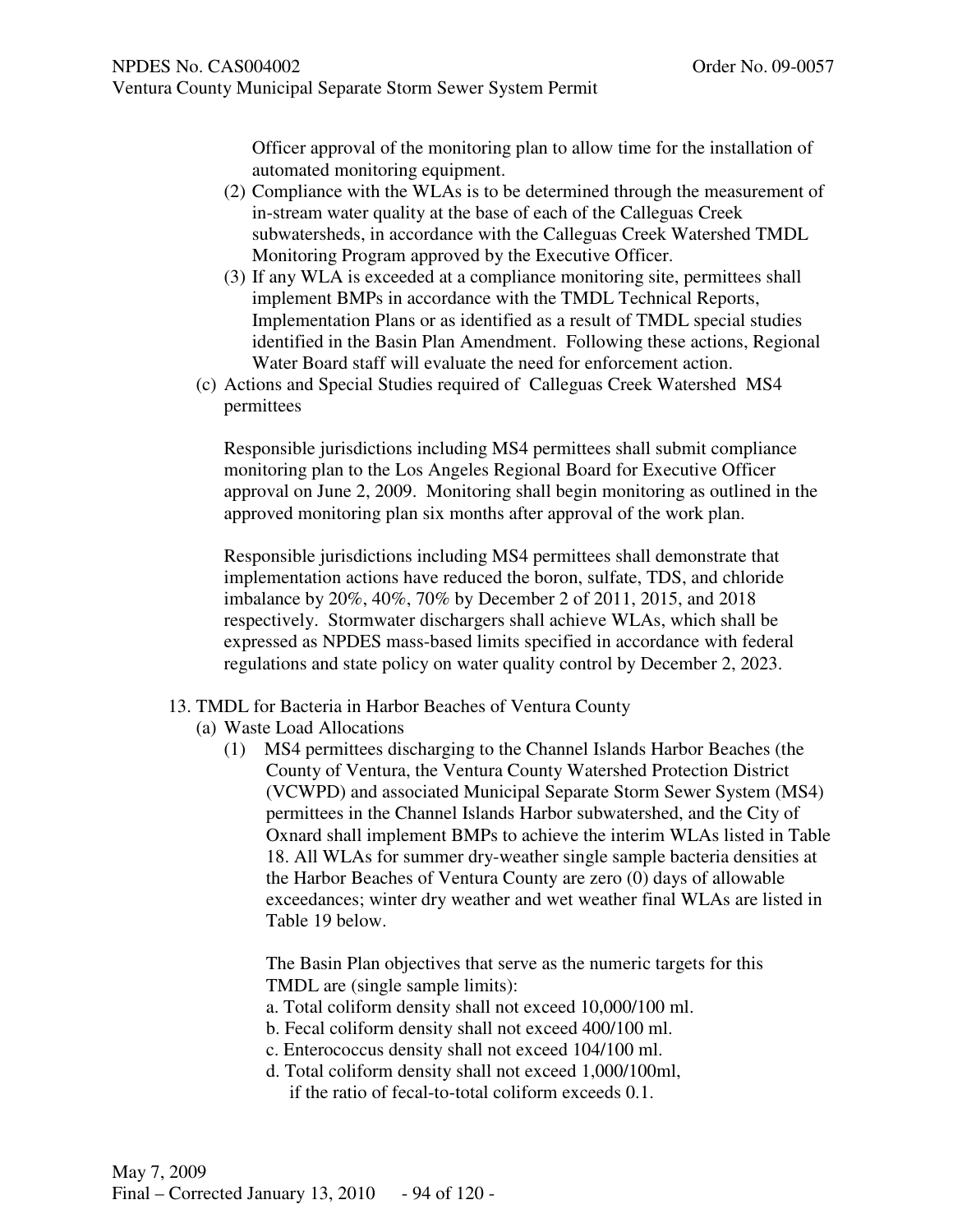# NPDES No. CAS004002 Order No. 09-0057

Ventura County Municipal Separate Storm Sewer System Permit

|          | THEN TO THINGHII WE AN TOT DILIGIO DUITIDIO EXCOGUINO DU VO |                    |          |                    |          |             |  |  |
|----------|-------------------------------------------------------------|--------------------|----------|--------------------|----------|-------------|--|--|
|          |                                                             | Summer Dry Weather |          | Winter Dry Weather |          | Wet Weather |  |  |
| Location | Daily                                                       | Weekly             | Daily    | Weekly             | Daily    | Weekly      |  |  |
|          | Sampling                                                    | Sampling           | Sampling | Sampling           | Sampling | Sampling    |  |  |
| Kiddie   | 54                                                          |                    | 23       |                    | 32       |             |  |  |
| Beach    |                                                             |                    |          |                    |          |             |  |  |
| Hobie    | 40                                                          | O                  | 25       |                    | 38       | 0           |  |  |
| Beach    |                                                             |                    |          |                    |          |             |  |  |

Table 18 - Interim WLAs for Single Sample Exceedance Days

|          | Summer Dry-weather |          | Winter Dry-weather |          | Wet-weather |          |
|----------|--------------------|----------|--------------------|----------|-------------|----------|
| Location | Daily              | Weekly   | Daily              | Weekly   | Daily       | Weekly   |
|          | Sampling           | Sampling | Sampling           | Sampling | Sampling    | Sampling |
| Hobie    |                    |          |                    |          |             |          |
| Beach    |                    |          |                    |          |             |          |
| Kiddie   |                    |          |                    |          |             |          |
| Beach    |                    |          |                    |          |             |          |

(2) Pursuant to the TMDL, the interim storm water WLAs for bacteria are from samples taken at existing monitoring sites in ankle to knee- high depths.

### (b) Compliance Monitoring

- (1) Compliance and monitoring for Harbor Beaches of Ventura County is based on existing monitoring protocols and locations. Monitoring shall continue at sampling locations (VCEHD 36000 and VCEHD37000) and at the current weekly monitoring frequency, consistent with AB411 compliance monitoring. Monitoring shall be conducted on a year-round basis at the current monitoring locations including the summer months (i.e., April to October) and winter months (i.e., November to March). Bacteria sampling shall be conducted in ankle- to knee-high water, consistent with AB411. However, if additional monitoring stations are added or if changes are made to the sampling frequencies or existing monitoring locations, then submittal of a monitoring plan is required for Executive Officer approval.
- (2) If any WLA is exceeded at a compliance monitoring site, permittees shall implement BMPs in accordance with the TMDL Technical Reports, Implementation Plans or as identified as a result of TMDL special studies identified in the Basin Plan Amendment. Following these actions, Regional Water Board staff will evaluate the need for enforcement action.
- (c) Actions and Special Studies required of Harbor Beaches of Ventura County MS4 permittees
	- (1) Per the adopted Basin Plan Amendment, compliance with the TMDL may be either through structural and non-structural BMPs or implementation of other measures to attain the required source control.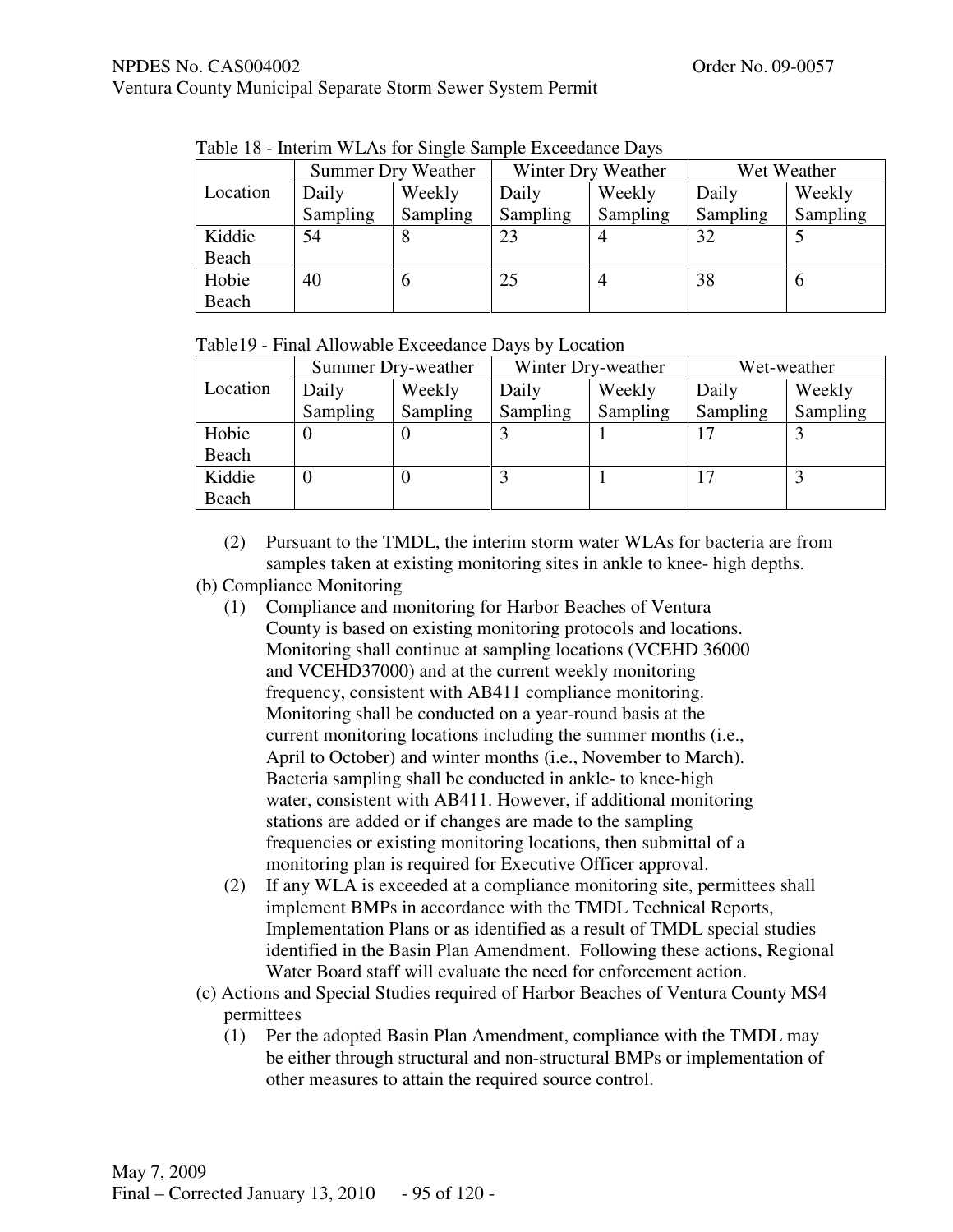(2) Special studies are not required for implementation of the TMDL though conducting special studies is within the discretion of the responsible parties.

### **PART 6 - DEFINITIONS**

The following are definitions for terms in this Order:

Adverse Impact - means a detrimental effect upon water quality or beneficial uses caused by a discharge or loading of a pollutant or pollutants.

**Agriculture -** means the science, art, and business of cultivating the soil, producing crops, and raising livestock.

**Antidegradation Policies -** means policies which protect surface and ground waters from degradation, and federal policies, which protect high quality surface waters. In particular, this policy protects waterbodies where existing quality is higher than that necessary for the protection of beneficial uses including the protection of fish and wildlife propagation and recreation on and in the water (*Statement of Policy with Respect to Maintaining High Quality Water in California*, State Board Resolution No. 68-16; 40 CRF 131.12).

**Applicable Standards and Limitations -** means all State, interstate, and Federal standards and limitations to which a "discharge" or a related activity is subject under the CWA, including effluent limitations, water quality standards, standards of performance, toxic effluent standards or prohibitions, best management practices, and pretreatment standards under § 301, § 302, § 303, § 304, § 306, § 307, § 308, § 403, and § 404 of CWA. **Areas of Special Biological Significance (ASBS) -** means all those areas of this state listed as ASBS, listed specifically within the California Ocean Plan or so designated by the State Board which, among other areas, includes the area from Mugu Lagoon to Latigo Point: Oceanwater within a line originating from Laguna Point at  $34^{\circ}$  5' 40" north, 119° 6'30" west, thence southeasterly following the mean high tideline to a point at Latigo Point defined by the intersection of the mean high tide line and a line extending due south of Benchmark 24; thence due south to a distance of 1000 feet offshore or to the 100 foot isobath, whichever distance is greater; thence northwesterly following the 100 foot isobath or maintaining a 1,000-foot distance from shore, whichever maintains the greater distance from shore, to a point lying due south of Laguna Point, thence due north to Laguna Point.

**Authorized Discharge -** means any discharge that is authorized pursuant to an NPDES permit, waste discharge requirement, conditional waiver from waste discharge requirements, or meets the conditions set forth in this Order.

**Automotive Repair Shop -** means a facility that is categorized in any one of the following Standard Industrial Classification (SIC) codes: 5013, 5014, 5541, 7532-7534, or 7536-7539.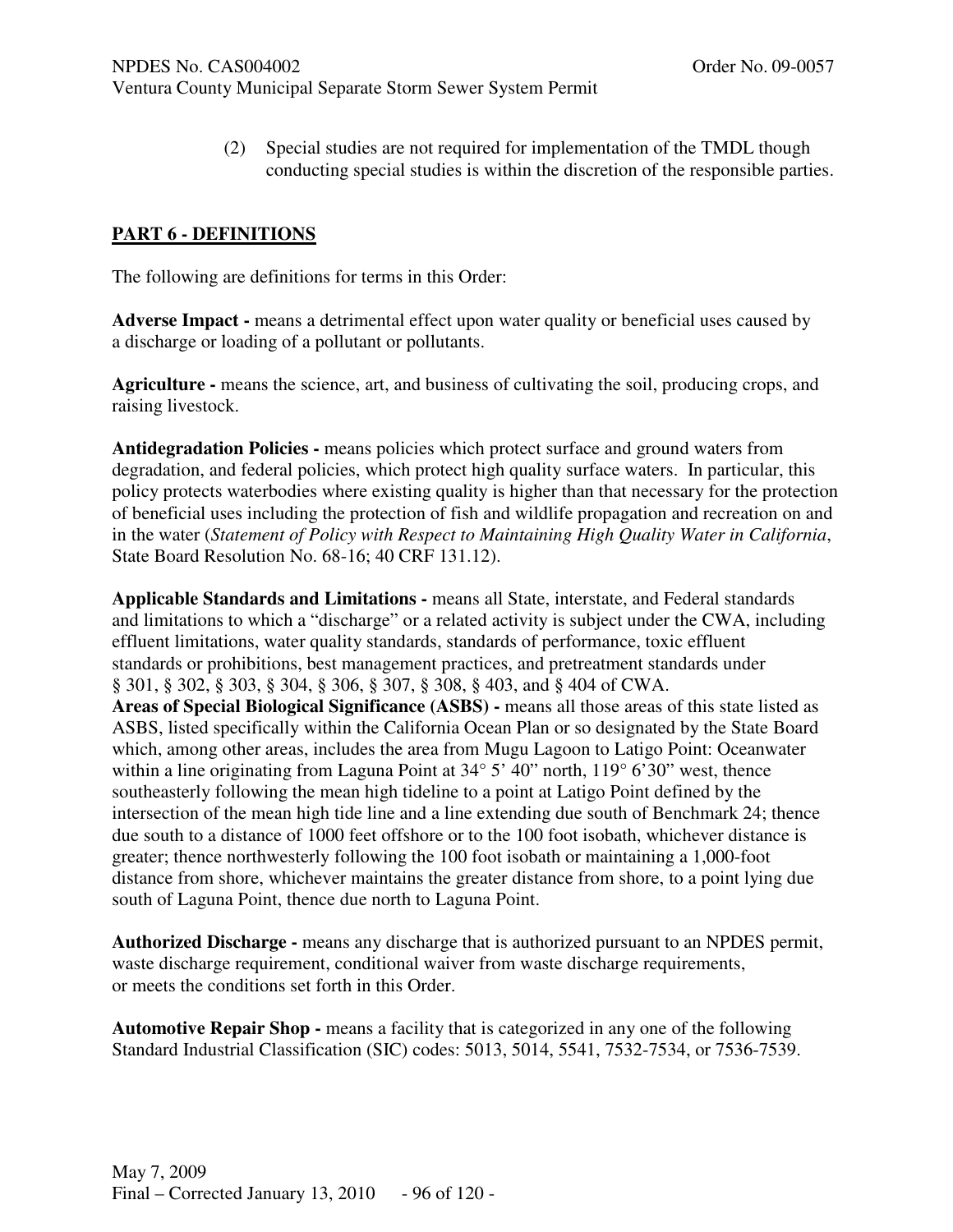**Automotive Service Facilities -** means a facility that is categorized in any one of the following Standard Industrial Classification (SIC) and North American Industry Classification System (NAICS) codes. For inspection purposes, Permittees need not inspect facilities with SIC codes 5013, 5014, 5541, 5511, provided that these facilities have no outside activities or materials that may be exposed to storm water.

| <b>SIC Code</b> | <b>Corresponding NAICS Code</b>  |
|-----------------|----------------------------------|
| 5013            | 425120, 441310, 425110, & 423120 |
| 5014            | 425120, 425110, 423130, & 441320 |
| 5511            | 441110                           |
| 5541            | 447110, & 447190                 |
| 7532            | 811121                           |
| 7533            | 811112                           |
| 7534            | 326212, & 811198                 |
| 7536            | 811122                           |
| 7537            | 811113                           |
| 7538            | 811111                           |
| 7539            | 811198, & 811118                 |

**Bacteria Total Maximum Daily Load (TMDL) Dry Weather -** defined in the Bacteria TMDLs as those days with less than 0.1 inch of rainfall and those days occurring more than 3 days after a rain.

**Bacteria Total Maximum Daily Load (TMDL) Wet Weather -** defined in the Bacteria TMDLs as a day with 0.1 inch or more of rain and 3 days following the rain event.

**Basin Plan -** means the Water Quality Control Plan, Los Angeles Region, Basin Plan for the Coastal Watersheds of Los Angeles and Ventura Counties, adopted by the Regional Water Board on June 13, 1994 and subsequent amendments.

**Beneficial Uses -** means the existing or potential uses of receiving waters in the permit area as designated by the Regional Water Board in the Basin Plan.

**Best Management Practices (BMPs) -** means methods, measures, or practices designed and selected to reduce or eliminate the discharge of pollutants to surface waters from point and nonpoint source discharges including storm water. BMPs include structural and nonstructural controls, and operation and maintenance procedures, which can be applied before, during, and/or after pollution producing activities.

**California Environmental Quality Act (CEQA) -** means a California statute that requires state and local agencies to identify significant environmental impacts of their actions and to avoid or mitigate those impacts, if feasible (Reference: California Public Resources Code § 21000 et seq.)

**Channel -** means an open conduit either naturally or artificially created which periodically or continuously contains moving water, or which forms a connecting link between two waterbodies.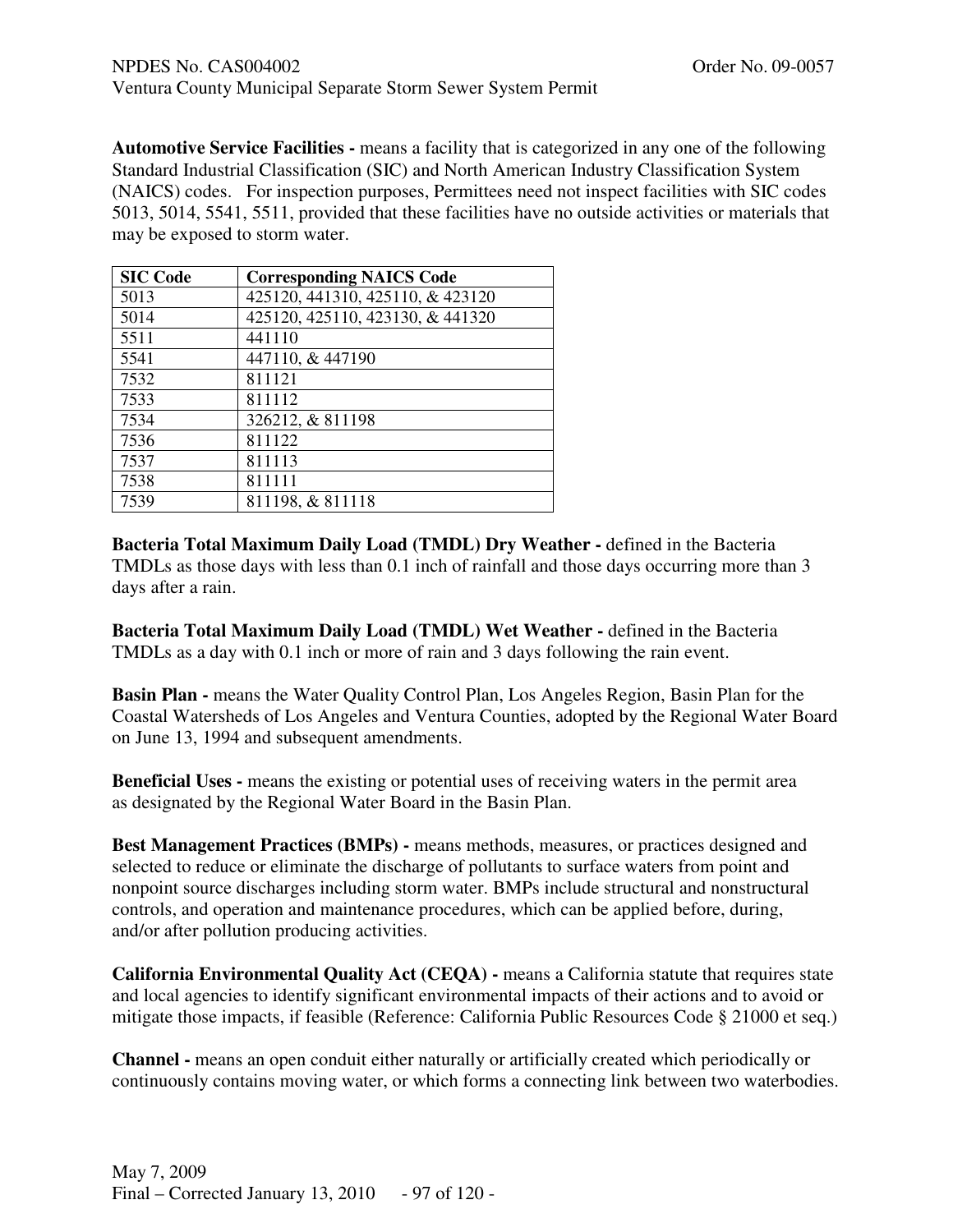**Chronic Toxicity -** means a measurement of a sublethal effect (e.g., reduced growth, reproduction) to experimental test organisms exposed to an effluent or ambient waters compared to that of the control organisms.

**Commercial Area(s) -** means any geographic area of the Permittees' jurisdiction that is not heavy industrial or residential. A commercial area includes, but is not limited to areas surrounding: commercial activity, hospitals, laboratories and other medical facilities, educational institutions, recreational facilities, plant nurseries, car wash facilities, mini-malls and other business complexes, shopping malls, hotels, office buildings, public warehouses and other light industrial complexes.

**Commercial Development -** means any development on private land that is not heavy industrial or residential. The category includes, but is not limited to: hospitals, laboratories and other medical facilities, educational institutions, recreational facilities, plant nurseries, car wash facilities, mini-malls and other business complexes, shopping malls, hotels, office buildings, public warehouses and other light industrial complexes.

**Construction -** Construction activity includes any construction or demolition activity, clearing, grading, grubbing, or excavation or any other activity that results in a land disturbance. Construction does not include emergency construction activities required to immediately protect public health and safety or routine maintenance activities required to maintain the integrity of structures by performing minor repair and restoration work, maintain original line and grade, hydraulic capacity, or original purpose of the facility. See "Routine Maintenance" definition for further explanation. Where clearing, grading or excavating of underlying soil takes place during a repaving operation, State General Construction Permit coverage is required if more than one acre is disturbed or the activities are part of a larger plan.

**Construction Activities Storm Water General Permit (CASGP) - means the general NPDES** permit adopted by the State Board, which authorizes the discharge of storm water from construction activities under certain conditions.

**Control -** means to minimize, reduce, eliminate, or prohibit by technological, legal, contractual or other means, the discharge of pollutants from an activity or activities.

**Critical Sourc**es - means commercial facilities and businesses that have a potential to contribute pollutants to stormwater runoff if effective BMPs are not implemented. Attachment "D" specifies the commercial facilities and businesses that have been identified as Critical Sources.

**Dechlorinated/ Debrominated Swimming Pool Discharge -** means any swimming pool discharge with a residual chlorine or bromine level of 0.1mg/L or less; and does not contain any detergents, wastes, algaecides, or cyanuric acid in excess of 50 ppm, or any other chemicals including salts from pools commonly referred to as "salt water pools". The term does not include swimming pool filter backwash or swimming pool water containing bacteria.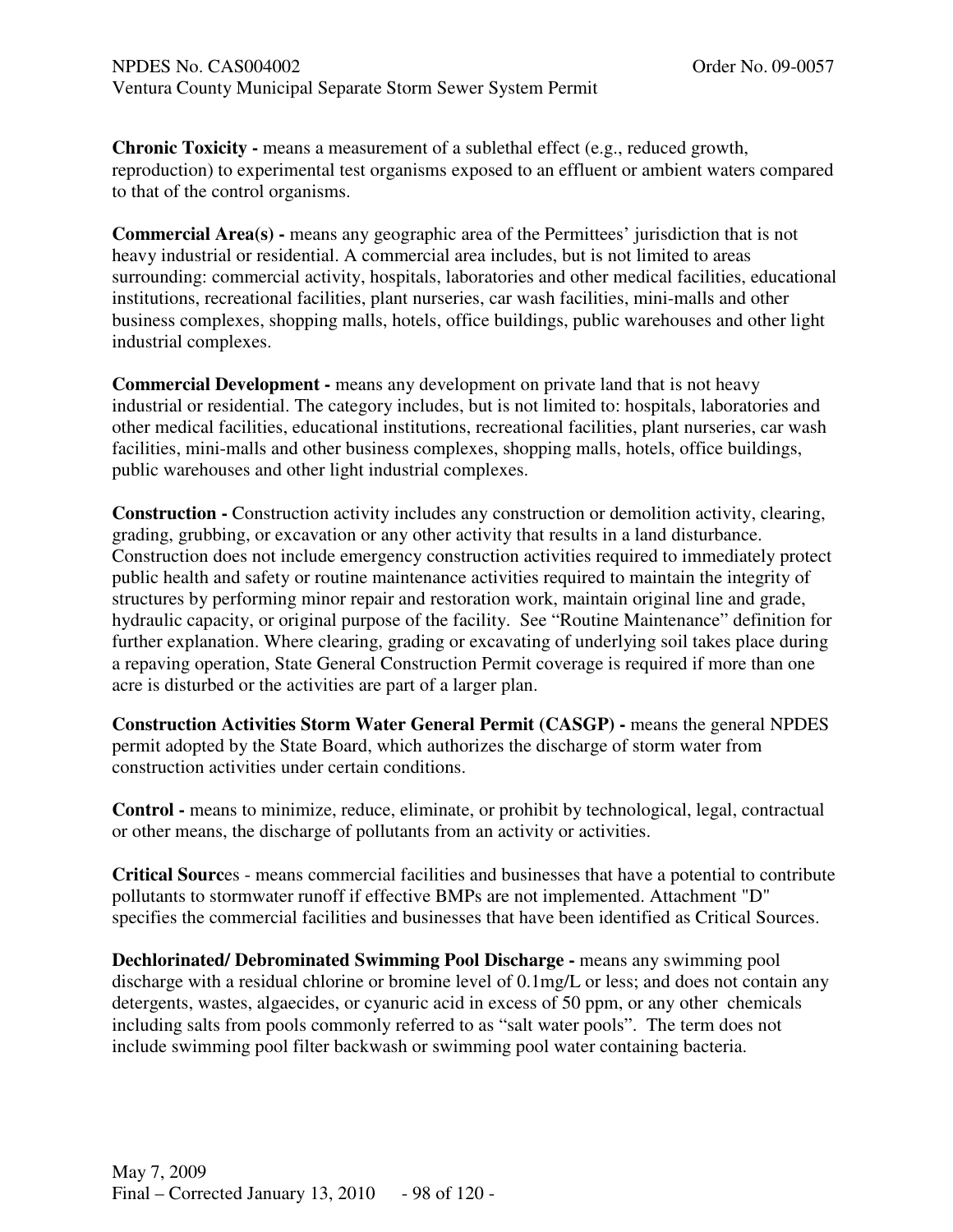**Development -** means any construction, rehabilitation, redevelopment or reconstruction of any public or private residential project (whether single-family, multi-unit or planned unit development); industrial, commercial, retail and any other non-residential projects, including public agency projects; or mass grading for future construction.

**Directly Adjacent -** means situated within 200 feet of the contiguous zone required for the continued maintenance, function, and structural stability of the environmentally sensitive area.

**Directly Discharging -** means outflow from a drainage conveyance system that is composed entirely or predominately of flows from the subject, property, development, subdivision, or industrial facility and not commingled with the flows from adjacent lands.

**Discharge** - means when used without qualification the "discharge of a pollutant."

**Discharging Directly - means outflow from a drainage conveyance system that is composed** entirely or predominantly of flows from the subject, property, development, subdivision, or industrial facility, and not commingled with the flows from adjacent lands.

**Discharge of a Pollutant -** means any addition of any "pollutant" or combination of pollutants to "waters of the United States" from any "point source" or, any addition of any pollutant or combination of pollutants to the waters of the "contiguous zone" or the ocean from any point source other than a vessel or other floating craft, which is being used as a means of transportation. The term discharge includes additions of pollutants into waters of the United States from: surface runoff which is collected or channeled by man; discharges through pipes, sewers, or other conveyances owned by a State, municipality, or other person which do not lead to a treatment works; and discharges through pipes, sewers, or other conveyances, leading into privately owned treatment works.

**Disturbed Area -** means any area that is altered as a result of land disturbance. Examples include but are not limited to: clearing, grading, grubbing, stockpiling and/ or excavation, etc...

**Dry Day -** means a non-wet day for Malibu Creek and Lagoon Bacteria TMDL WLA. A wet day is defined as a day with a 0.1 inch or more of rain and 3 days following the rain event.

**Effect Concentration (EC) - means a point estimate of the toxicant concentration that would** cause an observable adverse effect (e.g., death, immobilization, or serious incapacitation) in a given percent of the test organisms, calculated from a continuous model (e.g., Probit Model).  $EC_{25}$  is a point estimate of the toxicant concentration that would cause an observable adverse effect in 25 percent of the test organisms.

**Effective Impervious Surface -** means that portion of the surface area that is hydrologically connected via sheet flow over a hardened conveyance or impervious surface without any intervening medium to mitigate flow volume.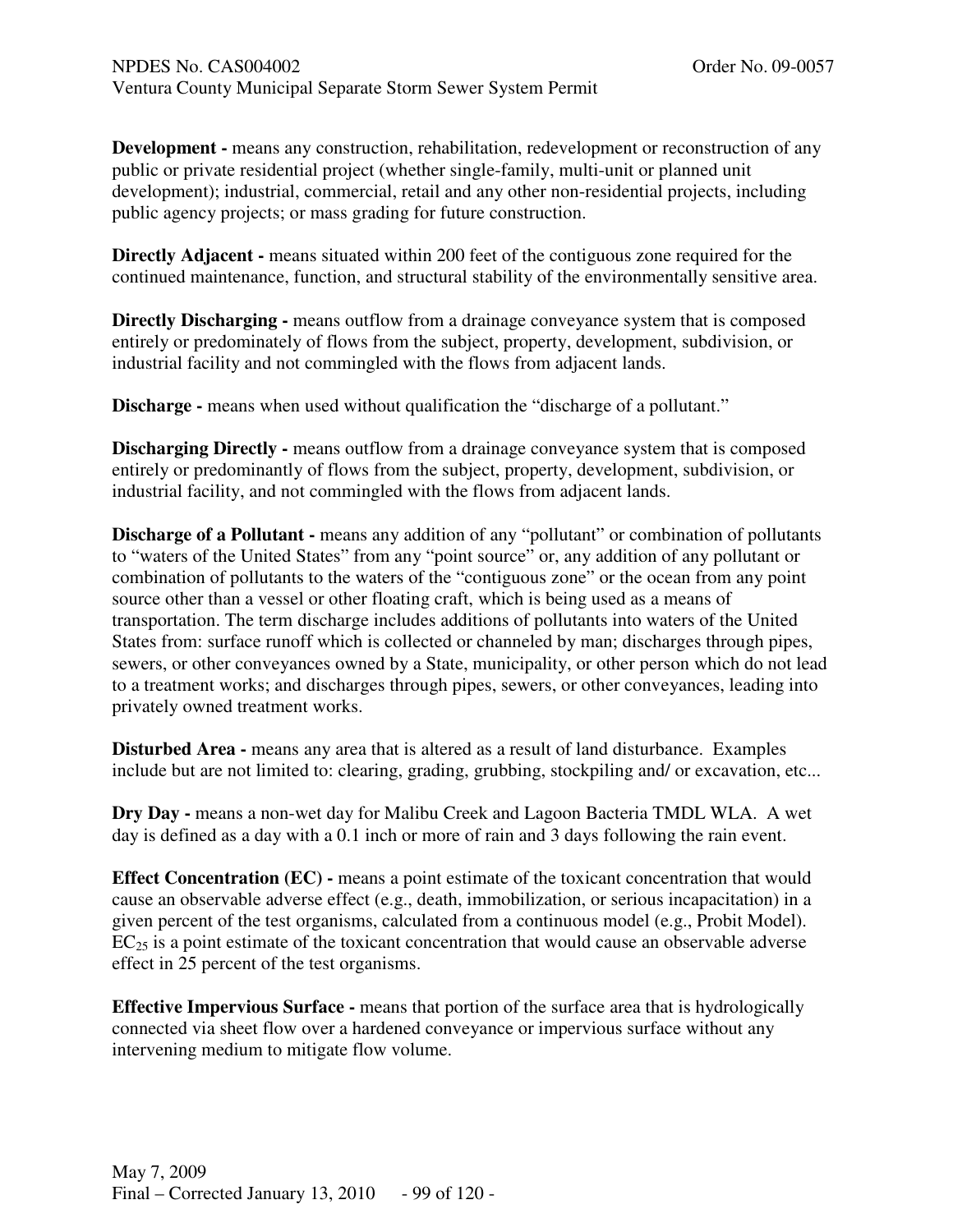**Effluent limitation -** means any restriction imposed by the Permitting Authority (PA) on quantities, discharge rates, concentrations, and/ or mass loadings of "pollutants" which are "discharged" from "point sources" into "waters of the United States," the waters of the "contiguous zone," or the ocean.

**Emergency -** means a sudden, unexpected occurrence, involving a clear and imminent danger, demanding immediate action to prevent or mitigate loss of, or damage to, life, health, property, or essential public services. "Emergency" includes such occurrences as fire, flood, earthquake, or other soil or geologic movements, as well as such occurrences as riot, accident, or sabotage. (Reference: California Public Resources Code § 21060.3. Emergency).

**End-of-Pipe -** means the end of the major outfall as defined in 40 CFR122.26 (b)(5) and 40 CFR122.26 (b)(6).

**Endpoint -** means a biological measurement used to quantify the results obtained from analytical methods such as whole effluent toxicity testing [e.g., lethal concentration  $(LC_{50})$ ; inhibition concentration  $(IC_{25})$ ; and no observed effect concentration  $(NOEC)$ ]. Such endpoints are quantitative measurements of the responses of test organisms (e.g., survival, growth, mobility, reproduction, and weight gain or loss) in response to exposure to a serial dilution of effluent.

**Environment -** means the physical conditions, which exist within the area and which will be affected by a proposed project including land, air, water, minerals, flora, fauna, ambient noise, and objects of historical or aesthetic significance. The area involved shall be the area in which significant effects would occur either directly or indirectly as a result of the project. The "environment" includes both natural and man-made conditions.

**Environmentally Sensitive Area (ESA) -** means an area "in which plant or animal life or their habitats are either rare or especially valuable because of their special nature or role in an ecosystem and which would be easily disturbed or degraded by human activities and developments" (Reference: California Public Resources Code § 30107.5). ESAs will include Clean Water Act 303d Listed Water Bodies in all reaches that are unimproved, all California Coastal Commission's Environmentally Sensitive Habitat Areas as delineated on maps in Local Coastal Plans and Regional Water Quality Control Board's Basin Plan Rare, Threatened or Endangered Species (RARE) and Preservation of Biological Habitats (BIOL) designated waterbodies. The California Department of Fish and Game's Significant Natural Areas map will be considered for inclusion as the department field verifies the designated locations. Watershed restoration projects will be considered for inclusion as the department field verifies the designated locations.

**Erosivity Factor -** The Erosivity Factor is a criterion that to assess the risk of erosion on disturbed land. It is described in "Predicting soil erosion by water: A guide to conservation planning with the Revised Universal Soil Loss Equation (RUSLE), Agricultural Handbook 703, USDA-ARS, U.S. Government Printing Office, Washington, D.C., 1997 by Renard, K.C., G.R. Foster, G.A. Weesies, D.K. McCool, and D.C. Yoder.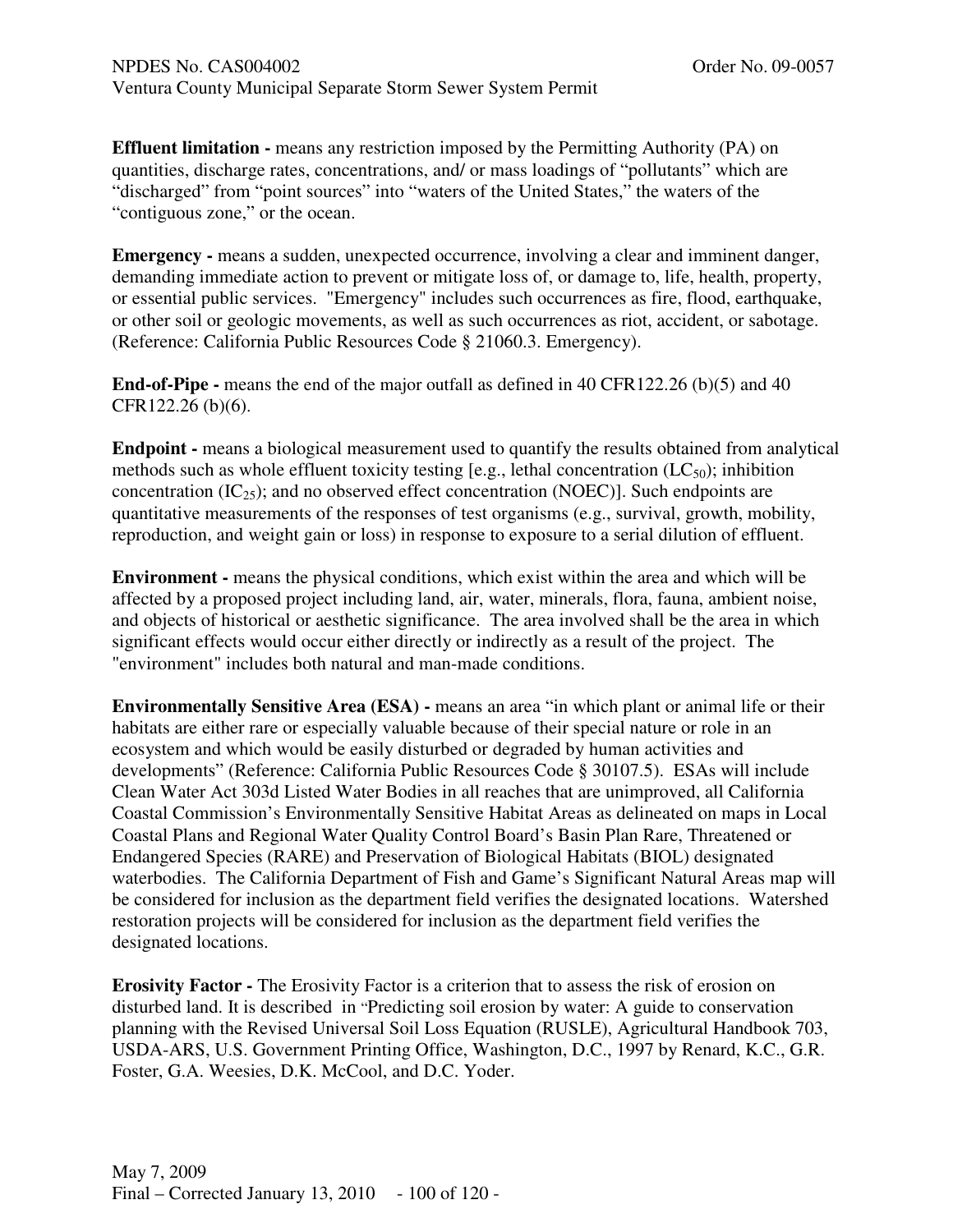**Federal Clean Water Act (CWA) -** means (formerly referred to as the Federal Water Pollution Control Act or Federal Water Pollution Control Act Amendments of 1972) Public Law 92—500, as amended by Public Law 95—217, Public Law 95—576, Public Law 96—483 and Public Law 77—117, codified at 33 U.S.C. 1251 et seq.

First Storm Event - means the first storm event of the wet season that produces at least 0.25 inches of rain.

**Forest Land** - means land at least 10 percent stocked with live trees, or land that had this minimum tree stocking in the past and is not currently developed for nonforest use. The minimum area recognized is 1 acre.

**Groundwater Dewatering -** means the active practice of removing standing water from soil excavations using a pump(s) or other means.

**Hillside -** means property located in an area with known erosive soil conditions, where the development will result in grading on any slope that is 20% or greater or an area designated by the Municipality under a General Plan or ordinance as a "hillside area".

Horse Stables - means a property where at least one horse is stabled at least part of the year.

**Hydromodification -** means the alteration away from a natural state of stream flows or the beds or banks of rivers, streams, or creeks, including ephemeral washes, which results in hydrogeomorphic changes.

**Illegal Discharge -** means any discharge to the municipal separate storm sewer (storm drain system) that is prohibited under local, state, or federal statutes, ordinances, codes, or regulations. The term illegal discharge includes all non-storm water discharges not composed entirely of storm water except discharges pursuant to an NPDES permit, discharges that are identified in part 1, "Discharge Prohibitions" of this order, or discharges authorized by the Regional Water Board Executive Officer.

**Illicit Connection -** means any engineered conveyance that is connected to the storm drain system without a permit or municipal authorization. It also means any engineered conveyance through which discharges of pollutants to the separate storm drainage systems, which are not composed entirely of storm water or are not authorized by an NPDES permit, may occur.

**Illicit Discharge -** means any discharge to a municipal separate storm sewer (storm drain system) that is prohibited under local, state, or federal statutes, ordinances, codes, or regulations. The term illicit discharge includes all non-storm water discharges not composed entirely of storm water except discharges pursuant to a NPDES permit (other than the NPDES permit for discharges from the municipal separate storm sewer) and discharges that are identified in part 1, "Discharge Prohibitions" of this order, or authorized by the Regional Water Board Executive Officer.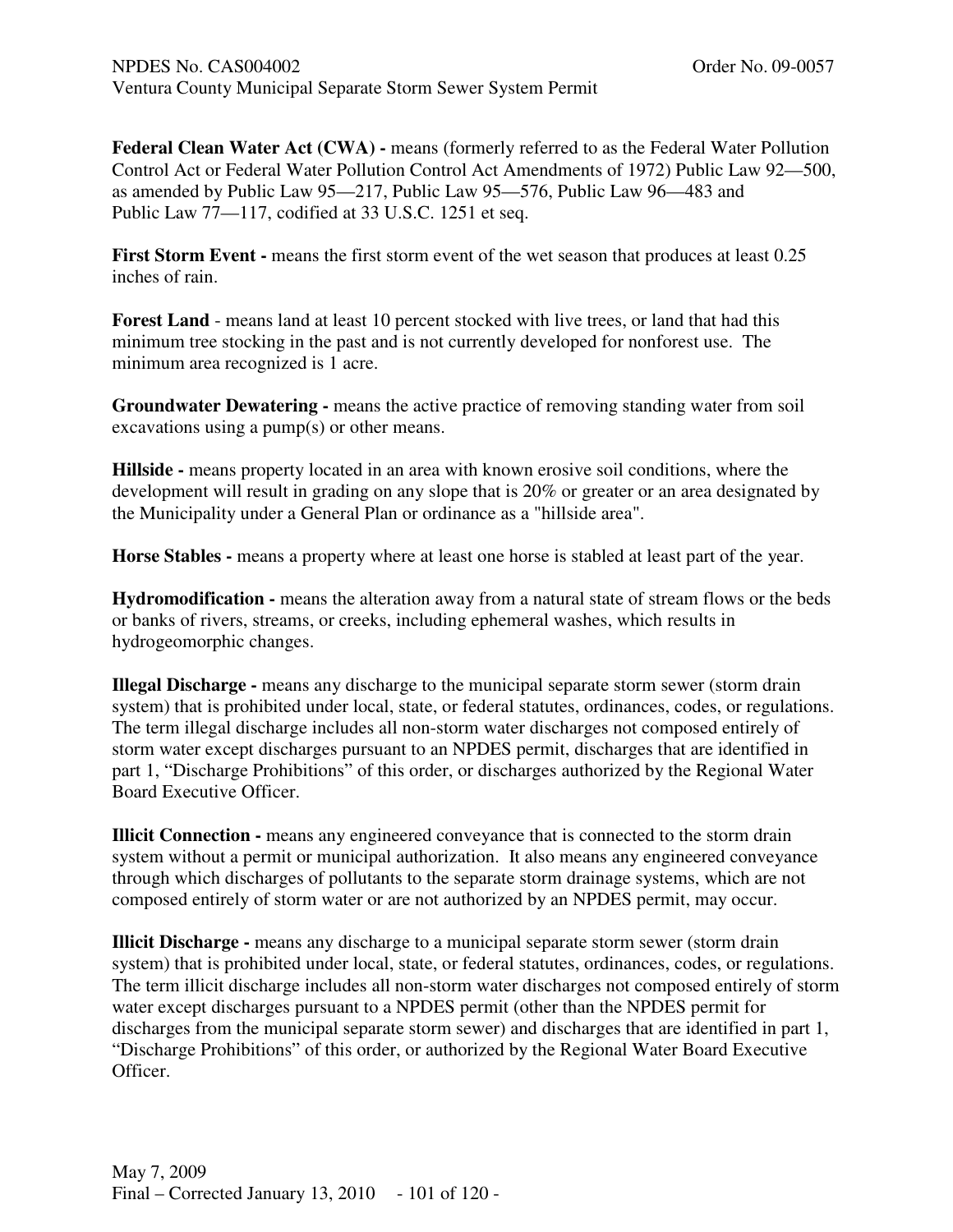**Illicit Disposal -** means any disposal, either intentionally or unintentionally, of material(s) or waste(s) that can pollute storm water.

**Industrial/ Commercial Facility -** means any facility involved and/ or used in the production, manufacture, storage, transportation, distribution, exchange or sale of goods and/ or commodities, and any facility involved and/ or used in providing professional and nonprofessional services. This category of facilities includes, but is not limited to, any facility defined by either the Standard Industrial Classifications (SIC) or the North American Industry Classification System (NAICS). Facility ownership (federal, state, municipal, private) and profit motive of the facility are not factors in this definition.

**Industrial Activities Storm Water General Permit (IASGP) -** means the general NPDES permit adopted by the State Board, which authorizes the discharge of storm water from certain industrial activities under certain conditions.

**Industrial Park -** means a land development that is set aside for industrial development. Industrial parks are usually located close to transport facilities, especially where more than one transport modalities coincide: highways, railroads, airports, and navigable rivers. It includes office parks, which have offices and light industry.

**Inhibition Concentration (IC) - means a point estimate of the toxicant concentration that would** cause a given percent reduction in a non-lethal biological measurement (e.g., reproduction or growth), calculated from a continuous model (i.e., Interpolation Method). IC25 is a point estimate of the toxic concentration that would cause a 25-percent reduction in a non-lethal biological measurement.

**Inspection - means entry and the conduct of an on-site review of a facility and its operations, at** reasonable times, to determine compliance with specific municipal or other legal requirements. The steps involved in performing an inspection, include, but are not limited to:

- 1. Pre-inspection documentation research
- 2. Request for entry
- 3. Interview of facility personnel
- 4. Facility walk-through
- 5. Visual observation of the condition of facility premises
- 6. Examination and copying of records as required
- 7. Sample collection (if necessary or required)
- 8. Exit conference (to discuss preliminary evaluation)
- 9. Report preparation, and if appropriate, recommendations for coming into compliance

**Integrated Pest Management (IPM) -** means a sustainable approach to managing pests by combining biological, cultural, physical and chemical tools in a way that minimizes economic, health, and environmental risks.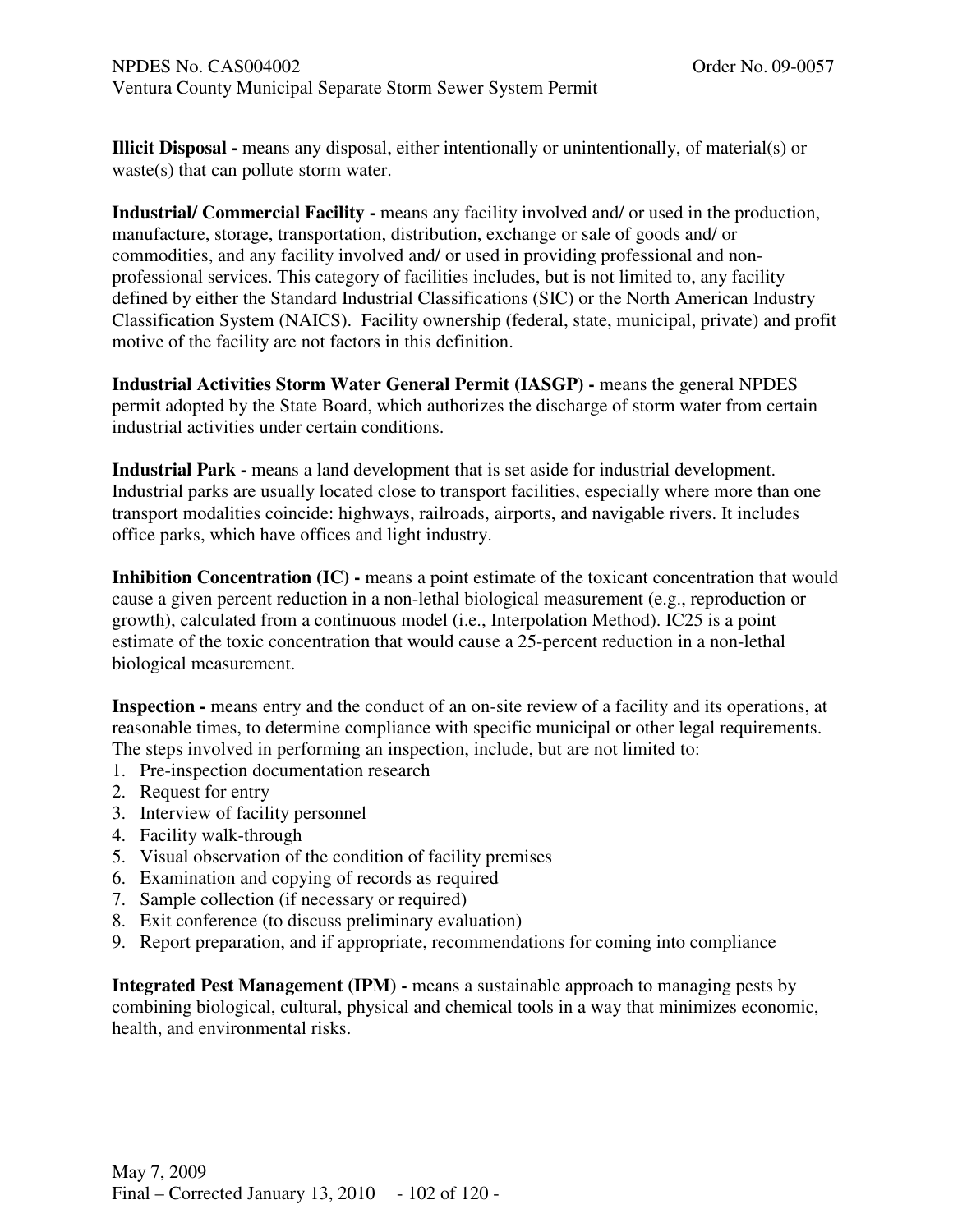**Large Municipal Separate Storm Sewer System (MS4) -** means all MS4s that serve a population greater than 250,000 (1990 Census) as defined in 40 CFR122.26 (b)(4). The Regional Water Board designated Ventura County as a large MS4 in 1990, based on: (i) the U.S. Census Bureau 1990 population count of 669,016 thousand, and (ii) the interconnectivity of the MS4s in the incorporated and unincorporated areas within the County.

**Local SWPPP -** means the Local Storm Water Pollution Prevention Plan (LSWPPP) required by the local agency for a project that disturbs one or more acres of land. Shall mean a plan identifying potential pollutant sources from a construction site and describing proposed design, placement and implementation of BMPs, to effectively prevent non-storm water discharges and reduce pollutants in storm water discharges to the storm drain system, during construction activities. Also referred as a Storm Water Pollution Control Plan (SWPCP).

**Low Impact Development (LID)** – means a design strategy with the goal of maintaining or replicating the pre-development hydrologic regime through the use of design techniques to create a functionally equivalent hydrologic site design. Hydrologic functions of storage, infiltration and ground water recharge, as well as the volume and frequency of discharges are maintained through the use of integrated and distributed micro-scale storm water retention and detention areas, reduction of impervious surfaces, and the lengthening of runoff flow paths and flow time. Other strategies include the preservation/protection of environmentally sensitive site features such as riparian buffers, wetlands, steep slopes, valuable (mature) trees, flood plains, woodlands, and highly permeable soils.

**Major Municipal Separate Storm Sewer Outfall ("or major outfall") -** means a major municipal separate storm sewer outfall that discharges from a single pipe with an inside diameter of 36 inches or more or its equivalent (discharge from a single conveyance other than circular pipe which is associated with a drainage area of more than 50 acres); or for municipal separate storm sewers that receive storm water from lands zoned for industrial activity (based on comprehensive zoning plans or the equivalent), an outfall that discharges from a single pipe with an inside diameter of 12 inches or more or from its equivalent (discharge from other than a circular pipe associated with a drainage area of 2 acres or more), as defined in 40 CFR122.26 (b)(5).

**Major Outfall -** means a major municipal separate storm sewer outfall, as defined in 40 CFR122.26 (b)(6).

**Maximum Extent Practicable (MEP)** – The technology-based permit requirement established by Congress in CWA section  $402(p)(3)(B)(iii)$  that municipal dischargers of storm water must meet. Technology-based requirements, including MEP, establish a level of pollutant control that is derived from available technology or other controls. MEP requires municipal dischargers to perform at maximum level that is practicable. Compliance with MEP may be achieved by emphasizing pollution prevention and source control BMPs in combination with structural and treatment methods where appropriate. The MEP approach is an ever evolving and advancing concept, which considers technical and economic feasibility.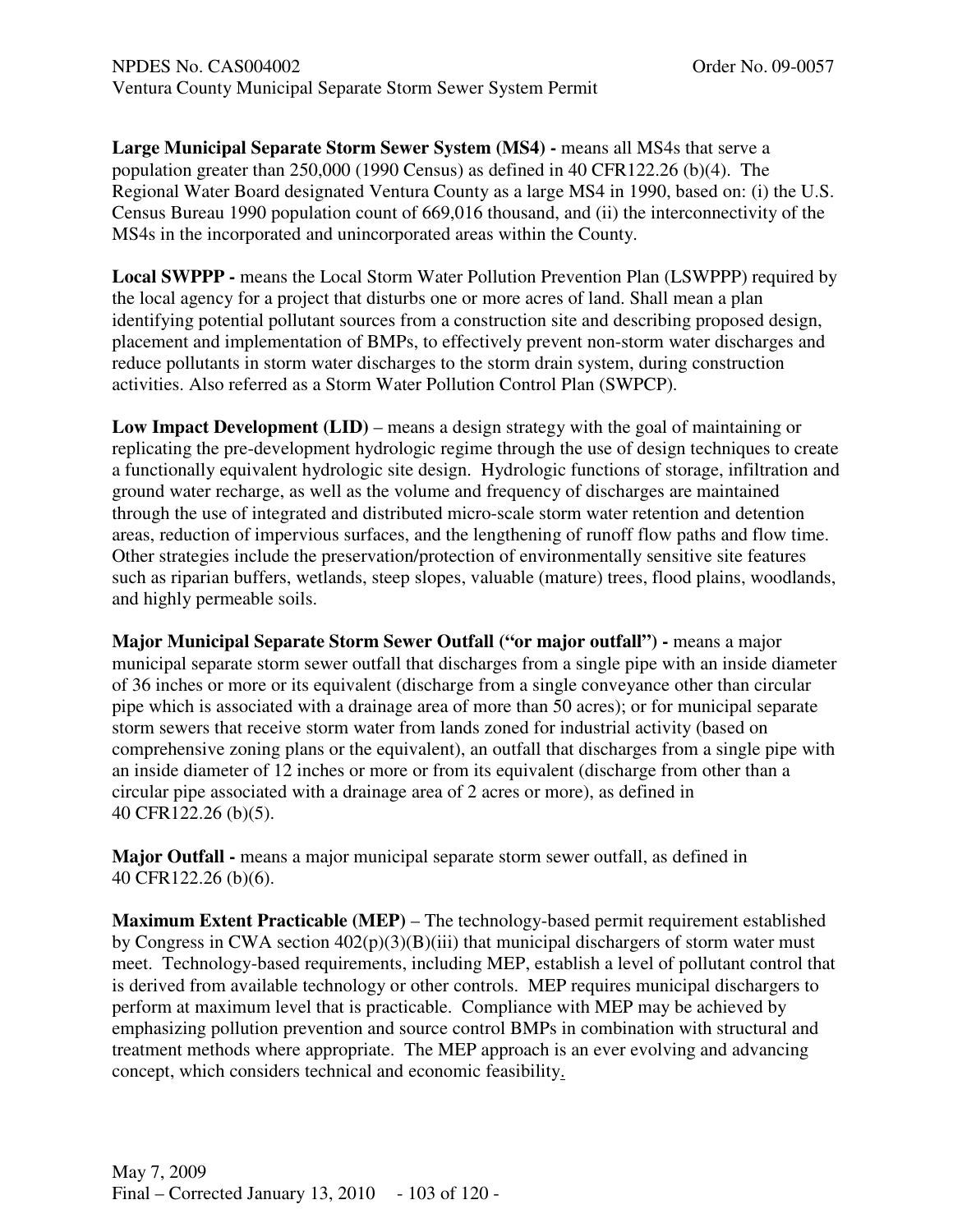**Method Detection Limit (MDL) -** means the minimum concentration of a substance that can be measured and reported with 99 percent confidence that the analyte concentration is greater than zero, as defined in 40 CFR136, Appendix "G" of this Order.

**Minimum Level (ML) - means the concentration at which the entire analytical system must give** a recognizable signal and acceptable calibration point. The ML is the concentration in a sample that is equivalent to the concentration of the lowest calibration standard analyzed by a specific analytical procedure, assuming that all the method specified sample weights, volumes, and processing steps have been followed. The ML value represents the lowest quantifiable concentration in a sample based on the proper application of all method-based analytical procedures and the absence of any matrix interferences. Assuming that all method-specific analytical steps are followed, the ML value will also represent, after the appropriate application of method-specific factors, the lowest standard in the calibration curve for that specific analytical technique.

**Minimum Significant Difference (MSD)** - means a measure of test sensitivity that establishes the minimum difference required between a control and a test treatment in order for that difference to be considered statistically significant.

**Municipal Separate Storm Sewer System (MS4) - means a conveyance or system of** conveyances (including roads w/ drainage systems, municipal streets, catch basins, curbs, gutters, ditches, manmade channels, or storm drains), as defined in 40 CFR122.26(b)(8):

- 1. Owned or operated by a State, city, town, borough, county, parish, district, association, or other public body (created by or pursuant to State law) including special districts under State law such as a sewer district, flood control district or drainage district, or similar entity, or an Indian tribe or an authorized Indian tribal organization, or a designated and approved management agency under § 208 of the Federal Clean Water Act (CWA) that discharges into waters of the United States
- 2. Designed or used for collecting or conveying storm water
- 3. Which is not a combined sewer
- 4. Which is not part of a Publicly Owned Treatment Works (POTW), as defined in 40 CFR122.2

**NAICS** - means North American Industry Classification System.

**National Pollutant Discharge Elimination System (NPDES) -** means the national program for issuing, modifying, revoking and reissuing, terminating, monitoring and enforcing permits, and imposing and enforcing pretreatment requirements, under CWA § 307, 402, 318, and 405.

**Natural Drainage Systems -** means unlined or unimproved (not engineered) creeks, streams, rivers or similar waterways.

**New Development -** means land disturbing activities; structural development, including construction or installation of a building or structure, creation and replacement of impervious surfaces; and land subdivision.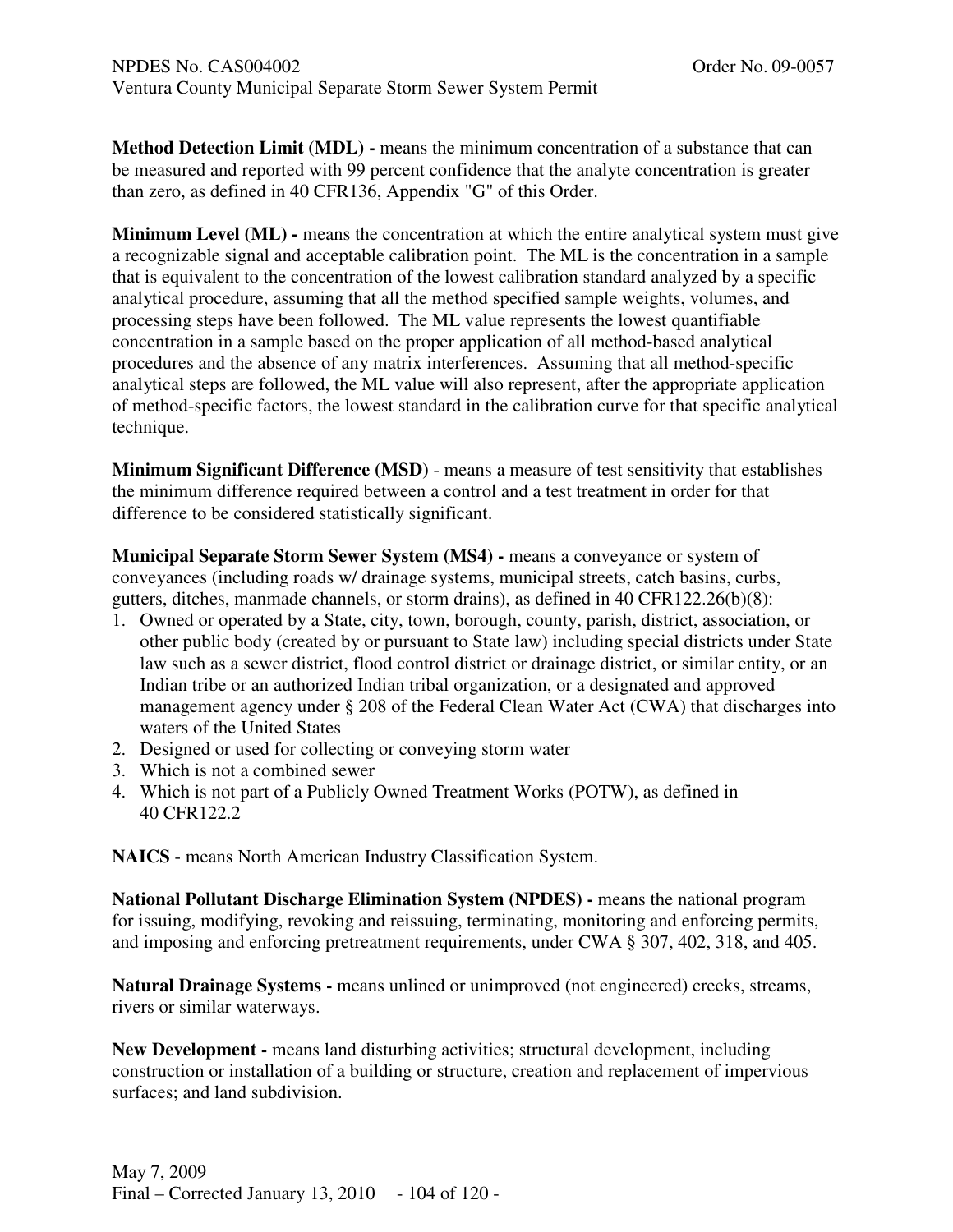**Non-Storm Water Discharge -** means any discharge to a storm drain that is not composed entirely of storm water.

**No Observed Effect Concentration (NOEC)** - means the highest tested concentration of an effluent or toxicant that causes no observable adverse effect on the test organisms (i.e., the highest concentration of toxicant at which the values for the observed responses are not statistically different from the controls).

**Nuisance -** means anything that meets all of the following requirements: (1) is injurious to health, or is indecent or offensive to the senses, or an obstruction to the free use of property, so as to interfere with the comfortable enjoyment of life or property; (2) affects at the same time an entire community or neighborhood, or any considerable number of persons, although the extent of the annoyance or damage inflicted upon individuals may be unequal; (3) occurs during, or as a result of, the treatment or disposal of wastes.

**Nursery -** means NAICS classification to describe nursery operations and determine the type of operations covered under this Order and those covered under the Conditional Waiver of Waste Discharge Requirements for Discharges from Irrigated Lands (Conditional Waiver).

- 1. There are 3 broad NAICS sectors available to classify nurseries:
	- (1) 111xxx Crop Production Agriculture
	- (a) 424xxx Merchant Wholesalers, Nondurable Goods
	- (b) 44xxxx Retail Trade
		- (1) **Nursery (Agricultural Facilities Crop Production)** means Nursery and Floriculture Production under NAICS Code 11142x. These operations are subject to the **Conditional Waiver**. This industry comprises establishments primarily engaged in (1) growing nursery and floriculture products (e.g., nursery stock, shrubbery, cut flowers, flower seeds, foliage plants, sod) under cover or in open fields and/ or (2) growing short rotation woody trees with a growing and harvesting cycle of 10 years or less for pulp or tree stock (e.g., cut Christmas trees, cottonwoods).
		- (2) **Nursery (Commercial Facilities Merchant Wholesalers, Nondurable Goods, and Retail Trade) -** means industries Flower, Nursery Stock, and Florists' Supplies Merchant Wholesalers under NAICS Code 424930; and Nursery, Garden Center, and Farm Supply Stores under NAICS Code 444220. This Order covers these types of operations. The industry in NAICS Code 424930 comprises establishments primarily engaged in the merchant wholesale distribution of flowers, florists' supplies, and/ or nursery stock (except plant seeds and plant bulbs). The industry in NAICS Code 444220 comprises establishments primarily engaged in retailing nursery and garden products, such as trees, shrubs, plants, seeds, bulbs, floriculture products and sod, which are predominantly grown elsewhere. These establishments may sell a limited amount of a product they grow themselves.

**Open Channel -** means a storm drainage channel that is not a natural water course.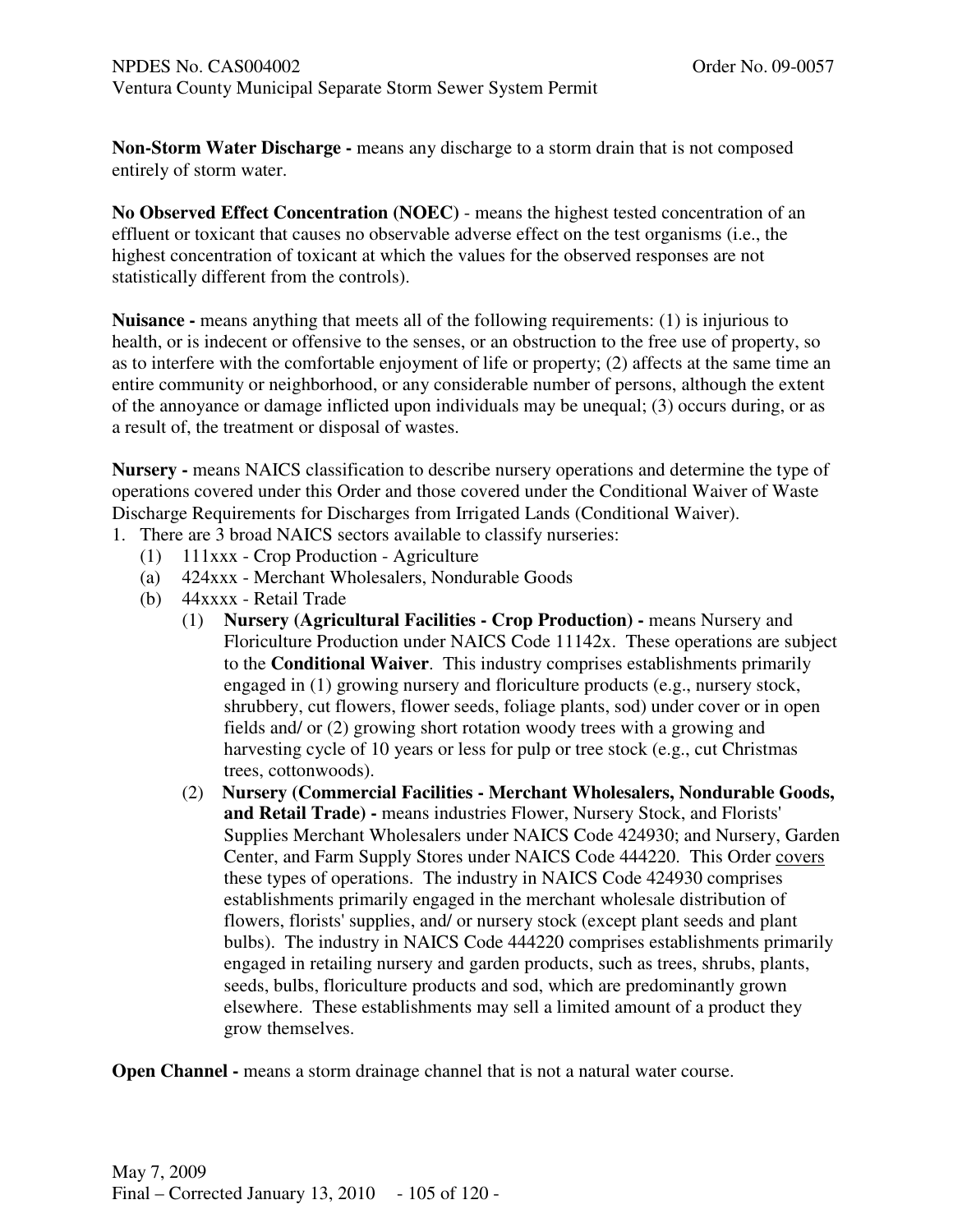**Parking Lot -** means land area or facility for the parking or storage of motor vehicles used for businesses, commerce, industry, or personal use.

**Percent Minimum Significant Difference (PMSD)** - means the minimum significant difference divided by the control mean, expressed as a percent (see minimum significant difference).

**Permit -** means an authorization, license, or equivalent control document issued by U.S. EPA or an "approved State" to implement the requirements of 40 CFR Parts 122, 123, and 124. "Permit" includes an NPDES "general permit" (§ 122.28). Permit does not include any permit, which has not yet been the subject of final agency action, such as a "draft permit" or a "proposed permit."

**Permittee(s) - means co-permittee(s) and any agency named in this Order as being** responsible for permit conditions within its jurisdiction, as defined by Federal Regulation. Permittees to this Order include the Ventura Water Protection District, Ventura County, and the cities of Camarillo, Fillmore, Moorpark, Ojai, Oxnard, Port Hueneme, San Buenaventura, Santa Paula, Simi Valley and Thousand Oaks.

**Point Source - means any discernible, confined and discrete conveyance, including but not** limited to any pipe, ditch, channel, tunnel, conduit, well, discrete fissure, container, rolling stock, concentrated animal feeding operation, or vessel or other floating craft, from which pollutants are or may be discharged. This term does not include agricultural storm water discharges and return flows from irrigated agriculture.

**Point Zero - means in the context of the TMDLs, the point at which water from the storm drain** or creek initially mixes with water.

**Pollutants - means those "pollutants" defined in CWA § 502(6) (33.U.S.C.§ 1362(6)), and** incorporated by reference into California Water Code § 13373.

**Pollutants of Concern -** means constituents that have exceeded Basin Plan Objectives, and CTR- Chronic or Acute Objectives during monitoring at Mass Emission, Receiving Water, and Land Use stations.

**Potable Water Sources** - means the potable water system for the treatment, distribution, and provision of water for residential, commercial, industrial, or institutional use that meets all California safe drinking water regulatory standards for human consumption.

**Pre-Developed Condition -** means native vegetation and soils that existed at a site prior to first development. The pre-developed condition may be assumed to be an area with the typical vegetation, soil, and storm water runoff characteristics of open space areas in coastal Southern California unless reasonable historic information is provided that the area was atypical.

**Priority Pollutants -** means those constituents referred to in 40 CFR401.15 and listed in the U.S. EPA NPDES Application Form 2C, pp. V-3 through V-9.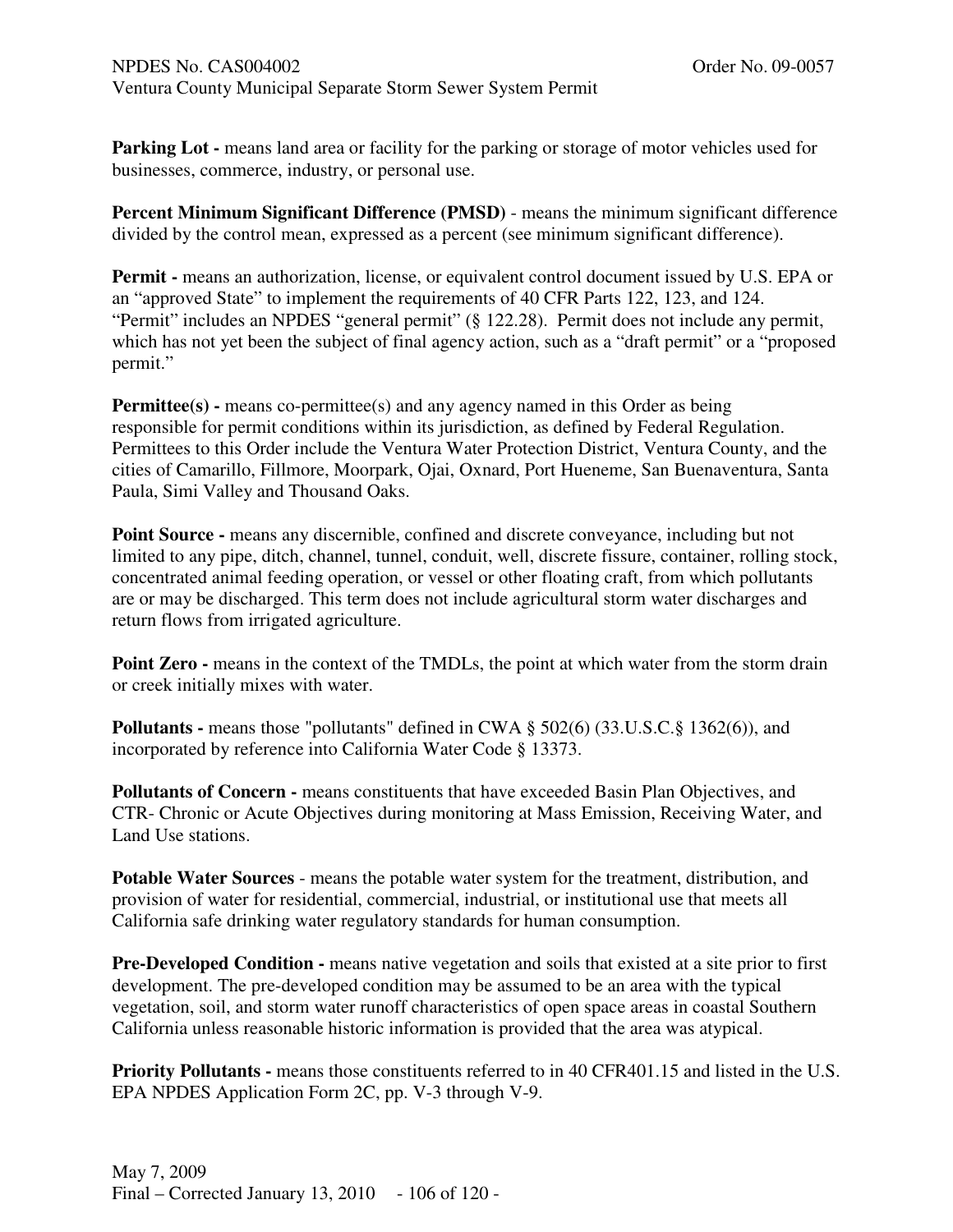**Project -** means all development, redevelopment, and land disturbing activities. The term is not limited to "Project" as defined under CEQA (Reference: California Public Resources Code § 21065).

**Qualified SWPPP Developer or Qualified SWPPP Practitioner** – refer to State of California General Construction Stormwater Permit for definition.

**Rare, Threatened, or Endangered Species (RARE) -** means a beneficial use for waterbodies in the Los Angeles Region, as designated in the Basin Plan (Tables 2-1, 2-3, and 2-4), that supports habitats necessary, at least in part, for the survival and successful maintenance of plant or animal species established under state or federal law as rare, threatened, or endangered.

**Redevelopment -** means land-disturbing activity that results in the creation, addition, or replacement of 5,000 square feet or more of impervious surface area on an already developed site. Redevelopment includes, but is not limited to: the expansion of a building footprint; addition or replacement of a structure; replacement of impervious surface area that is not part of a routine maintenance activity; and land disturbing activities related to structural or impervious surfaces. It does not include routine maintenance to maintain original line and grade, hydraulic capacity, or original purpose of facility, nor does it include emergency construction activities required to immediately protect public health and safety.

**Regional Administrator -** means the Regional Administrator of the Regional Office of the U.S. EPA or the authorized representative of the Regional Administrator.

**Report of Waste Discharge (ROWD) -** means an application for renewal of the NPDES Permit for Waste Discharge Requirements for Municipal Separate Storm Sewer Discharges Within the Ventura County Watershed Protection District, County of Ventura and the Incorporated Cities Therein.

**Restaurant -** means a facility that sells prepared foods and drinks for consumption, including stationary lunch counters and refreshment stands selling prepared foods and drinks for immediate consumption (SIC Code 5812).

**Restoration -** means the reestablishment of predisturbance aquatic functions and related physical, chemical and biological characteristics (Reference: National Research Council. 1992. Restoration of Aquatic Ecosystems: Science, Technology and Public Policy. National Academy Press, Washington, D.C.).

**Retail Gasoline Outlet (RGO) - means any facility engaged in selling gasoline and lubricating** oils- SIC 5541 and NAICS 447110 & 447190.

1. RGOs: 447190 Other Gasoline Stations:

This industry comprises establishments known as gasoline stations (except those with convenience stores) primarily engaged in one of the following: (1) retailing automotive fuels (e.g., diesel fuel, gasohol, gasoline) or (2) retailing these fuels in combination with activities,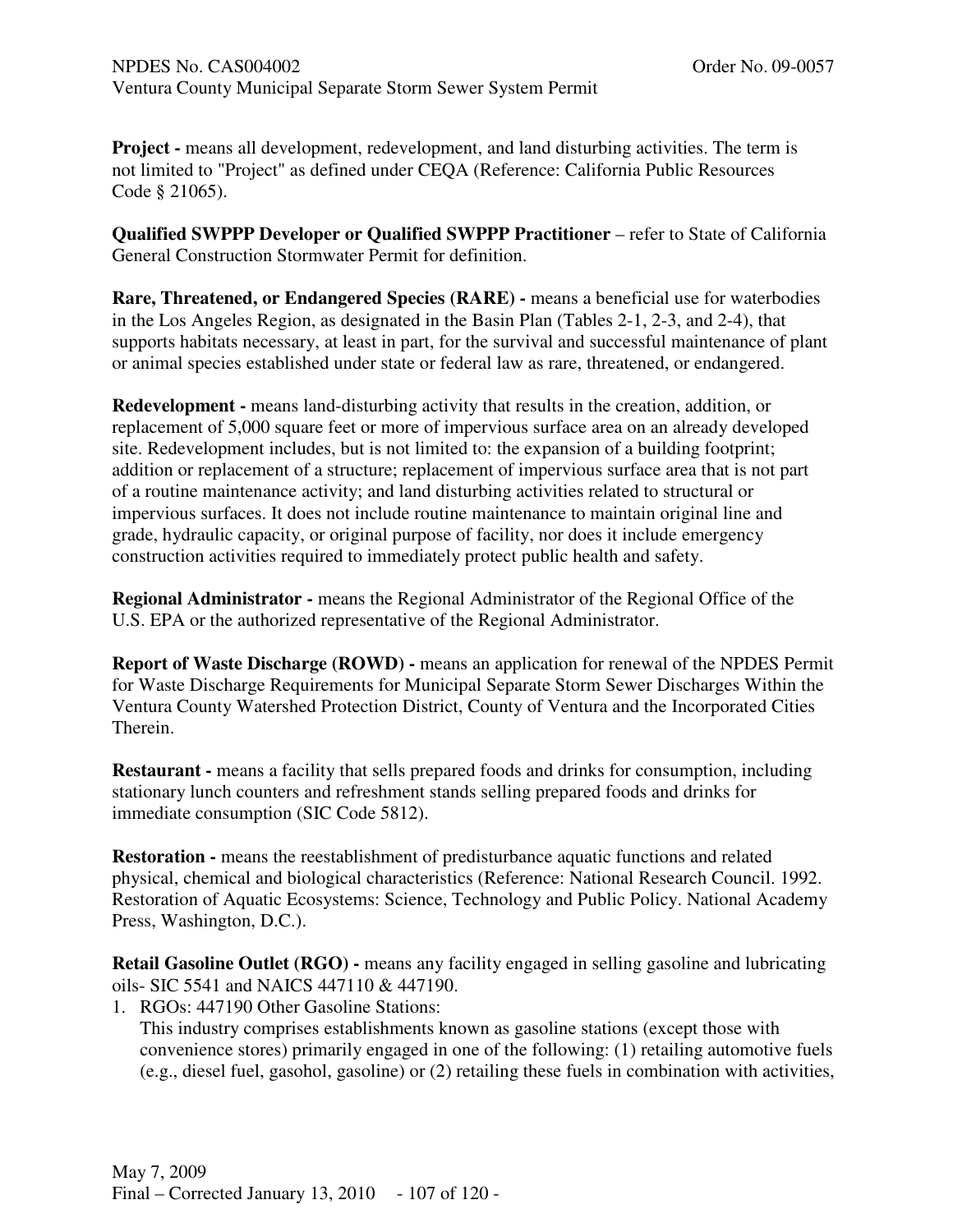such as providing repair services; selling automotive oils, replacement parts, and accessories; and/ or providing food services.

2. RGOs: 447110 Gasoline Stations with Convenience Stores: Retailing automotive fuels in combination with a convenience store or food mart.

**Routine Maintenance** – Routine maintenance projects include, but are not limited to projects conducted to:

- 1. Maintain the original line and grade, hydraulic capacity, or original purpose of the facility.
- 2. Perform as needed restoration work to preserve the original design grade, integrity and hydraulic capacity of flood control facilities.
- 3. Includes road shoulder work, regrading dirt or gravel roadways and shoulders and performing ditch cleanouts.
- 4. Update existing lines\* and facilities to comply with applicable codes, standards, and regulations regardless if such projects result in increased capacity.
- 5. Repair leaks

Routine maintenance does not include construction of new\*\* lines or facilities resulting from compliance with applicable codes, standards and regulations.

Update existing lines includes replacing existing lines with new materials or pipes.

\*\* New lines are those that are not associated with existing facilities and are not part of a project to update or replace existing lines.

**Screening -** means using proactive methods to identify illicit connections through a continuously narrowing process. The methods may include: performing baseline monitoring of open channels, conducting special investigations using a prioritization approach, analyzing maintenance records for catch basin and storm drain cleaning and operation, and verifying all permitted connections into the storm drains. Special investigation techniques may include: dye testing, visual inspection, smoke testing, flow monitoring, infrared, aerial and thermal photography, and remote control camera operation.

**Sidewalk Rinsing -** means only sidewalk rinsing using high pressure and low volume of water with no additives and at an average usage of 0.006 gallons per square foot of surface area to be rinsed. Any waste generated from the activity must be collected and properly and legally disposed of. It does not mean hosing of any sidewalk or street with a garden hose with a pressure nozzle.

**Site - means the land or water area where any "facility or activity" is physically located or** conducted, including adjacent land used in connection with the facility or activity.

**Small Construction -** means any soil disturbing activities less than 5 acres.

**Smart Growth** - development in or near cities intended to lessen or reverse suburban sprawl, decrease the use of automobiles, and shorten daily travel. It uses compact building design to cluster together residential, shopping, and work areas and encourages walking and public transportation. Smart Growth is considered a stormwater BMP in the 2005 publication *Using Smart Growth Techniques as Stormwater Best Management Practices*, EPA 231-B-05-002.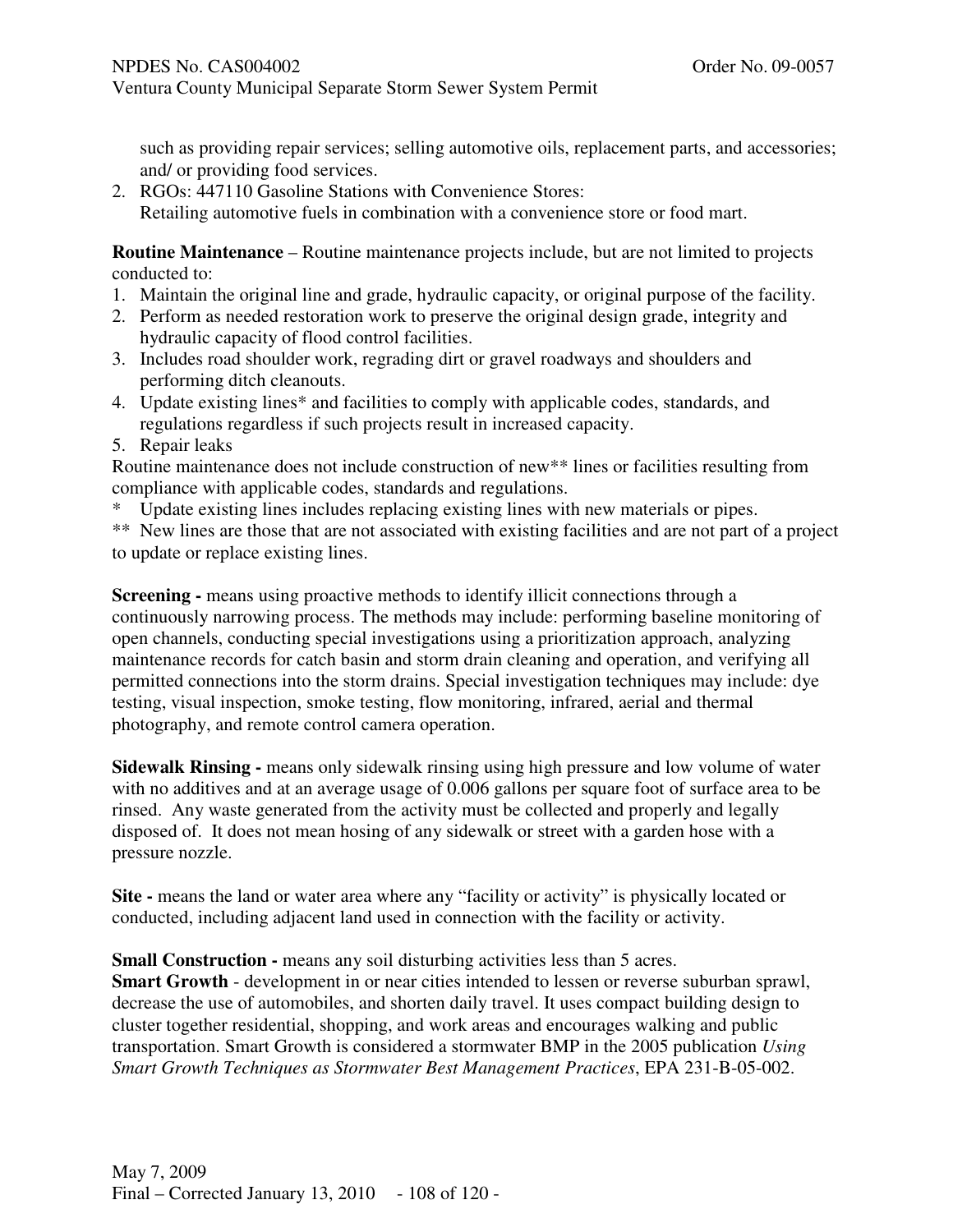**Source Control BMP -** means any schedules of activities, prohibitions of practices, maintenance procedures, managerial practices or operational practices that aim to prevent storm water pollution by reducing the potential for contamination at the source of pollution.

**Southern California Stormwater Monitoring Coalition (SMC)** - means the Stormwater Monitoring Coalition, which is a collaborative research/ monitoring partnership of the Southern California Water Boards, Municipal Storm Water Agencies, and municipalities to develop the methodologies and assessment tools to more effectively understand urban storm water and non-storm water (anthropogenic) impacts to receiving waters and to conduct research/ monitoring through Subsequent Research Implementation Agreements. The first original cooperative agreement was entered into on February 8, 2001.

**Stream -** means a body of flowing water; natural water course containing water at least part of the year. In hydrology, it is generally applied to the water flowing in a natural channel as distinct from a canal (Reference: US Geological Survey).

**Strip Mall - means a commercial development that is a shopping center where the stores are** arranged in a row, with a sidewalk in front. Strip malls are typically developed as a unit and have large parking lots in front. They face major traffic arterials and tend to be self-contained with few pedestrian connections to surrounding neighborhoods. It is also called a plaza.

**Storm Event Monitoring -** means a rainfall event that produces more than 0.25 inch of precipitation and is separated from the previous storm event by at least 1 week of dry weather, for the purpose of monitoring.

**Storm Water -** means storm water runoff, snow melt runoff, and surface runoff and drainage, as defined in 40 CFR122.26(b)(13).

**Storm Water Discharge Associated with Industrial Activity - means industrial discharge, as** defined in 40 CFR122.26(b)(14).

**Storm Water Quality Management Program -** means the Ventura Countywide Storm Water Quality Management Plan, which includes descriptions of programs, collectively developed by the Permittees in accordance with provisions of the NPDES Permit, to comply with applicable federal and state law, as the same is amended from time to time.

**Structural BMP** - means any structural facility designed and constructed to mitigate the adverse impacts of storm water runoff pollution (e.g. canopy, structural enclosure). The category may include both Treatment Control BMPs and Source Control BMPs.

**Summer Dry Weather -** means dry weather days occurring from April 1 through October 31 of each year.

**t-Test** (formally Student's t-test) - means a statistical analysis comparing two sets of replicate observations, in the case of WET, only two test concentrations (e.g., a control and 100% effluent). The purpose of this test is to determine if the means of the two sets of observations are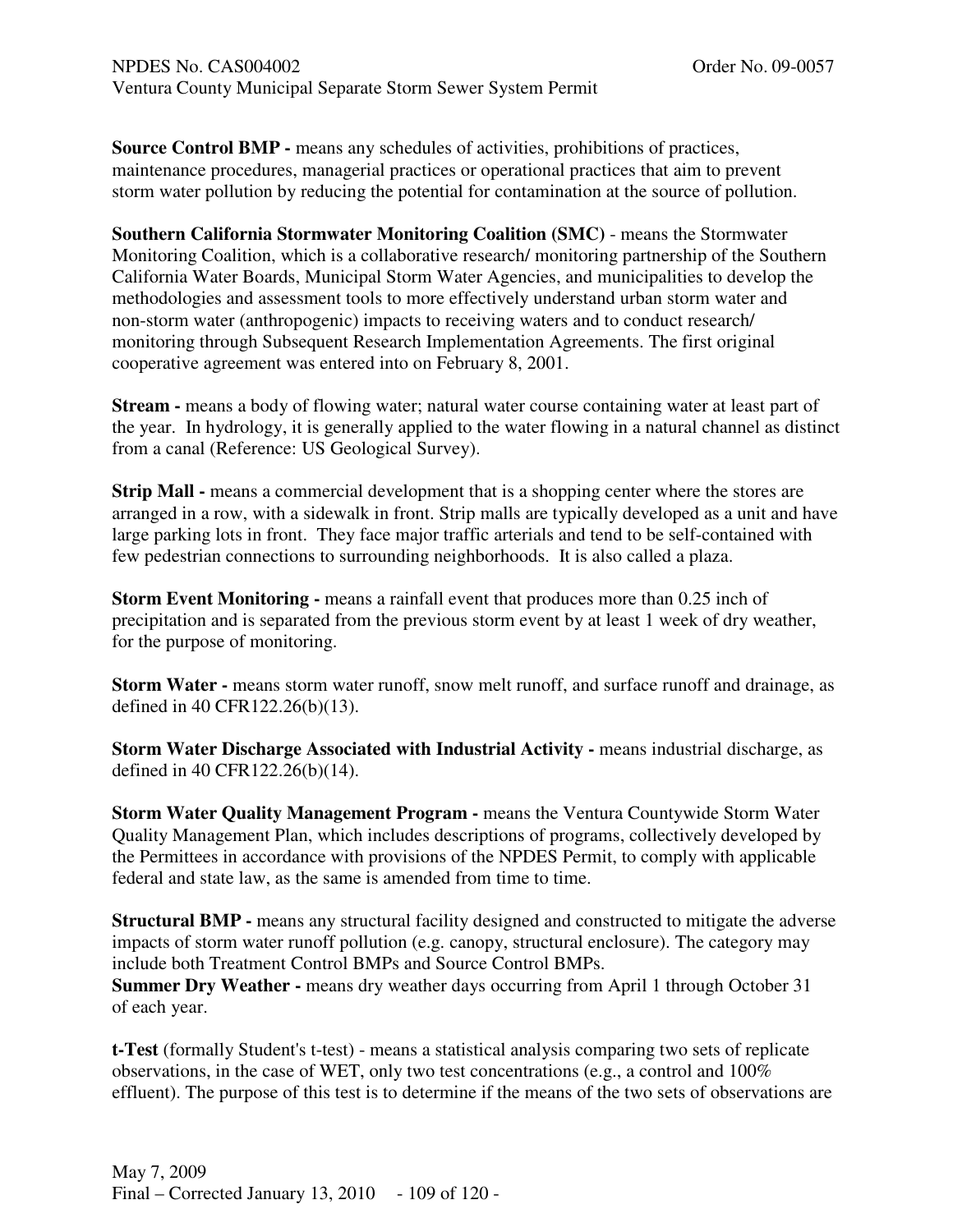different [e.g., if the 100% effluent concentration differs from the control (i.e., the test pass or fails)].

**Targeted Employees -** means management and staff who perform or direct activities that directly or indirectly have an effect of storm water quality. The employees generally are employed in the following areas: department of public works, engineering, sanitation, storm water maintenance, drainage and flood control, transportation, streets and roads, parks and recreation, public landscaping and corporation yards, planning or community development, code enforcement, building and safety, harbor or port departments, airports, or general services and fleet services.

**Total Maximum Daily Load (TMDL) -** means the sum of the individual waste load allocations for point sources and load allocations for nonpoint sources and natural background.

**Toxicity Identification Evaluation (TIE) -** means a set of procedures to identify the specific chemical(s) responsible for toxicity through a process of chemical/ physical manipulations of samples followed by toxicity tests. These procedures are performed in 3 phases (Phase I- Toxicity Characterization Procedure, Phase II- Toxicity Identification Procedure, and Phase III- Toxicity Confirmation Procedure) using aquatic organism toxicity tests.

**Toxicity Reduction Evaluation (TRE) -** means a study conducted in a step-wise process to identify the causative agents of effluent or ambient toxicity, isolate the sources of toxicity, evaluate the effectiveness of toxicity control options, and then confirm the reduction in toxicity.

**Toxicity Test** - means a procedure using living organisms to determine whether a chemical or an effluent is toxic. A toxicity test measures the degree of the effect of a specific chemical or effluent on exposed test organisms.

**Toxic Unit (TU)** - means a measure of toxicity in an effluent as determined by the acute toxicity units (TUa) or chronic toxicity units (TUc) measured. The larger the TU, the greater the toxicity.

**Toxic Unit - Chronic (TUc)** - means 100 times the reciprocal of the effluent concentration that causes no observable effect on the test organisms in a chronic toxicity test (TUc = 100/NOEC or 100/EC25*)* (see NOEC).

**Treatment** - means the application of engineered systems that use physical, chemical, or biological processes to remove pollutants. Such processes include, but are not limited to, filtration, gravity settling, media absorption, biodegradation, biological uptake, chemical oxidation and UV radiation.

**Treatment Control BMP -** means any engineered system designed to remove pollutants by simple gravity settling of particulate pollutants, filtration, biological uptake, media absorption or any other physical, biological, or chemical process.

**Urbanization -** means the process of changing of land use and land patterns from rural characteristics to urban (city-like) characteristics. These changes include (i) the replacement of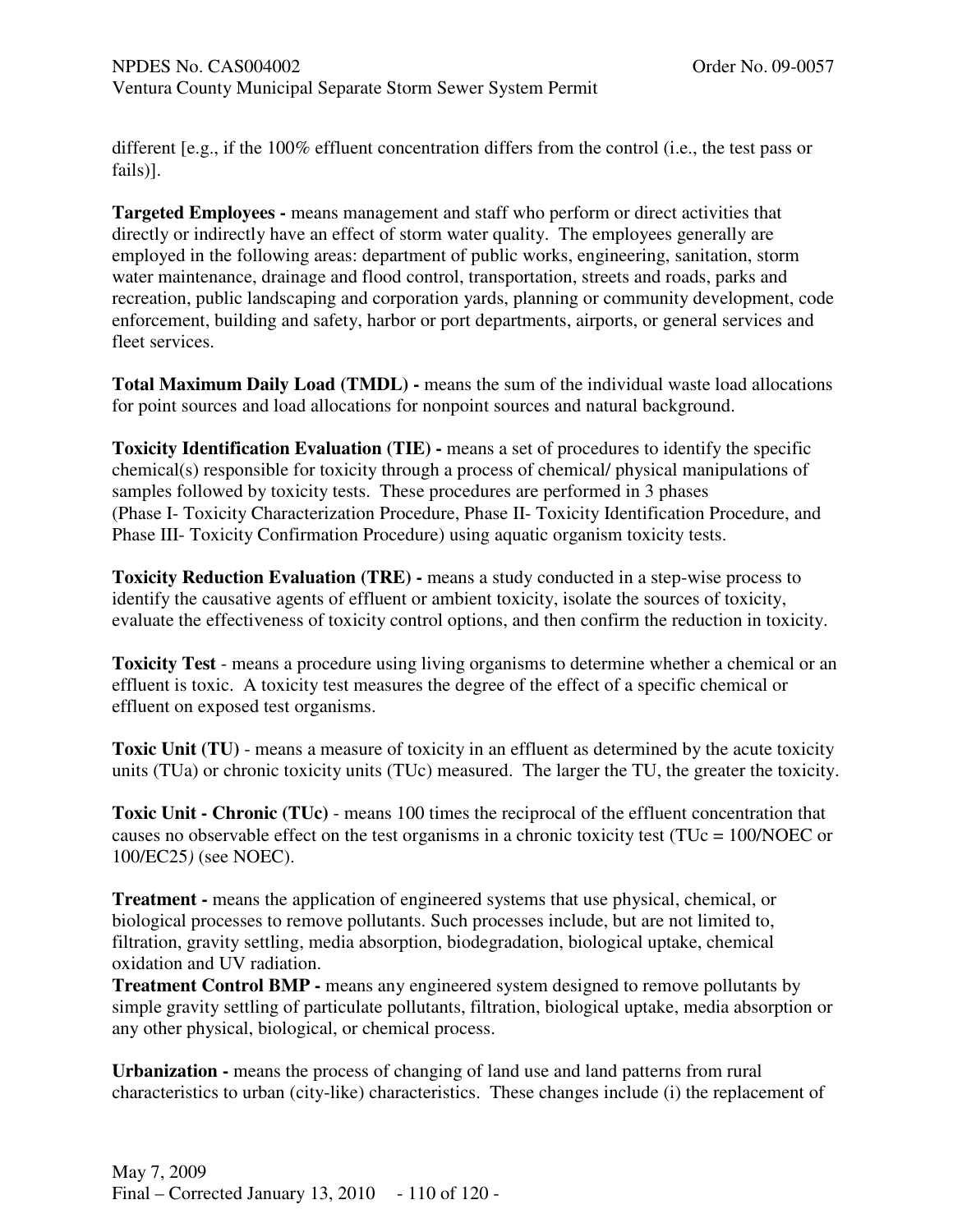pervious surfaces with impervious surfaces such as rooftops and buildings, and impervious materials such as asphalt and concrete; and (ii) the conversion of rural land to house new residents, support new businesses, and facilitate vehicular traffic flow.

**U.S. EPA Phase I Facilities -** means facilities in specified industrial categories that are required to obtain an NPDES permit for storm water discharges, as required by 40 CFR122.26(c). These categories include:

- 1. Facilities subject to storm water effluent limitation guidelines, new source performance standards, or toxic pollutant effluent standards (40 CFR N)
- 2. Manufacturing facilities
- 3. Oil and gas/ mining facilities
- 4. Hazardous waste treatment, storage, or disposal facilities
- 5. Landfills, land application sites, and open dumps
- 6. Recycling facilities
- 7. Steam electric power generating facilities
- 8. Transportation facilities
- 9. Sewage of wastewater treatment works
- 10. Light manufacturing facilities

### **Vehicle Maintenance/ Material Storage Facilities/ Corporation Yards -** means any

Permittee owned or operated facility or portion thereof that:

- 1. Conducts industrial activity, operates or stores equipment or materials, and provides services similar to Federal Phase I facilities;
- 2.Performs fleet vehicle service/ maintenance including repair, maintenance, washing, or fueling;
- 3.Performs maintenance and/ or repair of machinery/ equipment; or
- 4. Stores chemicals, raw materials, or waste materials.

**Waste Load Allocations (WLAs) -** means a portion of a receiving water's Total Maximum Daily Pollutant Load (TMDL) that is allocated to one of its existing or future point sources of pollution (Reference: 40 CFR130.2(h)).

**Water Quality Objectives -** means water quality criteria contained in the Basin Plan, the California Ocean Plan, the National Toxics Rule, the California Toxics Rule, and other state or federally approved surface water quality plans. Such plans are used by the Regional Water Board to regulate all discharges, including storm water discharges.

**Water Quality Standards -** means the State Water Quality Standards, which are comprised of beneficial uses, water quality objectives and the State's Antidegradation Policy. Waters of the State - means any surface water or groundwater, including saline waters, within boundaries of the state (Reference: California Water Code § 13050).

#### **Waters of the United States or Waters of the US -** means:

1. All waters that are currently used, were used in the past, or may be susceptible to use in interstate or foreign commerce, including all waters which are subject to the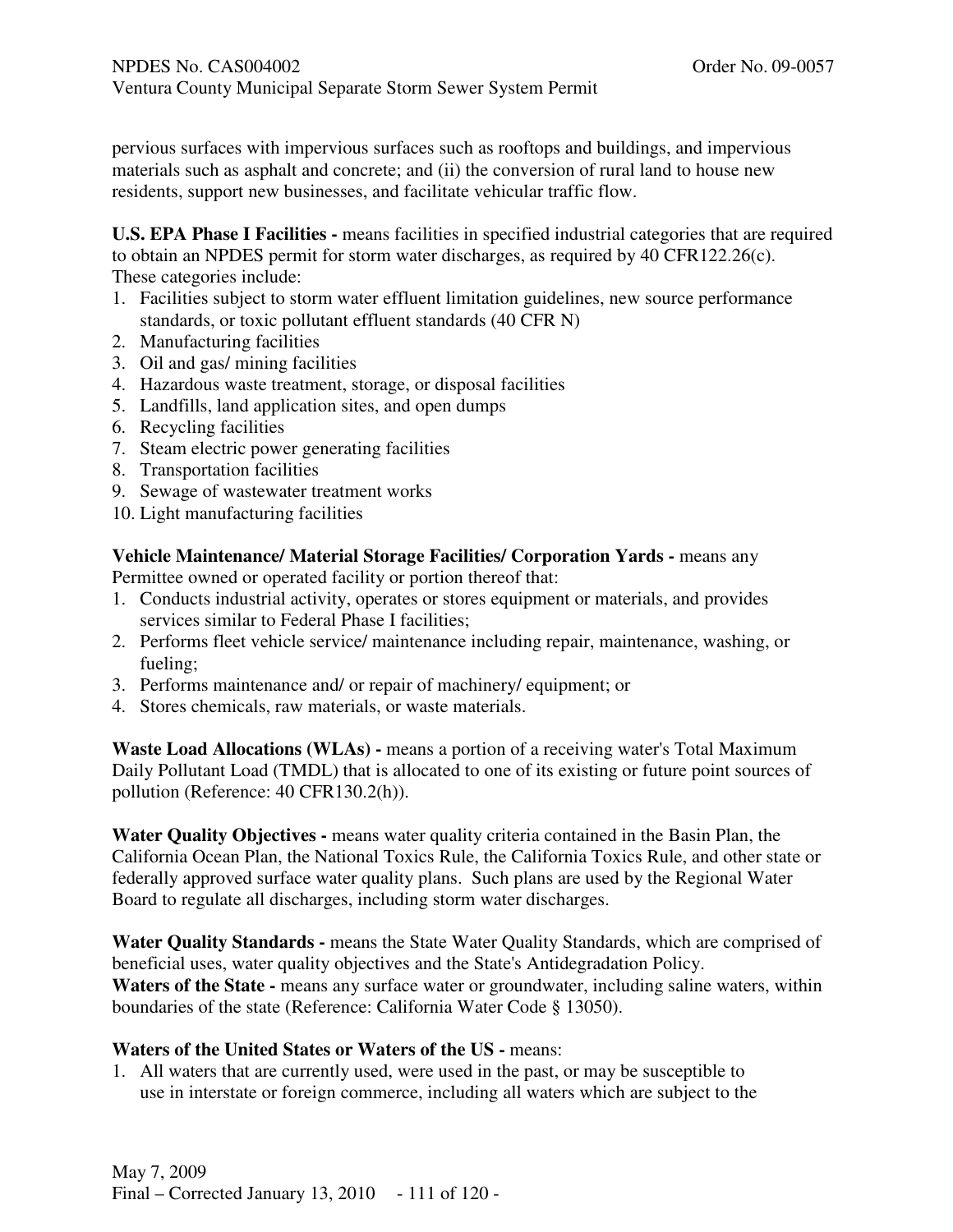Ventura County Municipal Separate Storm Sewer System Permit

ebb and flow of the tide;

- 2. All interstate waters, including interstate "wetlands";
- 3. All other waters such as intrastate lakes, rivers, streams (including intermittent streams), mudflats, sandflats, "wetlands," sloughs, prairie potholes, wet meadows, playa lakes, or natural ponds where the use, degradation, or destruction of which would affect or could affect interstate or foreign commerce including any such waters:
	- a. Which are or could be used by interstate or foreign travelers for recreational or other purposes
	- b. From which fish or shellfish are or could be taken and sold in interstate or foreign commerce; or
	- c. Which are used or could be used for industrial purposes by industries in interstate commerce
- 4. All impoundments of waters otherwise defined as waters of the United States under this definition;
- 5. Tributaries of waters identified in the preceding paragraph (1) through (4) of this definition;
- 6. The territorial sea; and
- 7. "Wetlands" adjacent to waters (other than waters that are themselves wetlands) identified in the preceding paragraph (1) through (6) of this definition. (Reference: 33 CFR328)

**Watercourse -** means any natural or artificial channel for passage of water, including the VCFCD jurisdictional channels included in the List of Channels within the Comprehensive Plan of the VCFCD, as approved by the Board of Supervisors of the VCFCD on October 4, 1993, and any amendments thereto.

**Watershed Management -** means approach for water resources protection. It is a strategy for integrating and managing resources, both human and fiscal that focuses on regulation of point sources, to a more regional approach that acknowledges environmental impacts from other activities.

**Watershed Management Areas (WMA)** - means the geographically-defined watershed areas where the Regional Water Board will implement the watershed approach. These generally involve a single large watershed within which exists smaller subwatersheds but in some cases may be an area that does not meet the strict hydrologic definition of a watershed e.g., several small Ventura coastal waterbodies in the region are grouped together into one WMA.

**Wet Season -** means the calendar period beginning October 1 through April 15.

**Winter Dry Weather -** means dry weather days occurring from November 1 - March 31 of each year.

Whole Effluent Toxicity - means the aggregate toxic effect of an effluent measured directly by a toxicity test.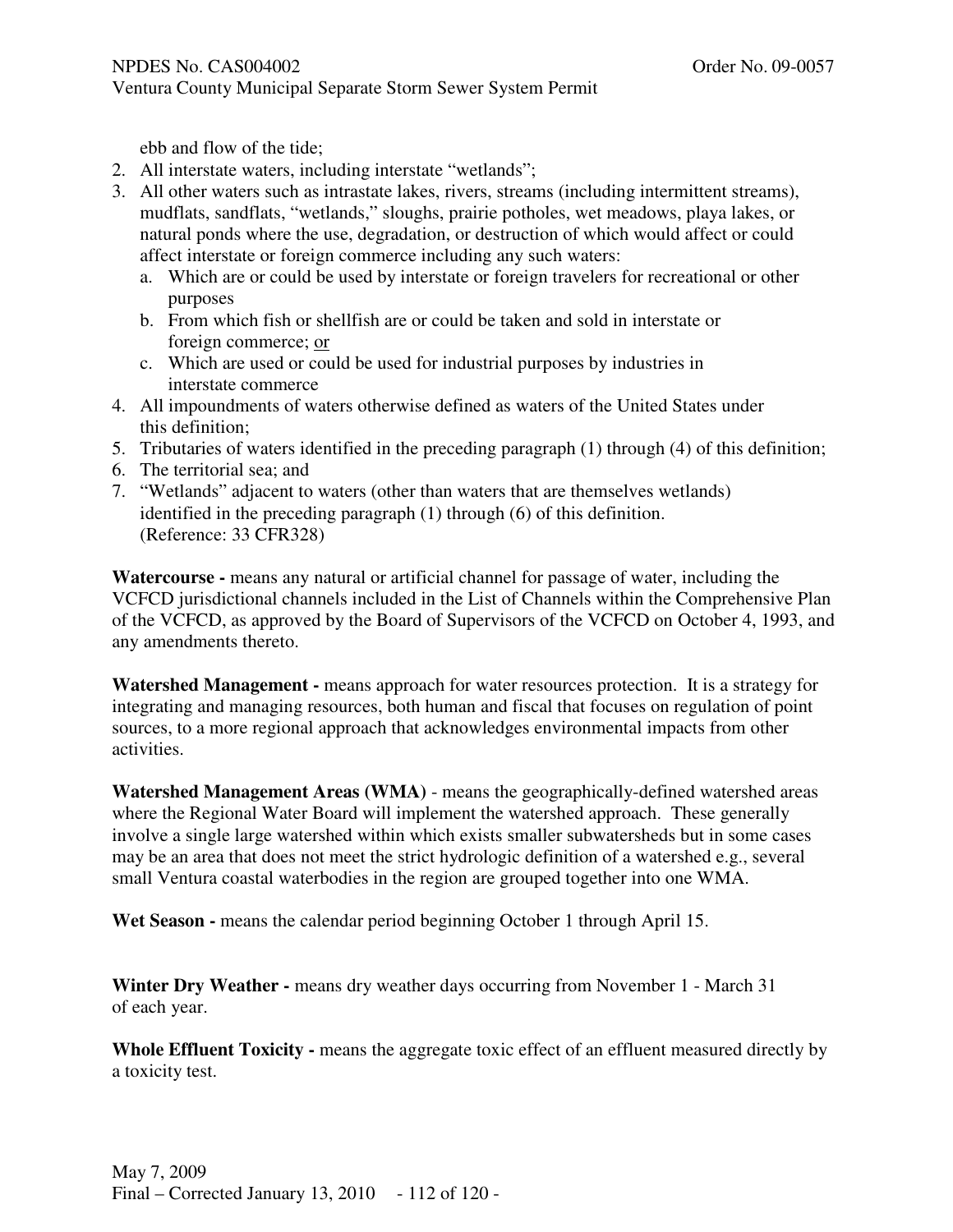# **PART 7 - STANDARD PROVISIONS**

#### **A. General Requirements**

- 1. The Permittee shall comply with all provisions and requirements of this Order.
- 2. Should the Permittee discover that it failed to submit any relevant facts or that it submitted incorrect information in a report it shall promptly submit the missing or correct information.
- 3. The Permittee shall report all instances of non-compliance not otherwise reported at the time monitoring reports are submitted.
- 4. This Order includes Attachment "H", the Reporting Program, which is a part of this Order and must be complied with.

## **B. Regional Water Board Review**

- 1. The Regional Water Board may review any formal determinate or approval made by the Regional Water Board Executive Officer pursuant to the provisions of this Order.
	- (a) Permittee(s) or a member of the public may request such review upon petition within 30 day of the effective date of the notification of such decision to the Permittee(s) and interested parties on file at the Regional Water Board.

## **C. Public Review**

- 1. All documents submitted to the Regional Water Board in compliance with the terms and conditions of this Order shall be made available to members of the public pursuant to the Freedom of Information Act (5 U.S.C. § 552), as amended, and the Public Records Act (California Government Code § 6250 et seq.).
- 2. All documents submitted to the Regional Water Board Executive Officer for approval shall be made available to the public for a 30-day period to allow for public comment.

## **D. Duty to Comply [40 CFR122.41(a)]**

- 1. Each Permittee must comply with all of the terms, requirements, and conditions of this Order. Any violation of this order constitutes a violation of the Clean Water Act, its regulations and the California Water Code, and is grounds for enforcement action, Order termination, Order revocation and reissuance, denial of an application for reissuance, or a combination thereof [40 CFR122.41(a), CAL. WATER CODE § 13261, 13263, 13265, 13268, 13300, 13301, 13304, 13340, 13350].
- 2. A copy of these waste discharge specifications shall be maintained by each Permittee so as to be available during normal business hours to Permittee employees and members of the public.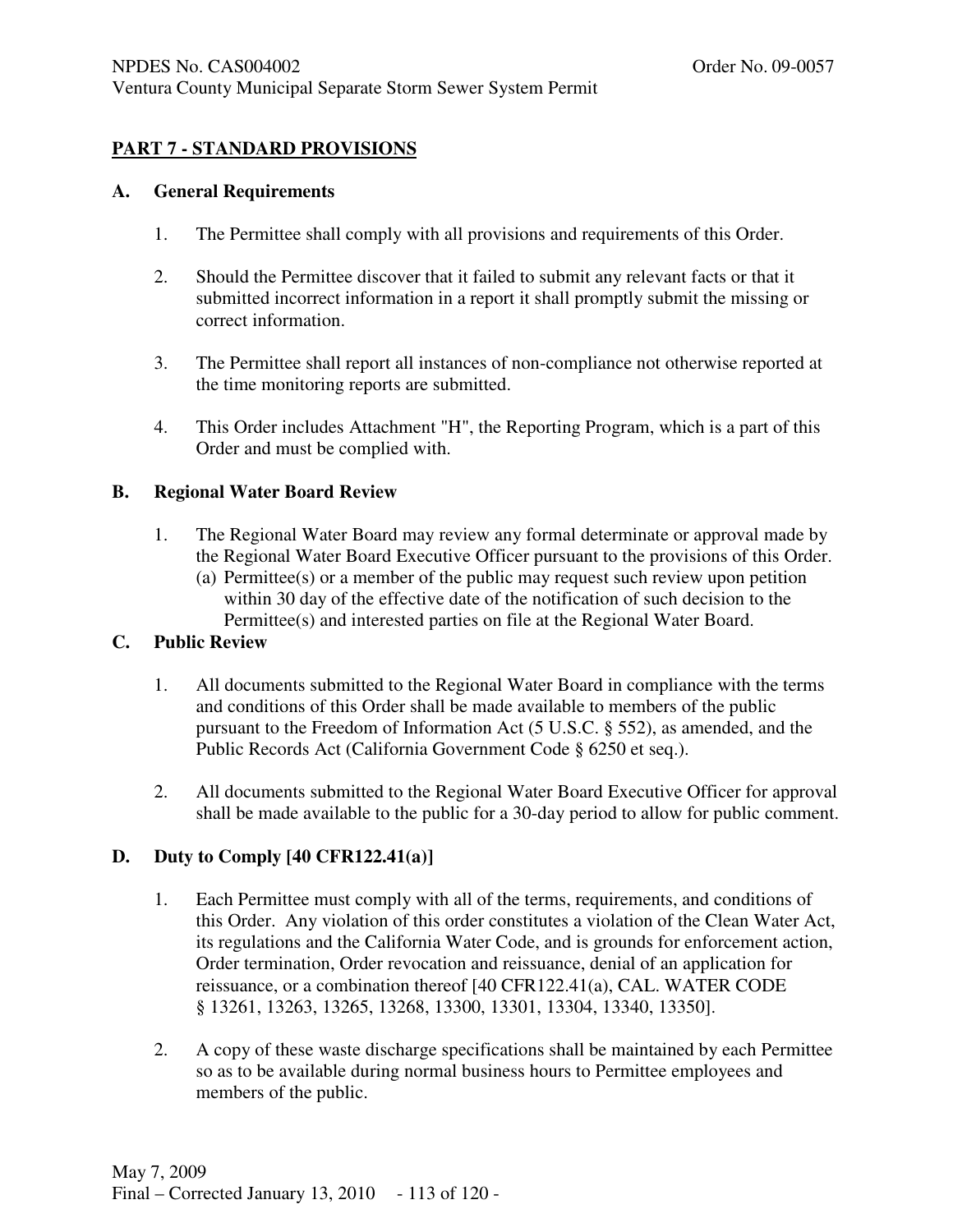3. Any discharge of wastes at any point(s) other than specifically described in this Order is prohibited, and constitutes a violation of the Order.

### **E. Duty to Mitigate [40 CFR122.41 (d)]**

1. Each Permittee shall take all reasonable steps to minimize or prevent any discharge that has a reasonable likelihood of adversely affecting human health or the environment.

#### **F. Inspection and Entry; Investigations; Responsibilities [40 CFR122.41(i), Cal. Water Code § 13225 and § 13267]**

- 1. The Regional Water Board, U.S. EPA, and other authorized representatives shall be allowed:
	- (a) Entry upon premises where a regulated facility is located or conducted, or where records are kept under conditions of this Order;
	- (b) Access to copy any records, at reasonable times that are kept under the conditions of this Order;
	- (c) To inspect at reasonable times any facility, equipment (including monitoring and control equipment), practices, or operations regulated or required under this Order;
	- (d) To photograph, sample, and monitor at reasonable times for the purpose of assuring compliance with this Order, or as otherwise authorized by the CWA and the CAL. WATER CODE;
	- (e) To review any water quality control plan or waste discharge requirements, or in connection with any action relating to any plan or requirement to investigate the quality of any waters of the state within its region; and,
	- (f) To require as necessary any state or local agency to investigate and report on any technical factors involved in water quality control or to obtain and submit analyses of water.

## **G. Proper Operation and Maintenance [40 CFR122.41 (e), Cal. Water Code § 13263(f)]**

- 1. The Permittees shall at all times properly operate and maintain all facilities and systems of treatment (and related appurtenances) that are installed or used by the Permittees to achieve compliance with this Order. Proper operation and maintenance includes:
	- (a) adequate laboratory controls; and
	- (b) appropriate quality assurance procedures.
- 2. This provision requires the operation of backup or auxiliary facilities or similar system that are installed by a Permittee only when necessary to achieve compliance with the conditions of this Order.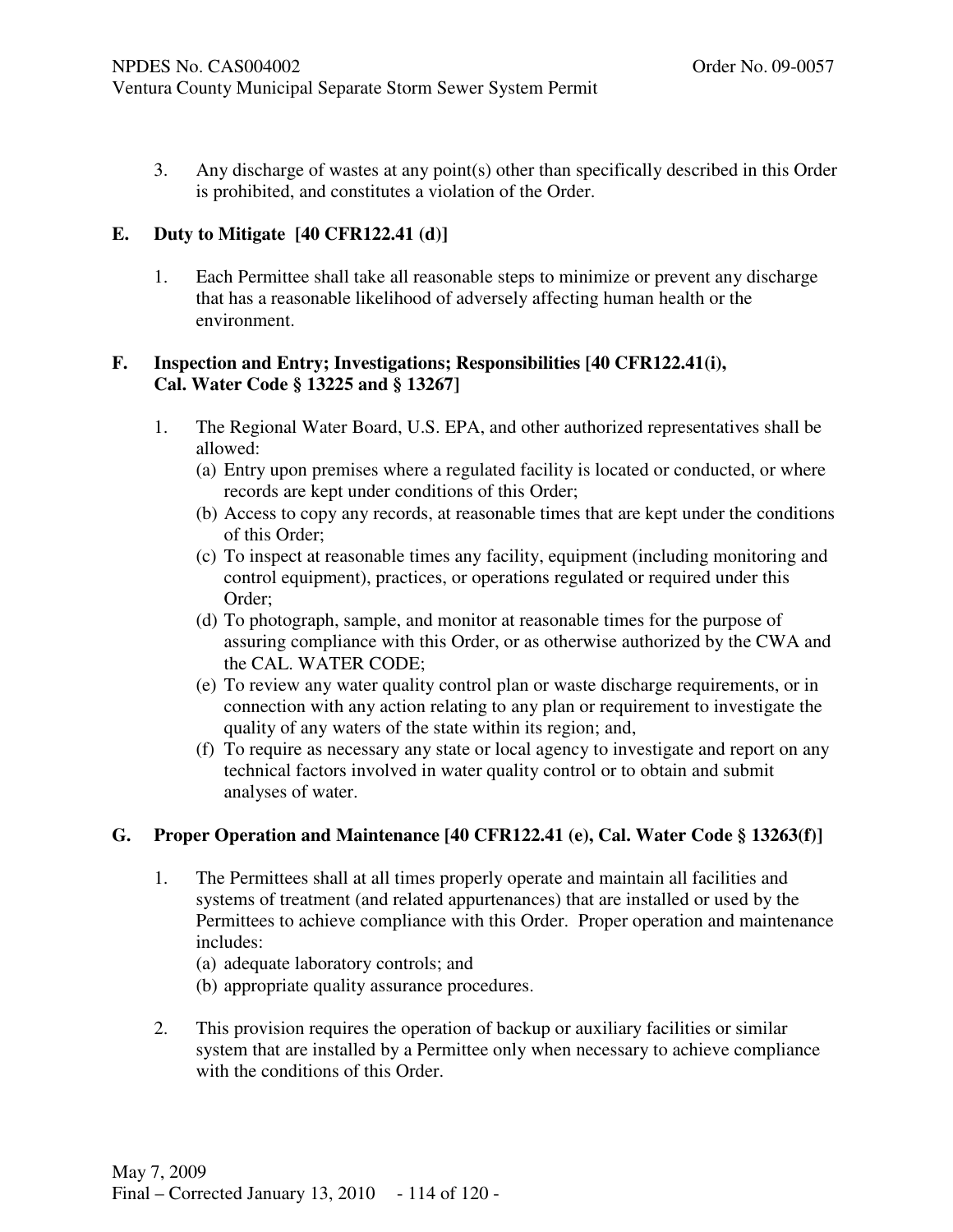### NPDES No. CAS004002 **Order No. 09-0057**

Ventura County Municipal Separate Storm Sewer System Permit

# **H. Signatory Requirements [40 CFR122.41(k) & 122.22]**

1. Except as otherwise provided in this Order, all applications, reports, or information submitted to the Regional Water Board shall be signed by the City Manager or Mayor, or authorized designee and certified as set forth in 40 CFR122.22.

# **I. Reopener and Modification [40 CFR122.41(f) & 122.62]**

- 1. This Order may only be modified, revoked, or reissued, prior to the expiration date, by the Regional Water Board, in accordance with the procedural requirements of the CAL. WATER CODE and CCR Title 23 for the issuance of waste discharge requirements, 40 CFR122.62, and upon prior notice and hearing, to:
	- (a) Address changed conditions identified in the required reports or other sources deemed significant by the Regional Water Board;
	- (b) Incorporate applicable requirements or statewide water quality control plans adopted by the State Board or amendments to the Basin Plan, including TMDLs;
	- (c) Comply with any applicable requirements, guidelines, and/ or regulations issued or approved pursuant to CWA § 402(p); and/ or,
	- (d) Consider any other federal, or state laws or regulations that became effective after adoption of this Order.
- 2. After notice and opportunity for a hearing, this Order may be terminated or modified for cause, including, but not limited to:
	- (a) Violation of any term or condition contained in this Order;
	- (b) Obtaining this Order by misrepresentation, or failure to disclose all relevant facts; or,
	- (c) A change in any condition that requires either a temporary or permanent reduction or elimination of the authorized discharge.
- 3. The filing of a request by the Principal Permittee or Permittees for a modification, revocation and re-issuance, or termination, or a notification of planned changes or anticipated noncompliance does not stay any condition of this Order.
- 4. This Order may be modified to make corrections or allowances for changes in the permitted activity listed in this section, following the procedures at 40 CFR122.63, if processed as a minor modification. Minor modifications may only:

(a) Correct typographical errors; or

(b) Require more frequent monitoring or reporting by the Permittee.

# **J. Severability**

1. The provisions of this Order are severable; and if any provision of this Order or the application of any provision of this Order to any circumstance is held invalid, the application of such provision to other circumstances and the remainder of this Order shall not be affected.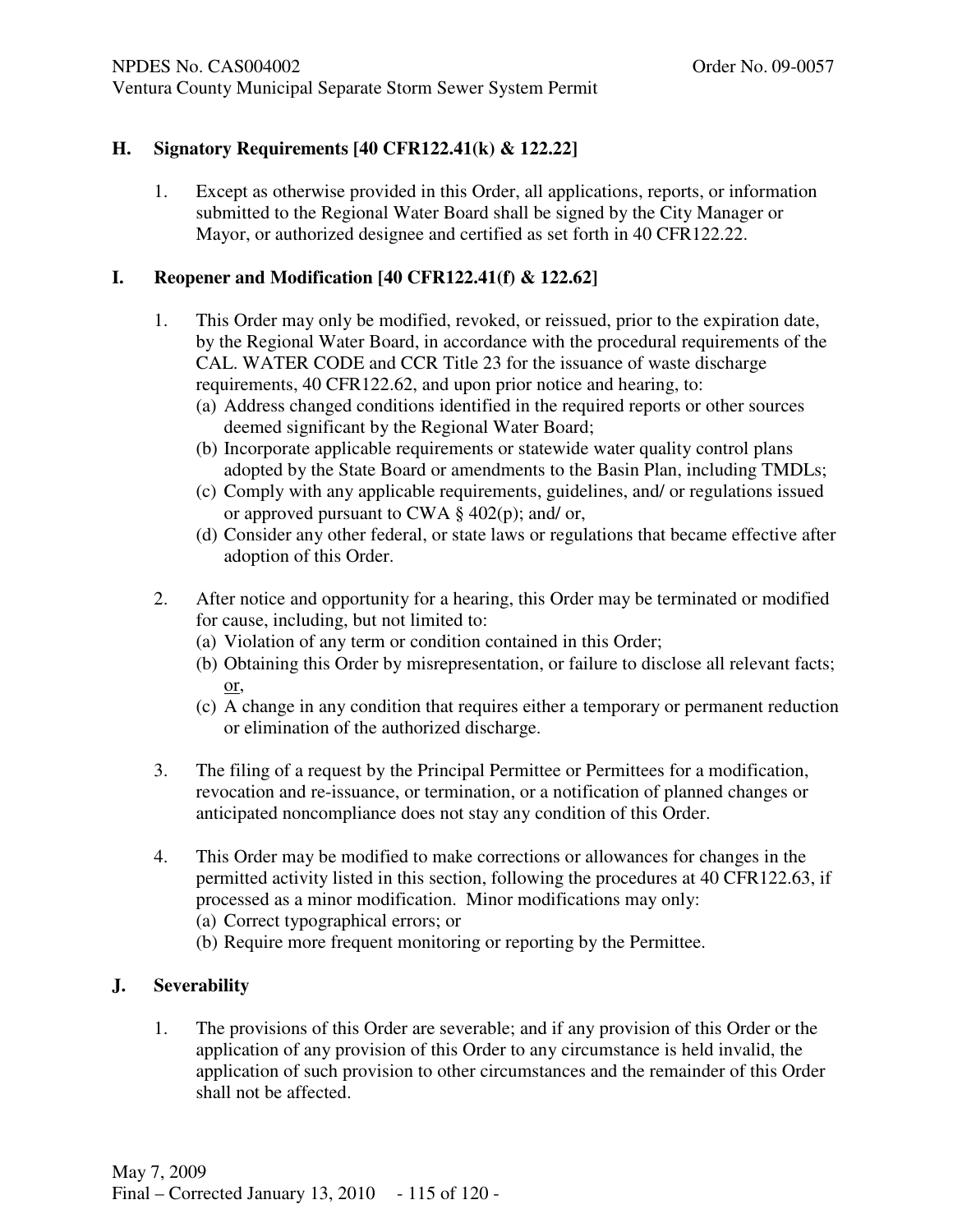# Ventura County Municipal Separate Storm Sewer System Permit

# **K. Duty to Provide Information [40 CFR122.41(h)]**

- 1. The Permittees shall furnish, within a reasonable time, any information the Regional Water Board or U.S. EPA may request to determine whether cause exists for modifying, revoking and reissuing, or terminating this Order.
- 2. The Permittees shall also furnish to the Regional Water Board, upon request, copies of records required to be kept by this Order.

# **L. Twenty-Four Hour Reporting [40 CFR122.41(l)(6)]<sup>1</sup>**

- 1. The Permittees shall report to the Regional Water Board any noncompliance that may endanger health or the environment. Any information shall be provided orally within 24 hours from the time any Permittee becomes aware of the circumstances. A written submission shall also be provided within 5 days of the time the Permittee becomes aware of the circumstances. The written submission shall contain a description of the noncompliance and its cause; the period of noncompliance, including exact dates and times and, if the noncompliance has not been corrected, the anticipated time it is expected to continue; and steps taken or planned to reduce, eliminate, and prevent reoccurrence of the noncompliance.
- 2. The Regional Water Board may waive the required written report on a case-by-case basis.

# **M. Bypass [40 CFR122.41(m)]<sup>2</sup>**

-

- 1. Bypass (the intentional diversion of waste streams from any portion of a treatment facility) is prohibited. The Regional Water Board may take enforcement action against Permittees for bypass unless:
	- (a) Bypass was unavoidable to prevent loss of life, personal injury or severe property damage. (Severe property damage means substantial physical damage to property, damage to the treatment facilities that causes them to become inoperable, or substantial and permanent loss of natural resources that can reasonably be expected to occur in the absence of a bypass. Severe property damage does not mean economic loss caused by delays in production.);
	- (b) There were no feasible alternatives to bypass, such as the use of auxiliary treatment facilities, retention of untreated waste, or maintenance during normal periods of equipment down time. This condition is not satisfied if adequate backup equipment should have been installed in the exercise of reasonable engineering

<sup>&</sup>lt;sup>1</sup> This provision applies to incidents where effluent limitations (numerical or narrative) as provided in this Order or in the Ventura County SMP are exceeded, and which endanger public health or the environment.<br><sup>2</sup> This provision applies to the operation and maintenance of storm water controls and BMPs as provided in this

Order or in the Ventura County SMP.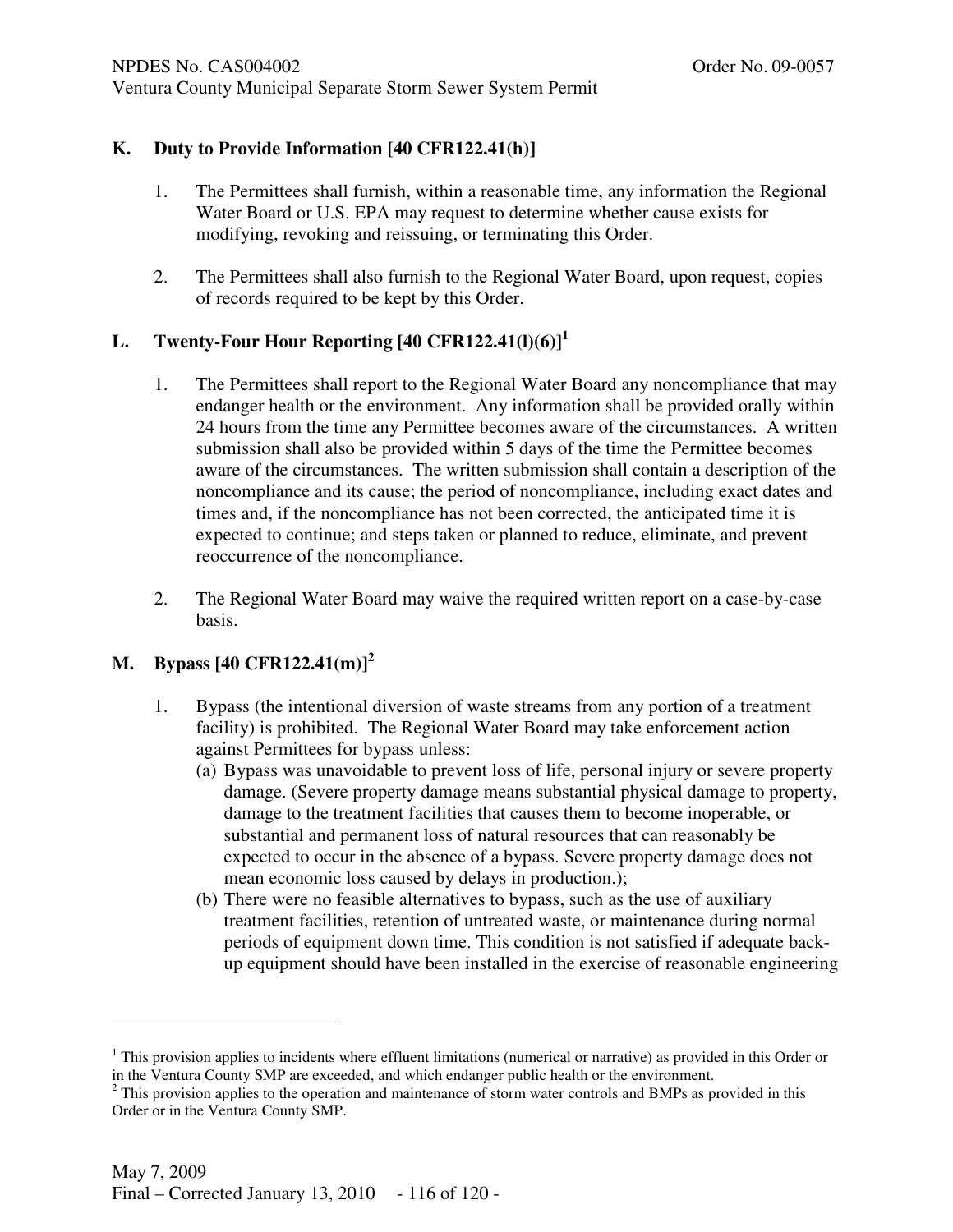judgment to prevent a bypass that could occur during normal periods of equipment downtime or preventive maintenance;

- (c) The Permittee submitted a notice at least ten days in advance of the need for a bypass to the Regional Water Board; or,
- (d) Permittees may allow a bypass to occur that does not cause effluent limitations to be exceeded, but only if it is for essential maintenance to assure efficient operation. In such a case, the above bypass conditions are not applicable. The Permittee shall submit notice of an unanticipated bypass as required.

# **N. Upset [40 CFR122.41(n)]<sup>1</sup>**

- 1. Upset means an exceptional incident in which there is unintentional and temporary noncompliance with technology based permit effluent limitations because of factors beyond the reasonable control of the Permittee. An upset does not include noncompliance to the extent caused by operational error, improperly designed treatment facilities, inadequate treatment facilities, lack of preventive maintenance, or careless or improper operation.
- 2. A Permittee that wishes to establish the affirmative defense of an upset in an action brought for non compliance shall demonstrate, through properly signed, contemporaneous operating logs, or other relevant evidence that:
	- (a) An upset occurred and that the Permittee can identify the cause(s) of the upset;
	- (b) The permitted facility was being properly operated by the time of the upset;
	- (c) The Permittee submitted notice of the upset as required; and,
	- (d) The Permittee complied with any remedial measures required.
	- 3. No determination made before an action for noncompliance, such as during administrative review of claims that non-compliance was caused by an upset, is final administrative action subject to judicial review.
	- 4. In any enforcement proceeding, the Permittee seeking to establish the occurrence of an upset has the burden of proof.

# **O. Property Rights [40 CFR122.41(g)]**

j

1. This Order does not convey any property rights of any sort, or any exclusive privilege.

 $1$  This provision applies to incidents where effluent limitations (numerical or narrative) as provided in this Order or in the Ventura County SMP are exceeded, and which endanger public health or the environment.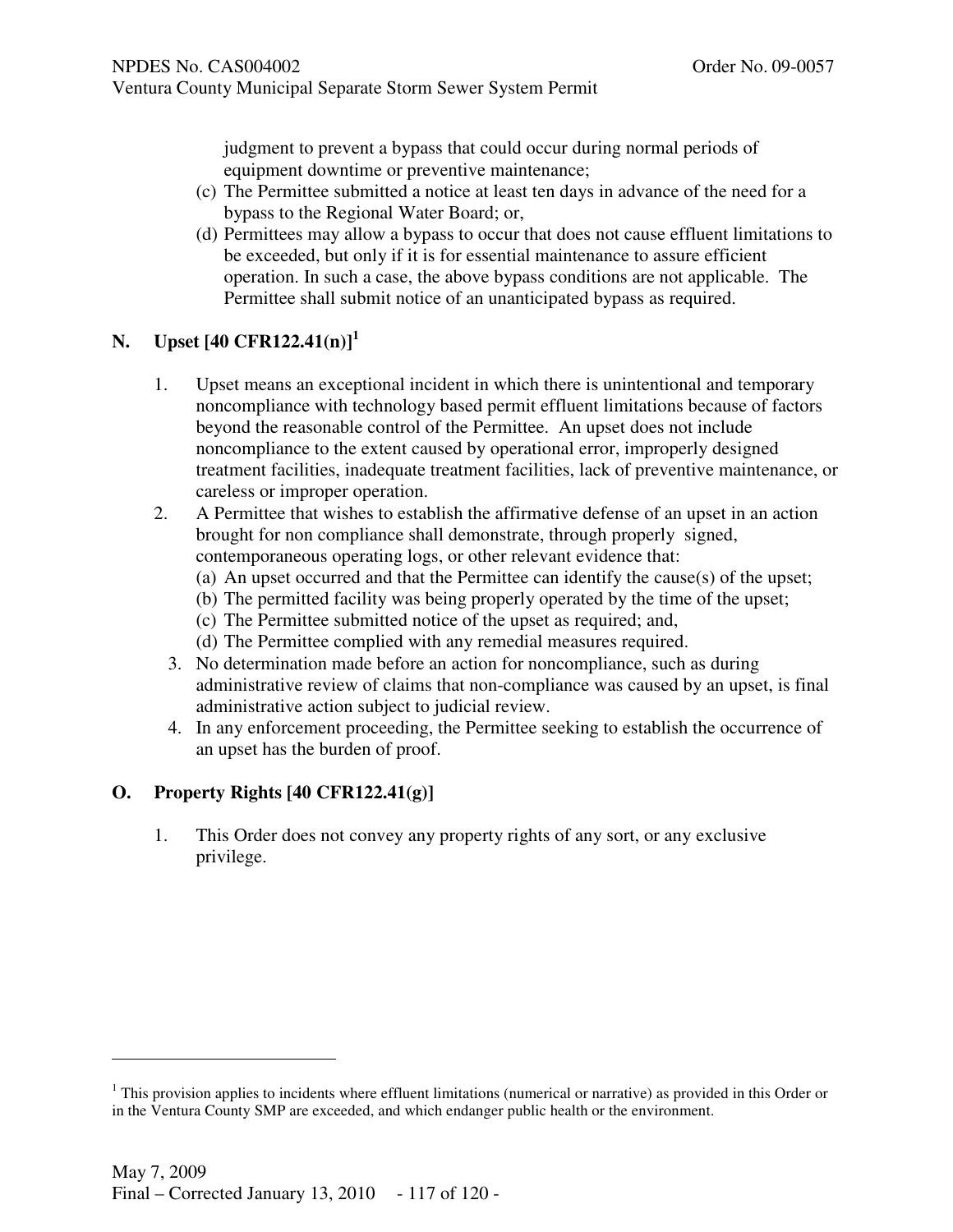# Ventura County Municipal Separate Storm Sewer System Permit

# **P. Enforcement**

- 1. Violation of any of the provisions of the NPDES permit or any of the provisions of this Order may subject the violator to any of the penalties described herein, or any combination thereof, at the discretion of the prosecuting authority; except that only one kind of penalties may be applied for each kind of violation. The CWA provides the following:
	- (a) Criminal Penalties for:
		- (1) Negligent Violations  $[CWA 309 (c)(1)(B)]$ : The CWA provides that any person who negligently violates permit conditions implementing CWA § 301, 302, 306, 307, 308, 318, or 405 is subject to a fine of not less than \$2,500 nor more than \$25,000 per day for each violation, or by imprisonment for not more than 1 year, or both.
		- (2) Knowing Violations  $[CWA 309 (c)(2)(B)]$ : The CWA provides that any person who knowingly violates permit conditions implementing CWA § 301, 302, 306, 307, 308, 318, or 405 is subject to a fine of not less than \$5,000 nor more than \$50,000 per day of violation, or by imprisonment for not more than 3 years, or both.
		- (3) Knowing Endangerment  $[CWA 309 (c)(3)(A)]$ : The CWA provides that any person who knowingly violates permit conditions implementing CWA § 301, 302, 307, 308, 318, or 405 and who knows at that time that he is placing another person in imminent danger of death or serious bodily injury is subject to a fine of not more than \$250,000, or by imprisonment for not more than 15 years, or both.
		- (4) False Statement [CWA 309 (c)(4)]:

The CWA provides that any person who knowingly makes any false material statement, representation, or certification in any application, record, report, plan, or other document filed or required to be maintained under the Act or who knowingly falsifies, tampers with, or renders inaccurate, any monitoring device or method required to be maintained under the Act, shall upon conviction, be punished by a fine of not more than \$10,000 or by imprisonment for not more than two years, or by both. If a conviction is for a violation committed after a first conviction of such person under this paragraph, punishment shall be by a fine of not more than \$20,000 per day of violation, or by imprisonment of not more than four years, or by both.

(b) Civil Penalties [[CWA 309 (d)]

The CWA provides that any person who violates a permit condition implementing CWA § 301, 302, 306, 307, 308, 318, or 405 is subject to a civil penalty not to exceed \$27,500 per day for each violation.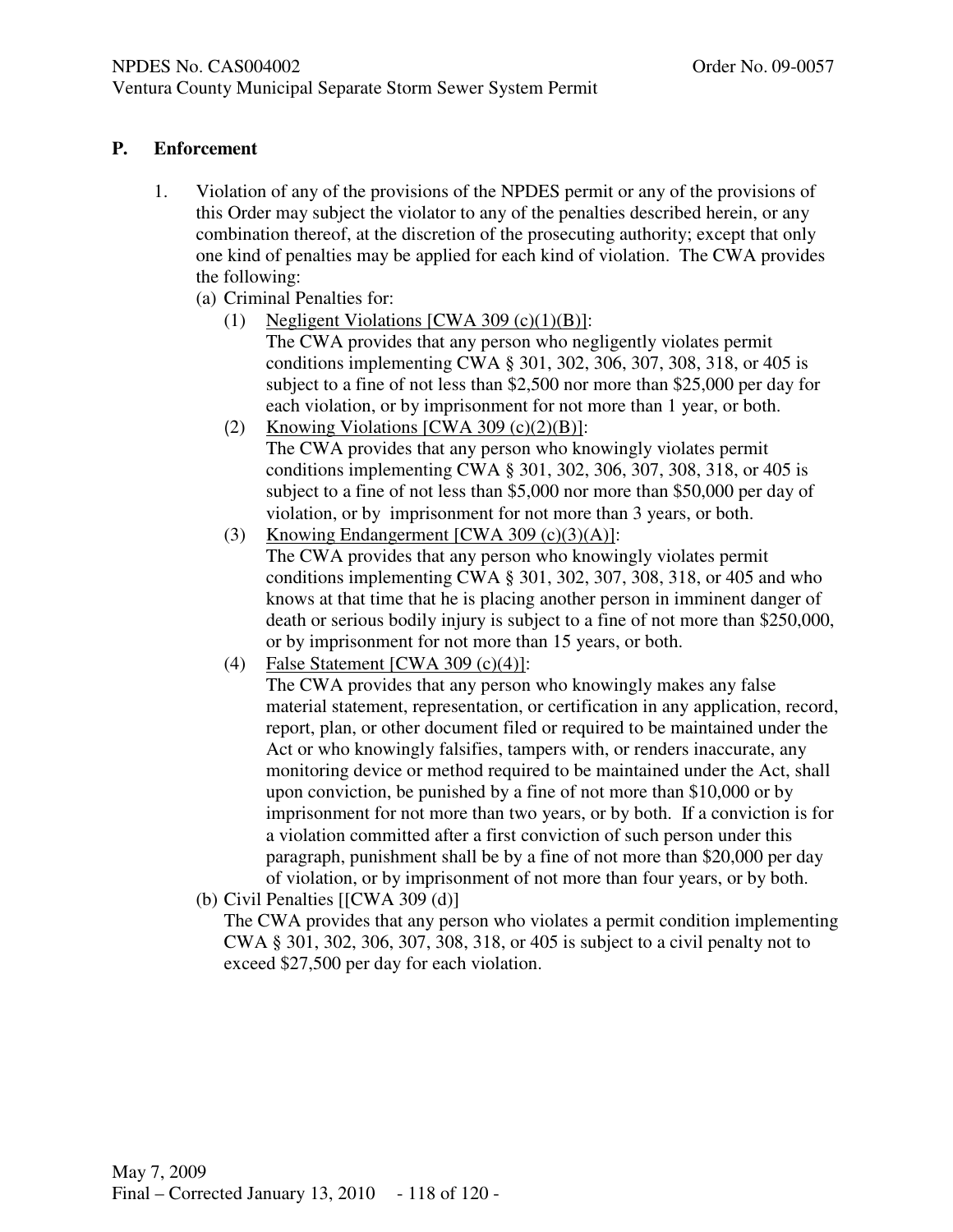#### NPDES No. CAS004002

#### Ventura County Municipal Separate Storm Sewer System Permit

- Violation of any of the provisions of the NPDES permit or any of the provisions of this 2. Order may subject the violator to any of the penalties described herein, or any combination thereof, at the discretion of the prosecuting authority; except that only one kind of penalties may be applied for each kind of violation. The Cal Water Code §13885 provides the following:
	- (a) Any person who violates any of the following shall be liable civilly in accordance with this section:
		- $(1)$ Section 13375 or 13376.
		- Any waste discharge requirements or dredged or fillmaterial permit issued  $(2)$ pursuant to this chapter or any water quality certification issued pursuant to Section 13160.
		- Any requirements established pursuant to Section 13383.  $(3)$
		- Any order or prohibition issued pursuant to Section 13243 or Article 1  $(4)$ (commencing with Section 13300) of Chapter 5, if the activity subject to the order or prohibition is subject to regulation under this chapter.
		- Any requirements of Section 301, 302, 306, 307, 308, 318, 401, or 405 of  $(5)$ the Clean Water Act, as amended.
		- Any requirement imposed in a pretreatment program approved pursuant to  $(6)$ waste discharge requirements issued under Section 13377 or approved pursuant to a permit issued by the administrator.

#### Need to Halt or Reduce Activity not a Defense [40 CFR122.41(c)] О.

It shall not be a defense for a Permittee in an enforcement action that it would have 1. been necessary to halt or reduce the permitted activity in order to maintain compliance with the conditions of this Order.

#### **Termination of Board Order** R.

1. Regional Water Board Order No. 00-108 is hereby terminated.

#### **Board Order Expiration Date** S.

This Order expires on May 7, 2014. The Permittees must submit a Report of Waste 1. Discharge (ROWD) and a proposed Storm Water Quality Management Program in accordance with CCR Title 23 as application for reissuance of waste discharge requirements no later than 180 days in advance of such date.